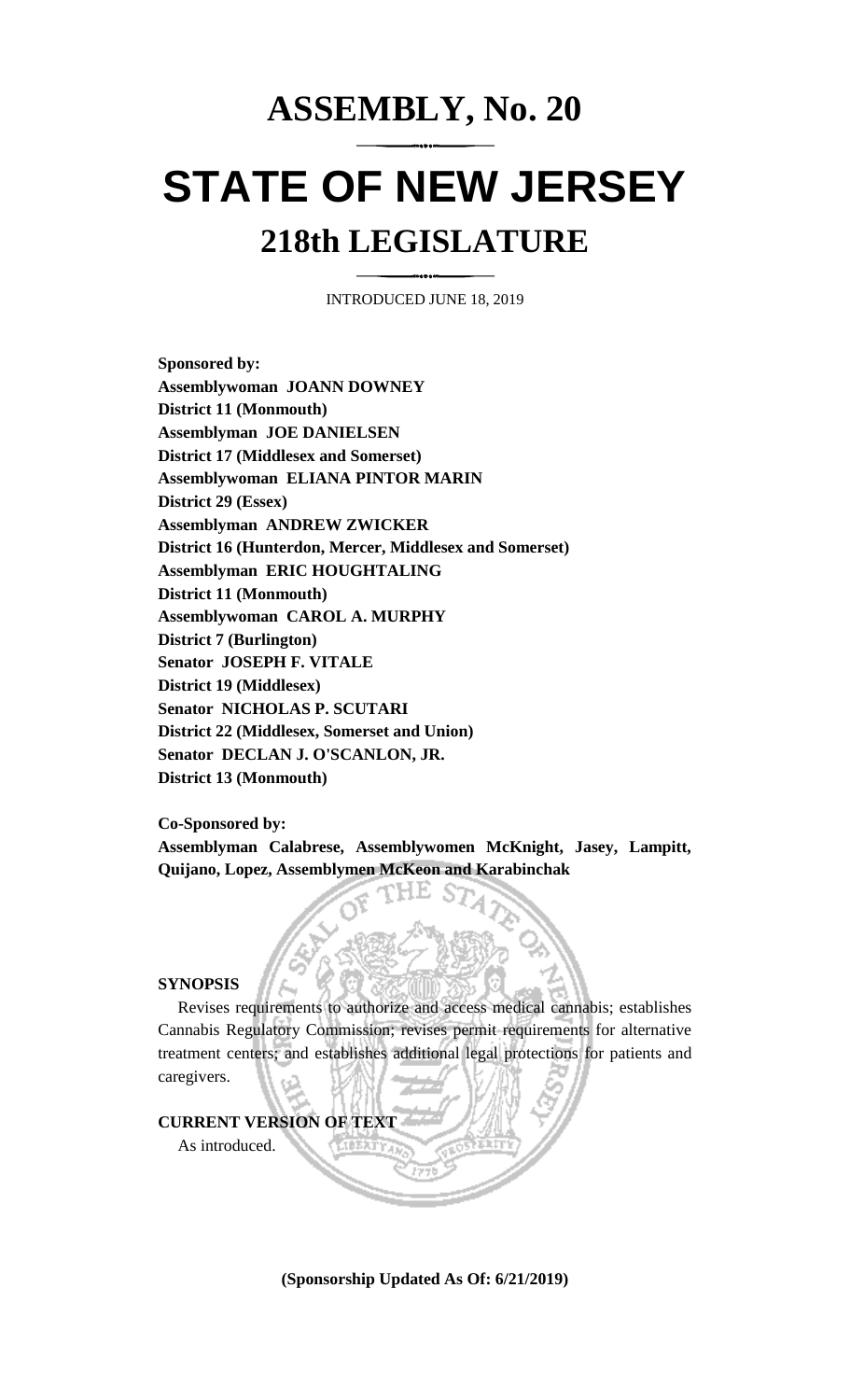**AN ACT** concerning medical cannabis, revising various parts of the statutory law, and supplementing P.L.2009, c.307. **BE IT ENACTED** *by the Senate and General Assembly of the State of New Jersey:* 1. Section 1 of P.L.2009, c.307 (C.24:6I-1) is amended to read as follows: 1. This act shall be known and may be cited as the **[**"New Jersey**]** "Jake Honig Compassionate Use Medical **[**Marijuana**]** Cannabis Act." (cf: P.L.2009, c.307, s.1) 2. Section 2 of P.L.2009, c.307 (C.24:6I-2) is amended to read as follows: 2. The Legislature finds and declares that: a. Modern medical research has discovered a beneficial use for **[**marijuana**]** cannabis in treating or alleviating the pain or other symptoms associated with certain **[**debilitating**]** medical conditions, as found by the National Academy of Sciences' Institute of Medicine in March 1999 **[**;**]** . b. According to the U.S. Sentencing Commission and the Federal Bureau of Investigation, 99 out of every 100 **[**marijuana**]** cannabis arrests in the country are made under state law, rather than under federal law. Consequently, changing state law will have the practical effect of protecting from arrest the vast majority of seriously ill people who have a medical need to use **[**marijuana**]** cannabis **[**;**]** . c. Although federal law currently prohibits the use of **[**marijuana**]** cannabis, the laws of Alaska, Arkansas, California, Colorado, Connecticut, Delaware, Florida, Hawaii, Illinois, Maine, Maryland, Massachusetts, Michigan, Minnesota, Montana, Nevada, New Hampshire, New Mexico, New York, North Dakota, Ohio, Oregon, Pennsylvania, Rhode Island, Vermont, **[**and**]** Washington, West Virginia, and the District of Columbia permit the use of **[**marijuana**]** cannabis for medical purposes, and in Arizona doctors are permitted to prescribe **[**marijuana**]** cannabis. New Jersey joins this effort for the health and welfare of its citizens **[**;**]** . d. States are not required to enforce federal law or prosecute people for engaging in activities prohibited by federal law; therefore, compliance with this act does not put the State of New Jersey in violation of federal law **[**; and**]** .

**EXPLANATION – Matter enclosed in bold-faced brackets [thus] in the above bill is not enacted and is intended to be omitted in the law.**

**Matter underlined thus is new matter.**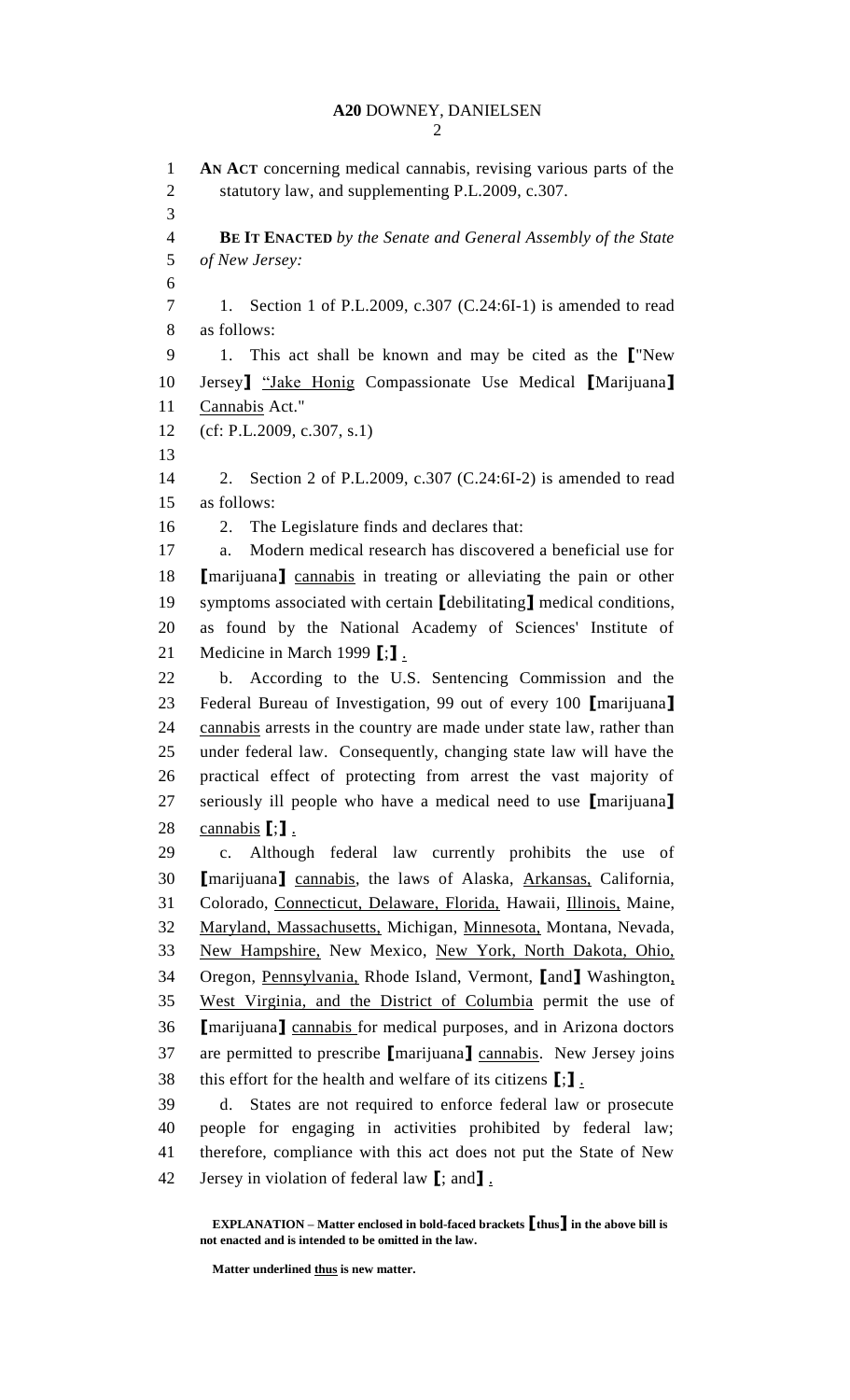e. Compassion dictates that a distinction be made between medical and non-medical uses of **[**marijuana**]** cannabis. Hence, the purpose of this act is to protect from arrest, prosecution, property forfeiture, and criminal and other penalties, those patients who use **[**marijuana**]** cannabis to alleviate suffering from **[**debilitating**]** qualifying medical conditions, as well as their **[**physicians**]** health care practitioners, **[**primary**]** designated caregivers, institutional caregivers, and those who are authorized to produce **[**marijuana**]** cannabis for medical purposes. (cf: P.L.2009, c.307, s.2) 3. Section 3 of P.L.2009, c.307 (C.24:6I-3) is amended to read as follows: 3. As used in **[**this act**]** P.L.2009, c.307 (C.24:6I-1 et al.) and 15 P.L.2015, c.158 (C.18A:40-12.22 et al.): 16 "Academic medical center" means an entity located in New 17 Jersey that, on the effective date of P.L., c. (C. ) (pending before the Legislature as this bill), has an addiction medicine faculty practice or is in the same health care system as another facility located in New Jersey that offers outpatient medical detoxification services or inpatient treatment services for substance use disorder; has a pain management faculty practice or a facility- based pain management service located in New Jersey; has graduate medical training programs accredited, or pending accreditation, by the Accreditation Council for Graduate Medical Education or the American Osteopathic Association in primary care and medical specialties; is the principal teaching affiliate of a medical school 28 based in the State; and has the ability to conduct research related to medical cannabis. If the entity is part of a system of health care facilities, the entity shall not qualify as an academic medical center unless the health care system is principally located within the State. "Adverse employment action" means refusing to hire or employ an individual, barring or discharging an individual from employment, requiring an individual to retire from employment, or discriminating against an individual in compensation or in any 36 terms, conditions, or privileges of employment. **[**"Bona fide physician-patient relationship" means a relationship in which the physician has ongoing responsibility for the assessment, care, and treatment of a patient's debilitating medical condition.**]** "Cannabis" has the meaning given to "marihuana" in section 2 of 42 the "New Jersey Controlled Dangerous Substances Act," P.L.1970, 43 c.226 (C.24:21-2). **[**"Certification" means a statement signed by a physician with whom a qualifying patient has a bona fide physician-patient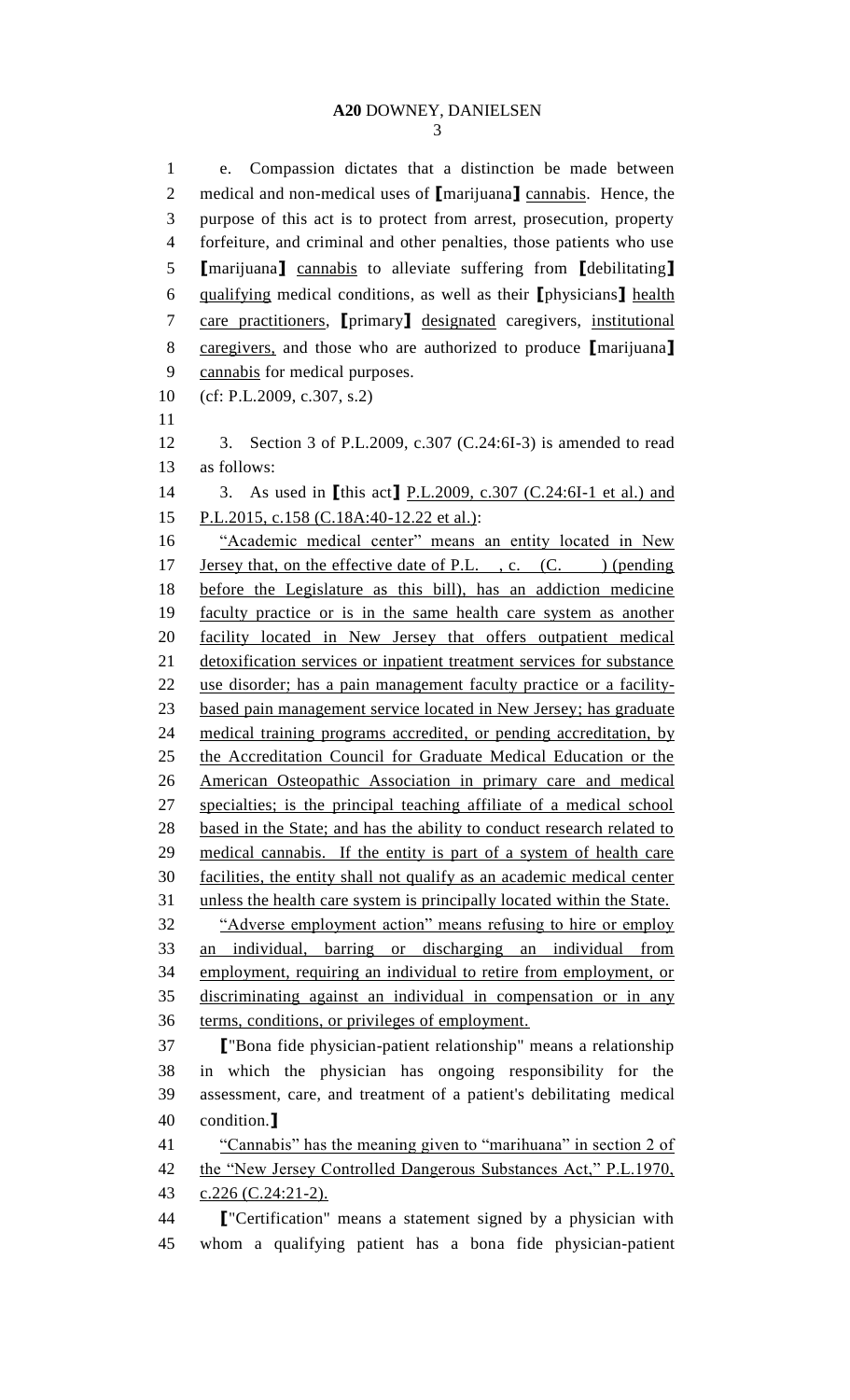relationship, which attests to the physician's authorization for the patient to apply for registration for the medical use of marijuana.**]** "Clinical registrant" means an entity that has a written contractual relationship with an academic medical center in the 5 region in which it has its principal place of business, which includes provisions whereby the parties will engage in clinical research related to the use of medical cannabis and the academic medical center or its affiliate will provide advice to the entity regarding patient health and safety, medical applications, and dispensing and managing controlled dangerous substances, among other areas. 11 "Commission" means the Cannabis Regulatory Commission 12 established pursuant to section 31 of P.L., c. (C. ) (pending before the Legislature as this bill). "Commissioner" means the Commissioner of Health. **[**"Debilitating medical condition" means: (1) one of the following conditions, if resistant to conventional medical therapy: seizure disorder, including epilepsy; intractable skeletal muscular spasticity; post-traumatic stress disorder; or glaucoma; (2) one of the following conditions, if severe or chronic pain, severe nausea or vomiting, cachexia, or wasting syndrome results from the condition or treatment thereof: positive status for human immunodeficiency virus; acquired immune deficiency syndrome; or cancer; (3) amyotrophic lateral sclerosis, multiple sclerosis, terminal cancer, muscular dystrophy, or inflammatory bowel disease, including Crohn's disease; (4) terminal illness, if the physician has determined a prognosis of less than 12 months of life; or (5) any other medical condition or its treatment that is approved by the department by regulation.**]** "Common ownership or control" means: (1) between two for-profit entities, the same individuals or entities own and control more than 50 percent of both entities; (2) between a nonprofit entity and a for-profit entity, a majority of the directors, trustees, or members of the governing body of the 37 nonprofit entity directly or indirectly own and control more than 50 percent of the for-profit entity; and (3) between two nonprofit entities, the same directors, trustees, or governing body members comprise a majority of the voting directors, trustees, or governing body members of both nonprofits. "Department" means the Department of Health. "Designated caregiver" means a resident of the State who: (1) is at least 18 years old; (2) has agreed to assist with a registered qualifying patient's medical use of cannabis, is not currently serving as designated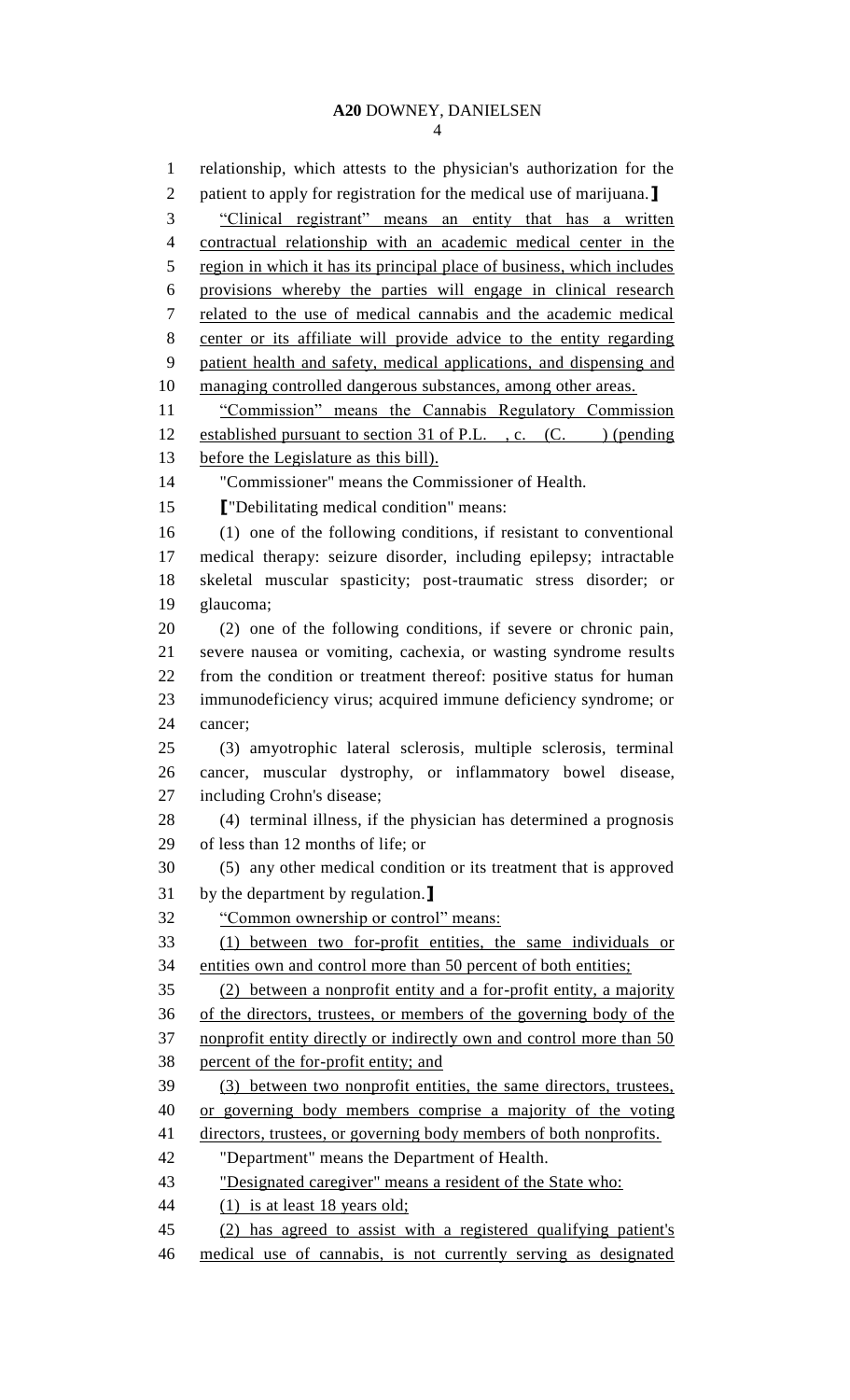1 caregiver for more than one other qualifying patient, and is not the qualifying patient's health care practitioner; (3) subject to the provisions of paragraph (2) of subsection c. of section 4 of P.L.2009, c.307 (C.24:6I-4), has never been convicted 5 of possession or sale of a controlled dangerous substance, unless such conviction occurred after the effective date of P.L.2009, c.307 (C.24:6I-1 et al.) and was for a violation of federal law related to possession or sale of cannabis that is authorized under P.L.2009, c.307 (C.24:6I-1 et al.) or P.L.2015, c.158 (C.18A:40-12.22 et al.); (4) has registered with the commission pursuant to section 4 of P.L.2009, c.307 (C.24:6I-4), and, except in the case of a designated caregiver who is an immediate family member of the patient, has satisfied the criminal history record background check requirement of section 4 of P.L.2009, c.307 (C.24:6I-4); and (5) has been designated as designated caregiver by the patient when registering or renewing a registration with the commission or 17 in other written notification to the commission. "Dispense" means the furnishing of medical cannabis to a registered qualifying patient, designated caregiver, or institutional caregiver by a medical cannabis dispensary or clinical registrant pursuant to written instructions issued by a health care practitioner 22 pursuant to the requirements of P.L.2009, c.307 (C.24:6I-1 et al.). The term shall include the act of furnishing medical cannabis to a medical cannabis handler for delivery to a registered qualifying patient, designated caregiver, or institutional caregiver, consistent 26 with the requirements of subsection i. of section 27 of P.L., c. 27 (C. ) (pending before the Legislature as this bill). "Health care facility" means a general acute care hospital, nursing home, long term care facility, hospice care facility, group home, facility that provides services to persons with developmental disabilities, behavioral health care facility, or rehabilitation center. "Health care practitioner" means a physician, advanced practice nurse, or physician assistant licensed or certified pursuant to Title 45 of the Revised Statutes who: (1) possesses active registrations to prescribe controlled dangerous substances issued by the United States Drug Enforcement Administration and the Division of Consumer Affairs in the Department of Law and Public Safety; (2) is the health care practitioner responsible for the ongoing treatment of a patient's qualifying medical condition, the symptoms of that condition, or the symptoms associated with the treatment of 42 that condition, provided, however, that the ongoing treatment shall not be limited to the provision of authorization for a patient to use 44 medical cannabis or consultation solely for that purpose; and (3) if the patient is a minor, is a pediatric specialist.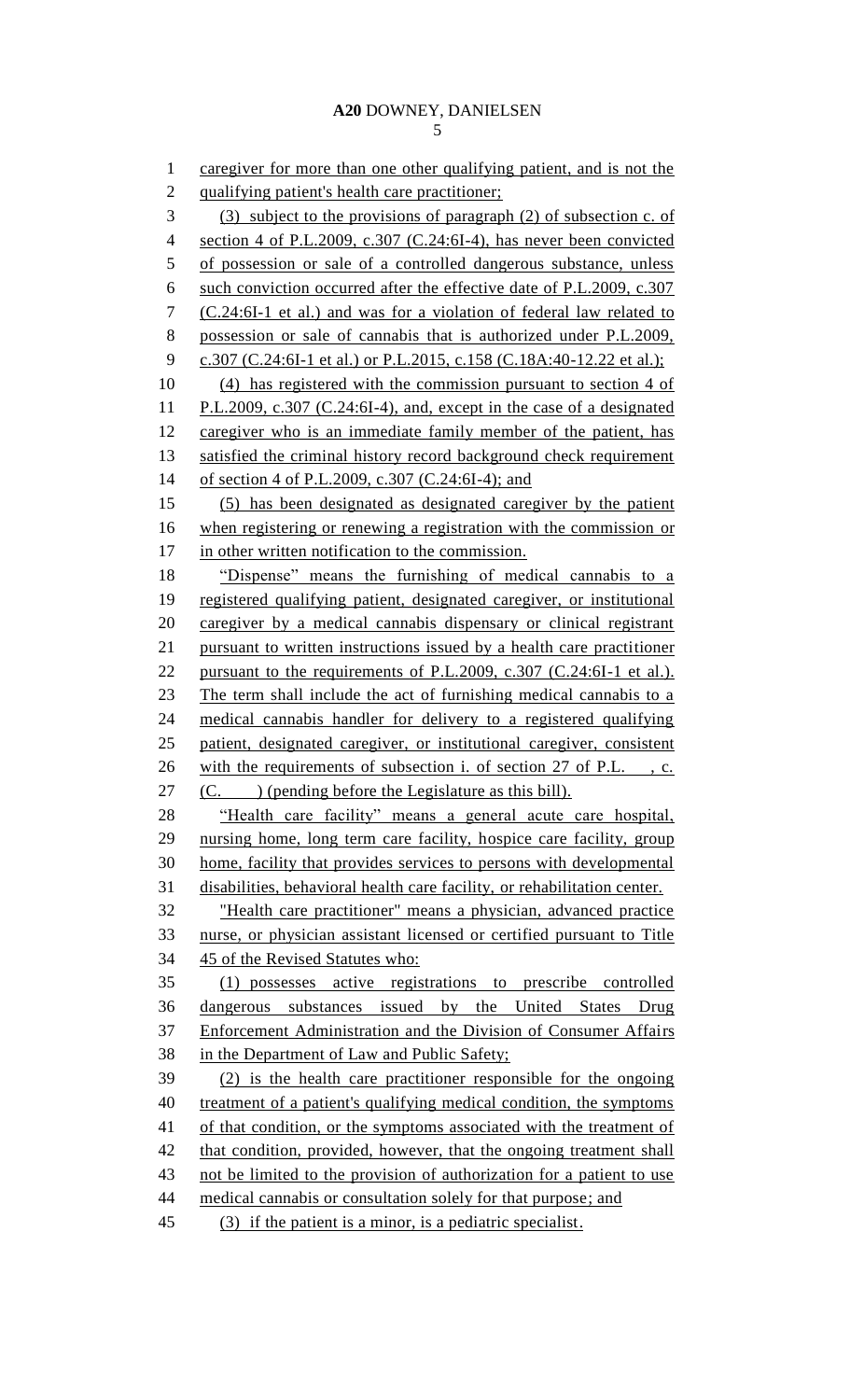"Immediate family" means the spouse, domestic partner, civil union partner, child, sibling, or parent of an individual, and shall include the siblings, parents, and children of the individual's spouse, domestic partner, or civil union partner, and the parents, spouses, domestic partners, or civil union partners of the individual's parents, siblings, and children. "Institutional caregiver" means a resident of the State who: (1) is at least 18 years old; (2) is an employee of a health care facility; (3) is authorized, within the scope of the individual's professional duties, to possess and administer controlled dangerous 12 substances in connection with the care and treatment of patients and residents pursuant to applicable State and federal laws; (4) is authorized by the health care facility employing the person to assist registered qualifying patients who are patients or residents of the facility with the medical use of cannabis, including, but not limited to, obtaining medical cannabis for registered qualifying patients and assisting registered qualifying patients with the administration of medical cannabis; 20 (5) subject to the provisions of paragraph (2) of subsection c. of section 4 of P.L.2009, c.307 (C.24:6I-4), has never been convicted of possession or sale of a controlled dangerous substance, unless 23 such conviction occurred after the effective date of P.L.2009, c.307 (C.24:6I-1 et al.) and was for a violation of federal law related to possession or sale of cannabis that is authorized under P.L.2009, 26 c.307 (C.24:6I-1 et al.) or P.L.2015, c.158 (C.18A:40-12.22 et al.); and (6) has registered with the commission pursuant to section 4 of P.L.2009, c.307 (C.24:6I-4). "Integrated curriculum" means an academic, clinical, or research program at an institution of higher education that is coordinated with a medical cannabis cultivator, medical cannabis manufacturer, or medical cannabis dispensary to apply theoretical principles, practical experience, or both involving the cultivation, manufacturing, dispensing, delivery, or medical use of cannabis to a specific area of study, including, but not limited to, agriculture, biology, business, chemistry, culinary studies, ecology, environmental studies, health care, horticulture, technology, or any other appropriate area of study or combined areas of study. Integrated curricula shall be subject to approval by the commission and the Office of the Secretary of Higher Education. "Integrated curriculum permit" or "IC permit" means a permit issued to a medical cannabis cultivator, medical cannabis manufacturer, or medical cannabis dispensary that includes an integrated curriculum approved by the commission and the Office 46 of the Secretary of Higher Education.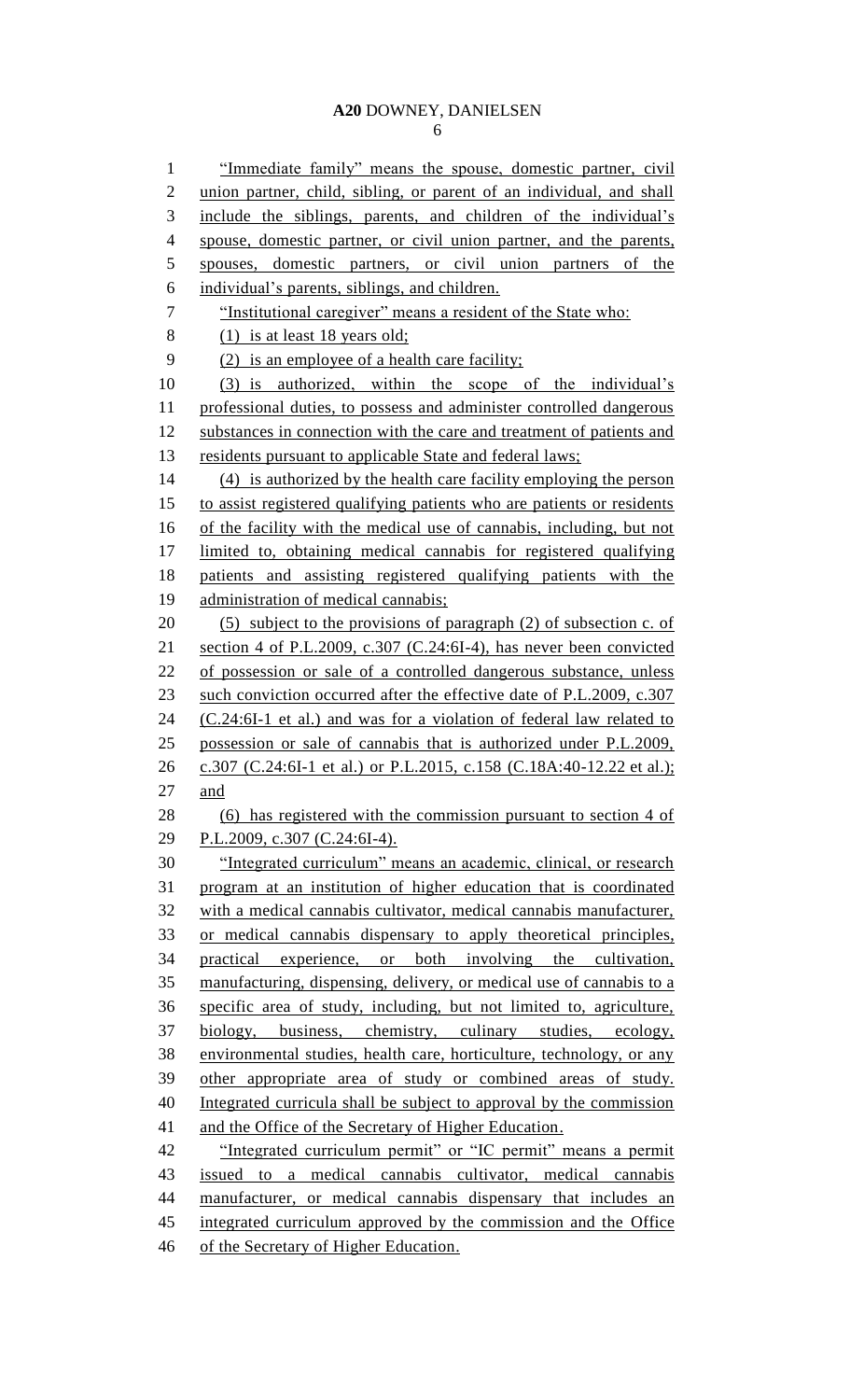**[**"Marijuana" has the meaning given in section 2 of the "New Jersey Controlled Dangerous Substances Act," P.L.1970, c.226 (C.24:21-2).**]**

 "Medical **[**marijuana**]** cannabis alternative treatment center" or "alternative treatment center" means an organization **[**approved**]** issued a permit, including a conditional permit, by the **[**department**]** commission to **[**perform activities necessary to provide registered qualifying patients with usable marijuana and related paraphernalia in accordance with the provisions of this act**]** operate as a medical cannabis cultivator, medical cannabis manufacturer, medical cannabis dispensary, or clinical registrant. This term shall include the organization's officers, directors, board members, and employees.

 "Medical cannabis cultivator" means an organization holding a 15 permit issued by the commission that authorizes the organization to: possess and cultivate cannabis and deliver, transfer, transport, distribute, supply, and sell medical cannabis and related supplies to other medical cannabis cultivators and to medical cannabis manufacturers, clinical registrants, and medical cannabis dispensaries, as well as to plant, cultivate, grow, and harvest medical cannabis for research purposes. A medical cannabis cultivator permit shall not authorize the permit holder to manufacture, produce, or otherwise create medical cannabis 24 products, or to deliver, transfer, transport, distribute, supply, sell, or dispense medical cannabis, medical cannabis products, paraphernalia, or related supplies to qualifying patients, designated 27 caregivers, or institutional caregivers.

28 "Medical cannabis dispensary" means an organization issued a permit by the commission that authorizes the organization to: purchase or obtain medical cannabis and related supplies from medical cannabis cultivators; purchase or obtain medical cannabis products and related supplies from medical cannabis manufacturers; purchase or obtain medical cannabis, medical cannabis products, and related supplies and paraphernalia from other medical cannabis dispensaries and from clinical registrants; deliver, transfer, transport, distribute, supply, and sell medical cannabis and medical cannabis products to other medical cannabis dispensaries; furnish medical cannabis, including medical cannabis products, to a medical cannabis handler for delivery to a registered qualifying patient, designated caregiver, or institutional caregiver consistent 41 with the requirements of subsection i. of section 27 of P.L., c. 42 (C. ) (pending before the Legislature as this bill); and possess, display, deliver, transfer, transport, distribute, supply, sell, and dispense medical cannabis, medical cannabis products, paraphernalia, and related supplies to qualifying patients,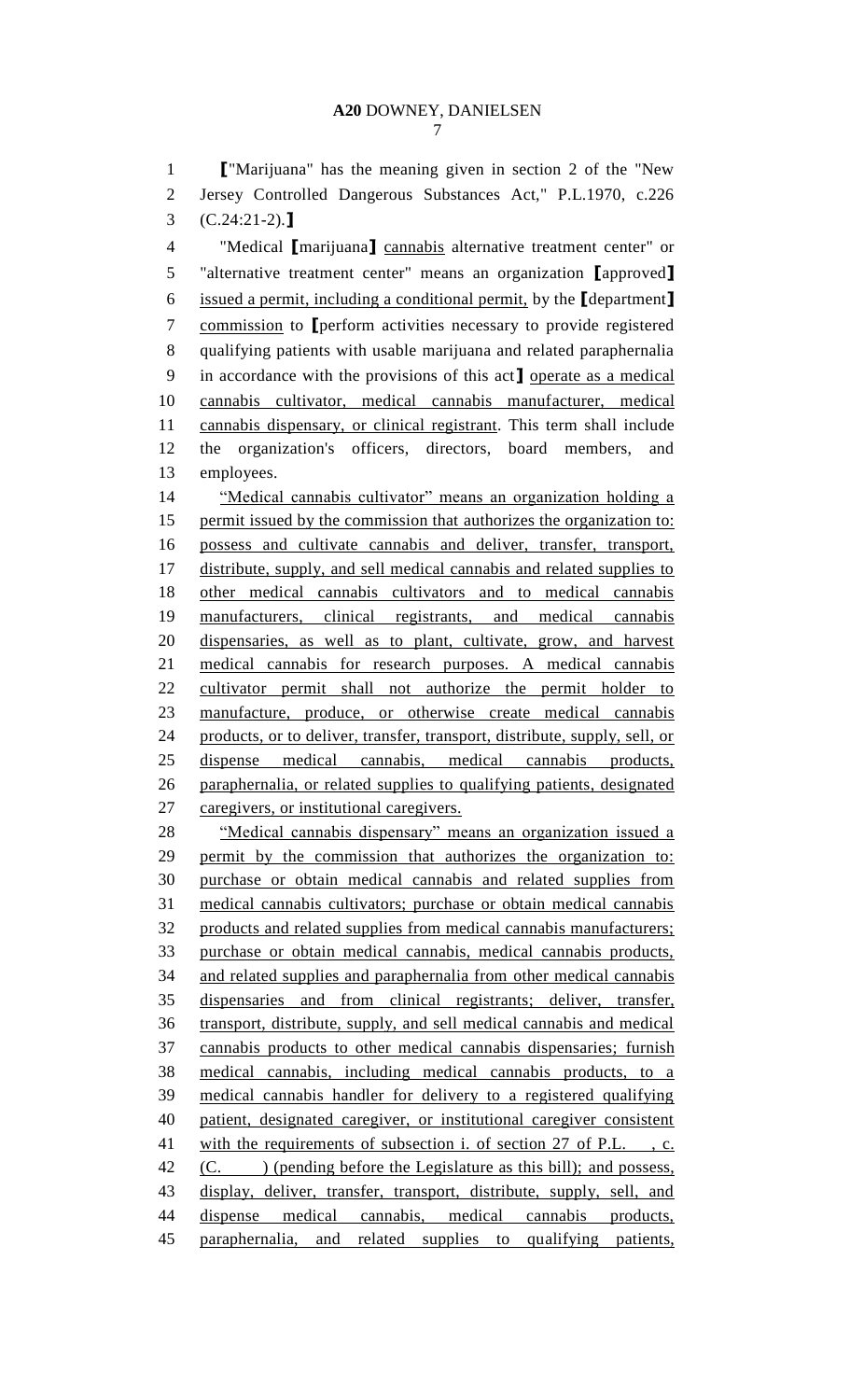designated caregivers, and institutional caregivers. A medical 2 cannabis dispensary permit shall not authorize the permit holder to cultivate medical cannabis, to produce, manufacture, or otherwise create medical cannabis products. 5 "Medical cannabis manufacturer" means an organization issued a permit by the commission that authorizes the organization to: purchase or obtain medical cannabis and related supplies from a medical cannabis cultivator or a clinical registrant; purchase or obtain medical cannabis products from another medical cannabis manufacturer or a clinical registrant; produce, manufacture, or otherwise create medical cannabis products; and possess, deliver, transfer, transport, distribute, supply, and sell medical cannabis products and related supplies to other medical cannabis manufacturers and to medical cannabis dispensaries and clinical registrants. A medical cannabis manufacturer permit shall not authorize the permit holder to cultivate medical cannabis or to deliver, transfer, transport, distribute, supply, sell, or dispense medical cannabis, medical cannabis products, paraphernalia, or related supplies to registered qualifying patients, designated 20 caregivers, or institutional caregivers. "Medical use of **[**marijuana**]** cannabis" means the acquisition, possession, transport, or use of **[**marijuana**]** cannabis or paraphernalia by a registered qualifying patient as authorized by **[**this act**]** P.L.2009, c.307 (C.24:6I-1 et al.) and P.L.2015, c.158 (C.18A:40-12.22 et al.). "Minor" means a person who is under 18 years of age and who has not been married or previously declared by a court or an administrative agency to be emancipated. "Paraphernalia" has the meaning given in N.J.S.2C:36-1. "Pediatric specialist" means a physician who is a board-certified pediatrician or pediatric specialist, or an advanced practice nurse or physician assistant who is certified as a pediatric specialist by an appropriate professional certification or licensing entity. **[**"Physician" means a person licensed to practice medicine and surgery pursuant to Title 45 of the Revised Statutes with whom the patient has a bona fide physician-patient relationship and who is the primary care physician, hospice physician, or physician responsible for the ongoing treatment of a patient's debilitating medical condition, provided, however, that the ongoing treatment shall not be limited to the provision of authorization for a patient to use medical marijuana or consultation solely for that purpose. "Primary caregiver" or "caregiver" means a resident of the State who: a. is at least 18 years old; b. has agreed to assist with a registered qualifying patient's medical use of marijuana, is not currently serving as primary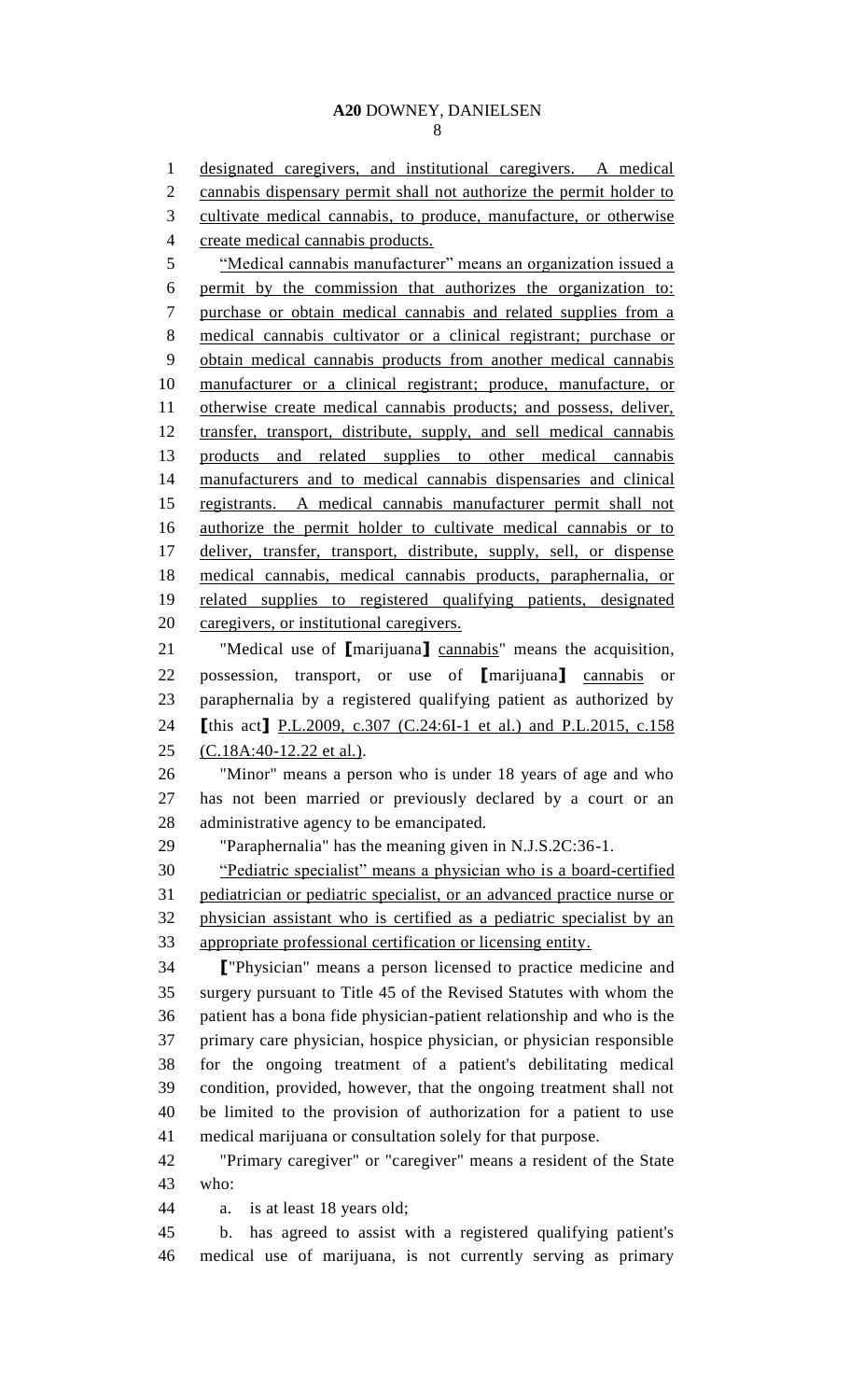caregiver for another qualifying patient, and is not the qualifying patient's physician; c. has never been convicted of possession or sale of a controlled dangerous substance, unless such conviction occurred after the effective date of this act and was for a violation of federal law related to possession or sale of marijuana that is authorized under this act; d. has registered with the department pursuant to section 5 of this act, and has satisfied the criminal history record background check requirement of section 5 of this act; and e. has been designated as primary caregiver on the qualifying patient's application or renewal for a registry identification card or in other written notification to the department.**]** "Primary care" means the practice of family medicine, general internal medicine, general pediatrics, general obstetrics, or gynecology. "Qualifying medical condition" means seizure disorder, including epilepsy; intractable skeletal muscular spasticity; post- traumatic stress disorder; glaucoma; positive status for human immunodeficiency virus; acquired immune deficiency syndrome; cancer; amyotrophic lateral sclerosis; multiple sclerosis; muscular dystrophy; inflammatory bowel disease, including Crohn's disease; terminal illness, if the patient has a prognosis of less than 12 months of life; anxiety; migraine; Tourette's syndrome; dysmenorrhea; chronic pain; opioid use disorder; or any other medical condition or its treatment that is approved by the commission. "Qualifying patient" or "patient" means a resident of the State who has been **[**provided with a certification**]** authorized for the medical use of cannabis by a **[**physician**]** health care practitioner **[**pursuant to a bona fide physician-patient relationship**]**. **[**"Registry identification card"**]** "Registration with the commission" means **[**a document issued by the department that identifies**]** a person has met the qualification requirements for, and has been registered by the commission as, a registered qualifying patient **[**or primary**]**, designated caregiver, or institutional caregiver. The commission shall establish appropriate means for health care practitioners, health care facilities, medical cannabis dispensaries, law enforcement, schools, facilities providing behavioral health services or services for persons with developmental disabilities, and other appropriate entities to verify an individual's status as a registrant with the commission. 43 "Significantly involved person" means a person or entity who holds at least a five percent investment interest in an entity issued, or applying for a permit to operate as, a medical cannabis cultivator,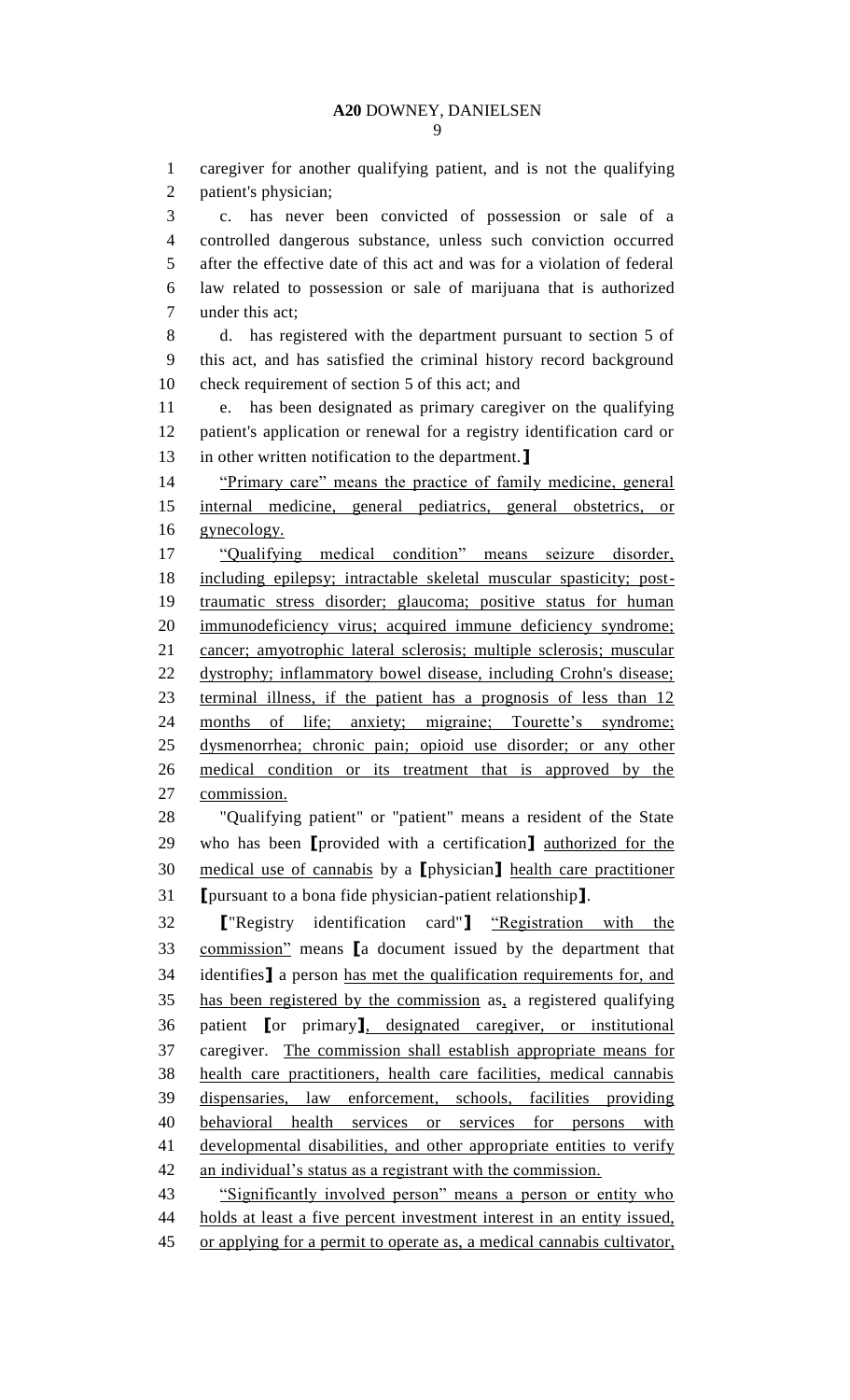medical cannabis manufacturer, medical cannabis dispensary, or 2 clinical registrant, or who is a decision making member of a group that holds at least a 20 percent investment interest in an entity 4 issued, or applying for a permit to operate as, a medical cannabis cultivator, medical cannabis manufacturer, medical cannabis dispensary, or clinical registrant, in which no member of that group holds more than a five percent interest in the total group investment interest, and the person or entity makes controlling decisions regarding the operations of the entity issued, or applying for a permit to operate as, a medical cannabis cultivator, medical cannabis manufacturer, medical cannabis dispensary, or clinical registrant. "Terminally ill" means having an illness or condition with a 14 prognosis of less than 12 months of life. "Usable **[**marijuana**]** cannabis" means the dried leaves and flowers of **[**marijuana**]** cannabis, and any mixture or preparation 17 thereof, and does not include the seeds, stems, stalks, or roots of the plant. (cf: P.L.2016, c.53, s.1) 4. Section 4 of P.L.2009, c.307 (C.24:6I-4) is amended to read as follows: 4. a. The **[**department**]** commission shall establish a registry of qualifying patients and their **[**primary**]** each designated caregivers **[**, and shall issue a registry identification card, which shall be valid for two years, to a qualifying patient and caregiver, if applicable, who submits**]** and shall establish a means of identifying and verifying the registration status of patients and designated caregivers who are registered with the commission. Registration with the commission shall be valid for two years. A patient or designated caregiver shall be registered with the commission upon 32 submitting the following, in accordance with regulations adopted by the **[**department**]** commission: (1) **[**a certification that meets the requirements of section 5 of this act**]** documentation of a health care practitioner's authorization for the patient for the medical use of cannabis; (2) an application or renewal fee, which may be based on a sliding scale as determined by the **[**commissioner**]** commission; 39 (3) the name, <u>home</u> address, and date of birth of the patient and each designated caregiver, as applicable; **[**and**]** (4) the name, address, and telephone number of the patient's **[**physician**]** health care practitioner; and (5) up to one alternate address for the patient, which may be used for delivery of medical cannabis to the patient pursuant to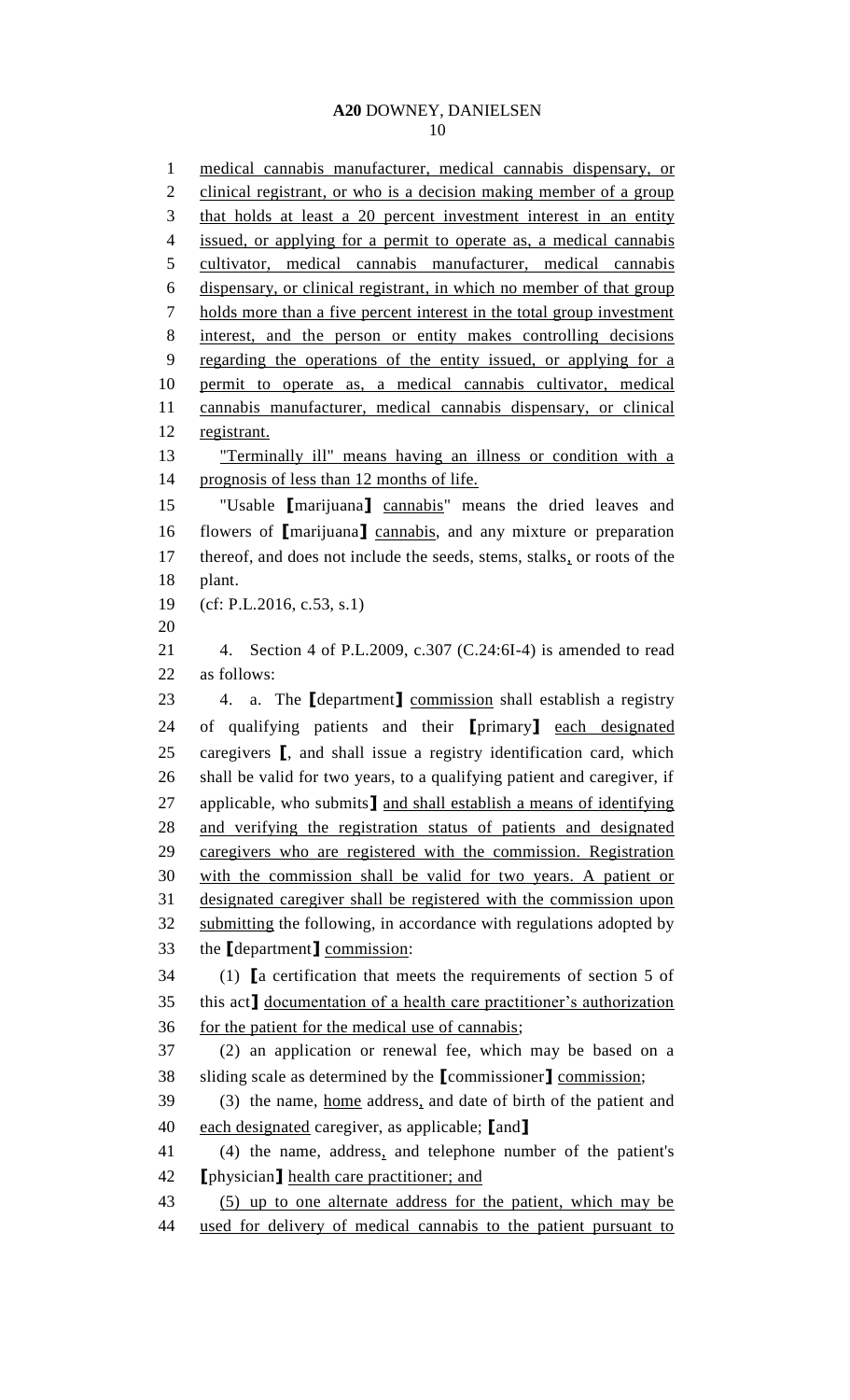1 section 27 of P.L., c. (C.) (pending before the Legislature 2 as this bill). Each qualifying patient may concurrently have up to two designated caregivers. A qualifying patient may petition the 5 commission for approval to concurrently have more than two designated caregivers, which petition shall be approved if the commission finds that allowing the patient additional designated 8 caregivers is necessary to meet the patient's treatment needs and is 9 consistent with the provisions of P.L.2009, c.307 (C.24:6I-1 et al.). The commission shall establish a registry of institutional caregivers and shall establish a means of identifying and verifying 12 the registration status of institutional caregivers who are registered with the commission. Registration with the commission shall be valid for one year. An institutional caregiver shall be registered with the commission upon submitting the name, address, and 16 telephone number of the institutional caregiver and of the health care facility at which the individual will be serving as institutional 18 caregiver and a certification that meets the requirements of subsection h. of this section. The application or renewal fee for the institutional caregiver shall be paid by the health care facility at which the institutional caregiver will be serving as institutional caregiver. An institutional caregiver shall not be limited in the number of qualifying patients for whom the institutional caregiver may serve as institutional caregiver at one time, provided that each qualifying patient served by the institutional caregiver is a current patient or resident at the health care facility at which the institutional caregiver is authorized to serve as institutional caregiver, and the number of qualifying patients served by the institutional caregiver is commensurate with the institutional caregiver's ability to fully meet the treatment and related needs of each qualifying patient and attend to the institutional caregiver's other professional duties at the health care facility without jeopardizing the health or safety of any patient or resident at the facility.

 b. Before **[**issuing a registry identification card**]** registering an individual, the **[**department**]** commission shall verify the information contained in the application or renewal form submitted pursuant to this section. In the case of a **[**primary**]** designated or institutional caregiver, the **[**department**]** commission shall provisionally approve an application pending the results of a criminal history record background check, if the caregiver otherwise meets the requirements of **[**this act**]** P.L.2009, c.307 (C.24:6I-1 et al.). The **[**department**]** commission shall approve or deny an application or renewal and complete the registration process for successful applicants within 30 days of receipt of the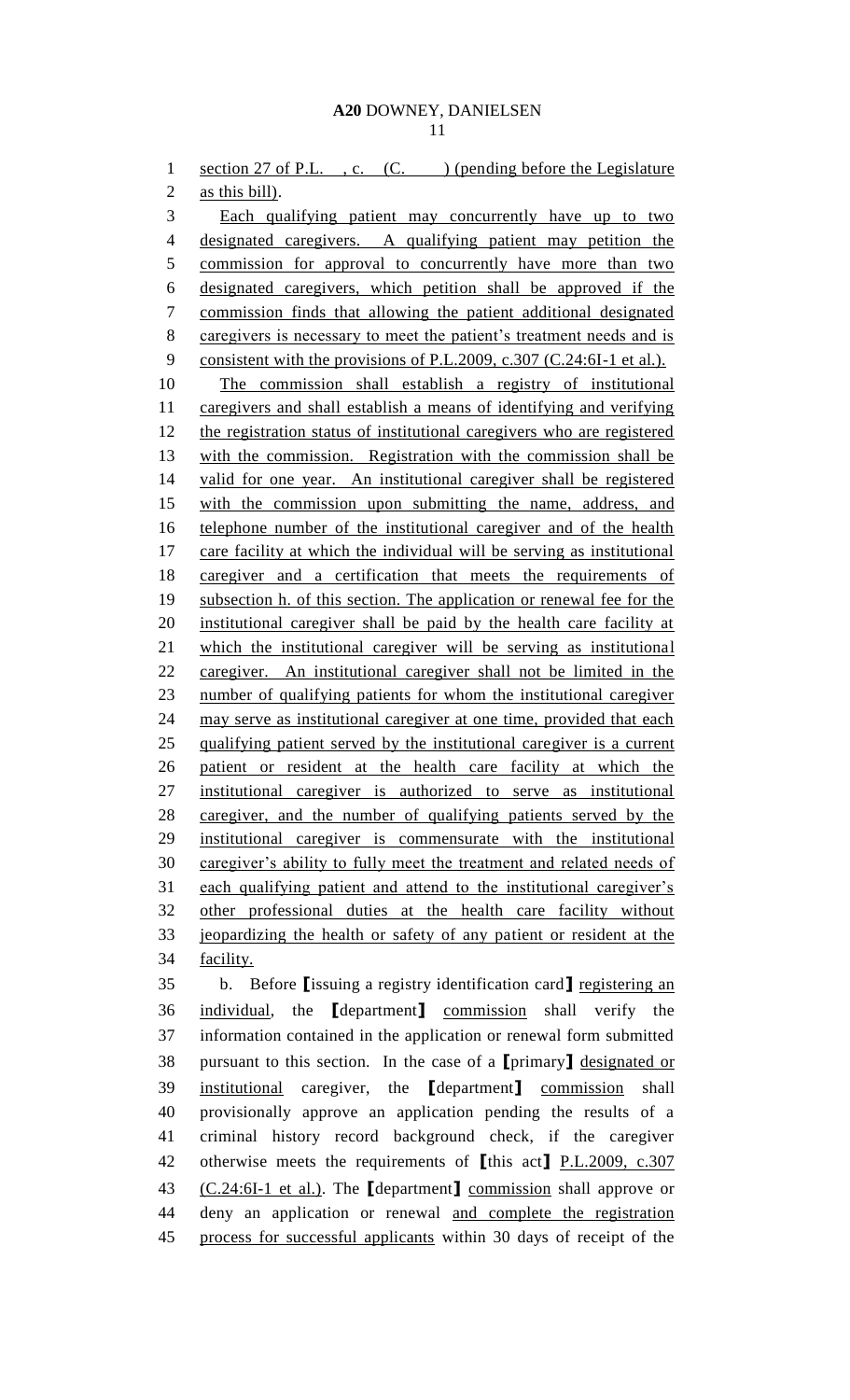completed application or renewal **[**, and shall issue a registry identification card within five days of approving the application or renewal**]**. The **[**department**]** commission may deny an application or renewal only if the applicant fails to provide the information required pursuant to this section, or if the **[**department**]** commission determines that the information was incorrect or falsified or does not meet the requirements of **[**this act**]** P.L.2009, c.307 (C.24:6I-1 et al.). Denial of an application shall be a final agency decision, subject to review by the Superior Court, Appellate Division.

 c. (1) The **[**commissioner**]** commission shall require each applicant seeking to serve as a **[**primary**]** designated or institutional caregiver to undergo a criminal history record background check; except that no criminal history record background check shall be 14 required for an applicant seeking to serve as a designated caregiver 15 if the applicant is an immediate family member of the patient, and no criminal history record background check shall be required for 17 an applicant seeking to serve as an institutional caregiver if the 18 applicant completed a criminal history record background check as a condition of professional licensure or certification. The **[**commissioner**]** commission is authorized to exchange fingerprint data with and receive criminal history record background information from the Division of State Police and the Federal Bureau of Investigation consistent with the provisions of applicable federal and State laws, rules, and regulations. The Division of State Police shall forward criminal history record background information to the **[**commissioner**]** commission in a timely manner when requested pursuant to the provisions of this section.

 An applicant seeking to serve as a **[**primary**]** designated or institutional caregiver who is required to complete a criminal history record background check pursuant to this section shall submit to being fingerprinted in accordance with applicable State and federal laws, rules, and regulations. No check of criminal history record background information shall be performed pursuant to this section unless the applicant has furnished **[**his**]** the applicant's written consent to that check. An applicant who is required to complete a criminal history record background check pursuant to this section who refuses to consent to, or cooperate in, the securing of a check of criminal history record background information shall not be considered for inclusion in the registry as a **[**primary**]** designated or institutional caregiver **[**or issuance of an identification card**]**. An applicant shall bear the cost for the criminal history record background check, including all costs of administering and processing the check.

 (2) The **[**commissioner**]** commission shall not approve an applicant seeking to serve as a **[**primary**]** designated or institutional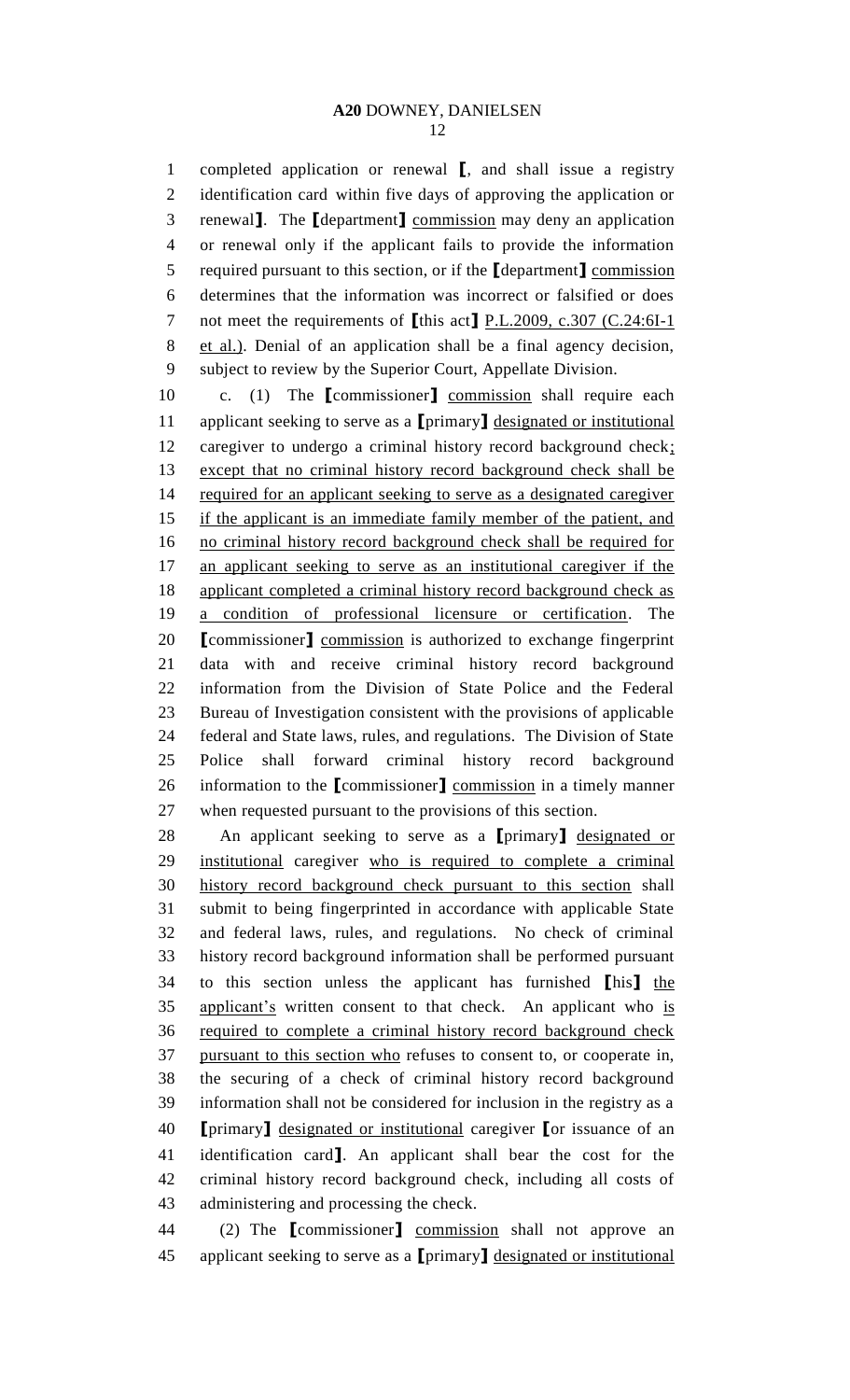caregiver who is required to complete a criminal history record 2 background check pursuant to this section if the criminal history record background information of the applicant reveals a disqualifying conviction. For the purposes of this section, a disqualifying conviction shall mean a conviction of a crime involving any controlled dangerous substance or controlled substance analog as set forth in chapter 35 of Title 2C of the New Jersey Statutes except paragraph (4) of subsection a. of N.J.S.2C:35-10, or any similar law of the United States or of any other state.

 (3) Upon receipt of the criminal history record background information from the Division of State Police and the Federal Bureau of Investigation, the **[**commissioner**]** commission shall provide written notification to the applicant of **[**his**]** the applicant's qualification or disqualification for serving as a **[**primary**]** designated or institutional caregiver.

 If the applicant is disqualified because of a disqualifying conviction pursuant to the provisions of this section, the conviction that constitutes the basis for the disqualification shall be identified in the written notice.

 (4) The Division of State Police shall promptly notify the **[**commissioner**]** commission in the event that an individual who was the subject of a criminal history record background check conducted pursuant to this section is convicted of a crime or offense in this State after the date the background check was performed. Upon receipt of that notification, the **[**commissioner**]** commission shall make a determination regarding the continued eligibility of the applicant to serve as a **[**primary**]** designated or institutional caregiver.

 (5) Notwithstanding the provisions of paragraph (2) of this subsection **[**b. of this section**]** to the contrary, no applicant shall be disqualified from serving as a **[**registered primary**]** designated or institutional caregiver on the basis of any conviction disclosed by a criminal history record background check conducted pursuant to this section if the individual has affirmatively demonstrated to the **[**commissioner**]** commission clear and convincing evidence of rehabilitation. In determining whether clear and convincing evidence of rehabilitation has been demonstrated, the following factors shall be considered:

 (a) the nature and responsibility of the position which the convicted individual would hold, has held, or currently holds;

(b) the nature and seriousness of the crime or offense;

 (c) the circumstances under which the crime or offense occurred;

(d) the date of the crime or offense;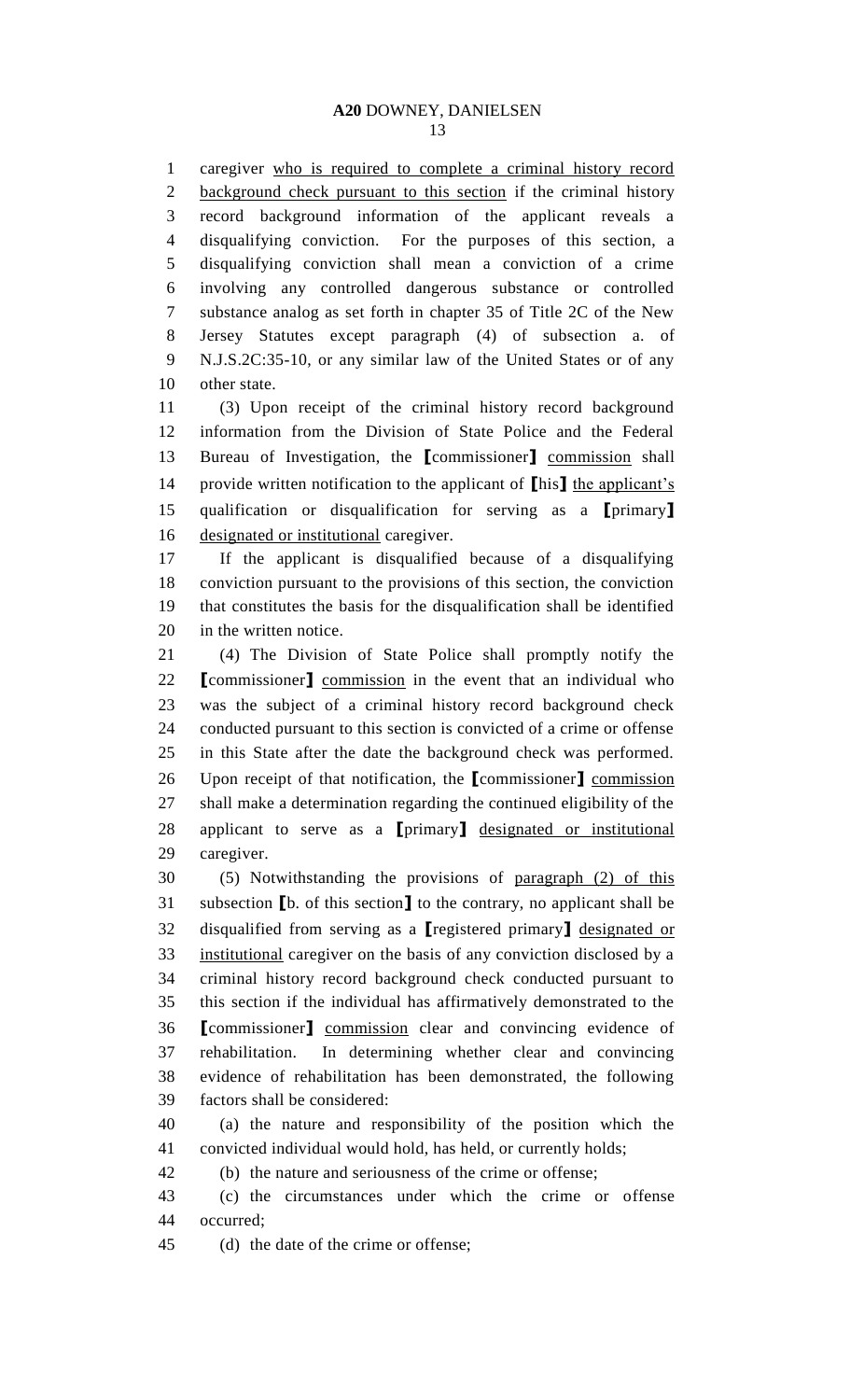(e) the age of the individual when the crime or offense was committed; (f) whether the crime or offense was an isolated or repeated incident; (g) any social conditions which may have contributed to the commission of the crime or offense; and (h) any evidence of rehabilitation, including good conduct in prison or in the community, counseling or psychiatric treatment received, acquisition of additional academic or vocational schooling, successful participation in correctional work-release programs, or the recommendation of those who have had the individual under their supervision. d. **[**A registry identification card**]** A verification of registration issued by the commission shall contain the following information: (1) (a) in the case of a patient or designated caregiver 16 registration, the name, address, and date of birth of the patient and **[**primary**]** each designated caregiver, if applicable; and (b) in the case of an institutional caregiver, the caregiver's name and date of birth and the name and address of the health care facility at which the caregiver is serving as institutional caregiver; (2) the expiration date of the **[**registry identification card**]** registration; (3) photo identification of the **[**cardholder**]** registrant; and (4) such other information that the **[**department**]** commission may specify by regulation. e. (1) A patient who has been **[**issued a registry identification card**]** registered by the commission shall notify the **[**department**]** commission of any change in the patient's name, address, or **[**physician**]** health care practitioner or change in status of the patient's **[**debilitating**]** qualifying medical condition, within 10 days of such change, or the **[**registry identification card**]** patient's registration shall be deemed null and void. (2) A **[**primary**]** designated caregiver who has been **[**issued a registry identification card**]** registered by the commission shall notify the **[**department**]** commission of any change in the caregiver's name or address within 10 days of such change, or the **[**registry identification card**]** caregiver's registration shall be deemed null and void. (3) An institutional caregiver who has been registered by the commission shall notify the commission of any change in the 41 caregiver's name, address, employment by a health care facility at 42 which the caregiver is registered to serve as institutional caregiver, or authorization from the health care facility to assist qualifying 44 patients with the medical use of cannabis, within 10 days of such change, or the caregiver's registration shall be deemed null and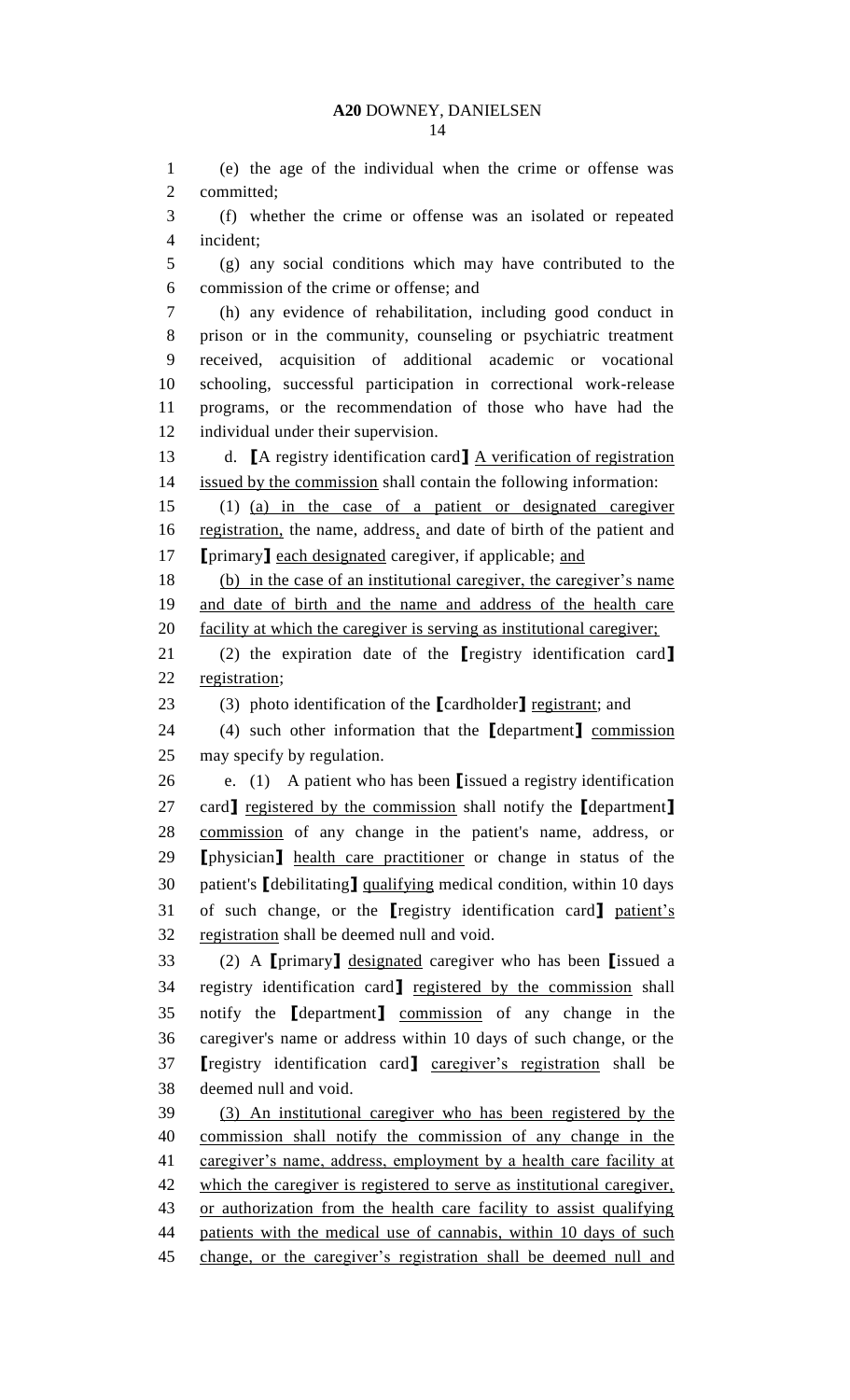void and the individual shall be deemed ineligible to serve as an 2 institutional caregiver for a period of not less than one year. f. The **[**department**]** commission shall maintain a confidential list of the persons **[**to whom it has issued registry identification cards**]** registered with the commission. Individual names and other identifying information on the list, and information contained in any application form, or accompanying or supporting document shall be confidential, and shall not be considered a public record under P.L.1963, c.73 (C.47:1A-1 et seq.) **[**or**]** , P.L.2001, c.404 (C.47:1A- 5 et al.), or the common law concerning access to government records, and shall not be disclosed except to: (1) authorized employees of the **[**department**]** commission and the Division of Consumer Affairs in the Department of Law and Public Safety as necessary to perform official duties of the **[**department**]** commission and the division, as applicable; and (2) authorized employees of State or local law enforcement agencies, only as necessary to verify that a person who is engaged in the suspected or alleged medical use of **[**marijuana**]** cannabis is lawfully **[**in possession of a registry identification card**]** registered with the commission. g. Applying for **[**or receiving a registry card**]** registration or 22 being registered by the commission does not constitute a waiver of the qualifying patient's **[**patient-physician**]** practitioner-patient privilege. h. An applicant seeking to serve as an institutional caregiver shall submit with the application a certification executed by the director or administrator of the health care facility employing the applicant attesting that: (1) the facility has authorized the applicant to assist registered qualifying patients at the facility with the medical use of cannabis, including obtaining medical cannabis from a medical cannabis dispensary, accepting deliveries of medical cannabis on behalf of registered qualifying patients, and assisting registered qualifying patients with the administration of medical cannabis; (2) the facility has established protocols and procedures and implemented security measures to ensure that any medical cannabis obtained by an institutional caregiver that is transported by the caregiver to the facility is transported in a safe and secure manner that prevents theft, diversion, adulteration, and access by unauthorized individuals, and that any medical cannabis present at 41 the facility is stored in a safe and secure manner that prevents theft, diversion, adulteration, and access by unauthorized individuals; (3) the facility has established protocols and procedures to review the medications and treatment plans of registered qualifying 45 patients at the facility to ensure that the patient's medical use of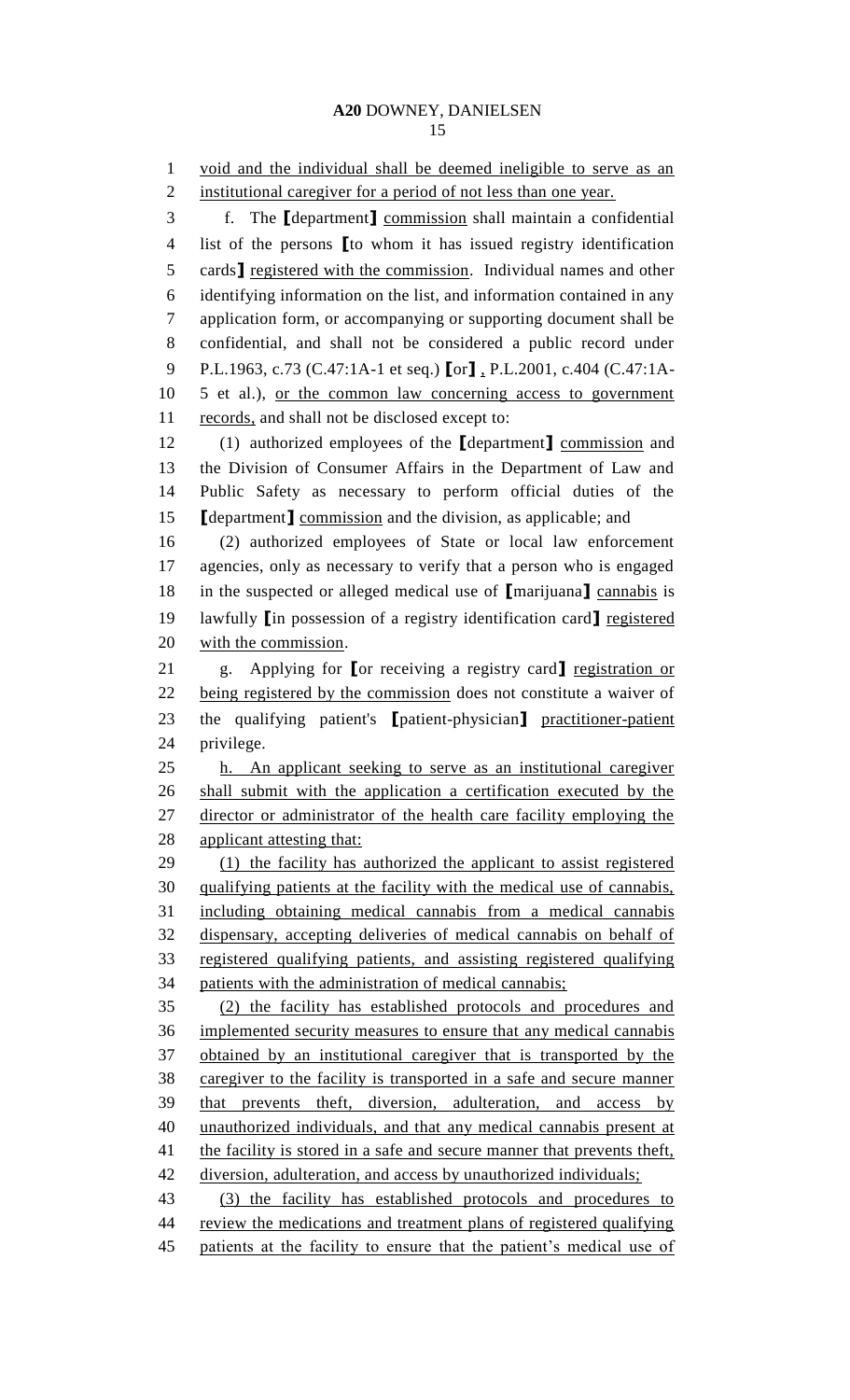cannabis will not result in adverse drug interactions, side effects, or 2 other complications that could significantly jeopardize the health or 3 safety of the patient; (4) the facility will not charge a registered qualifying patient for 5 medical cannabis obtained on the registered qualifying patient's behalf in an amount that exceeds the actual cost of the medical cannabis, plus any reasonable costs incurred in acquiring the medical cannabis; (5) the facility has established protocols and procedures concerning whether, and to what extent, designated caregivers are permitted to assist registered qualifying patients with the medical 12 use of cannabis while at the facility; and (6) the facility will promptly notify the commission in the event that: (a) an institutional caregiver registered with the commission pursuant to this section ceases to be employed by the facility or 17 ceases to be authorized by the facility to assist registered qualifying patients with the medical use of cannabis, in which case, upon 19 receipt of the notification, the commission shall immediately revoke 20 the institutional caregiver's registration; or (b) an institutional caregiver registered with the commission pursuant to this section, who completed a criminal history record background check as a condition of professional licensure or certification, is convicted of a crime or offense in this State after the date the criminal history background check was performed, in which case, upon receipt of that notification, the commission shall make a determination regarding the continued eligibility of the applicant to serve as an institutional caregiver. Nothing in this section shall be deemed to require any facility to authorize any employee of the facility to serve as an institutional caregiver or to issue a certification that meets the requirements of this subsection. (cf: P.L.2009, c.307, s.4) 5. (New section) a. A health care practitioner shall not be required to be listed publicly in any medical cannabis practitioner registry as a condition of authorizing patients for the medical use of cannabis. b. No authorization for the medical use of cannabis may be issued by a health care practitioner to the practitioner's own self or to a member of the practitioner's immediate family. c. The commission shall establish a process to allow medical cannabis to be dispensed to a patient who has been authorized for the medical use of cannabis and who has initiated the process of registering with the commission pursuant to section 4 of P.L.2009, c.307 (C.24:6I-4), but whose registration has not been completed or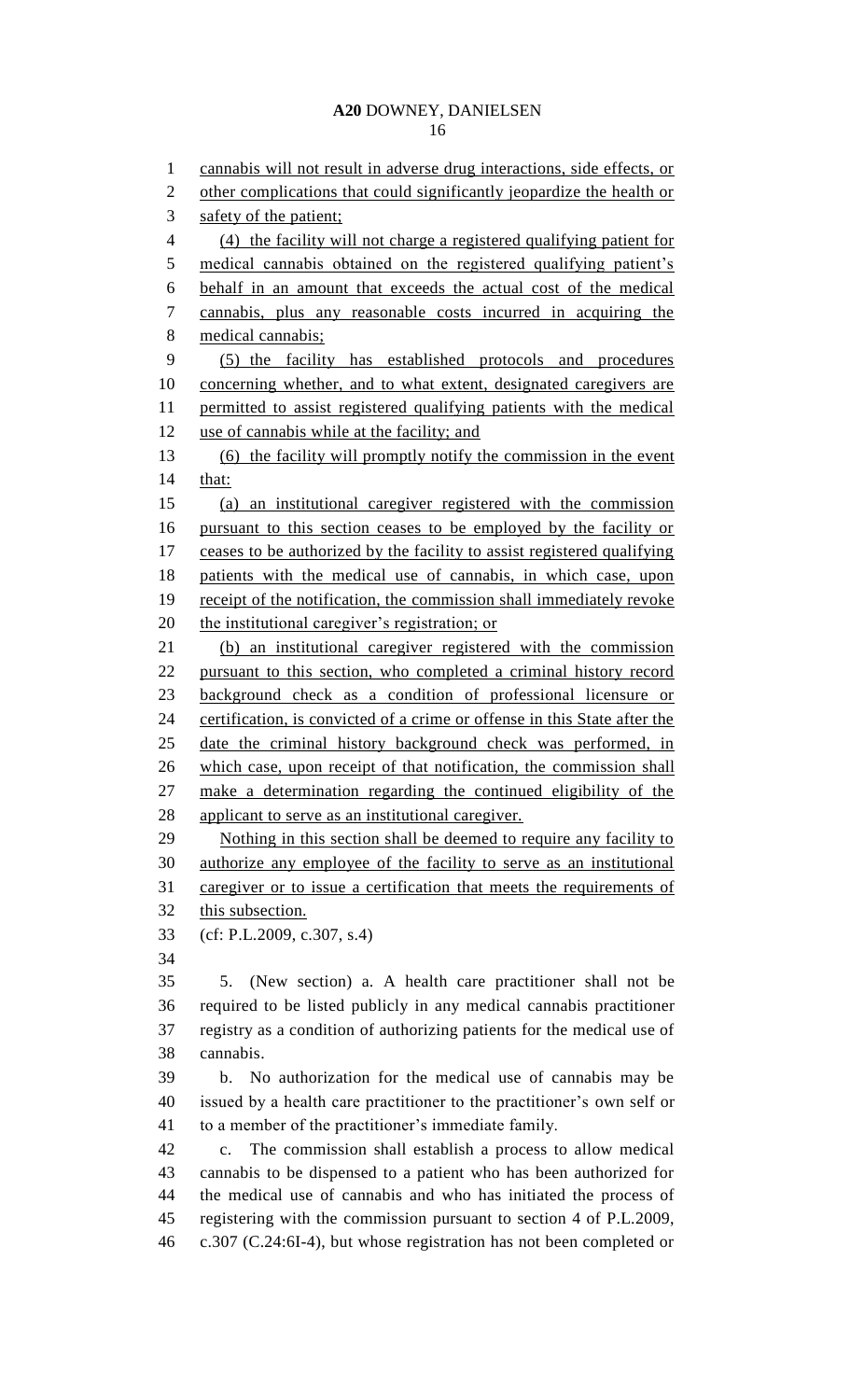subject to other final action by the commission. A patient may be dispensed medical cannabis in quantities of up to a two-week supply during the pendency of the patient's registration, after which time the patient may be dispensed medical cannabis in an amount consistent with the requirements of section 10 of P.L.2009, c.307 (C.24:6I-10). The commission shall impose such restrictions on access to medical cannabis pursuant to this subsection as shall be necessary to protect against fraud, abuse, and diversion.

 6. (New section) a. Except as provided in subsection b. of this section, no health care practitioner who has authorized a patient for the medical use of cannabis pursuant to P.L.2009, c.307 (C.24:6I-1 et al.) within the past 90 days, and no member of such health care practitioner's immediate family, shall be an interest holder in, or receive any form of direct or indirect compensation from, any medical cannabis cultivator, medical cannabis manufacturer, medical cannabis dispensary, or clinical registrant.

 b. Nothing in subsection a. of this section shall be construed to prevent a health care practitioner from serving on the governing board of a medical cannabis cultivator, medical cannabis manufacturer, medical cannabis dispensary, or clinical registrant, or on the medical advisory board of a medical cannabis cultivator, medical cannabis manufacturer, medical cannabis dispensary, or clinical registrant established pursuant to section 15 of P.L. , c. (C. ) (pending before the Legislature as this bill), or from receiving a reasonable stipend for such service, provided that:

 (1) the stipend does not exceed the stipend paid to any other member of the governing board or medical advisory board for serving on the board; and

 (2) the amount of the stipend is not based on patient volumes at any medical cannabis dispensary or clinical registrant or on the number of authorizations for the medical use of cannabis issued by the health care practitioner pursuant to P.L.2009, c.307 (C.24:6I-1 et al.).

 c. A health care practitioner, or an immediate family member of a health care practitioner, who applies to be an owner, director, officer, or employee of a medical cannabis cultivator, medical cannabis manufacturer, medical cannabis dispensary, or clinical registrant, or who otherwise seeks to be an interest holder in, or receive any form of direct or indirect compensation from, a medical cannabis cultivator, medical cannabis manufacturer, medical cannabis dispensary, or clinical registrant, shall certify that the health care practitioner has not authorized a patient for the medical use of cannabis pursuant to P.L.2009, c.307 (C.24:6I-1 et al.) within the 90 days immediately preceding the date of the application.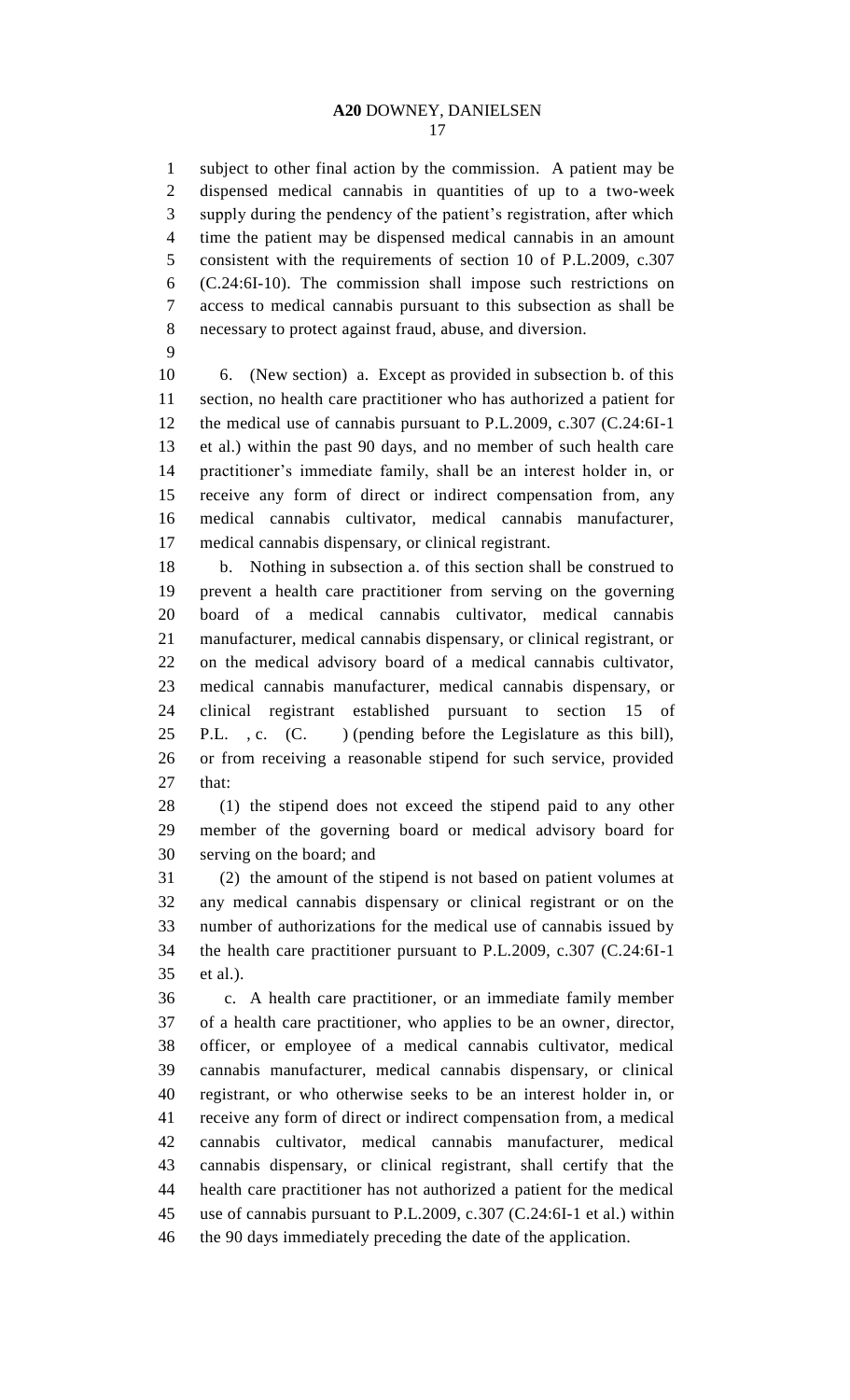d. A person who violates subsection a. of this section shall be guilty of a crime of the fourth degree.

 7. (New section) a. An individual who is registered as a qualifying patient in another state or jurisdiction within the United States that authorizes the medical use of cannabis shall be considered a registered qualifying patient for the purposes of P.L.2009, c.307 (C.24:6I-1 et al.) for a period of up to six months, provided that the individual possesses both proof of registration in, and a valid photo identification card issued by, the other state or jurisdiction. During the six month period, the individual shall be authorized to possess and use medical cannabis and engage in such other conduct related to medical cannabis in New Jersey as is consistent with the requirements of P.L.2009, c.307 (C.24:6I-1 et al.) and the laws of the state or jurisdiction in which the patient is registered, except that medical cannabis shall not be dispensed to the individual unless a health care practitioner licensed in New Jersey issues written instructions for the individual that meet the requirements of section 10 of P.L.2009, c.307 (C.24:6I-10). No individual shall be authorized to acquire, possess, use, or engage in other conduct in connection with medical cannabis in New Jersey pursuant to a medical cannabis registration from another State or jurisdiction for more than six months unless the individual registers with the commission as a qualifying patient pursuant to section 4 of P.L.2009, c.307 (C.24:6I-4). Nothing in this subsection shall be construed to authorize delivery of medical cannabis to any person who is not registered with the commission pursuant to section 4 of P.L.2009, c.307 (C.24:6I-4).

 b. An individual who is registered as a designated caregiver in another state or jurisdiction within the United States that authorizes the medical use of cannabis shall be considered a designated caregiver for the purposes of P.L.2009, c.307 (C.24:6I-1 et al.) for a period of up to six months, provided that the individual is in possession of both proof of registration in, and a valid photo identification card issued by, the other state or jurisdiction. During the six month period, the individual shall be authorized to assist a registered qualifying patient with the medical use of cannabis and engage in such other conduct in connection with medical cannabis in New Jersey as is consistent with the requirements of P.L.2009, c.307 (C.24:6I-1 et al.) and the laws of the state or jurisdiction in which the caregiver is registered, except that medical cannabis shall not be dispensed to the individual on behalf of a registered qualifying patient unless a health care practitioner licensed in New Jersey issues written instructions for the registered qualifying patient that meet the requirements of section 10 of P.L.2009, c.307 (C.24:6I-10). No individual shall be authorized to assist a registered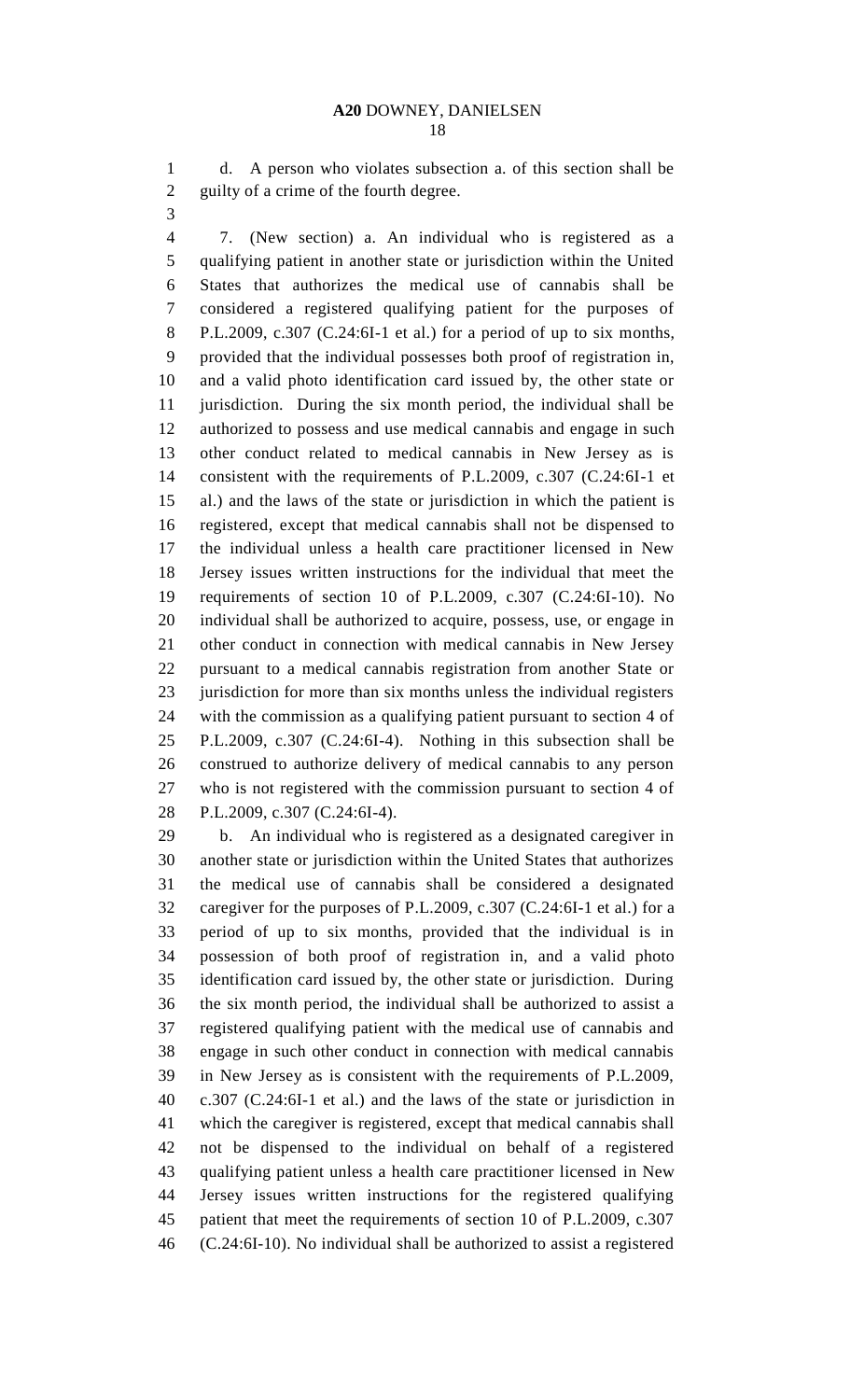qualifying patient with the medical use of cannabis or engage in other conduct in connection with medical cannabis in New Jersey pursuant to a medical cannabis registration from another State or jurisdiction for more than six months unless the individual registers with the commission as a designated caregiver pursuant to section 4 of P.L.2009, c.307 (C.24:6I-4). Nothing in this subsection shall be construed to authorize delivery of medical cannabis to any person who is not registered with the commission pursuant to section 4 of P.L.2009, c.307 (C.24:6I-4). c. The commission shall seek to enter into reciprocity agreements with other states and jurisdictions within the United States that authorize the medical use of cannabis. 8. Section 6 of P.L.2009, c.307 (C.24:6I-6) is amended to read as follows: 6. a. The provisions of N.J.S.2C:35-18 shall apply to any qualifying patient, **[**primary**]** designated caregiver, **[**alternative treatment center, physician**]** institutional caregiver, health care facility, medical cannabis cultivator, medical cannabis manufacturer, medical cannabis dispensary, medical cannabis handler, health care practitioner, academic medical center, clinical registrant, testing laboratory, or any other person acting in accordance with the provisions of P.L.2009, c.307 (C.24:6I-1 et al.) or P.L.2015, c.158 (C.18A:40-12.22 et al.). b. A qualifying patient, **[**primary**]** designated caregiver, **[**alternative treatment center, physician**]** institutional caregiver, health care facility, medical cannabis cultivator, medical cannabis manufacturer, medical cannabis dispensary, medical cannabis handler, health care practitioner, academic medical center, clinical registrant, testing laboratory, or any other person acting in accordance with the provisions of P.L.2009, c.307 (C.24:6I-1 et al.) or P.L.2015, c.158 (C.18A:40-12.22 et al.) shall not be subject to any civil or administrative penalty, or denied any right or privilege, including, but not limited to, civil penalty or disciplinary action by a professional licensing board, related to the medical use of **[**marijuana**]** cannabis as authorized under P.L.2009, c.307 (C.24:6I- 1 et al.) or P.L.2015, c.158 (C.18A:40-12.22 et al.). c. Registration with the commission, or application for registration by the commission, **[**a registry identification card**]** shall not alone constitute probable cause to search the person or the property of the **[**person possessing or applying for the registry

 identification card**]** registrant or applicant, or otherwise subject the person or **[**his**]** the person's property to inspection by any governmental agency.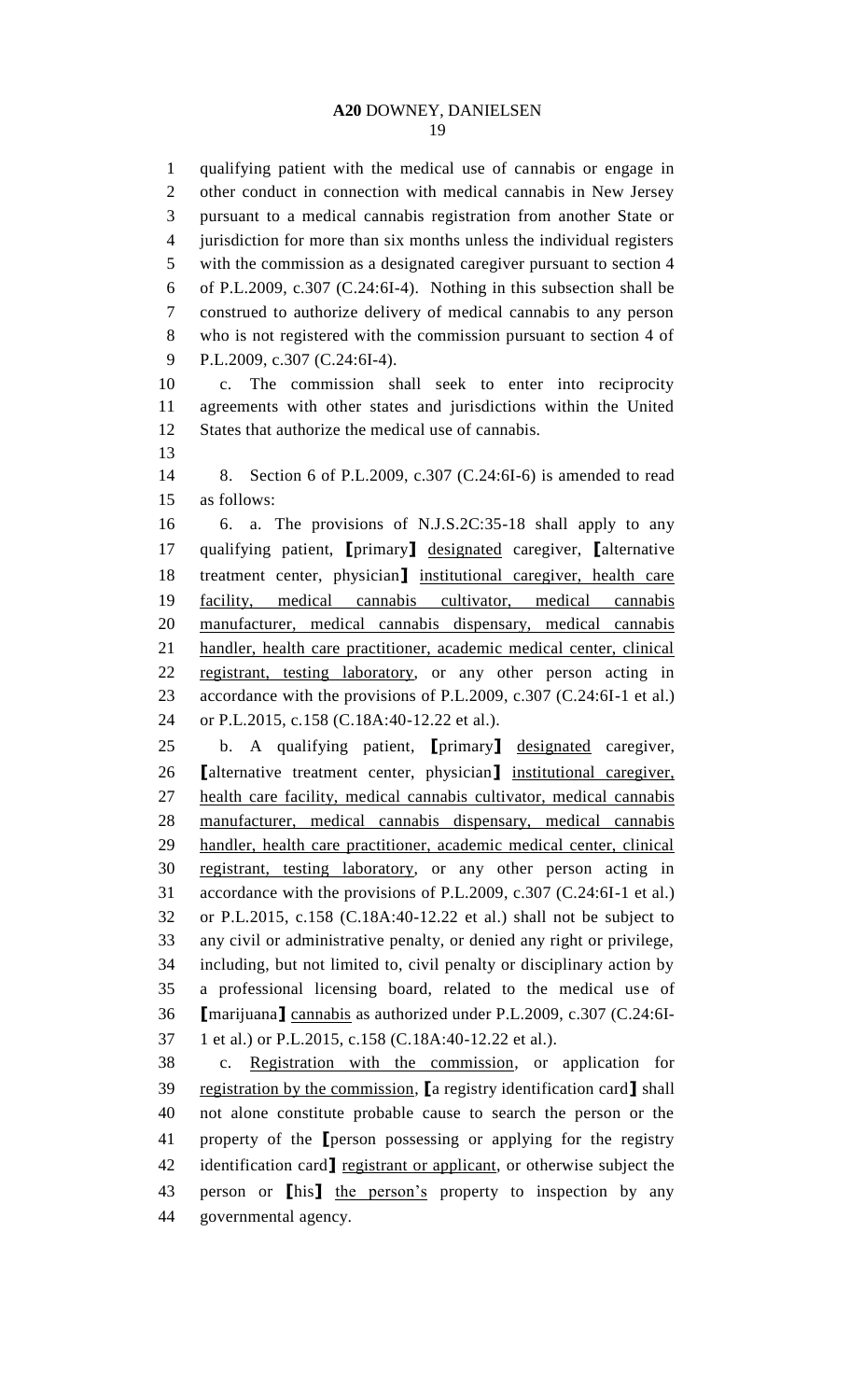d. The provisions of section 2 of P.L.1939, c.248 (C.26:2-82), relating to destruction of **[**marijuana**]** cannabis determined to exist by the **[**department**]** commission, shall not apply if a qualifying patient **[**or primary**]**, designated caregiver, or institutional caregiver **[**has in his possession a registry identification card**]** is registered with the commission and is in possession of no more than the maximum amount of usable **[**marijuana**]** cannabis that may be obtained in accordance with section 10 of P.L.2009, c.307 (C.24:6I- $9 - 10$ ). e. No person shall be subject to arrest or prosecution for constructive possession, conspiracy, or any other offense for simply being in the presence or vicinity of the medical use of **[**marijuana**]** cannabis as authorized under P.L.2009, c.307 (C.24:6I-1 et al.) or P.L.2015, c.158 (C.18A:40-12.22 et al.). f. No custodial parent, guardian, or person who has legal custody of a qualifying patient who is a minor shall be subject to 17 arrest or prosecution for constructive possession, conspiracy, or any other offense for assisting the minor in the medical use of **[**marijuana**]** cannabis as authorized under P.L.2009, c.307 (C.24:6I- 1 et al.) or P.L.2015, c.158 (C.18A:40-12.22 et al.). g. For the purposes of medical care, including organ transplants, a qualifying patient's authorized use of medical cannabis in accordance with the provisions of P.L.2009, c.307 (C.24:6I-1 et al.) and P.L.2015, c.158 (C.18A:40-12.22 et al.), shall be considered equivalent to the authorized use of any other medication used at the direction of a health care practitioner, and shall not constitute the use of an illicit substance or otherwise disqualify a qualifying patient from needed medical care. h. No public or private school or institution of higher education may refuse to enroll a person based solely on the person's status as a registrant with the commission, unless failing to do so would result in the school or institution losing a monetary or licensing- related benefit granted pursuant to federal law. No public or private school or institution of higher education shall be penalized or denied any benefit under State law solely on the basis of enrolling a person who is registered with the commission. i. No person shall refuse to rent, lease, or sublease any real property or part or portion thereof, or discriminate in the terms, conditions, or privileges of the rental or lease of any real property or part or portion thereof or in the furnishing of facilities or services in connection therewith, based solely on the status of the prospective tenant as a registrant with the commission, unless failing to do so would result in the person losing a monetary or 44 licensing-related benefit granted pursuant to federal law. No such person shall be penalized or denied any benefit under State law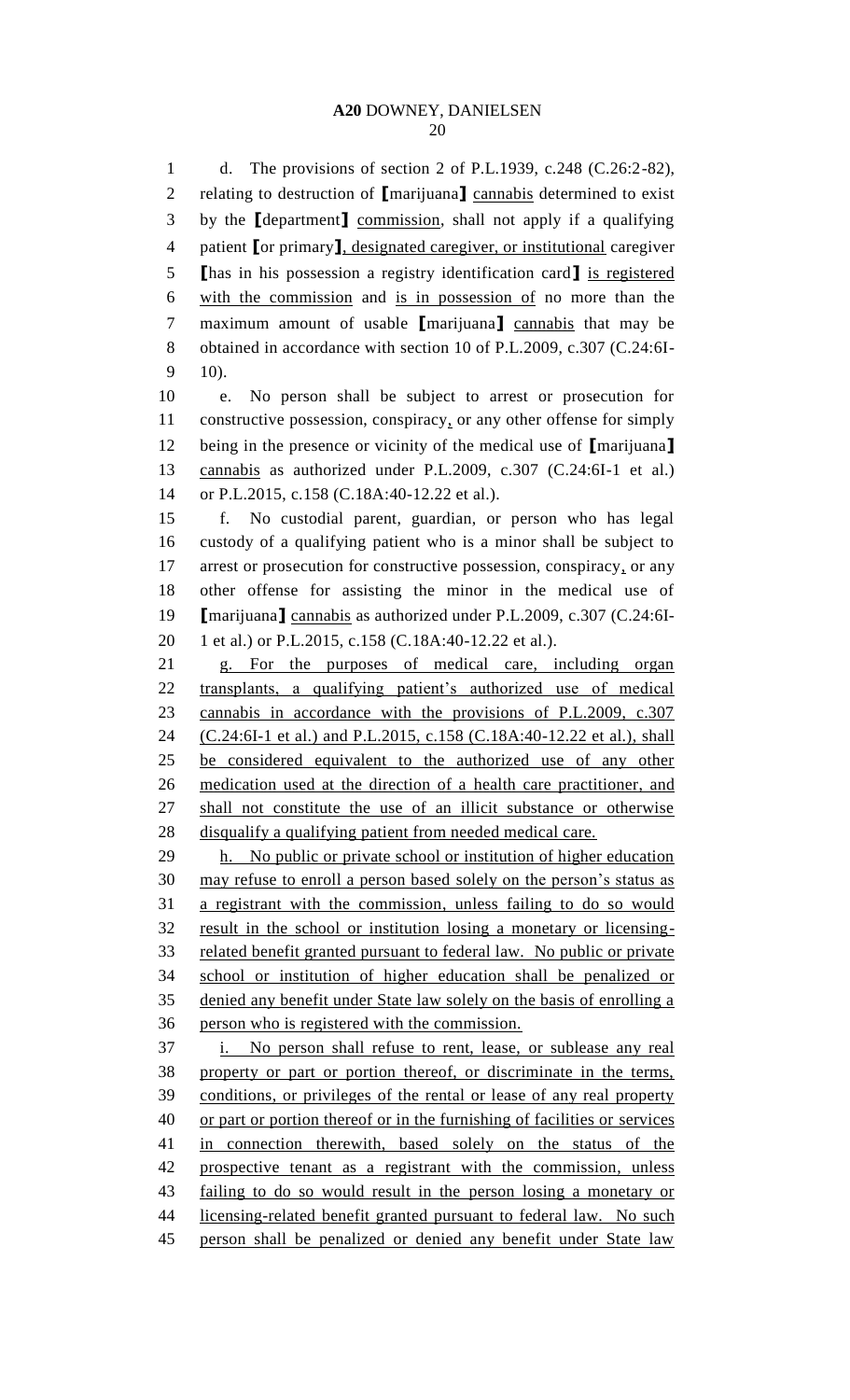solely on the basis of renting or leasing real property to a person who is registered with the commission. j. No person shall be denied, or subject to adverse action in connection with, any license, certification, or permit issued 5 pursuant to State law solely based on the person's status as a registrant with the commission, unless issuance or continuance of the license, certification, or permit would result in the licensing or permitting agency losing federal certification, federal funding, or other benefits granted pursuant to federal law. k. (1) Unless failing to do so would result in the health care facility losing a monetary or licensing-related benefit granted pursuant to federal law, a health care facility that employs or maintains a professional affiliation with a health care practitioner shall not take adverse employment action against the health care practitioner or otherwise limit, restrict, or terminate a professional affiliation with the health care practitioner solely based on the health care practitioner engaging in conduct authorized under P.L.2009, c.307 (C.24:6I-1 et al.), including, but not limited to, 19 authorizing patients for the medical use of cannabis, issuing written instructions pursuant to section 10 of P.L.2009, c.307 (C.24:6I-10), and consulting with patients regarding the use of medical cannabis 22 to treat the patient's qualifying medical condition. (2) No health care facility shall be penalized or denied any benefit under State law solely on the basis of employing or maintaining a professional affiliation with a health care practitioner who engages in conduct authorized under P.L.2009, c.307 (C.24:6I-27 1 et al.). l. Unless failing to do so would result in the insurer or insurance association losing a monetary or licensing-related benefit granted pursuant to federal law, an insurer or insurance association authorized to issue medical malpractice liability insurance in New Jersey shall not deny coverage to a health care practitioner, increase the amount of premiums or deductibles under the policy, or charge any additional fees in connection with the policy, solely based on the health care practitioner engaging in conduct authorized under P.L.2009, c.307 (C.24:6I-1 et al.), including, but not limited to, authorizing qualifying patients for the medical use of cannabis, issuing written instructions pursuant to section 10 of P.L.2009, c.307 (C.24:6I-10), and consulting with patients regarding the use 40 of medical cannabis to treat a qualifying medical condition. No 41 insurer or insurance association shall be penalized or denied any benefit under State law solely on the basis of providing medical malpractice liability insurance to a health care practitioner who engages in conduct authorized under P.L.2009, c.307 (C.24:6I-45 1 et al.).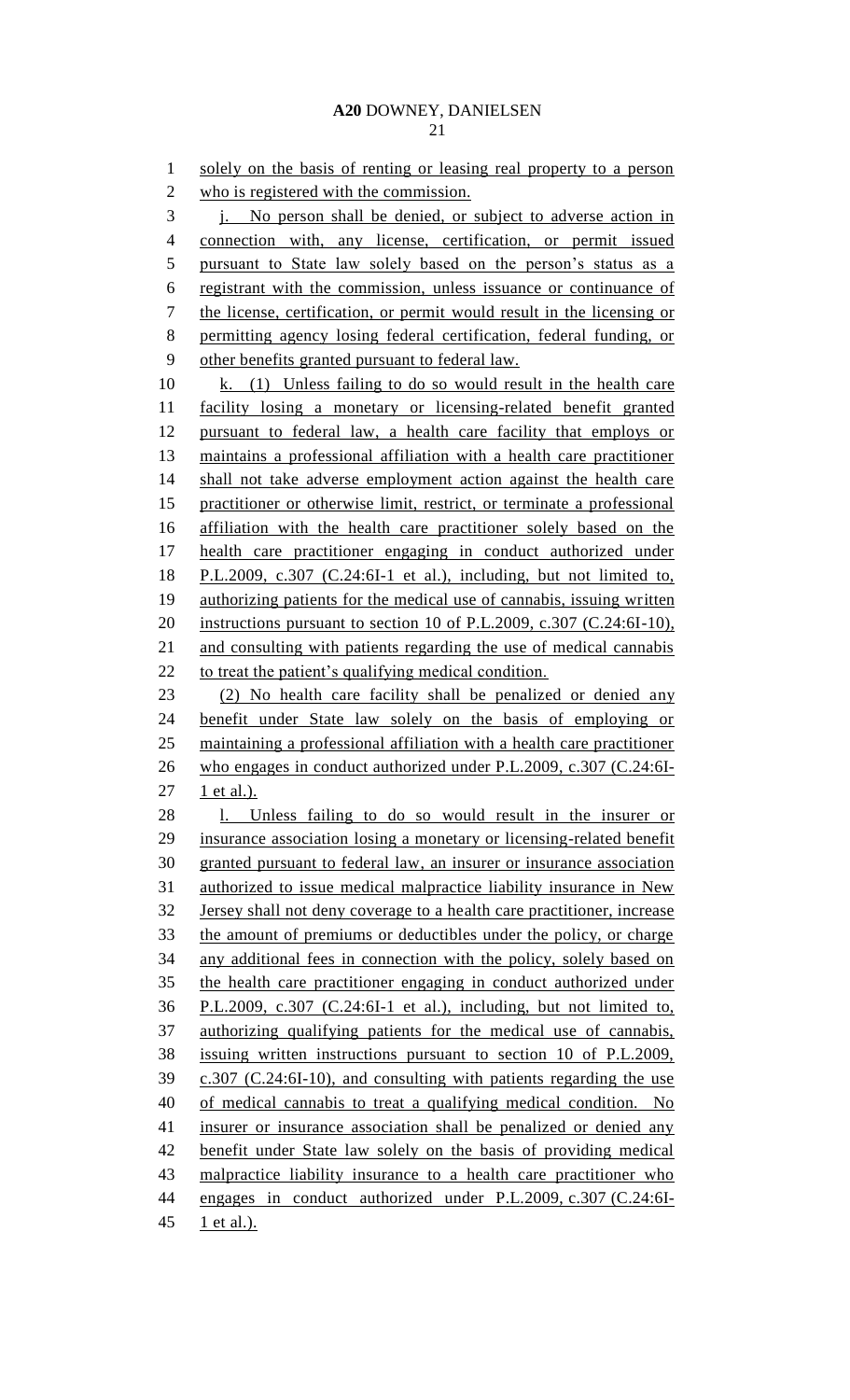m. A person's status as a registered qualifying patient, a

2 designated or institutional caregiver, or an owner, director, officer, or employee of a medical cannabis cultivator, medical cannabis manufacturer, medical cannabis dispensary, clinical registrant, or licensed testing laboratory, or as a certified medical cannabis handler, shall not constitute the sole grounds for entering an order that restricts or denies custody of, or visitation with, a minor child of the person. n. (1) No health care facility shall be penalized or denied any benefit under State law solely for permitting or prohibiting the handling, administration, usage, or storage of medical cannabis, provided that the facility's policies related to medical cannabis are consistent with all other facility policies concerning medication handling, administration, usage, or storage. (2) No health care facility shall be penalized or denied any benefit under State law solely for prohibiting the smoking of medical cannabis on facility property in accordance with the 18 facility's smoke free policy. o. No action or proceeding by the Division of Child Protection 20 and Permanency in the Department of Children and Families shall be initiated against a pregnant woman or against the parent or legal guardian of minor child on the sole grounds that the pregnant woman or the parent or legal guardian is a registered qualifying patient, a designated or institutional caregiver, an owner, director, officer, or employee of a medical cannabis cultivator, medical cannabis manufacturer, medical cannabis dispensary, clinical registrant, or licensed testing laboratory, or a certified medical cannabis handler; provided, however, that nothing in this subsection shall preclude any action or proceeding by the division based on harm or risk of harm to a child. (cf: P.L.2015, c.158, s.4) 9. (New section) a. It shall be unlawful to take any adverse employment action against an employee who is a registered qualifying patient based solely on the employee's status as a registrant with the commission. b. (1) If an employer has a drug testing policy and an employee or job applicant tests positive for cannabis, the employer shall offer the employee or job applicant an opportunity to present a legitimate medical explanation for the positive test result, and shall provide written notice of the right to explain to the employee or job applicant. (2) Within three working days after receiving notice pursuant to paragraph (1) of this subsection, the employee or job applicant may submit information to the employer to explain the positive test

result, or may request a confirmatory retest of the original sample at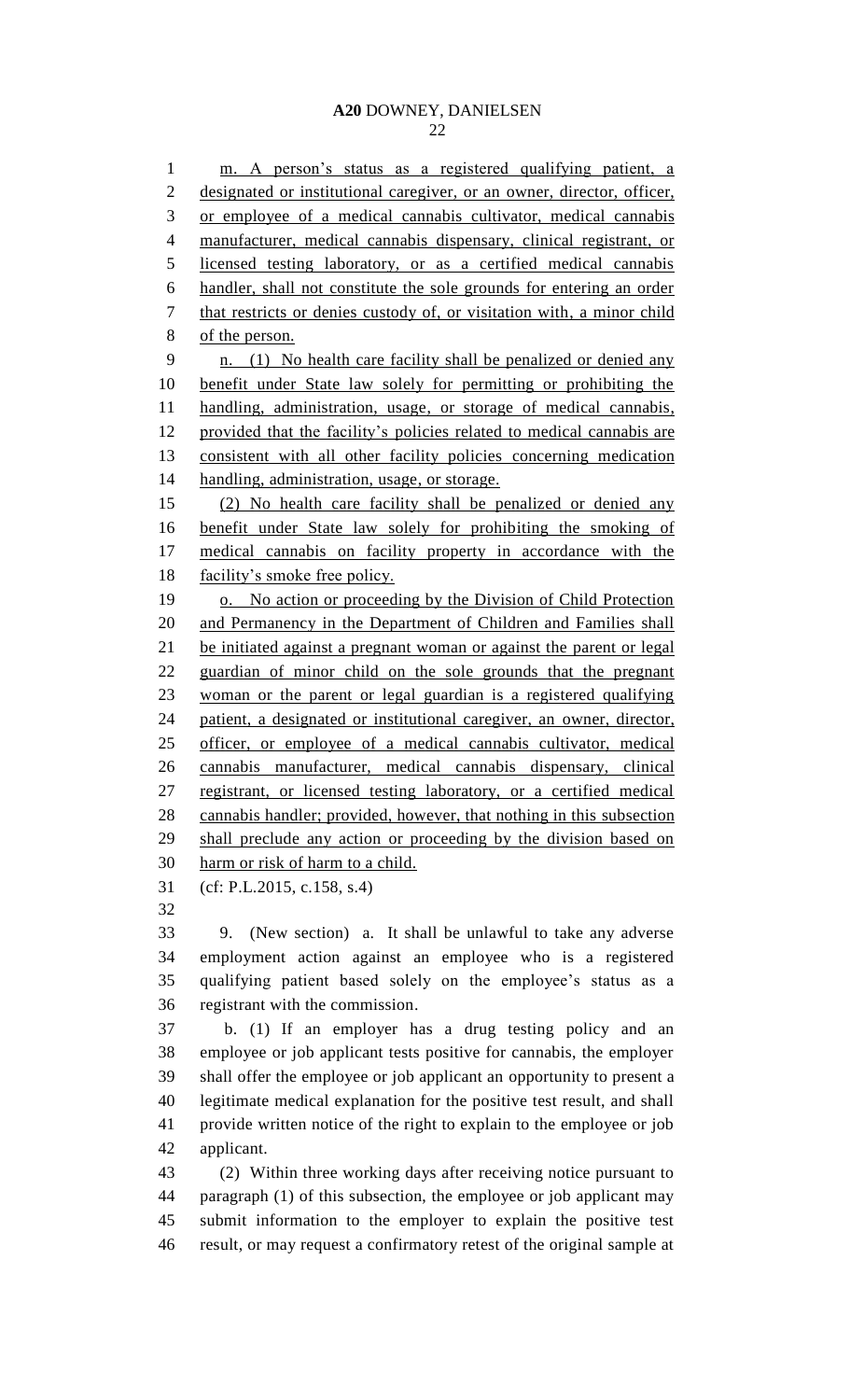the employee's or job applicant's own expense. As part of an employee's or job applicant's explanation for the positive test result, the employee or job applicant may present an authorization for medical cannabis issued by a health care practitioner, proof of registration with the commission, or both. c. Nothing in this section shall be deemed to: (1) restrict an employer's ability to prohibit, or take adverse employment action for, the possession or use of intoxicating substances during work hours or on the premises of the workplace outside of work hours; or (2) require an employer to commit any act that would cause the employer to be in violation of federal law, that would result in a loss of a licensing-related benefit pursuant to federal law, or that would result in the loss of a federal contract or federal funding. d. No employer shall be penalized or denied any benefit under State law solely on the basis of employing a person who is registered with the commission. 10. Section 7 of P.L.2009, c.307 (C.24:6I-7) is amended to read as follows: 7. a. (1) The **[**department**]** commission shall accept applications from entities for permits to operate as **[**alternative treatment centers and may charge a reasonable fee for the issuance of a permit under this section**]** medical cannabis cultivators, medical cannabis manufacturers, and medical cannabis dispensaries. For the purposes of this section, the term "permit" shall be deemed to include a conditional permit issued pursuant to subsection d. of 28 section 11 of P.L., c. (C. ) (pending before the Legislature as this bill) and any permit issued to a microbusiness pursuant to 30 subsection e. of section 11 of P.L., c. (C. ) (pending before the Legislature as this bill). (2) (a) For a period of 18 months after the effective date of 33 P.L. , c.  $(C.$  ) (pending before the Legislature as this bill): (i) no applicant may concurrently hold more than one permit issued by the commission pursuant to this section, regardless of type; and (ii) there shall be no more than 28 active medical cannabis cultivator permits, including medical cannabis cultivator permits deemed to be held by alternative treatment centers issued a permit 40 prior to the effective date of P.L., c. (C. ) (pending before 41 the Legislature as this bill) and medical cannabis cultivator permits deemed to be held by alternative treatment centers issued a permit 43 subsequent to the effective date of P.L., c. (C. ) (pending before the Legislature as this bill) pursuant to an application 45 submitted prior to the effective date of P.L., c. (C.  $\qquad$ ) (pending before the Legislature as this bill); provided that medical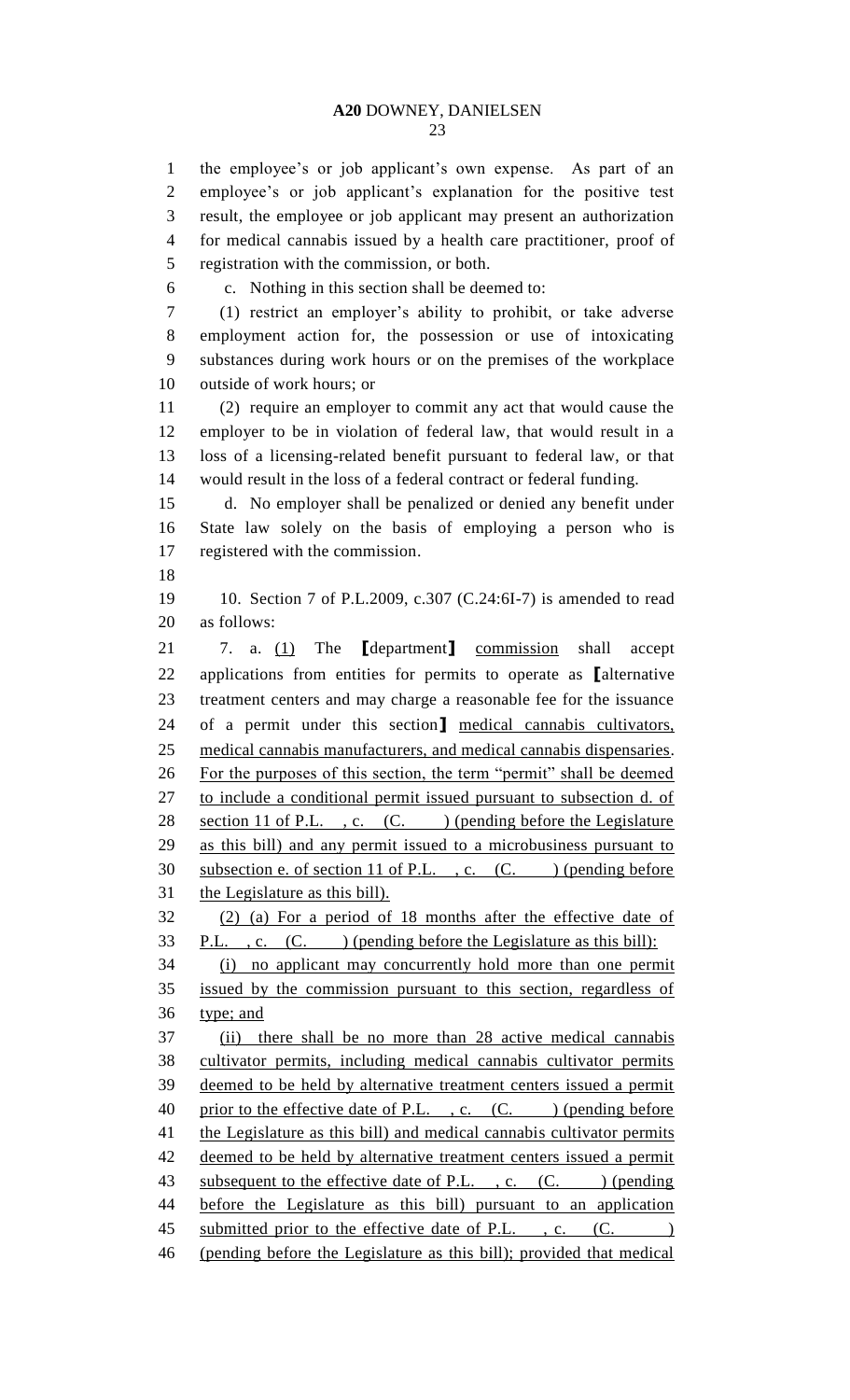cannabis cultivator permits issued to microbusinesses pursuant to 2 subsection e. of section 11 of P.L., c. (C. ) (pending before 3 the Legislature as this bill) shall not count toward this limit. (b) Commencing 18 months after the effective date of P.L. , c. (C. ) (pending before the Legislature as this bill), a permit holder shall be authorized to concurrently hold a medical cannabis cultivator permit, a medical cannabis manufacturer permit, and a medical cannabis dispensary permit, provided that no permit holder shall be authorized to concurrently hold more than one permit of each type. The permit holder may submit an application for a permit of any type that the permit holder does not currently hold prior to the expiration of the 18 month period described in subparagraph (a) of this paragraph, provided that no additional 14 permit shall be awarded to the permit holder during the 18 month period. (c) The provisions of subparagraph (a) of this paragraph shall 17 not apply to any alternative treatment center that was issued a 18 permit prior to the effective date of P.L., c. (C. ) (pending before the Legislature as this bill), to any alternative treatment 20 center that was issued a permit after the effective date of P.L., c. 21 (C. ) (pending before the Legislature as this bill) pursuant to an 22 application submitted prior to the effective date of P.L., c.  $(C.$  ) (pending before the Legislature as this bill), to one of the four alternative treatment centers issued a permit pursuant to an 25 application submitted after the effective date of P.L. , c.  $(C.$  ) (pending before the Legislature as this bill) pursuant to a request for applications published in the New Jersey Register prior 28 to the effective date of P.L., c.  $(C.$  ) (pending before the Legislature as this bill) that are expressly exempt from the provisions of subsubparagraph (i) of subparagraph (a) of this paragraph, or to one of the three alternative treatment centers issued 32 a permit pursuant to section 11 of P.L., c.  $(C.$  (pending before the Legislature as this bill) that are expressly exempt from the provisions of subsubparagraph (i) of subparagraph (a) of this paragraph, which alternative treatment centers shall be deemed to concurrently hold a medical cannabis cultivator permit, a medical cannabis manufacturer permit, and a medical cannabis dispensary permit, and shall be authorized to engage in any conduct authorized pursuant to those permits in relation to the cultivation, manufacturing, and dispensing of medical cannabis. (d) No entity may be issued or concurrently hold more than one medical cannabis cultivator permit, one medical cannabis manufacturer permit, or one medical cannabis dispensary permit at 44 one time, and no medical cannabis dispensary shall be authorized to 45 establish a satellite location on or after the effective date of P.L.,  $46 \quad \text{c} \quad (\text{C.} \qquad)$  (pending before the Legislature as this bill), except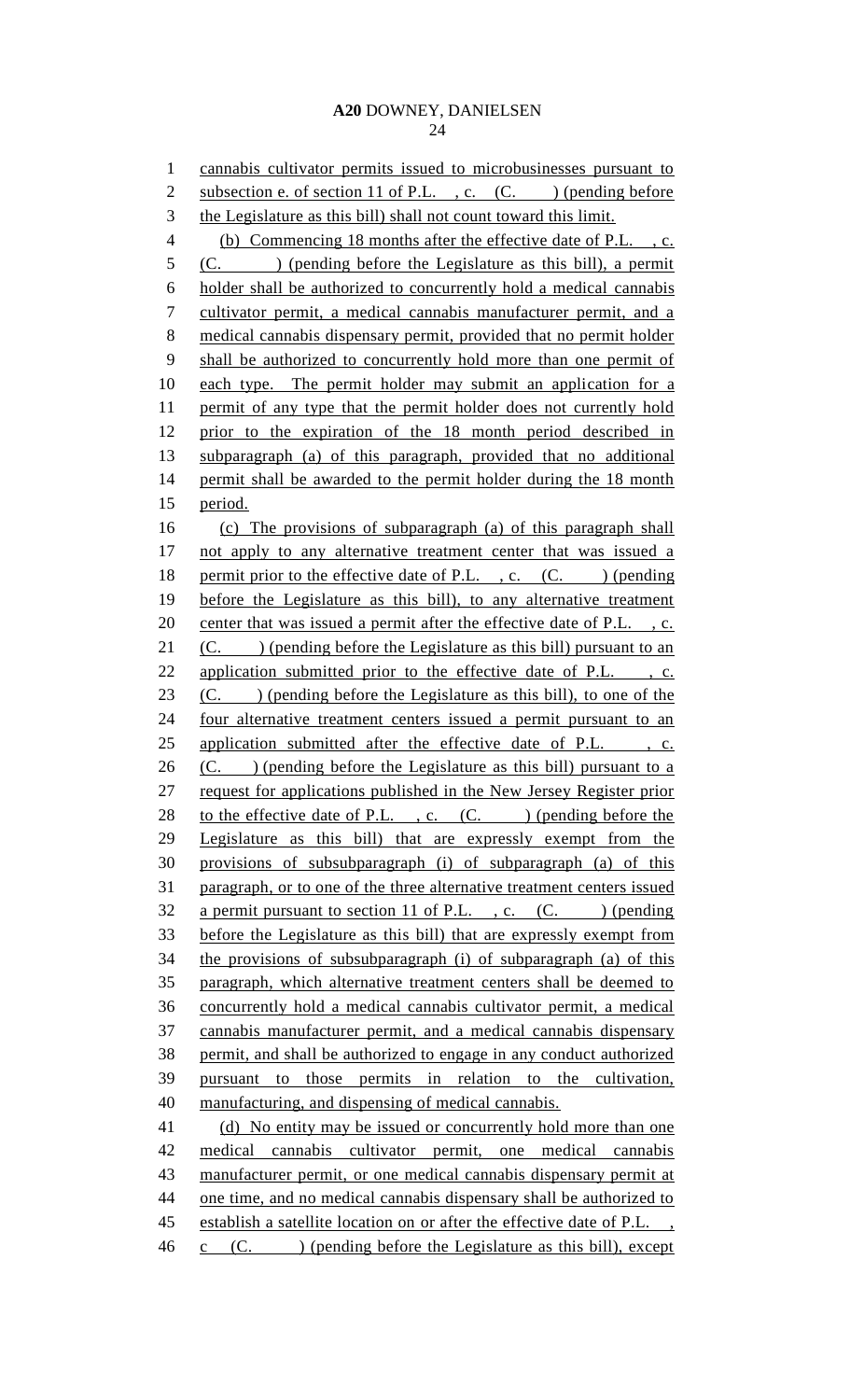1 that an alternative treatment center that was issued a permit prior to 2 the effective date of P.L., c.  $(C.$  ) (pending before the 3 Legislature as this bill) or that was issued a permit after the 4 effective date of P.L., c. (C.) (pending before the 5 Legislature as this bill) pursuant to an application submitted prior to 6 the effective date of P.L., c.  $(C.$   $)$  (pending before the 7 Legislature as this bill) shall be authorized to maintain up to two 8 satellite dispensaries, including any satellite dispensary that was 9 approved pursuant to an application submitted prior to or within 18 10 months after the effective date of P.L., c. (C. ) (pending 11 before the Legislature as this bill). The three alternative treatment 12 centers issued permits pursuant to section 11 of P.L., c. 13 (C. ) (pending before the Legislature as this bill) that are 14 expressly exempt from the provisions of subsubparagraph (i) of 15 subparagraph (a) of this paragraph shall be authorized to establish 16 and maintain up to one satellite dispensary location, provided that 17 the satellite dispensary was approved pursuant to an application 18 submitted within 18 months after the effective date of P.L., c. 19 (C. ) (pending before the Legislature as this bill). 20 (e) No entity issued a medical cannabis cultivator, medical 21 cannabis manufacturer, or medical cannabis dispensary permit may 22 concurrently hold a clinical registrant permit issued pursuant to 23 section 13 of P.L., c. (C.) (pending before the legislature 24 as this bill), and no entity issued a clinical registrant permit 25 pursuant to section 13 of P.L., c. (C. ) (pending before the 26 Legislature as this bill) may concurrently hold a medical cannabis 27 cultivator permit, a medical cannabis manufacturer permit, or a 28 medical cannabis dispensary permit. 29 (f) Any medical cannabis dispensary permit holder may be 30 approved by the commission to operate a medical cannabis 31 consumption area, provided that the permit holder otherwise meets 32 the requirements of section 28 of P.L., c.  $(C.$  ) (pending 33 before the Legislature as this bill. 34 (g) An alternative treatment center that was issued a permit prior 35 to the effective date of P.L., c. (C.) (pending before the 36 Legislature as this bill), that was issued a permit after the effective 37 date of P.L., c. (C.) (pending before the Legislature as this 38 bill) pursuant to an application submitted pursuant to a request for 39 applications published in the New Jersey Register prior to the 40 effective date of P.L., c. (C.) (pending before the 41 Legislature as this bill), or that was issued a permit after the 42 effective date of P.L., c. (C.) (pending before the 43 Legislature as this bill) pursuant to an application submitted prior to 44 the effective date of P.L., c. (C. ) (pending before the 45 Legislature as this bill), shall be required to submit an attestation 46 signed by a bona fide labor organization stating that the alternative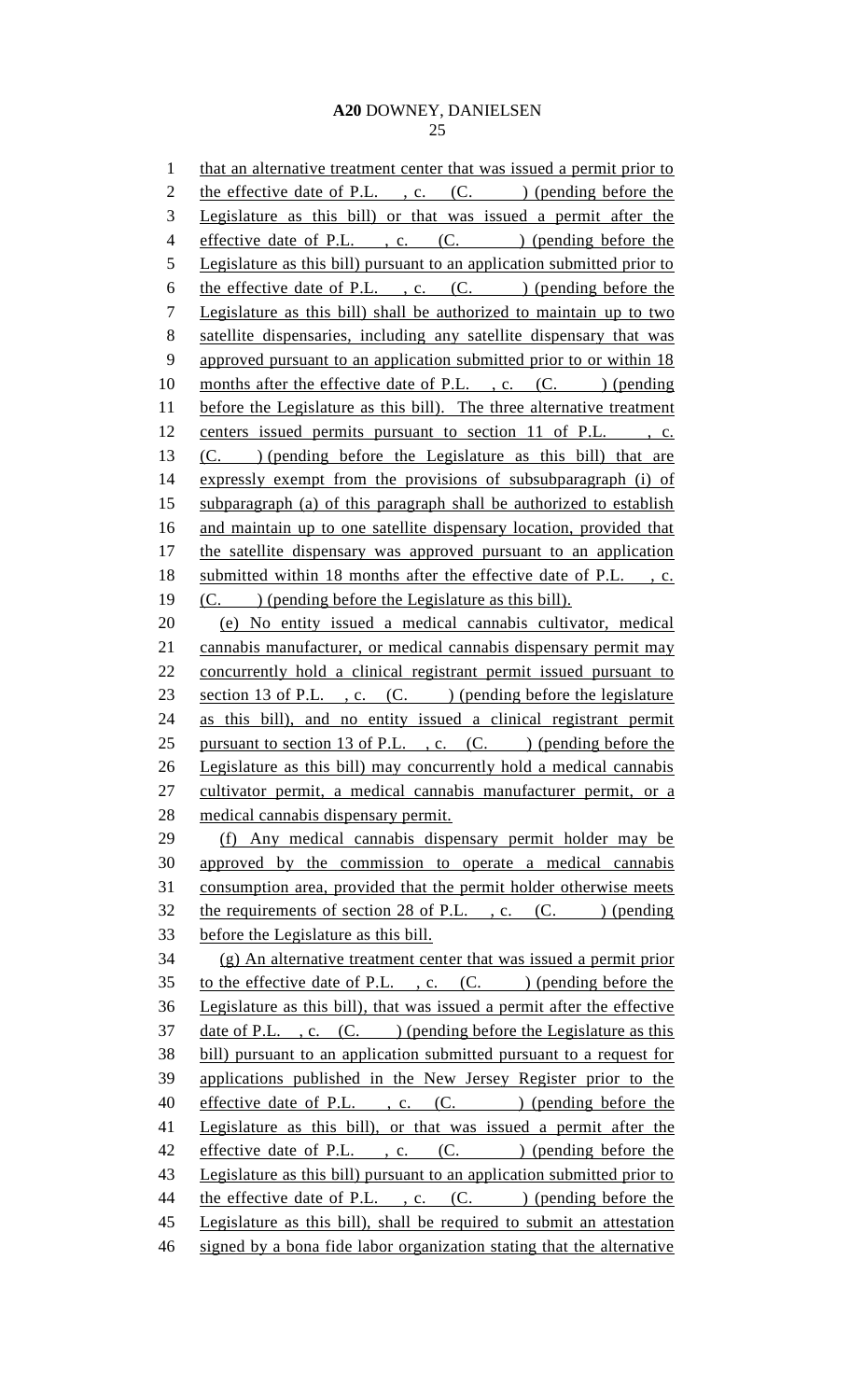1 treatment center has entered into a labor peace agreement with such bona fide labor organization no later than 100 days after the 3 effective date of P.L., c. (C.) (pending before the Legislature as this bill) or no later than 100 days after the date the 5 alternative treatment center first opens, whichever date is later. The maintenance of a labor peace agreement with a bona fide labor organization shall be an ongoing material condition of maintaining 8 the alternative treatment center's permit. The failure to submit an attestation as required pursuant to this subparagraph within 100 10 days after the effective date of P.L., c. (C. ) (pending before the Legislature as this bill) or within 100 days after the 12 alternative treatment center first opens, as applicable, shall result in 13 the suspension or revocation of the alternative treatment center's 14 permit, provided that the commission may grant an extension to this deadline to the alternative treatment center based upon extenuating 16 circumstances or for good cause shown. (3) The **[**department**]** commission shall seek to ensure the availability of a sufficient number of **[**alternative treatment centers**]** medical cannabis cultivators, medical cannabis manufacturers, and medical cannabis dispensaries throughout the State, pursuant to need, including at least two each in the northern, central, and southern regions of the State. **[**The first two centers issued a permit in each region shall be nonprofit entities, and centers subsequently**]** Medical cannabis cultivators, medical cannabis manufacturers, and medical cannabis dispensaries issued permits pursuant to this section may be nonprofit or for-profit entities. **[**An alternative treatment center**]** (4) The commission shall periodically evaluate whether the number of medical cannabis cultivator, medical cannabis manufacturer, and medical cannabis dispensary permits issued are sufficient to meet the needs of qualifying patients in the State, and shall make requests for applications and issue such additional permits as shall be necessary to meet those needs. The types of permits requested and issued, and the locations of any additional permits that are authorized, shall be in the discretion of the commission based on the needs of qualifying patients in the State. (5) (a) A medical cannabis cultivator shall be authorized to: acquire a reasonable initial and ongoing inventory, as determined by the **[**department**]** commission, of **[**marijuana**]** cannabis seeds or seedlings and paraphernalia **[**,**]** ; possess, cultivate, plant, grow, harvest, **[**process, display, manufacture,**]** and package medical cannabis, including prerolled forms, for any authorized purpose, including, but not limited to, research purposes; and deliver, transfer, transport, distribute, supply, or sell **[**, or dispense**]** medical **[**marijuana**]** cannabis **[**, or**]** and related supplies to any medical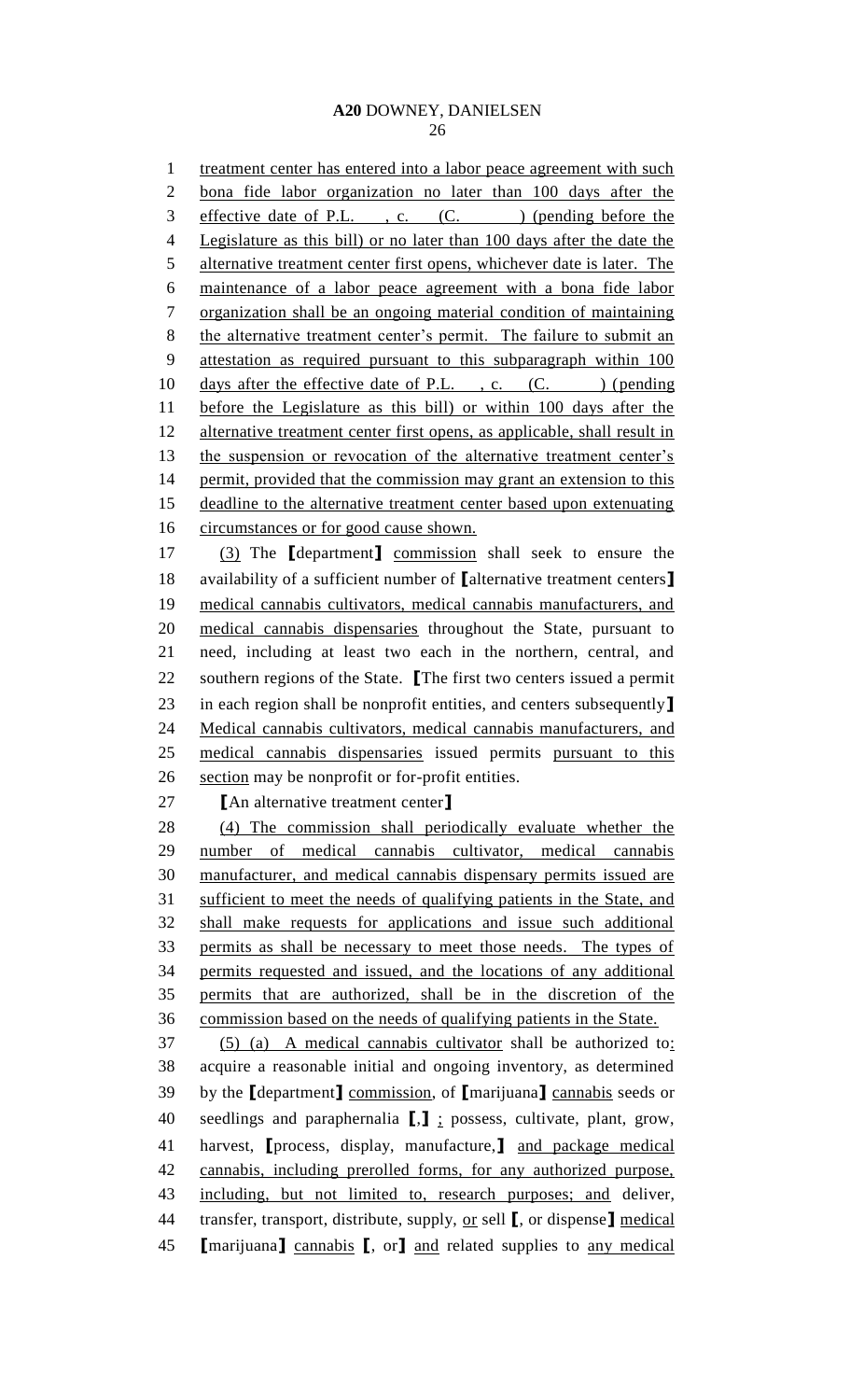cannabis cultivator, medical cannabis manufacturer, medical cannabis dispensary, or clinical registrant in the State. In no case shall a medical cannabis cultivator operate or be located on land that is valued, assessed or taxed as an agricultural or horticultural 5 use pursuant to the "Farmland Assessment Act of 1964," P.L.1964, c.48 (C.54:4-23.1 et seq.). (b) A medical cannabis manufacturer shall be authorized to: purchase or acquire medical cannabis from any medical cannabis cultivator, medical cannabis manufacturer, or clinical registrant in 10 the State; possess and utilize medical cannabis in the manufacture, production, and creation of medical cannabis products; and deliver, transfer, transport, supply, or sell medical cannabis products and related supplies to any medical cannabis manufacturer, medical 14 cannabis dispensary, or clinical registrant in the State. (c) A medical cannabis dispensary shall be authorized to: purchase or acquire medical cannabis from any medical cannabis 17 cultivator, medical cannabis dispensary, or clinical registrant in the 18 State and medical cannabis products and related supplies from any medical cannabis manufacturer, medical cannabis dispensary, or clinical registrant in the State; purchase or acquire paraphernalia from any legal source; and distribute, supply, sell, or dispense medical cannabis, medical cannabis products, paraphernalia, and related supplies to qualifying patients or their **[**primary**]** designated or institutional caregivers who are registered with the **[**department**]** commission pursuant to section 4 of **[**this act**]** P.L.2009, c.307 (C.24:6I-4). **[**An alternative treatment center**]** A medical cannabis dispensary may furnish medical cannabis, medical cannabis products, paraphernalia, and related supplies to a medical cannabis handler for delivery to a registered qualifying patient, designated caregiver, or institutional caregiver consistent with the requirements 31 of subsection i. of section 27 of P.L., c. (C. ) (pending before the Legislature as this bill). (6) A medical cannabis cultivator shall not be limited in the number of strains of medical **[**marijuana**]** cannabis cultivated, and a medical cannabis manufacturer shall not be limited in the number or type of medical cannabis products manufactured, produced, or 37 created. A medical cannabis manufacturer may package, and a medical cannabis dispensary may directly dispense **[**marijuana**]** medical cannabis and medical cannabis products to qualifying patients and their designated and institutional caregivers in any authorized form. Authorized forms shall include dried form, oral lozenges, topical formulations, transdermal form, sublingual form, 43 tincture form, or edible form, or any other form as authorized by the **[**commissioner**]** commission. Edible form shall include pills, tablets, capsules, drops or syrups, oils, chewable forms, and any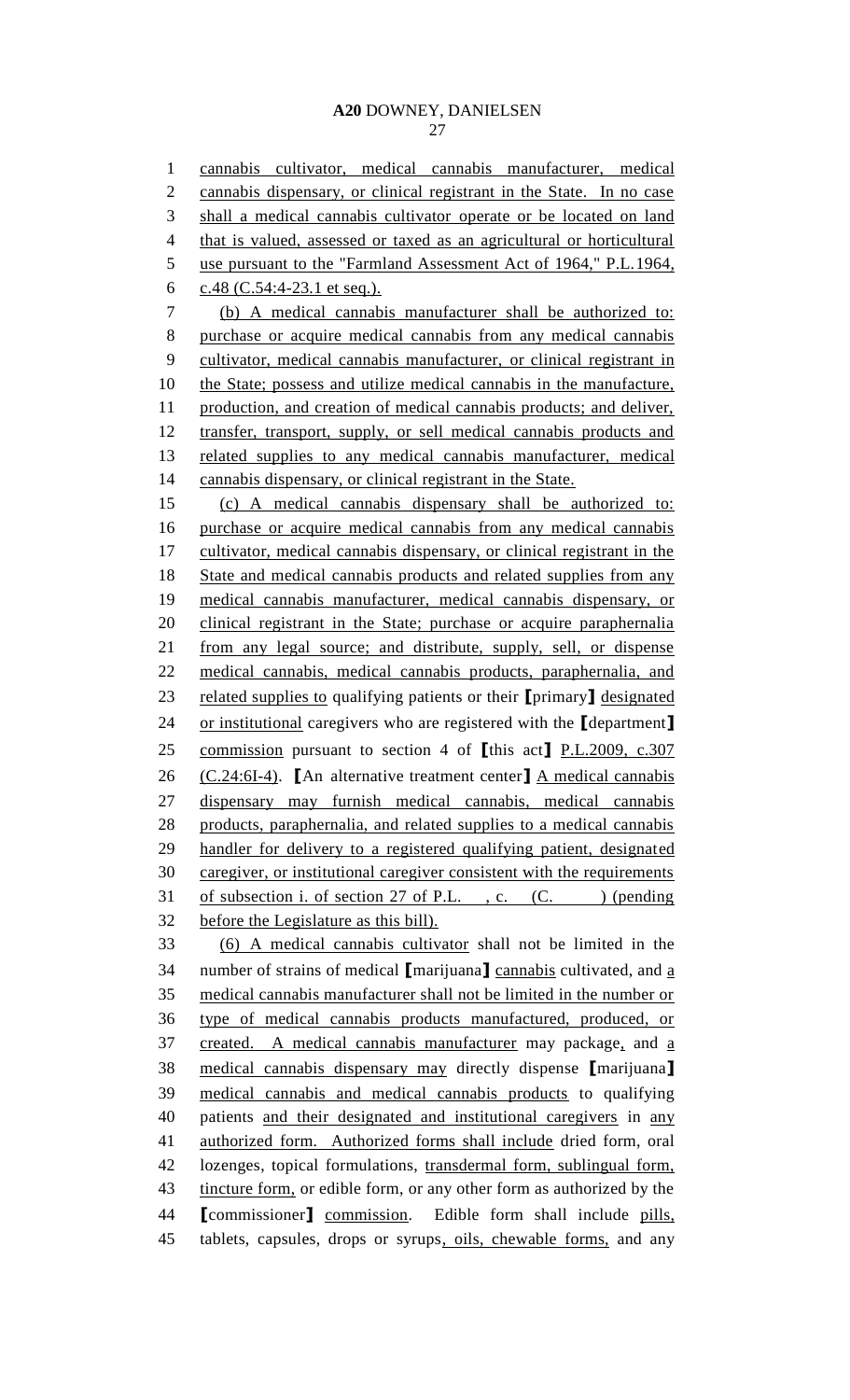other form as authorized by the **[**commissioner**]** commission, except that the edible forms made available to minor patients shall be limited to forms that are medically appropriate for children, 4 including pills, tablets, capsules, chewable forms, and drops, oils, syrups, and other liquids. **[**Edible forms shall be available only to qualifying patients who are minors. Applicants for authorization as nonprofit alternative treatment centers shall be subject to all applicable State laws governing nonprofit entities, but**]** (7) Nonprofit medical cannabis cultivators, medical cannabis manufacturers, and medical cannabis dispensaries need not be recognized as a 501(c)(3) organization by the federal Internal Revenue Service. b. The **[**department**]** commission shall require that an applicant provide such information as the **[**department**]** commission determines to be necessary pursuant to regulations adopted pursuant to **[**this act**]** P.L.2009, c.307 (C.24:6I-1 et al.). 18 c. A person who has been convicted of a crime of the first, second, or third degree under New Jersey law or of a crime involving any controlled dangerous substance or controlled substance analog as set forth in chapter 35 of Title 2C of the New Jersey Statutes except paragraph (11) or (12) of subsection b. of 23 N.J.S.2C:35-5, or paragraph (3) or (4) of subsection a. of N.J.S.2C:35-10, or any similar law of the United States or any other state shall not be issued a permit to operate as **[**an alternative treatment center**]** a medical cannabis cultivator, medical cannabis manufacturer, medical cannabis dispensary, or clinical registrant or be a director, officer, or employee of **[**an alternative treatment center**]** a medical cannabis cultivator, medical cannabis manufacturer, medical cannabis dispensary, or clinical registrant, unless such conviction occurred after the effective date of **[**this act**]** 32 P.L.2009, c.307 (C.24:6I-1 et al.) and was for a violation of federal law relating to possession or sale of **[**marijuana**]** cannabis for conduct that is authorized under **[**this act**]** P.L.2009, c.307 (C.24:6I-1 et al.) or P.L.2015, c.158 (C.18A:40-12.22 et al.). d. (1) The **[**commissioner**]** commission shall require each applicant seeking a permit to operate as **[**an alternative treatment center**]** , to be a director, officer, or employee of, or to be a significantly involved person in, a medical cannabis cultivator, medical cannabis manufacturer, medical cannabis dispensary, or clinical registrant to undergo a criminal history record background check. Any individual seeking to become a director, officer, or employee of a medical cannabis cultivator, medical cannabis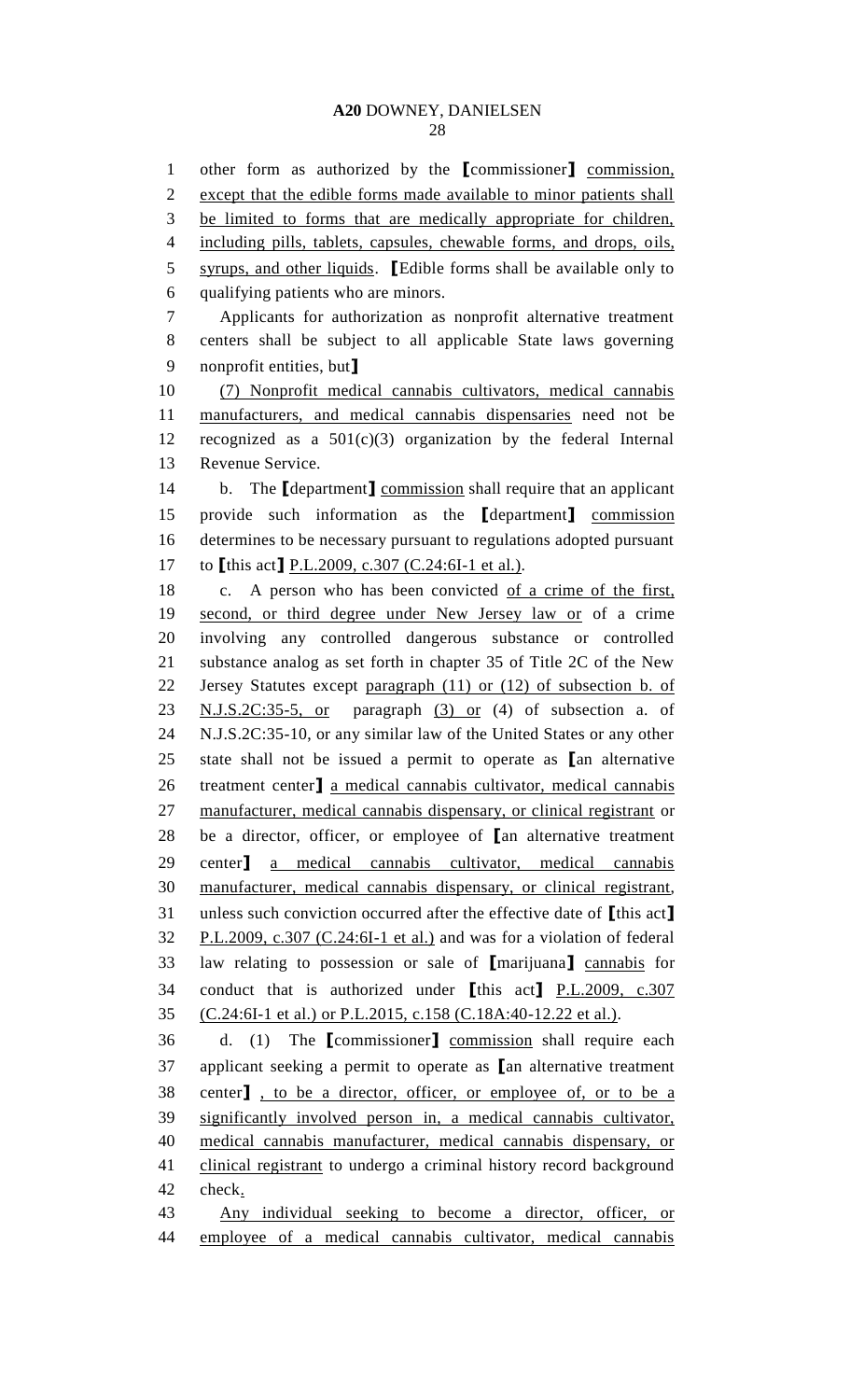manufacturer, medical cannabis dispensary, or clinical registrant, after issuance of an initial permit shall notify the commission and 3 shall complete a criminal history record background check and provide all information as may be required by the commission as a 5 condition of assuming a position as director, officer, or employee of the permitted entity. An individual who incurs an investment interest or gains the authority to make controlling decisions in a permitted entity that makes the individual a significantly involved person shall notify the commission, complete a criminal history record background check, and provide all information as may be 11 required by the commission no later than 30 days after the date the individual becomes a significantly involved person, or any permit issued to the individual or group of which the significantly involved person is a member shall be revoked and the individual or group shall be deemed ineligible to hold any ownership or investment interest in a medical cannabis cultivator, medical cannabis 17 manufacturer, medical cannabis dispensary, or clinical registrant for 18 a period of at least two years, commencing from the date of revocation, and for such additional period of time as the commission deems appropriate, based on the duration of the nondisclosure, the size of the individual's or group's investment interest in the permitted entity, the amount of profits, revenue, or 23 income realized by the individual or group from the permitted entity during the period of nondisclosure, and whether the individual had a disqualifying conviction or would otherwise have been deemed ineligible to be a significantly involved person in a medical cannabis cultivator, medical cannabis manufacturer, medical cannabis dispensary, or clinical registrant. For purposes of this section, the term "applicant" shall include any owner, director, officer, or employee of **[**an alternative treatment center**]** , and any significantly involved person in, a medical cannabis cultivator, medical cannabis manufacturer, medical cannabis dispensary, or clinical registrant. The **[**commissioner**]** commission is authorized to exchange fingerprint data with and receive criminal history record background information from the Division of State Police and the Federal Bureau of Investigation consistent with the provisions of applicable federal and State laws, rules, and regulations. The Division of State Police shall forward criminal history record background information to the **[**commissioner**]** commission in a timely manner when requested pursuant to the provisions of this section. An applicant who is required to undergo a criminal history record background check pursuant to this section shall submit to being fingerprinted in accordance with applicable State and federal

 laws, rules, and regulations. No check of criminal history record background information shall be performed pursuant to this section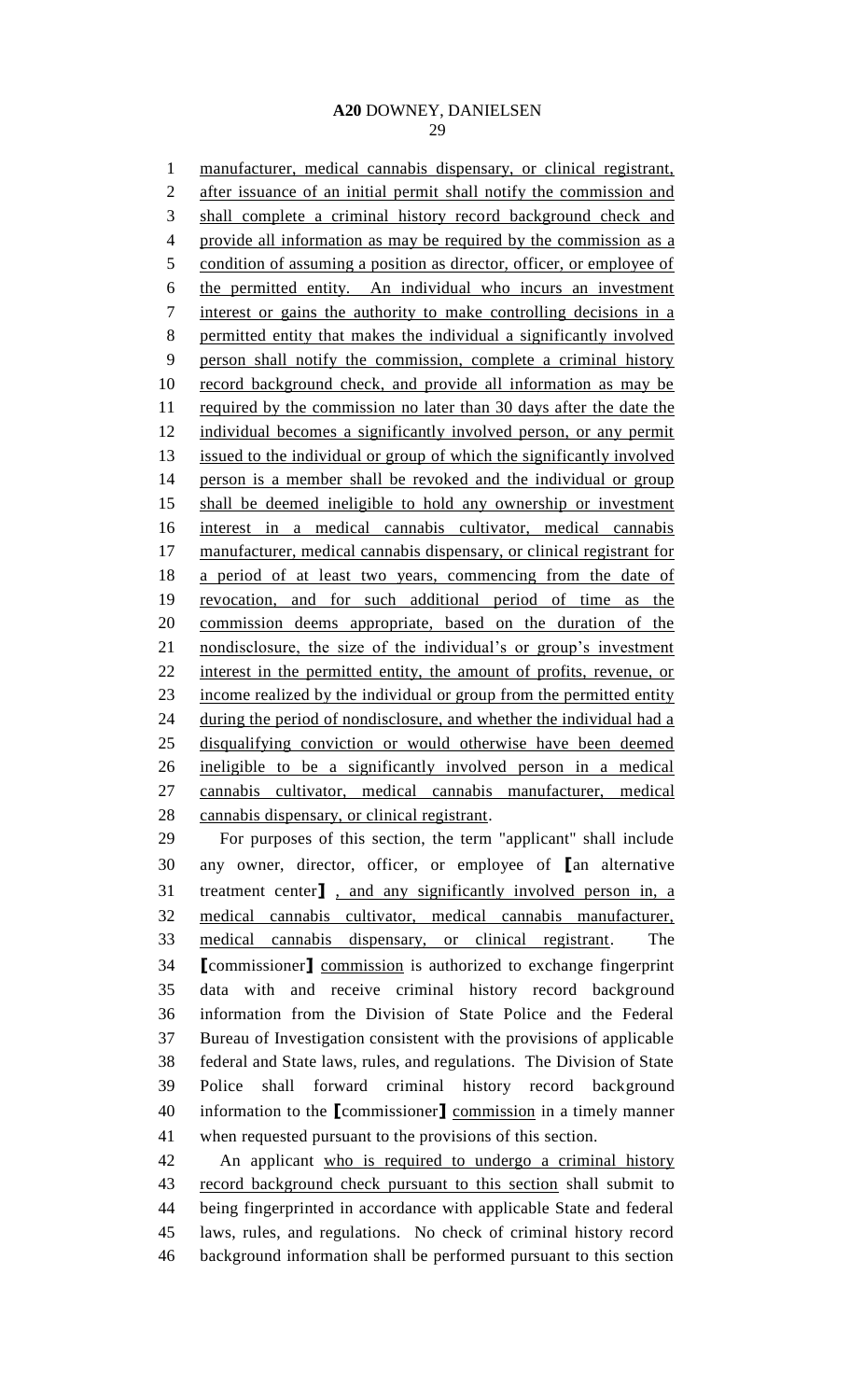unless the applicant has furnished **[**his**]** the applicant's written 2 consent to that check. An applicant who is required to undergo a criminal history record background check pursuant to this section who refuses to consent to, or cooperate in, the securing of a check of criminal history record background information shall not be considered for a permit to operate, or authorization to be employed at or to be a significantly involved person in, **[**an alternative treatment center**]** a medical cannabis cultivator, medical cannabis manufacturer, medical cannabis dispensary, or clinical registrant. An applicant shall bear the cost for the criminal history record background check, including all costs of administering and processing the check.

 (2) The **[**commissioner**]** commission shall not approve an applicant for a permit to operate, or authorization to be employed at or to be a significantly involved person in, **[**an alternative treatment center**]** a medical cannabis cultivator, medical cannabis 17 manufacturer, medical cannabis dispensary, or clinical registrant if the criminal history record background information of the applicant reveals a disqualifying conviction as set forth in subsection c. of this section.

 (3) Upon receipt of the criminal history record background information from the Division of State Police and the Federal Bureau of Investigation, the **[**commissioner**]** commission shall provide written notification to the applicant of **[**his**]** the applicant's qualification for or disqualification for a permit to operate or be a director, officer, or employee of **[**an alternative treatment center**]** , or a significantly involved person in, a medical cannabis cultivator, medical cannabis manufacturer, medical cannabis dispensary, or clinical registrant.

 If the applicant is disqualified because of a disqualifying conviction pursuant to the provisions of this section, the conviction that constitutes the basis for the disqualification shall be identified in the written notice.

 (4) The Division of State Police shall promptly notify the **[**commissioner**]** commission in the event that an individual who was the subject of a criminal history record background check conducted pursuant to this section is convicted of a crime or offense in this State after the date the background check was performed. Upon receipt of that notification, the **[**commissioner**]** commission shall make a determination regarding the continued eligibility to operate or be a director, officer, or employee of **[**an alternative treatment center**]** , or a significantly involved person in, a medical cannabis cultivator, medical cannabis manufacturer, medical 44 cannabis dispensary, or clinical registrant.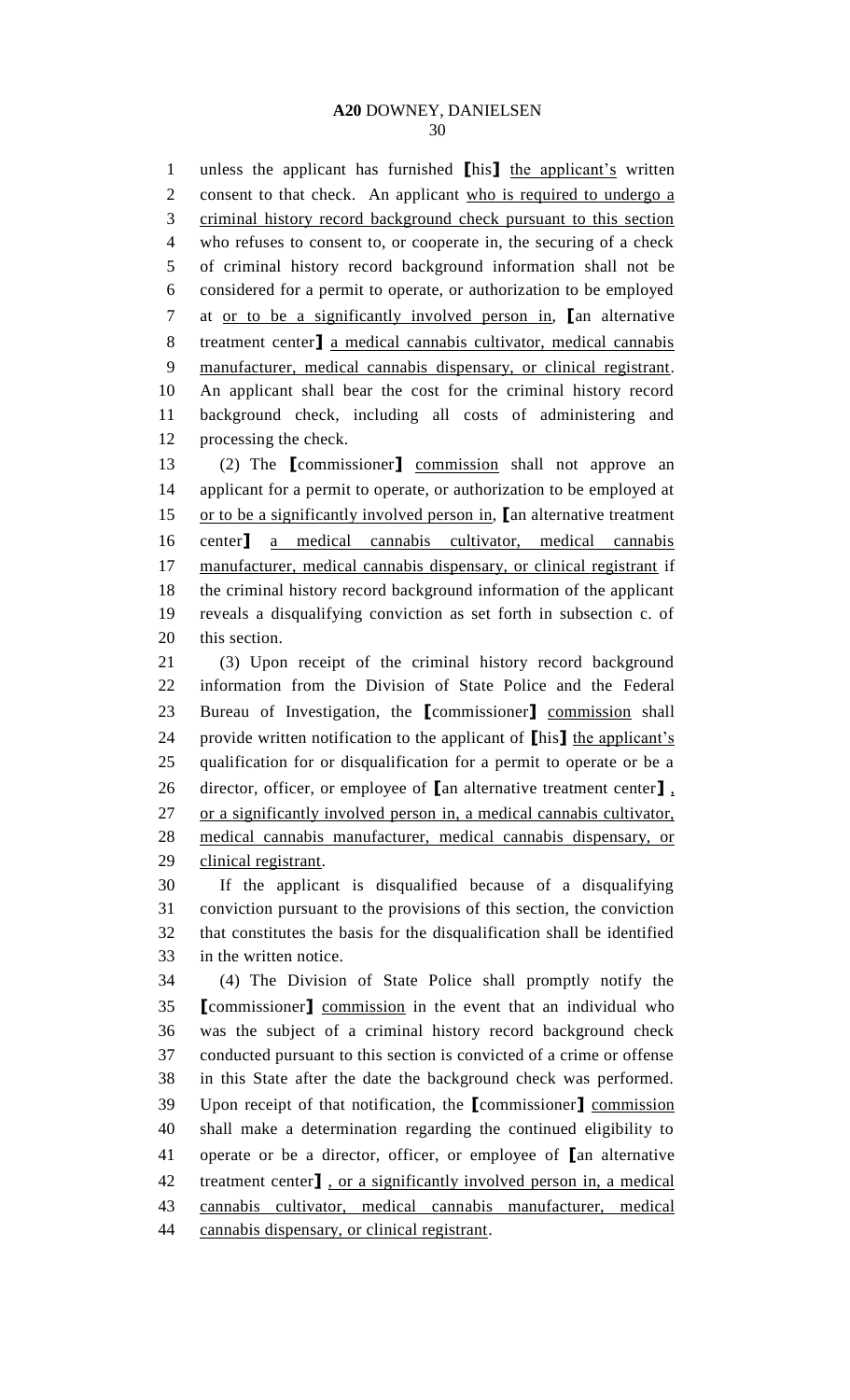(5) Notwithstanding the provisions of subsection **[**b.**]** c. of this section to the contrary, the **[**commissioner**]** commission may offer provisional authority for an applicant to be an owner, director, officer, or employee of **[**an alternative treatment center**]** , or a significantly involved person in, a medical cannabis cultivator, medical cannabis manufacturer, medical cannabis dispensary, or clinical registrant for a period not to exceed three months if the applicant submits to the **[**commissioner**]** commission a sworn statement attesting that the person has not been convicted of any disqualifying conviction pursuant to this section. 11 (6) Notwithstanding the provisions of subsection  $\llbracket b \rrbracket$  c. of this section to the contrary, no applicant to be an owner, director, officer, or employee of **[**an alternative treatment center**]** , or a significantly involved person in, a medical cannabis cultivator, medical cannabis manufacturer, medical cannabis dispensary, or clinical registrant shall be disqualified on the basis of any conviction disclosed by a criminal history record background check conducted pursuant to this section if the individual has affirmatively demonstrated to the **[**commissioner**]** commission clear and convincing evidence of rehabilitation. In determining whether clear

 and convincing evidence of rehabilitation has been demonstrated, the following factors shall be considered:

 (a) the nature and responsibility of the position which the convicted individual would hold, has held, or currently holds;

(b) the nature and seriousness of the crime or offense;

 (c) the circumstances under which the crime or offense occurred;

28 (d) the date of the crime or offense;

 (e) the age of the individual when the crime or offense was committed;

 (f) whether the crime or offense was an isolated or repeated incident;

 (g) any social conditions which may have contributed to the commission of the crime or offense; and

 (h) any evidence of rehabilitation, including good conduct in prison or in the community, counseling or psychiatric treatment received, acquisition of additional academic or vocational schooling, successful participation in correctional work-release programs, or the recommendation of those who have had the individual under their supervision.

 e. The **[**department**]** commission shall issue a permit to **[**a person to**]** operate **[**as an alternative treatment center**]** or be an owner, director, officer, or employee of, or a significantly involved person in, a medical cannabis cultivator, medical cannabis manufacturer, or medical cannabis dispensary if the **[**department**]**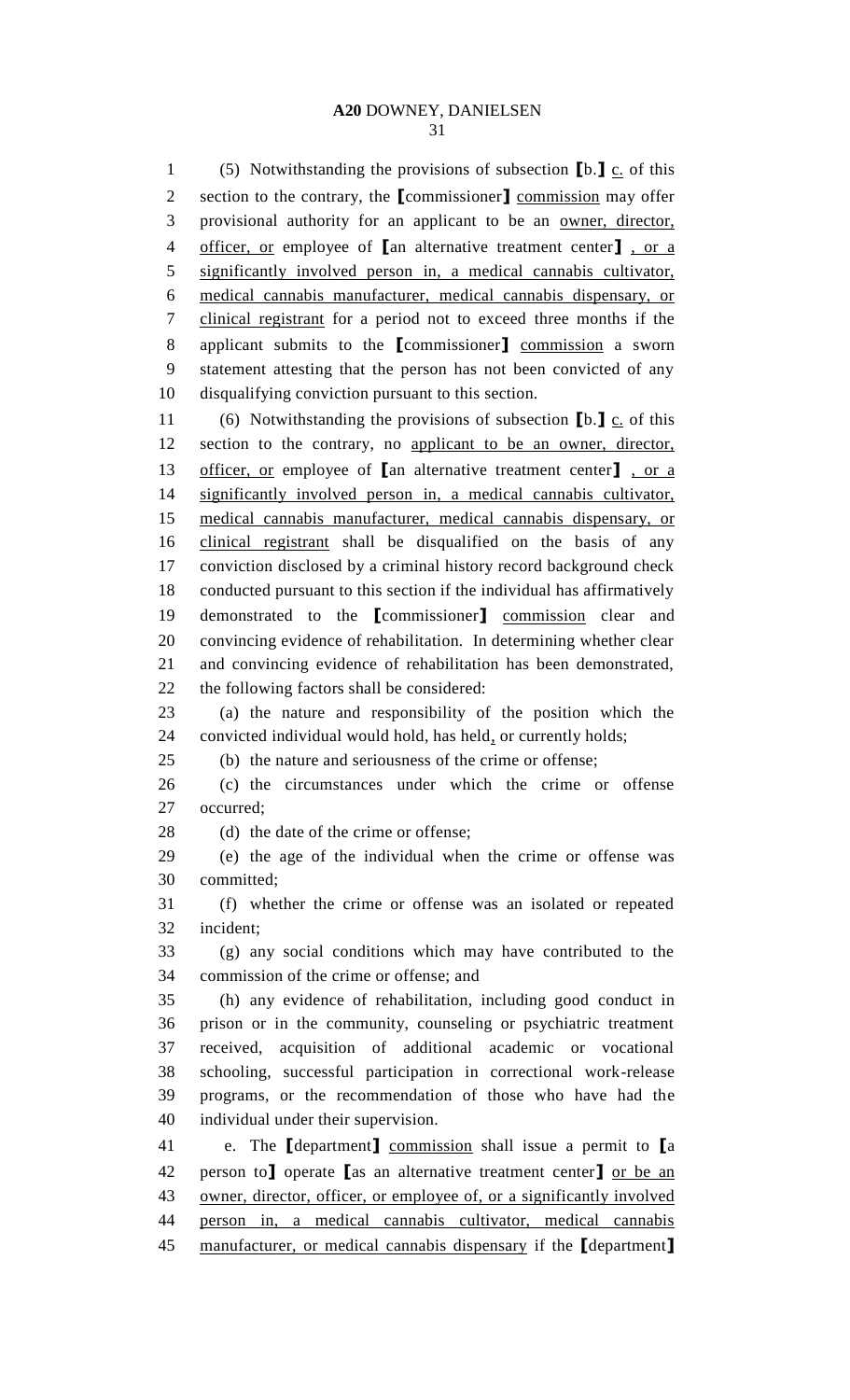commission finds that issuing such a permit would be consistent with the purposes of **[**this act**]** P.L.2009, c.307 (C.24:6I-1 et al.) and the requirements of this section and section 11 of P.L. , c. (C. ) (pending before the Legislature as this bill) are met **[**and the department has verified the information contained in the application. The department shall approve or deny an application within 60 days after receipt of a completed application**]**. The denial of an application shall be considered a final agency decision, subject to review by the Appellate Division of the Superior Court. **[**The department may suspend or revoke a permit to operate as an alternative treatment center for cause, which shall be subject to review by the Appellate Division of the Superior Court**]** A permit to operate a medical cannabis cultivator, medical cannabis manufacturer, or medical cannabis dispensary issued on or after the 15 effective date of P.L., c. (C. ) (pending before the Legislature as this bill) shall be valid for one year and shall be renewable annually. f. A person who has been issued a permit pursuant to this section or a clinical registrant permit pursuant to section 13 of 20 P.L., c. (C.) (pending before the Legislature as this bill) 21 shall display the permit at the <u>front entrance to the</u> premises of the **[**alternative treatment center**]** permitted facility at all times when **[**marijuana is being produced, or dispensed to a registered qualifying patient or the patient's primary caregiver**]** the facility is engaged in conduct authorized pursuant to P.L.2009, c.307 (C.24:6I-1 et al.) involving medical cannabis, including, but not limited to, the cultivating, manufacturing, or dispensing of medical cannabis. g. **[**An alternative treatment center**]** A medical cannabis cultivator, medical cannabis manufacturer, medical cannabis dispensary, or clinical registrant shall report any change in information to the **[**department**]** commission not later than 10 days after such change, or the permit shall be deemed null and void. h. **[**An alternative treatment center may charge a registered qualifying patient or primary caregiver for the reasonable costs associated with the production and distribution of marijuana for the cardholder**]** Each medical cannabis dispensary and clinical registrant shall maintain and make available on its Internet website, if any, a standard price list that shall apply to all medical cannabis, medical cannabis products, and related supplies and paraphernalia sold or dispensed by the medical cannabis dispensary or clinical 42 registrant, which prices shall be reasonable and consistent with the actual costs incurred by the medical cannabis dispensary or clinical 44 registrant in connection with acquiring and selling, transferring, or dispensing the medical cannabis or medical cannabis product and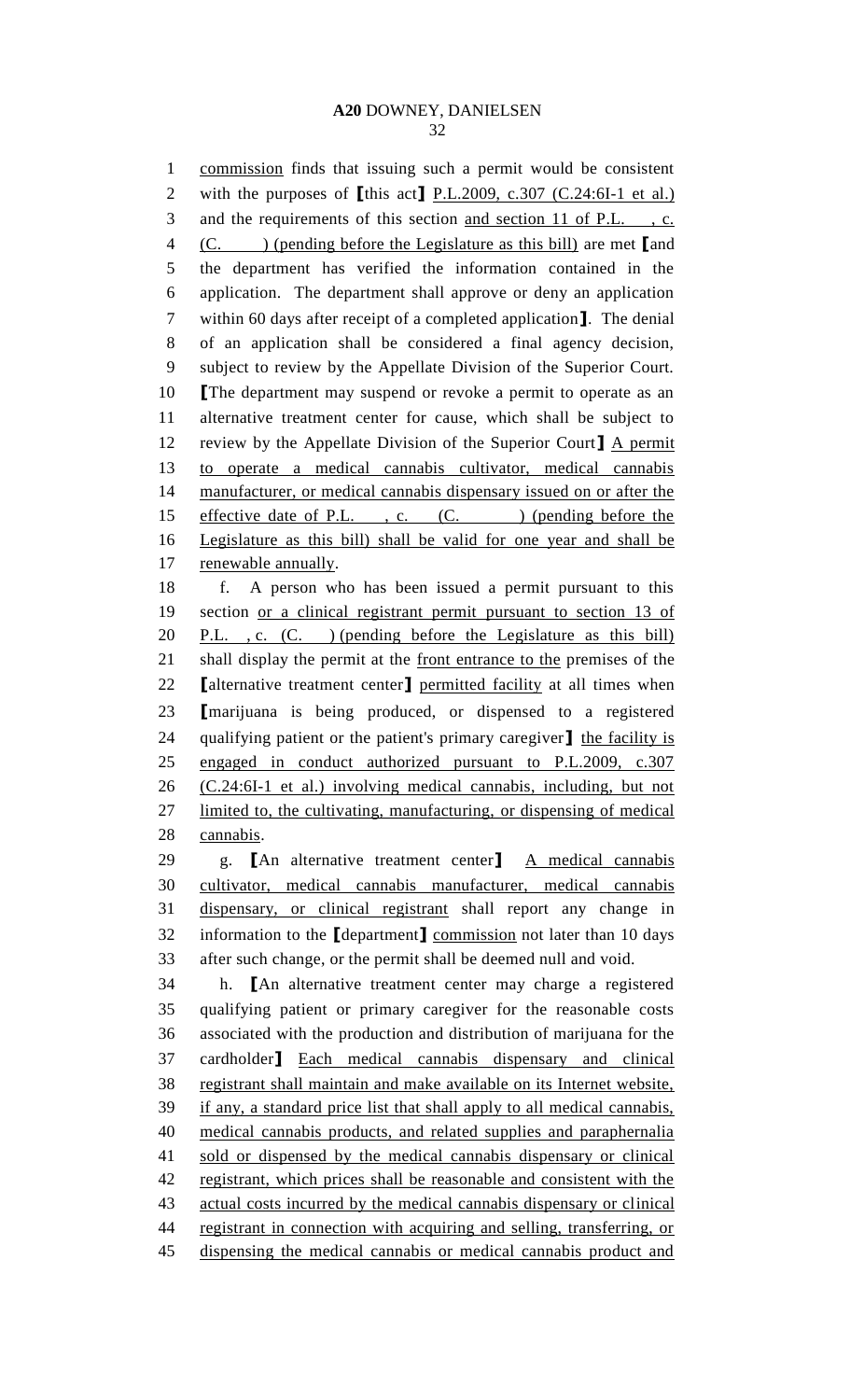related supplies and paraphernalia. The prices charged by medical 2 cannabis dispensary or clinical registrant shall not deviate from the 3 prices indicated on the entity's current price list, provided that a price list maintained by a medical cannabis dispensary or clinical 5 registrant may allow for medical cannabis to be made available at a reduced price or without charge to qualifying patients who have a demonstrated financial hardship, as that term shall be defined by the commission by regulation. A price list required pursuant to this subsection may be revised no more than once per month, and each medical cannabis dispensary and clinical registrant shall be 11 responsible for ensuring that the commission has a copy of the facility's current price list. A medical cannabis dispensary or clinical registrant shall be liable to a civil penalty of \$1,000 for 14 each sale that occurs at a price that deviates from the entity's current price list, and to a civil penalty of \$10,000 for each week during which the entity's current price list is not on file with the 17 commission. Any civil penalties collected by the commission pursuant to this section shall be used by the commission for the purposes of administering the State medical cannabis program. i. The **[**commissioner**]** commission shall adopt regulations to: 21 (1) require such written documentation of each delivery or dispensation of **[**marijuana**]** cannabis to, and pickup of **[**marijuana**]** cannabis for, a registered qualifying patient, including the date and amount dispensed, and, in the case of delivery, the date and times the delivery commenced and was completed, the address where the medical cannabis was delivered, the name of the patient or caregiver to whom the medical cannabis was delivered, and the name, handler certification number, and delivery certification number of the medical cannabis handler who performed the delivery, to be maintained in the records of the **[**alternative treatment center**]** medical cannabis dispensary or clinical registrant, as the **[**commissioner**]** commission determines necessary to ensure effective documentation of the operations of each **[**alternative treatment center**]** medical cannabis dispensary or clinical registrant; (2) monitor, oversee, and investigate all activities performed by **[**an alternative treatment center**]** medical cannabis cultivators, medical cannabis manufacturers, medical cannabis dispensaries, and clinical registrants; **[**and**]** (3) ensure adequate security of all facilities 24 hours per day **[**, including production and retail locations,**]** and security of all 41 delivery methods to registered qualifying patients; and (4) establish thresholds for administrative action to be taken against a medical cannabis cultivator, medical cannabis manufacturer, medical cannabis dispensary, or clinical registrant and its employees, officers, investors, directors, or governing board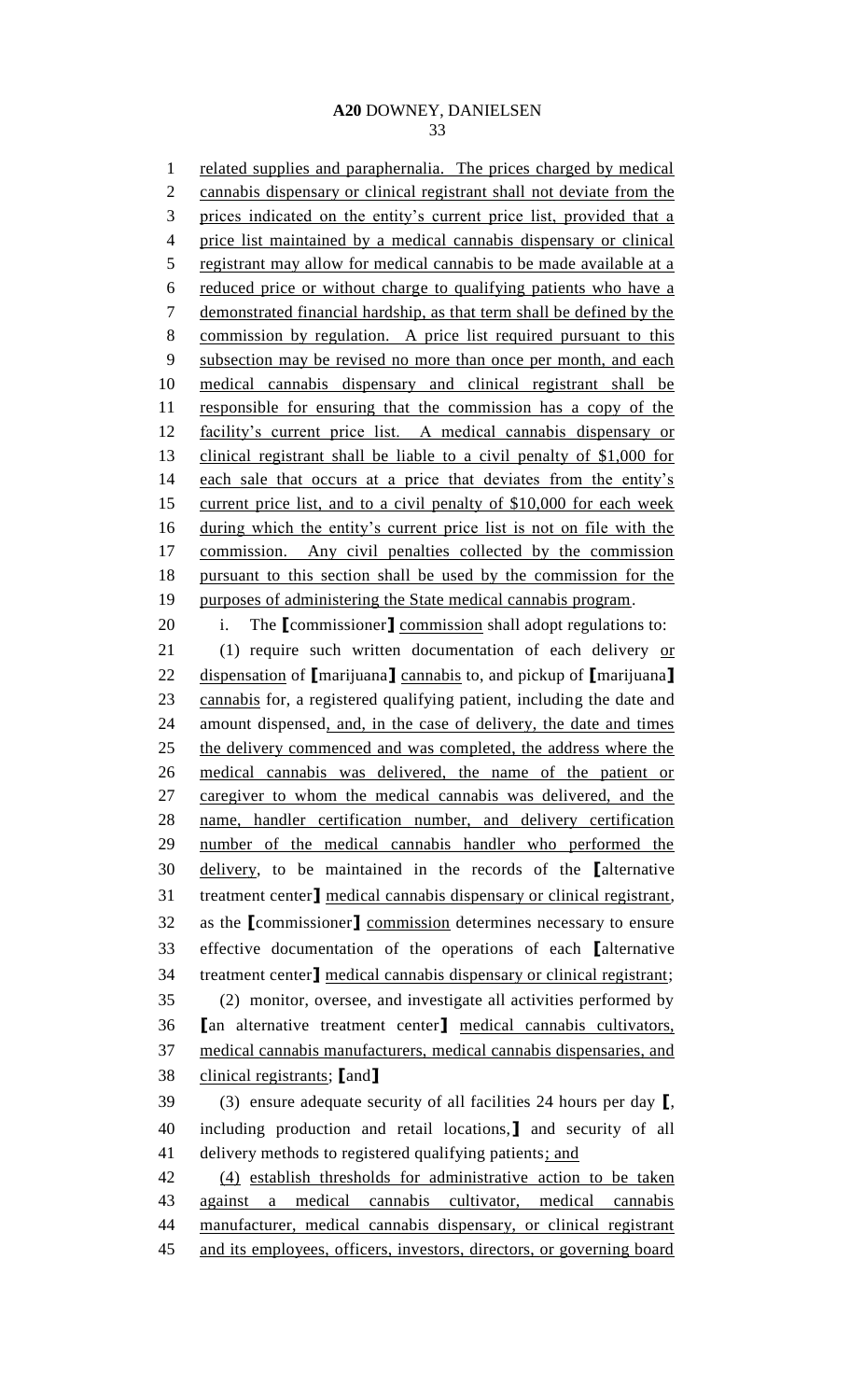pursuant to subsection m. of this section, including, but not limited 2 to, specific penalties or disciplinary actions that may be imposed in a summary proceeding. j. (1) Each medical cannabis cultivator, medical cannabis 5 manufacturer, medical cannabis dispensary, and clinical registrant shall require the owners, directors, officers, and employees at the permitted facility to complete at least eight hours of ongoing training each calendar year. The training shall be tailored to the roles and responsibilities of the individual's job function, and shall 10 include training on confidentiality and such other topics as shall be required by the commission. (2) Each medical cannabis dispensary and clinical registrant shall consider whether to make interpreter services available to the population served, including for individuals with a visual or hearing 15 impairment. The commission shall provide assistance to any medical cannabis dispensary or clinical registrant that seeks to 17 provide such services in locating appropriate interpreter resources. A medical cannabis dispensary or clinical registrant shall assume 19 the cost of providing interpreter services pursuant to this subsection. 21 k. (1) The first six alternative treatment centers issued permits following the effective date of P.L.2009, c.307 (C.24:6I-1 et al.) 23 shall be authorized to sell or transfer such permit and other assets to 24 a for-profit entity, provided that: the sale or transfer is approved by 25 the commission; each owner, director, officer, and employee of, and significantly involved person in, the entity seeking to purchase or receive the transfer of the permit, undergoes a criminal history record background check pursuant to subsection d. of this section, provided that nothing in this subsection shall be construed to require any individual to undergo a criminal history record background check if the individual would otherwise be exempt from undergoing a criminal history record background check pursuant to subsection d. of this section; the commission finds that the sale or transfer of the permit would be consistent with the purposes of P.L.2009, c.307 (C.24:6I-1 et al.); and no such sale or transfer shall be authorized more than one year after the effective date of P.L. , c. (C. ) (pending before the Legislature as this bill). The sale or transfer of a permit pursuant to this subsection shall not be subject to the requirements of the "New Jersey Nonprofit Corporation Act," N.J.S.15A:1-1 et seq., provided that, prior to or at the time of the sale or transfer, all debts and obligations of the nonprofit entity are either paid in full or assumed by the for-profit entity purchasing or acquiring the permit, or a reserve fund is established for the purpose of paying in full the debts and 45 obligations of the nonprofit entity, and the for-profit entity pays the

full value of all assets held by the nonprofit entity, as reflected on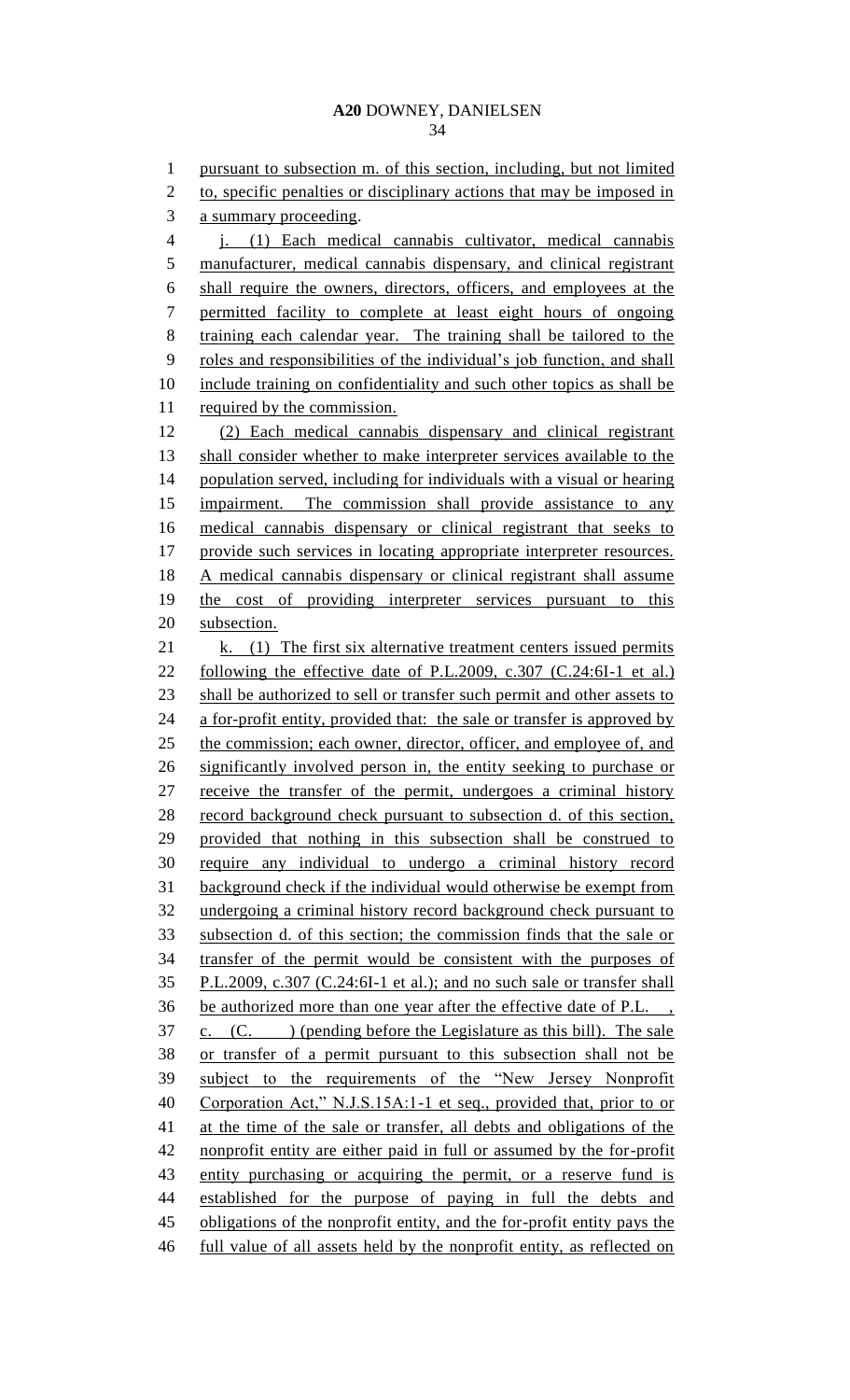the nonprofit entity's balance sheet, in addition to the agreed-upon 2 price for the sale or transfer of the entity's alternative treatment center permit. Until such time as the members of the Cannabis Regulatory Commission are appointed and the commission first organizes, the Department of Health shall have full authority to approve a sale or transfer pursuant to this paragraph. (2) The sale or transfer of any interest of five percent or more in a medical cannabis cultivator, medical cannabis manufacturer, medical cannabis dispensary, or clinical registrant permit shall be 10 subject to approval by the commission and conditioned on the entity 11 that is purchasing or receiving transfer of the interest in the medical cannabis cultivator, medical cannabis manufacturer, medical cannabis dispensary, or clinical registrant permit completing a criminal history record background check pursuant to the requirements of subsection d. of this section. 16 l. No employee of any department, division, agency, board, or other State, county, or local government entity involved in the process of reviewing, processing, or making determinations with regard to medical cannabis cultivator, medical cannabis manufacturer, medical cannabis dispensary, or clinical registrant permit applications shall have any direct or indirect financial interest in the cultivating, manufacturing, or dispensing of medical cannabis or related paraphernalia, or otherwise receive anything of value from an applicant for a medical cannabis cultivator, medical cannabis manufacturer, medical cannabis dispensary, or clinical registrant permit in exchange for reviewing, processing, or making any recommendations with respect to a permit application. m. In the event that a medical cannabis cultivator, medical cannabis manufacturer, medical cannabis dispensary, or clinical registrant fails to comply with any requirements set forth in P.L.2009, c.307 (C.24:6I-1 et al.) or any related law or regulation, the commission may invoke penalties or take administrative action against the medical cannabis cultivator, medical cannabis manufacturer, medical cannabis dispensary, or clinical registrant and its employees, officers, investors, directors, or governing board, including, but not limited to, assessing fines, referring matters to another State agency, and suspending or terminating any permit held by the medical cannabis cultivator, medical cannabis manufacturer, medical cannabis dispensary, or clinical registrant. Any penalties imposed or administrative actions taken by the commission pursuant to this subsection may be imposed in a summary proceeding. (cf: P.L.2013, c.160, s.2) 11. (New section) a. The commission shall, no later than 90 46 days after the effective date of P.L., c. (C.) (pending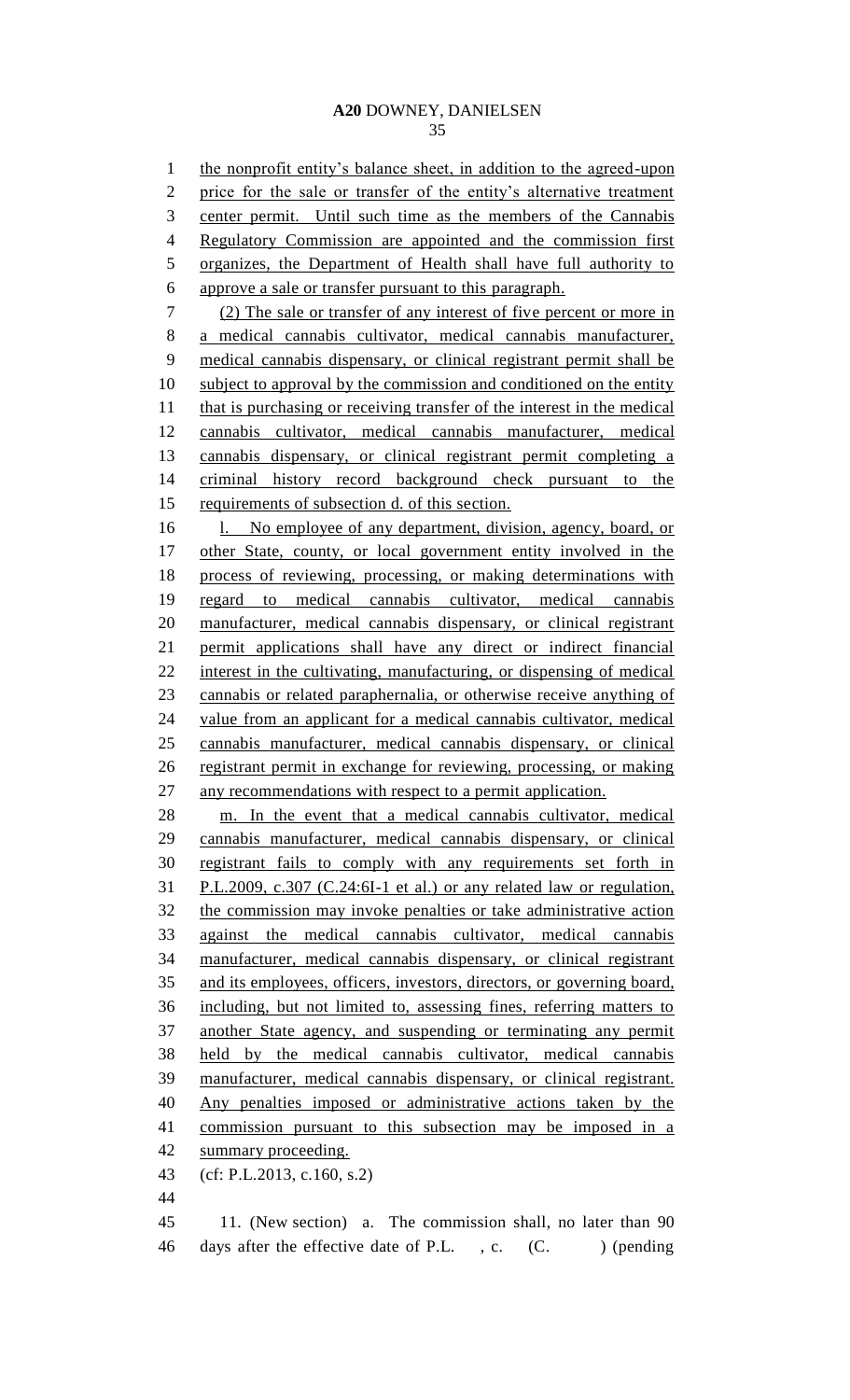before the Legislature as this bill) or upon adoption of rules and regulations as provided in subsection c. of section 18 of P.L.2009, c.307 (C.24:6I-16), whichever occurs later, begin accepting and processing applications for new medical cannabis cultivator, medical cannabis manufacturer, and medical cannabis dispensary permits. Notwithstanding the provisions of subsubparagraph (i) of subparagraph (a) of paragraph (2) of subsection a. of section 7 of P.L.2009, c.307 (C.24:6I-7), the first three alternative treatment center permits issued by the commission pursuant to an application 10 submitted on or after the effective date of P.L., c. (C.) (pending before the Legislature as this bill) and up to four alternative treatment centers permits issued by the commission after 13 the effective date of P.L., c. (C.) (pending before the Legislature as this bill) pursuant to an application submitted pursuant to a request for applications published in the New Jersey 16 Register prior to the effective date of P.L., c. (C. ) (pending before the Legislature as this bill) shall be deemed to concurrently hold a medical cannabis cultivator permit, a medical cannabis manufacturer permit, and a medical cannabis dispensary permit; of these permits, one permit shall be issued to an applicant located in the northern region of the State, one permit shall be issued to an applicant located in the central region of the State, and one permit shall be issued to an applicant located in the southern region of the State. Any permits issued by the commission thereafter shall be subject to the provisions of subsubparagraph (i) of subparagraph (a) of paragraph (2) of subsection a. of section 7 of P.L.2009, c.307 (C.24:6I-7), and the requirements of subsection d. of this section concerning conditional permits.

 b. The commission may establish nonrefundable application fees for permit applications and conditional permit applications, and permit and conditional permit fees for successful applicants.

 c. (1) The commission shall make a determination as to any permit application, other than an application for a conditional permit submitted pursuant to subsection d. of this section, no later than 90 days after receiving the application, which may include a determination that the commission reasonably requires more time to adequately review the application.

 (2) The commission shall issue a permit, other than a conditional permit, to an approved applicant at such time as the commission completes the application review process and any mandatory inspections, and determines that the applicant is in compliance with and is implementing the plans, procedures, protocols, actions, or other measures set forth in the applicant's 44 permit application submitted pursuant to section 12 of P.L. (C. ) (pending before the Legislature as this bill), did maintain compliance with the terms, conditions, or restrictions of a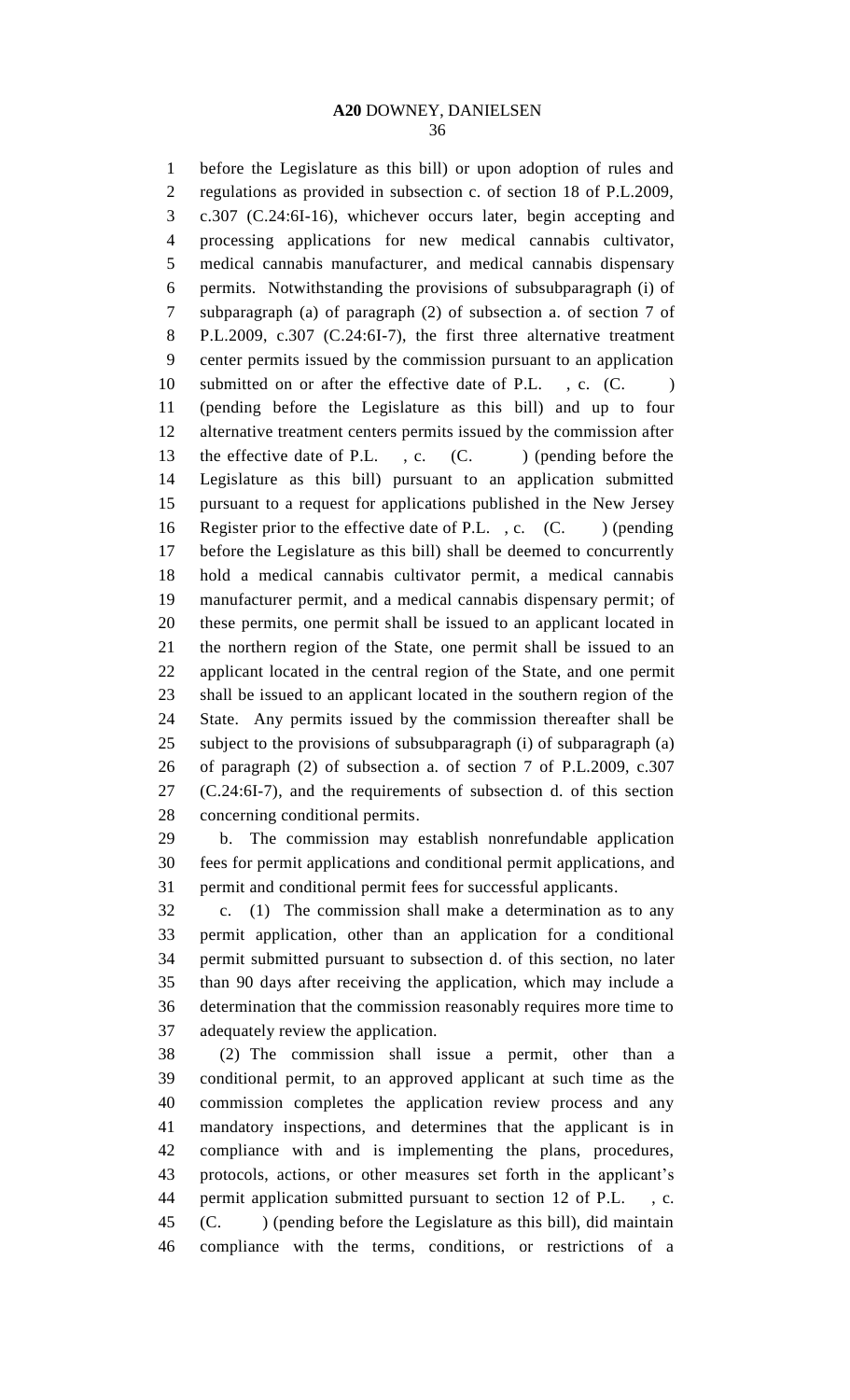conditional permit issued to the applicant, if applicable, and is otherwise in compliance with the requirements of P.L.2009, c.307 (C.24:6I-1 et al.).

 d. (1) The commission shall ensure that at least one third of the total permits issued for each type of medical cannabis permit are conditional permits, which one-third figure shall include any conditional permit issued to an applicant which is subsequently converted by the commission into a full permit pursuant to paragraph (4) of this subsection and any conditional permit, including a converted permit, issued to a microbusiness pursuant to subsection e. of this section. The requirements of this subsection shall not apply to permits issued to clinical registrants or to permits issued to the three alternative treatment centers issued a permit pursuant to subsection a. of this section that are expressly exempt from the provisions of subsubparagraph (i) of subparagraph (a) of paragraph (2) of subsection a. of section 7 of P.L.2009, c.307 (C.24:6I-7).

(2) An application for a conditional permit shall include:

 (a) documentation that the applicant entity includes at least one significantly involved person who has resided in this State for at least two years as of the date of the application;

 (b) a list of all owners, officers, directors, and employees of, and significantly involved persons in, the proposed medical cannabis entity, including their names, addresses, dates of birth, resumes, and a photocopy of their driver's licenses or other government-issued form of identification;

 (c) a criminal history record background check completed pursuant to subsection d. of section 7 of P.L.2009, c.307 (C.24:6I-7) for each owner, officer, director, and employee of, and each significantly involved person in, the proposed medical cannabis entity, provided that a conditional permit may be issued pending the results of a criminal history record background check;

 (d) documentation that each significantly involved person in the proposed medical cannabis entity has, for the immediately preceding taxable year, an adjusted gross income of no more than \$200,000 or no more than \$400,000 if filing jointly with another;

 (e) a certification that each significantly involved person in the proposed medical cannabis entity does not have any financial interest in an entity applying for any other medical cannabis permit, or in an entity that currently holds a permit issued pursuant to section 7 of P.L.2009, c.307 (C.24:6I-7);

 (f) the federal and State tax identification numbers for the proposed medical cannabis entity, and proof of business registration with the Division of Revenue in the Department of the Treasury;

 (g) information about the proposed medical cannabis entity, including its legal name, any registered alternate name under which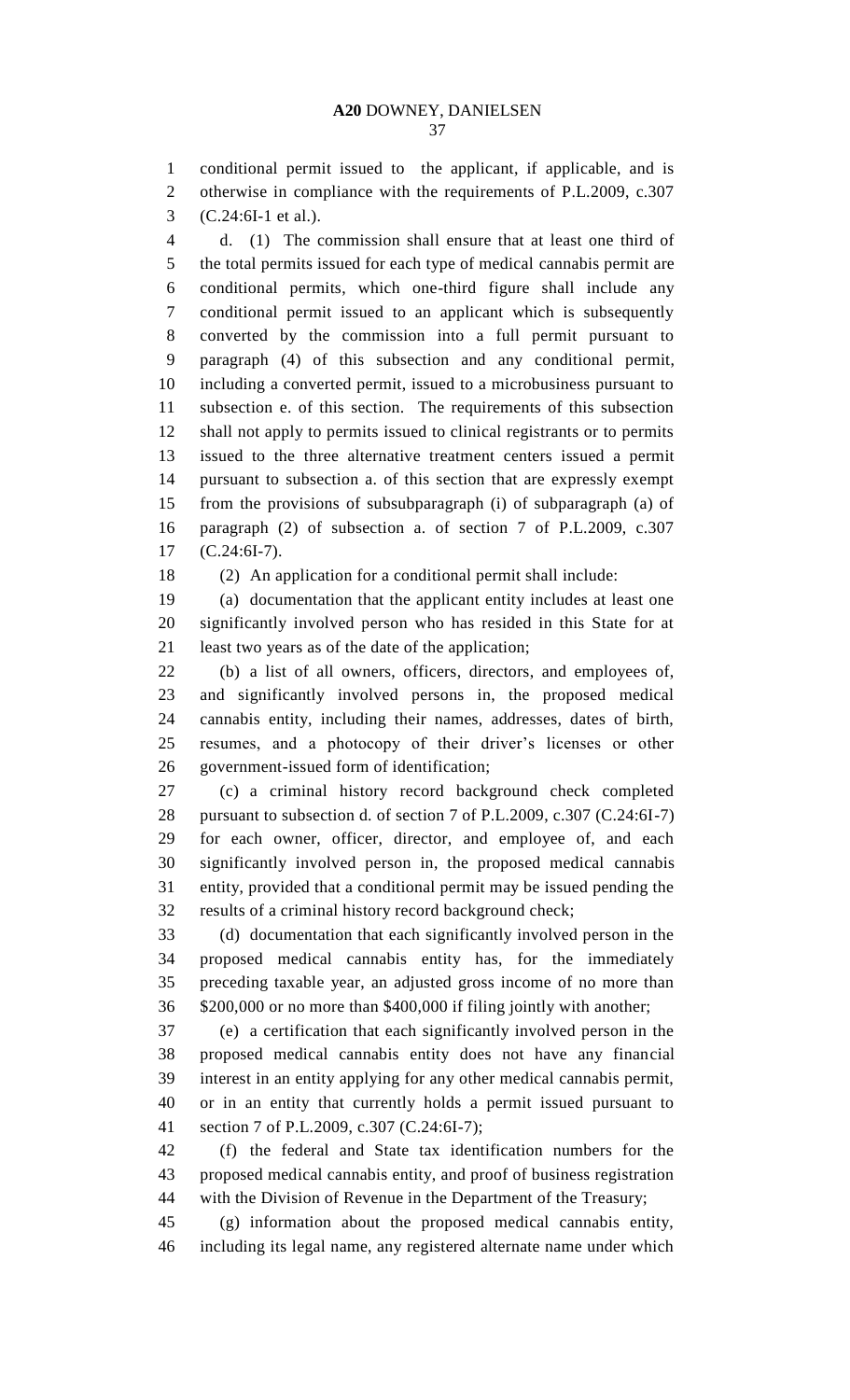it may conduct business, and a copy of its articles of organization and bylaws;

 (h) the business plan and management operation profile for the proposed medical cannabis entity;

 (i) the plan by which the applicant intends to obtain appropriate liability insurance coverage for the proposed medical cannabis entity; and

 (j) any other requirements established by the commission pursuant to regulation.

 (3) The commission shall make a determination on an application for a conditional permit within 30 days after the date the application is received. A determination made pursuant to this paragraph may include a determination that the commission requires more time to adequately review the application. The commission shall approve a permit application that meets the requirements of this subsection unless the commission finds by clear and convincing evidence that the applicant would be manifestly unsuitable to perform the activities authorized for the permit sought by the applicant. The commission shall deny a conditional permit to any applicant who fails to provide information, documentation, and assurances as required by this subsection; who fails to reveal any fact material to qualification; or who supplies information that is untrue or misleading as to a material fact pertaining to the qualification criteria for issuance of a conditional permit. If the application is denied, the commission shall notify the applicant in writing of the specific reason for its denial and provide the applicant with the opportunity for a hearing in accordance with the "Administrative Procedure Act," P.L.1968, c.410 (C.52:14B-1 et seq.).

 (4) The commission shall furnish to each entity issued a conditional permit a list of the requirements that the entity will be required to comply with within 120 days after issuance of the conditional permit. If the commission subsequently determines that, during the 120-day period, the conditional permit holder is in compliance with all applicable conditions and is implementing the plans, procedures, protocols, actions, or other measures set forth in its application, the commission shall convert the conditional permit into a full permit, which will expire one year from its date of issuance and be subject to annual renewal; if the commission determines that the conditional permit holder is not in compliance with all applicable conditions or not implementing the plans, procedures, protocols, actions, or other measures set forth in its application, the conditional permit shall automatically expire at the end of the 120-day period, or, at the discretion of the commission, may be revoked prior to the end of the 120-day period.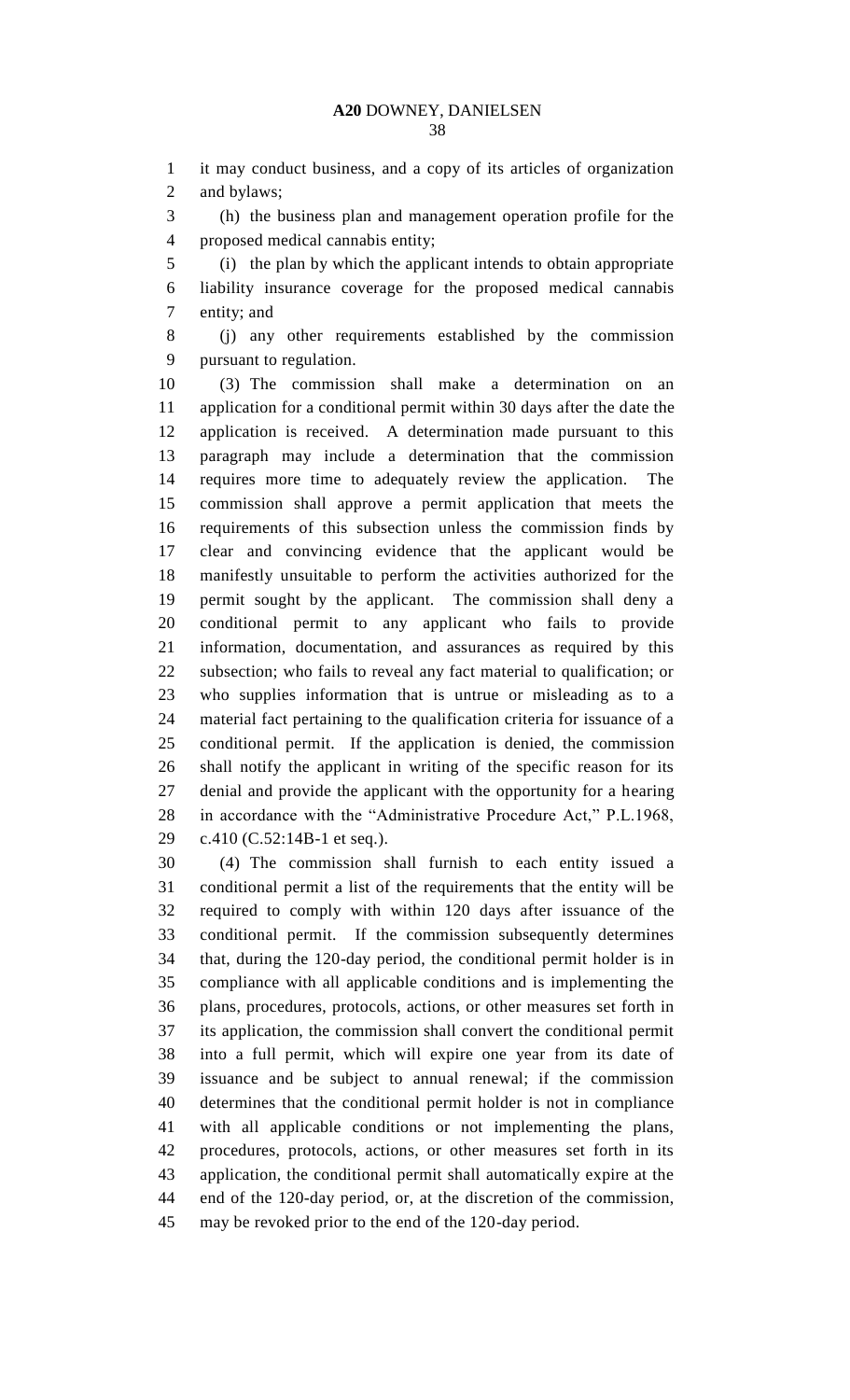(5) A conditional permit issued pursuant this subsection may not be sold or transferred. e. (1) The commission shall ensure that at least 10 percent of the total permits issued for each medical cannabis permit type, other than a clinical registrant permit, are designated for and only issued to microbusinesses, and that at least 25 percent of the total permits issued be issued to microbusinesses. A microbusiness may be issued a full annual permit pursuant to section 7 of P.L.2009, c.307 (C.24:6I-7) or a conditional permit pursuant to subsection d. of this section. The maximum fee assessed by the commission for issuance or renewal of a permit issued to a microbusiness shall be no more than half the fee applicable to a permit of the same type issued to a person or entity that is not a microbusiness. A permit issued to a microbusiness shall be valid for one year and may be renewed annually. (2) A microbusiness shall meet the following requirements: (a) 100 percent of the ownership interest in the microbusiness shall be held by current New Jersey residents who have resided in

the State for at least the past two consecutive years;

 (b) at least 51 percent of the owners, directors, officers, and employees of the microbusiness shall be residents of the municipality in which the microbusiness is or will be located, or a municipality bordering the municipality in which the microbusiness is or will be located;

 (c) the microbusiness shall employ no more than 10 employees at one time, inclusive of any owners, officers, and directors of the microbusiness;

28 (d) the microbusiness shall not exceed the following size and capacity restrictions:

 (i) the entire microbusiness facility shall occupy an area of no more than 2,500 square feet;

 (ii) in the case of a microbusiness that is a medical cannabis cultivator, the total medical cannabis grow area shall not exceed 2,500 square feet, measured on a horizontal plane, shall grow no higher than 24 feet above that plane, and shall possess a total of no more than 1,000 plants, including mature and immature medical cannabis plants, but not including seedlings;

 (iii) in the case of a microbusiness that is a medical cannabis manufacturer, the manufacturer shall acquire and process no more than 1,000 pounds of medical cannabis in dried form each month; and

 (iv) in the case of a microbusiness that is a medical cannabis dispensary, the dispensary shall acquire no more than 1,000 pounds of medical cannabis in dried form, or the equivalent amount in any other form, or any combination thereof, for dispensing to or on behalf of registered qualifying patients each month; and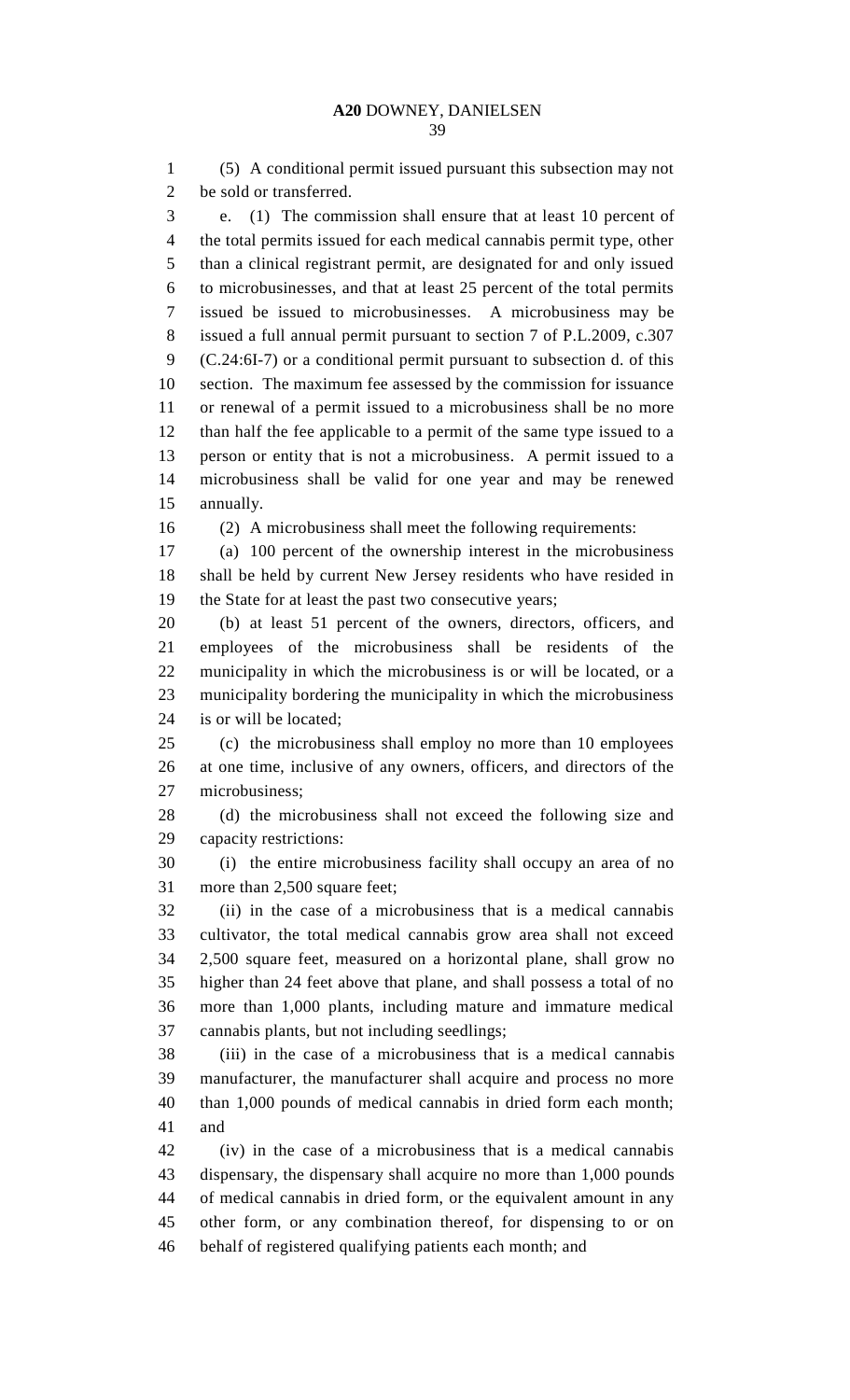(e) the microbusiness shall comply with such other requirements as may be established by the commission by regulation.

 (3) The requirements of this subsection shall not apply to permits issued pursuant to an application submitted pursuant to a request for applications published in the New Jersey Register prior 6 to the effective date of P.L.  $, c.$  (C. ) (pending before the Legislature as this bill).

 12. (New section) a. Each application for a medical cannabis cultivator permit, medical cannabis manufacturer permit, and medical cannabis dispensary permit, and each application for annual renewal of such permit, including permit and renewal applications for microbusinesses that meet the requirements of subsection e. of 14 section 11 of P.L., c. (C.) (pending before the Legislature as this bill), shall be submitted to the commission. A full, separate application shall be required for each initial permit requested by the applicant and for each location at which an applicant seeks to operate, regardless of whether the applicant was previously issued a medical cannabis cultivator, medical cannabis manufacturer, medical cannabis dispensary, or clinical registrant permit, and regardless of whether the applicant currently holds a medical cannabis cultivator, medical cannabis manufacturer, or medical cannabis dispensary permit. Renewal applications shall be submitted to the commission on a form and in a manner as shall be specified by the commission no later than 90 days before the date the current permit will expire.

 b. An initial permit application shall be evaluated according to criteria to be developed by the commission. The commission shall determine the point values to be assigned to each criterion, which shall include bonus points for applicants who are residents of New Jersey.

 c. The criteria to be developed by the commission pursuant to subsection b. of this section shall include, in addition to the criteria set forth in subsections d. and e. of this section and any other criteria developed by the commission, an analysis of the applicant's operating plan, excluding safety and security criteria, which shall include the following:

 (1) In the case of an applicant for a medical cannabis cultivator permit, the operating plan summary shall include a written description concerning the applicant's qualifications for, experience in, and knowledge of each of the following topics:

(a) State-authorized cultivation of medical cannabis;

 (b) conventional horticulture or agriculture, familiarity with good agricultural practices, and any relevant certifications or degrees;

(c) quality control and quality assurance;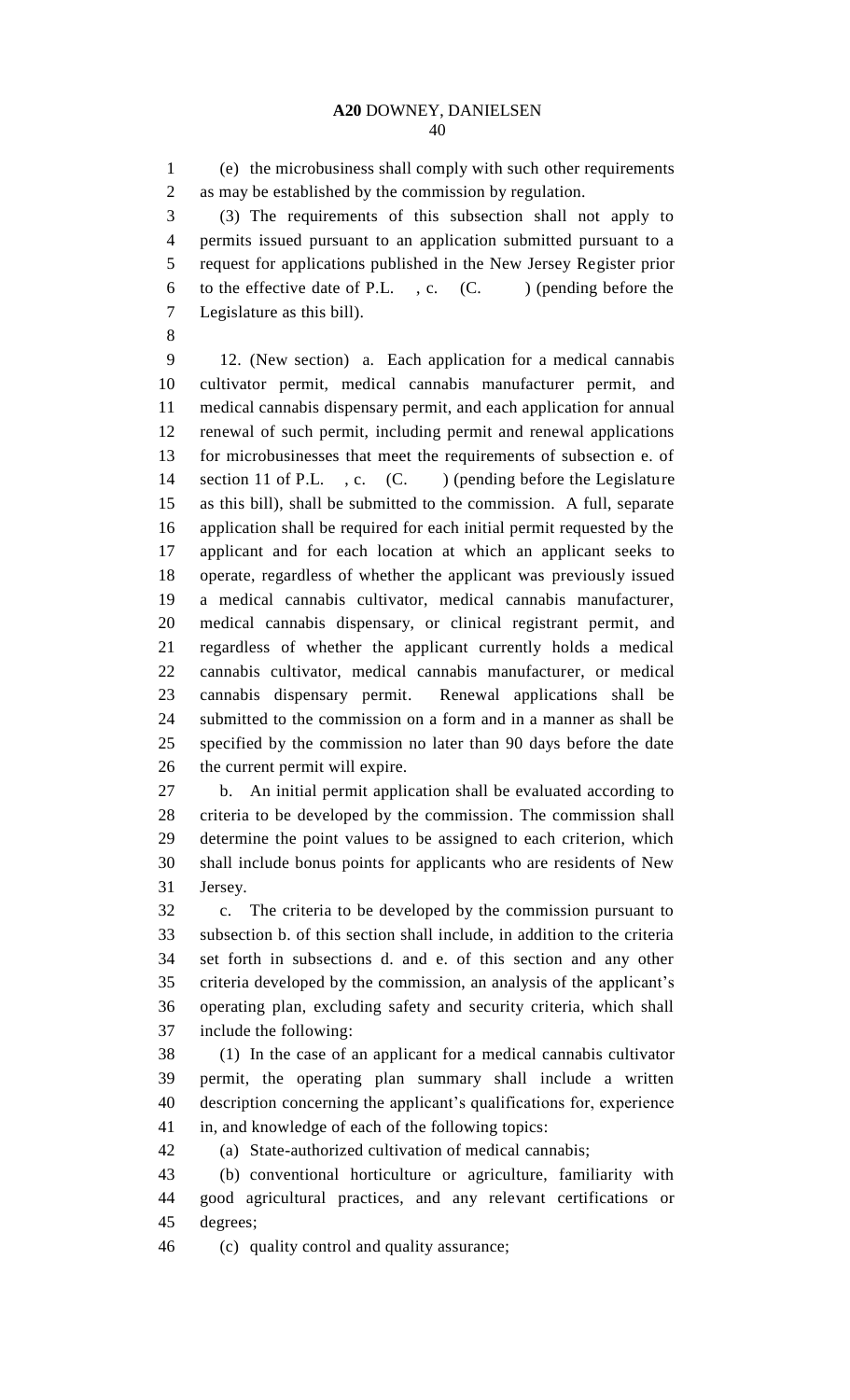(d) recall plans; (e) packaging and labeling; (f) inventory control and tracking software or systems for the production of medical cannabis; (g) analytical chemistry and testing of medical cannabis; (h) water management practices; (i) odor mitigation practices; (j) onsite and offsite recordkeeping; (k) strain variety and plant genetics; (l) pest control and disease management practices, including plans for the use of pesticides, nutrients, and additives; (m) waste disposal plans; and (n) compliance with applicable laws and regulations. (2) In the case of an applicant for a medical cannabis manufacturer permit, the operating plan summary shall include a written description concerning the applicant's qualifications for, experience in, and knowledge of each of the following topics: (a) State-authorized manufacture, production, and creation of cannabis products using appropriate extraction methods, including intended use and sourcing of extraction equipment and associated solvents or intended methods and equipment for non-solvent extraction; (b) pharmaceutical manufacturing, good manufacturing practices, and good laboratory practices; (c) quality control and quality assurance; (d) recall plans; (e) packaging and labeling; (f) inventory control and tracking software or systems for the production of medical cannabis; (g) analytical chemistry and testing of medical cannabis and medical cannabis products and formulations; (h) water management practices; (i) odor mitigation practices; (j) onsite and offsite recordkeeping; (k) a list of product formulations or products proposed to be manufactured with estimated cannabinoid profiles, if known, including varieties with high cannabidiol content; (l) intended use and sourcing of all non-cannabis ingredients used in the manufacture, production, and creation of cannabis products, including methods to verify or ensure the safety and integrity of those ingredients and their potential to be or contain allergens; (m) waste disposal plans; and (n) compliance with applicable laws and regulations. (3) In the case of an applicant for a medical cannabis dispensary permit, the operating plan summary shall include a written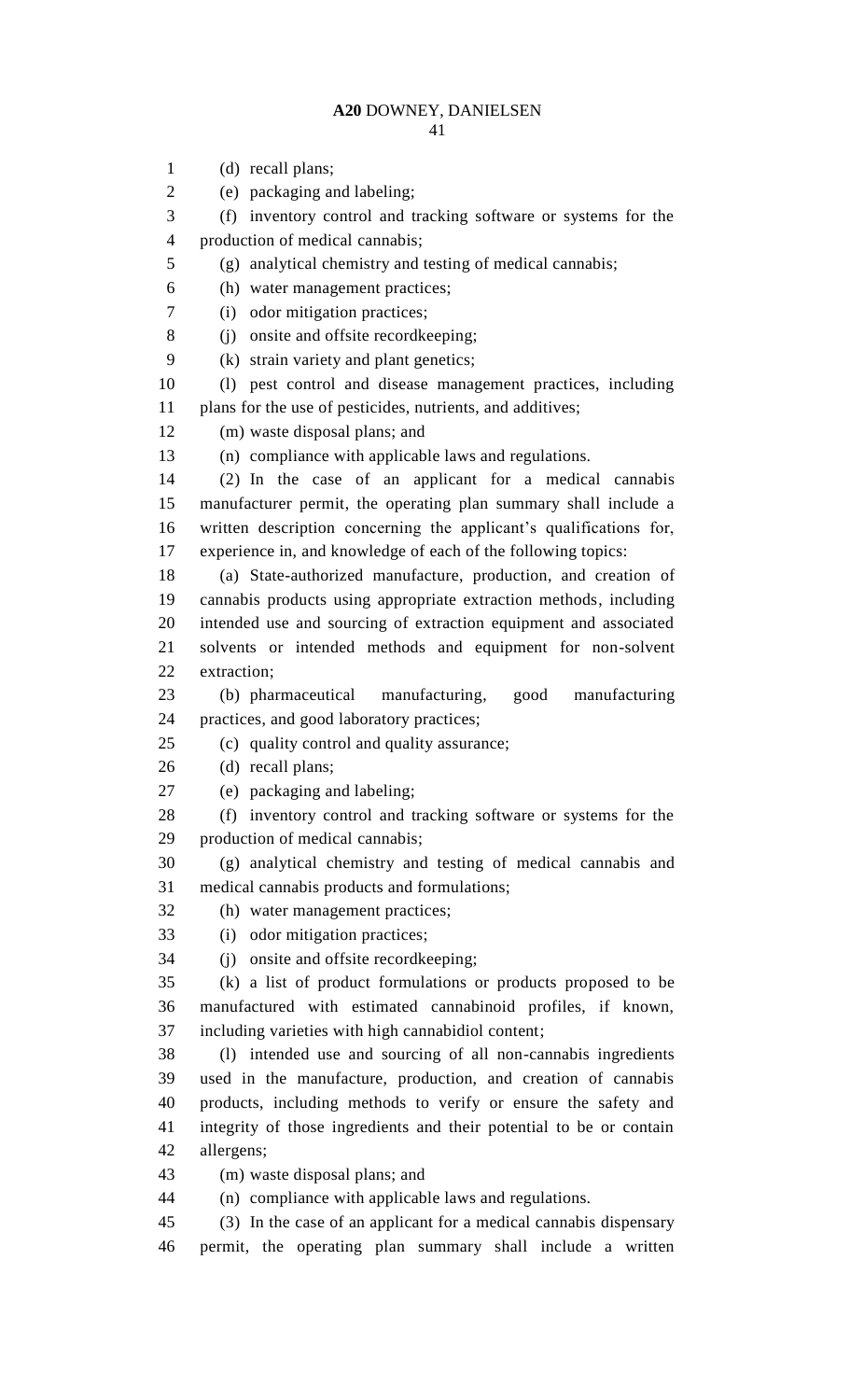description concerning the applicant's qualifications for, experience in, and knowledge of each of the following topics: (a) State-authorized dispensation of medical cannabis to qualifying patients; (b) healthcare, medicine, and treatment of patients with qualifying medical conditions; (c) medical cannabis product evaluation procedures; (d) recall plans; (e) packaging and labeling; (f) inventory control and point-of-sale software or systems for the sale of medical cannabis; (g) patient counseling procedures; (h) the routes of administration, strains, varieties, and cannabinoid profiles of medical cannabis and medical cannabis products; 16 (i) odor mitigation practices; (j) onsite and offsite recordkeeping; (k) compliance with State and federal patient privacy rules; (l) waste disposal plans; and (m) compliance with applicable laws and regulations. d. The criteria to be developed by the commission pursuant to subsection b. of this section shall include, in addition to the criteria set forth in subsections c. and e. of this section and any other criteria developed by the commission, an analysis of the following factors, if applicable: (1) The applicant's environmental impact plan. (2) A summary of the applicant's safety and security plans and procedures, which shall include descriptions of the following: (a) plans for the use of security personnel, including contractors; (b) the experience or qualifications of security personnel and proposed contractors; (c) security and surveillance features, including descriptions of any alarm systems, video surveillance systems, and access and visitor management systems, along with drawings identifying the proposed locations for surveillance cameras and other security features; (d) plans for the storage of medical cannabis and medical cannabis products, including any safes, vaults, and climate control systems that will be utilized for this purpose; (e) a diversion prevention plan; (f) an emergency management plan; (g) procedures for screening, monitoring, and performing criminal history record background checks of employees; (h) cybersecurity procedures, including, in the case of an applicant for a medical cannabis dispensary permit, procedures for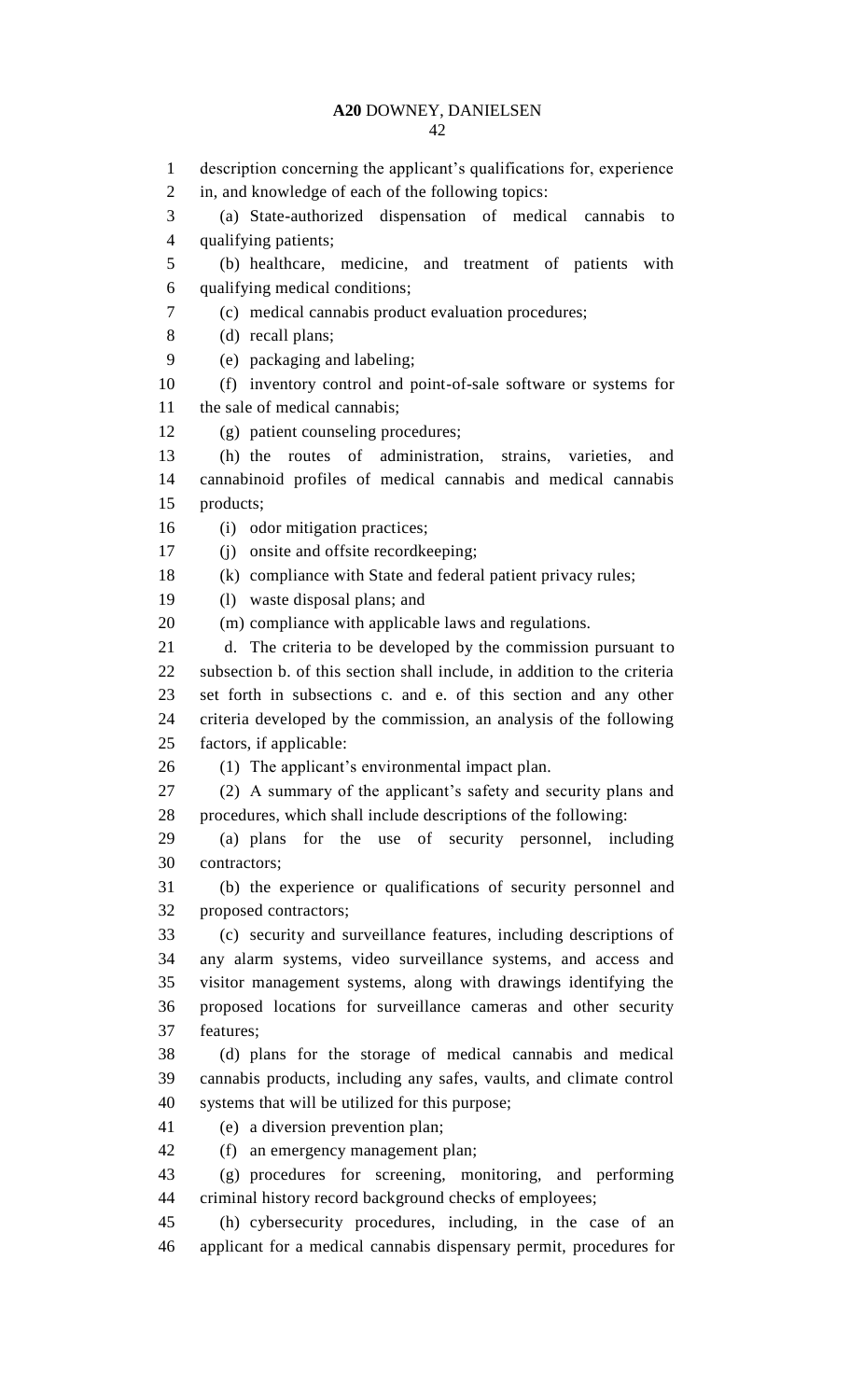collecting, processing, and storing patient data, and the applicant's familiarity with State and federal privacy laws; (i) workplace safety plans and the applicant's familiarity with federal Occupational Safety and Health Administration regulations; (j) the applicant's history of workers' compensation claims and safety assessments; (k) procedures for reporting adverse events; and (l) a sanitation practices plan. (3) A summary of the applicant's business experience, including the following, if applicable: (a) the applicant's experience operating businesses in highly- regulated industries; (b) the applicant's experience in operating alternative treatment centers and related medical cannabis production and dispensation entities under the laws of New Jersey or any other state or jurisdiction within the United States; and (c) the applicant's plan to comply with and mitigate the effects of 26 U.S.C. s.280E on cannabis businesses, and for evidence that the applicant is not in arrears with respect to any tax obligation to the State. In evaluating the experience described under subparagraphs (a), (b), and (c) of this paragraph, the commission shall afford the greatest weight to the experience of the applicant itself, controlling owners, and entities with common ownership or control with the applicant; followed by the experience of those with a 15 percent or greater ownership interest in the applicant's organization; followed by significantly involved persons in the applicant's organization; followed by other officers, directors, and current and prospective employees of the applicant who have a bona fide relationship with the applicant's organization as of the submission date of the application. (4) A description of the proposed location for the applicant's site, including the following, if applicable: (a) the proposed location, the surrounding area, and the suitability or advantages of the proposed location, along with a floor plan and optional renderings or architectural or engineering plans; (b) the submission of zoning approvals for the proposed location, which shall consist of a letter or affidavit from appropriate municipal officials that the location will conform to municipal zoning requirements allowing for such activities related to the cultivation, manufacturing, or dispensing of medical cannabis, cannabis products, and related supplies as will be conducted at the proposed facility; and (c) the submission of proof of local support for the suitability of the location, which may be demonstrated by a resolution adopted by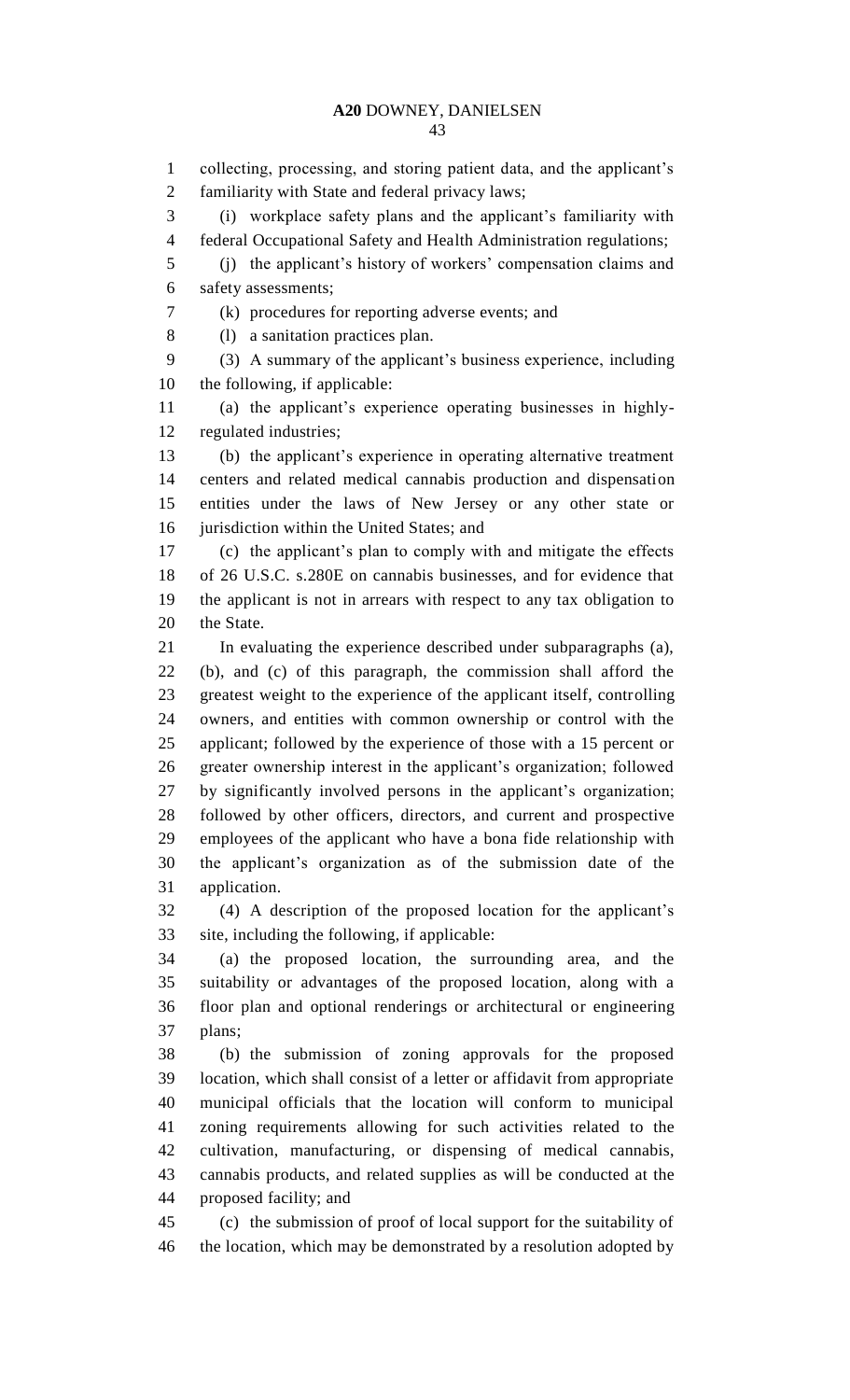the municipality's governing body indicating that the intended location is appropriately located or otherwise suitable for such activities related to the cultivation, manufacturing, or dispensing of medical cannabis, cannabis products, and related supplies as will be conducted at the proposed facility.

 Notwithstanding any other provision of this subsection, an application shall be disqualified from consideration unless it includes documentation demonstrating that the applicant will have final control of the premises upon approval of the application, including, but not limited to, a lease agreement, contract for sale, title, deed, or similar documentation. In addition, if the applicant will lease the premises, the application will be disqualified from consideration unless it includes certification from the landlord that the landlord is aware that the tenant's use of the premises will involve activities related to the cultivation, manufacturing, or dispensing of medical cannabis and medical cannabis products. An application shall not be disqualified from consideration if the application does not include the materials described in subparagraphs (b) or (c) of this paragraph.

 (5) A community impact, social responsibility, and research statement, which shall include, but shall not be limited to, the following:

 (a) a community impact plan summarizing how the applicant intends to have a positive impact on the community in which the proposed entity is to be located, which shall include an economic impact plan, a description of outreach activities, and any financial assistance or discount plans the applicant will provide to qualifying patients and designated caregivers;

 (b) a written description of the applicant's record of social responsibility, philanthropy, and ties to the proposed host community;

 (c) a written description of any research the applicant has conducted on the medical efficacy or adverse effects of cannabis use and the applicant's participation in or support of cannabis-related research and educational activities; and

 (d) a written plan describing any research and development regarding the medical efficacy or adverse effects of cannabis, and any cannabis-related educational and outreach activities, which the applicant intends to conduct if issued a permit by the commission.

 In evaluating the information submitted pursuant to subparagraphs (b) and (c) of this paragraph, the commission shall afford the greatest weight to responses pertaining to the applicant itself, controlling owners, and entities with common ownership or control with the applicant; followed by responses pertaining to those with a 15 percent or greater ownership interest in the applicant's organization; followed by significantly involved persons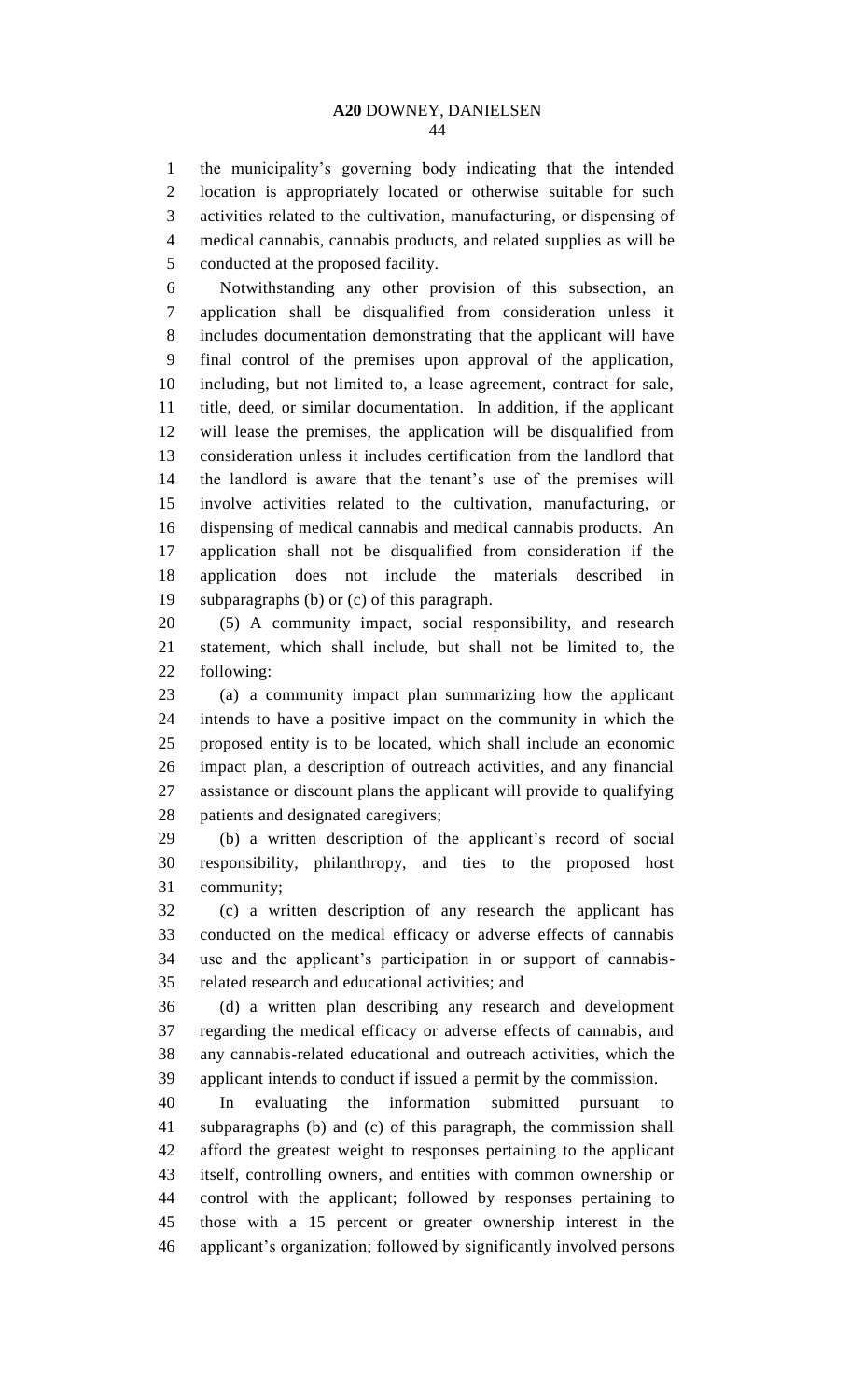in the applicant's organization; followed by other officers, directors, and current and prospective employees of the applicant who have a bona fide relationship with the applicant's organization as of the submission date of the application.

 (6) A workforce development and job creation plan, which may include, but shall not be limited to a description of the applicant's workforce development and job creation plan, which may include information on the applicant's history of job creation and planned job creation at the proposed facility; education, training, and resources to be made available for employees; any relevant certifications; and a diversity plan.

 (7) A business and financial plan, which may include, but shall not be limited to, the following:

(a) an executive summary of the applicant's business plan;

 (b) a demonstration of the applicant's financial ability to implement its business plan, which may include, but shall not be limited to, bank statements, business and individual financial statements, net worth statements, and debt and equity financing statements; and

 (c) a description of the applicant's experience complying with guidance pertaining to cannabis issued by the Financial Crimes Enforcement Network under 31 U.S.C. s.5311 et seq., the federal "Bank Secrecy Act", which may be demonstrated by submitting letters regarding the applicant's banking history from banks or credit unions that certify they are aware of the business activities of the applicant, or entities with common ownership or control of the applicant's organization, in any state where the applicant has operated a business related to medical cannabis. For the purposes of this subparagraph, the commission shall consider only bank references involving accounts in the name of the applicant or of an entity with common ownership or control of the applicant's organization. An applicant who does not submit the information described in this subparagraph shall not be disqualified from consideration.

 (8) Whether any of the applicant's majority or controlling owners were previously approved by the commission to serve as an officer, director, principal, or key employee of an alternative treatment center, provided any such individual served in that capacity at the alternative treatment center for six or more months.

 (9) Whether the applicant can demonstrate that its governance structure includes the involvement of a school of medicine or osteopathic medicine licensed and accredited in the United States, or a general acute care hospital, ambulatory care facility, adult day care services program, or pharmacy licensed in New Jersey, provided that: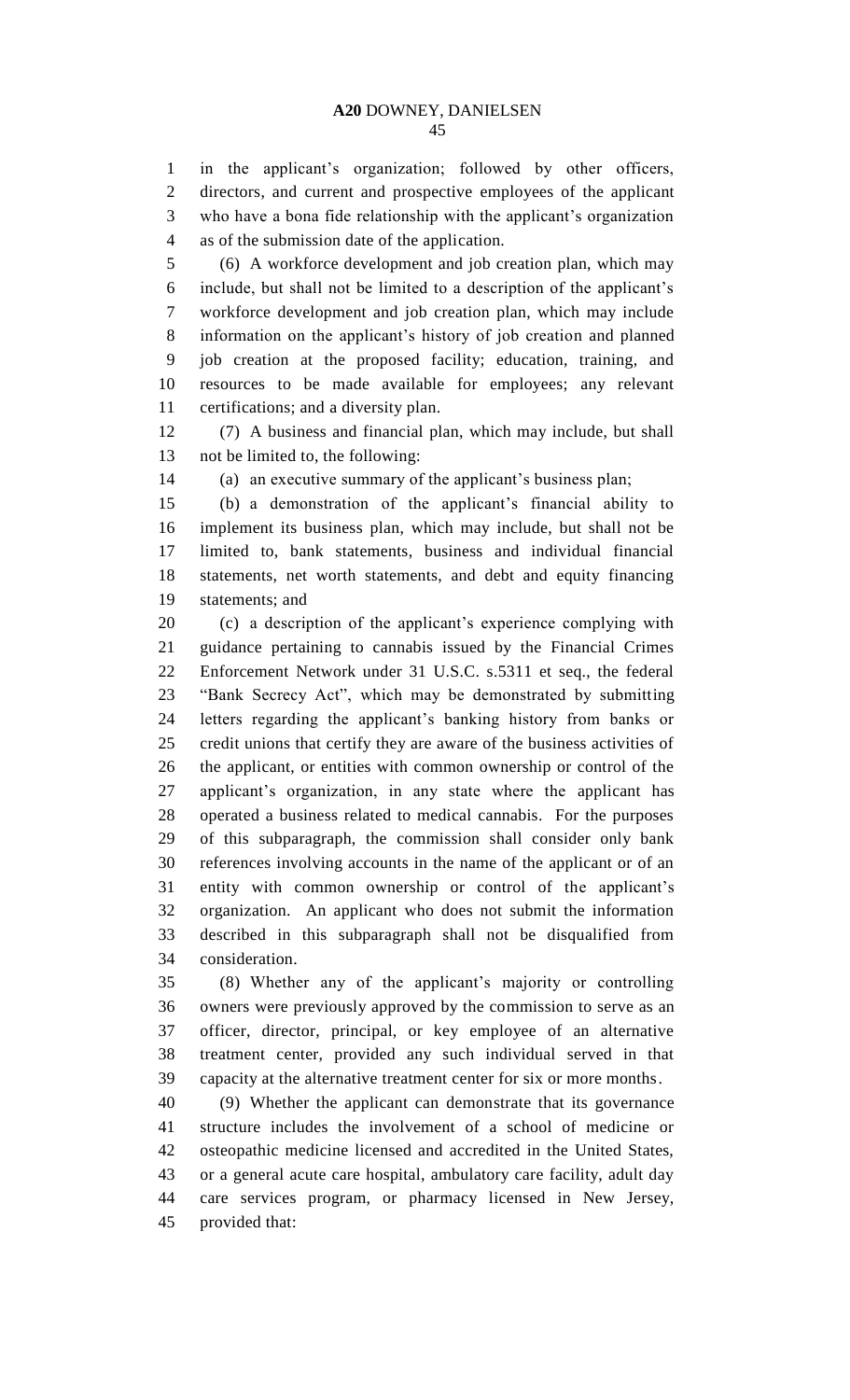(a) the school, hospital, facility, or pharmacy has conducted or participated in research approved by an institutional review board related to cannabis involving the use of human subjects, except in the case of an accredited school of medicine or osteopathic medicine that is located and licensed in New Jersey;

 (b) the school, hospital, facility, or pharmacy holds a profit share or ownership interest in the applicant's organization of 10 percent or more, except in the case of an accredited school of medicine or osteopathic medicine that is located and licensed in New Jersey; and

 (c) the school, hospital, facility, or pharmacy participates in major decision-making activities within the applicant's organization, which may be demonstrated by representation on the board of directors of the applicant's organization.

 (10) The proposed composition of the applicant's medical advisory board established pursuant to section 15 of P.L. , c. (C. ) (pending before the Legislature as this bill), if any.

 (11) Whether the applicant intends to or has entered into a partnership with a prisoner re-entry program for the purpose of identifying and promoting employment opportunities at the applicant's organization for former inmates and current inmates leaving the corrections system. If so, the applicant shall provide details concerning the name of the re-entry program, the employment opportunities at the applicant's organization that will be made available to the re-entry population, and any other initiatives the applicant's organization will undertake to provide support and assistance to the re-entry population.

 (12) Any other information the commission deems relevant in determining whether to grant a permit to the applicant.

 e. In addition to the information to be submitted pursuant to subsections c. and d. of this section, the commission shall require all permit applicants, other than applicants issued a conditional permit, to submit an attestation signed by a bona fide labor organization stating that the applicant has entered into a labor peace agreement with such bona fide labor organization. Except in the case of an entity holding an unconverted conditional permit, the maintenance of a labor peace agreement with a bona fide labor organization shall be an ongoing material condition of maintaining a medical cannabis cultivator, medical cannabis manufacturer, or medical cannabis dispensary permit. The submission of an attestation and maintenance of a labor peace agreement with a bona fide labor organization by an applicant issued a conditional permit 43 pursuant to subsection d. of section 11 of P.L., c. (C. (pending before the Legislature as this bill) shall be a requirement for conversion of a conditional permit into a full permit. The failure to enter into a collective bargaining agreement within 200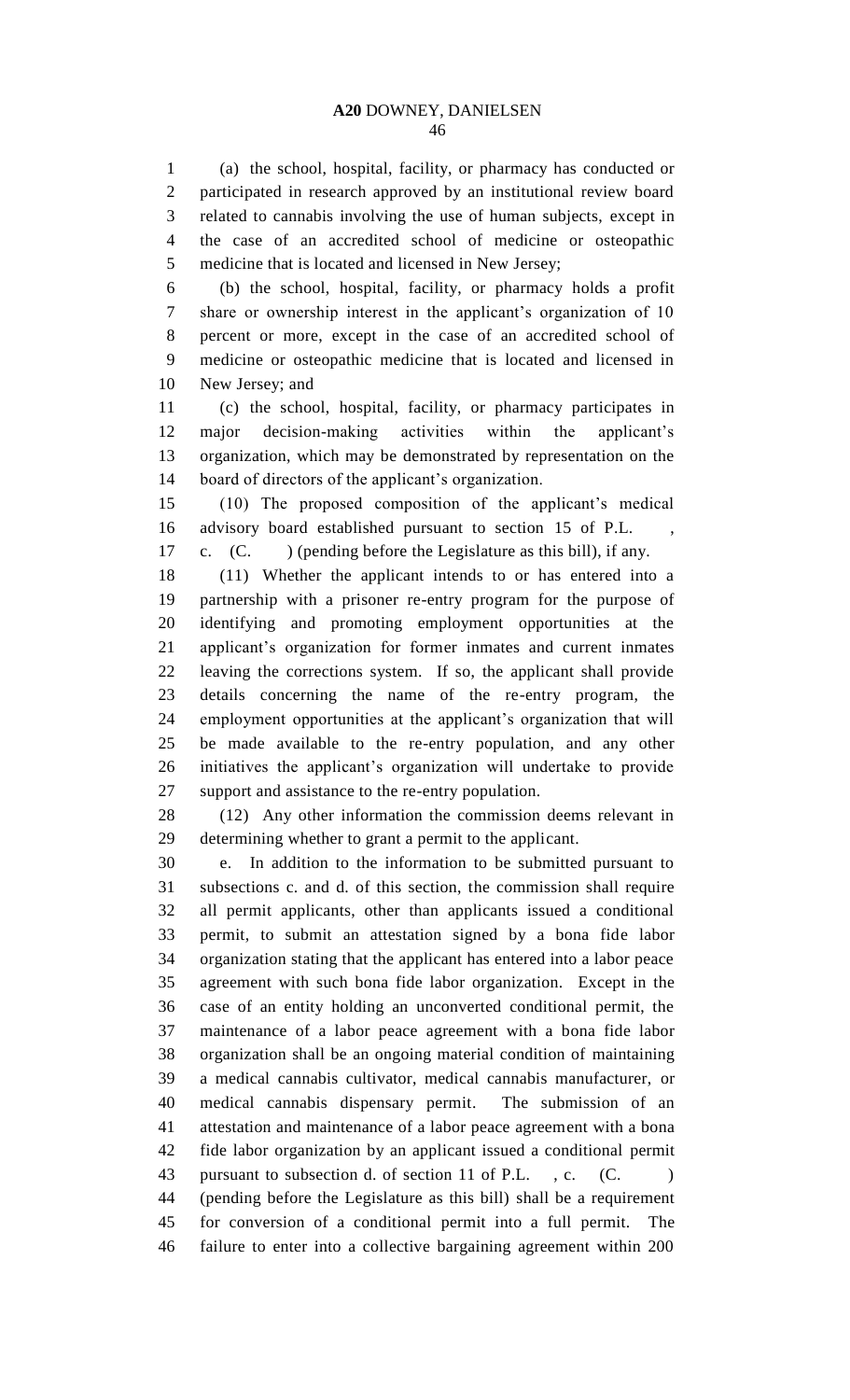days after the date that a medical cannabis cultivator, medical cannabis manufacturer, or medical cannabis dispensary first opens shall result in the suspension or revocation of such permit or conditional permit. In reviewing initial permit applications, the commission shall give priority to the following:

 (1) Applicants that are party to a collective bargaining agreement with a labor organization that currently represents, or is actively seeking to represent, cannabis workers in New Jersey.

 (2) Applicants that are party to a collective bargaining agreement with a labor organization that currently represents cannabis workers in another state.

 (3) Applicants that include a significantly involved person or persons lawfully residing in New Jersey for at least two years as of the date of the application.

 (4) Applicants that submit an attestation affirming that they will use best efforts to utilize union labor in the construction or retrofit of the facilities associated with the permitted entity.

 The requirements of this subsection shall not apply to a microbusiness applying for a conditional or annual permit of any type.

 f. In reviewing an initial permit application, unless the information is otherwise solicited by the commission in a specific application question, the commission's evaluation of the application shall be limited to the experience and qualifications of the applicant's organization, including any entities with common ownership or control of the applicant's organization, controlling owners or interest holders in the applicant's organization, the officers, directors, and current or prospective employees of the applicant's organization who have a bona fide relationship with the applicant's organization as of the date of the application, and consultants and independent contractors who have a bona fide relationship with the applicant as of the date of the application. Responses pertaining to applicants who are exempt from the criminal history record background check requirements of section 7 of P.L.2009, c.307 (C.24:6I-7) shall not be considered. Each applicant shall certify as to the status of the individuals and entities included in the application.

 g. The commission shall conduct a disparity study to determine whether race-based measures should be considered when issuing permits pursuant to this section, and shall incorporate the policies, practices, protocols, standards, and criteria developed by the Office of Minority, Disabled Veterans, and Women Medical Cannabis Business Development pursuant to section 32 of P.L. , c. (C. ) (pending before the Legislature as this bill) to promote participation in the medical cannabis industry by persons from socially and economically disadvantaged communities, including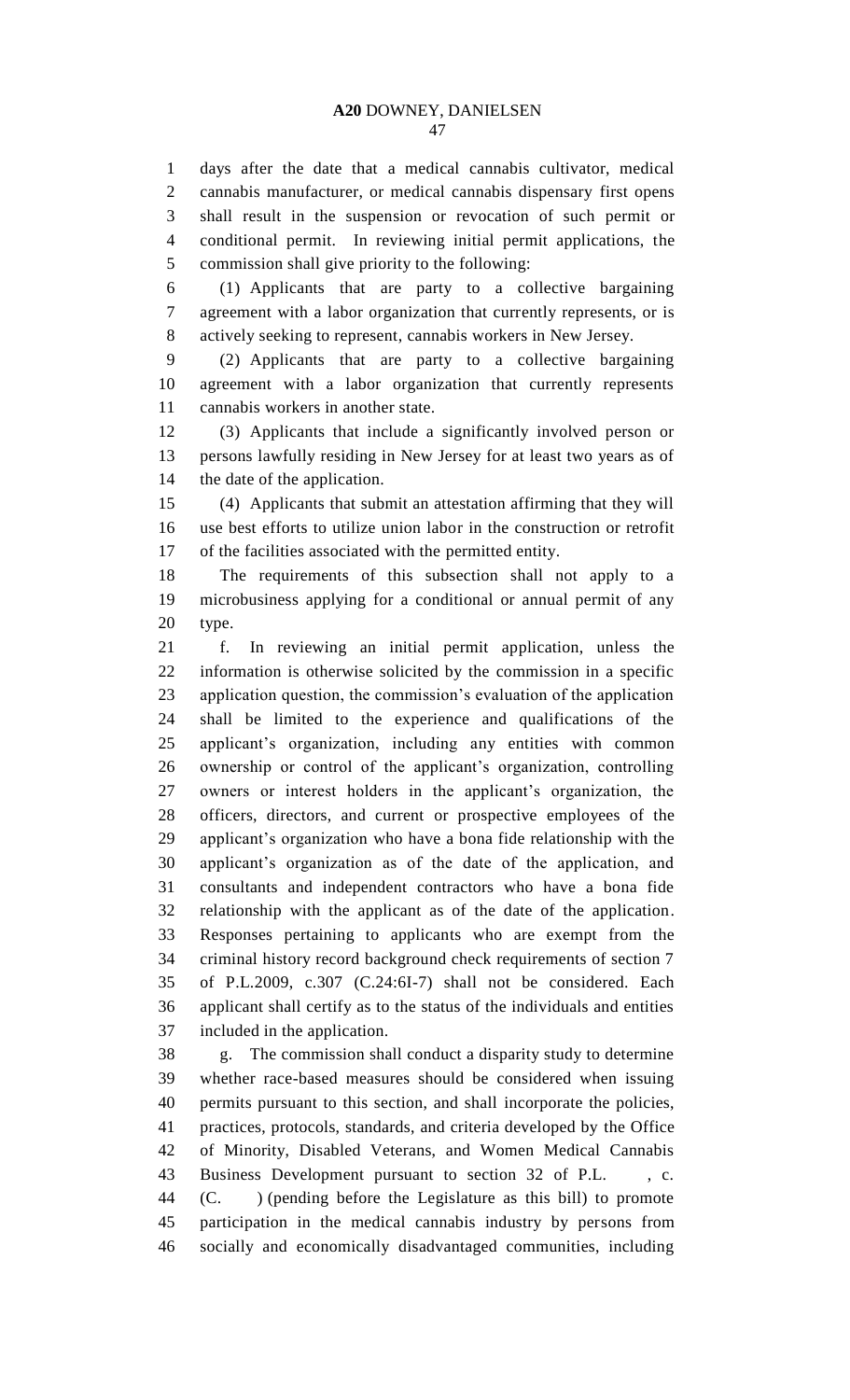promoting applications for, and the issuance of, medical cannabis cultivator, medical cannabis manufacturer, and medical cannabis dispensary permits to certified minority, women's, and disabled veterans' businesses. To this end, the commission shall seek to issue at least 30 percent of the total number of new medical cannabis cultivator permits, medical cannabis manufacturer permits, and medical cannabis dispensary permits issued on or after the 8 effective date of P.L., c. (C. ) (pending before the Legislature as this bill) as follows:

 (1) at least 15 percent of the total number of new medical cannabis cultivator permits, medical cannabis manufacturer permits, and medical cannabis dispensary permits issued on or after 13 the effective date of P.L., c. (C. ) (pending before the Legislature as this bill) are issued to a qualified applicant that has been certified as a minority business pursuant to P.L.1986, c.195 (C.52:27H-21.18 et seq.); and

 (2) at least 15 percent of the total number of new medical cannabis cultivator permits, medical cannabis manufacturer permits, and medical cannabis dispensary permits issued on or after 20 the effective date of P.L., c. (C.) (pending before the Legislature as this bill) are issued to a qualified applicant that has been certified as a women's business pursuant to P.L.1986, c.195 (C.52:27H-21.18 et seq.) or that is a disabled-veterans' business, as defined in section 2 of P.L.2015, c.116 (C.52:32-31.2).

 In selecting among applicants who meet these criteria, the commission shall grant a higher preference to applicants with up to two of the certifications described in this subsection.

 h. The commission shall give special consideration to any applicant that has entered into an agreement with an institution of higher education to create an integrated curriculum involving the cultivation, manufacturing, dispensing or delivery of medical cannabis, provided that the curriculum is approved by both the commission and the Office of the Secretary of Higher Education and the applicant agrees to maintain the integrated curriculum in perpetuity. An integrated curriculum permit shall be subject to revocation if the IC permit holder fails to maintain or continue the integrated curriculum. In the event that, because of circumstances outside an IC permit holder's control, the IC permit holder will no longer be able to continue an integrated curriculum, the IC permit holder shall notify the commission and shall make reasonable efforts to establish a new integrated curriculum with an institution of higher education, subject to approval by the commission and the Office of the Secretary of Higher Education. If the IC permit holder is unable to establish a new integrated curriculum within six months after the date the current integrated curriculum arrangement ends, the commission shall revoke the entity's IC permit, unless the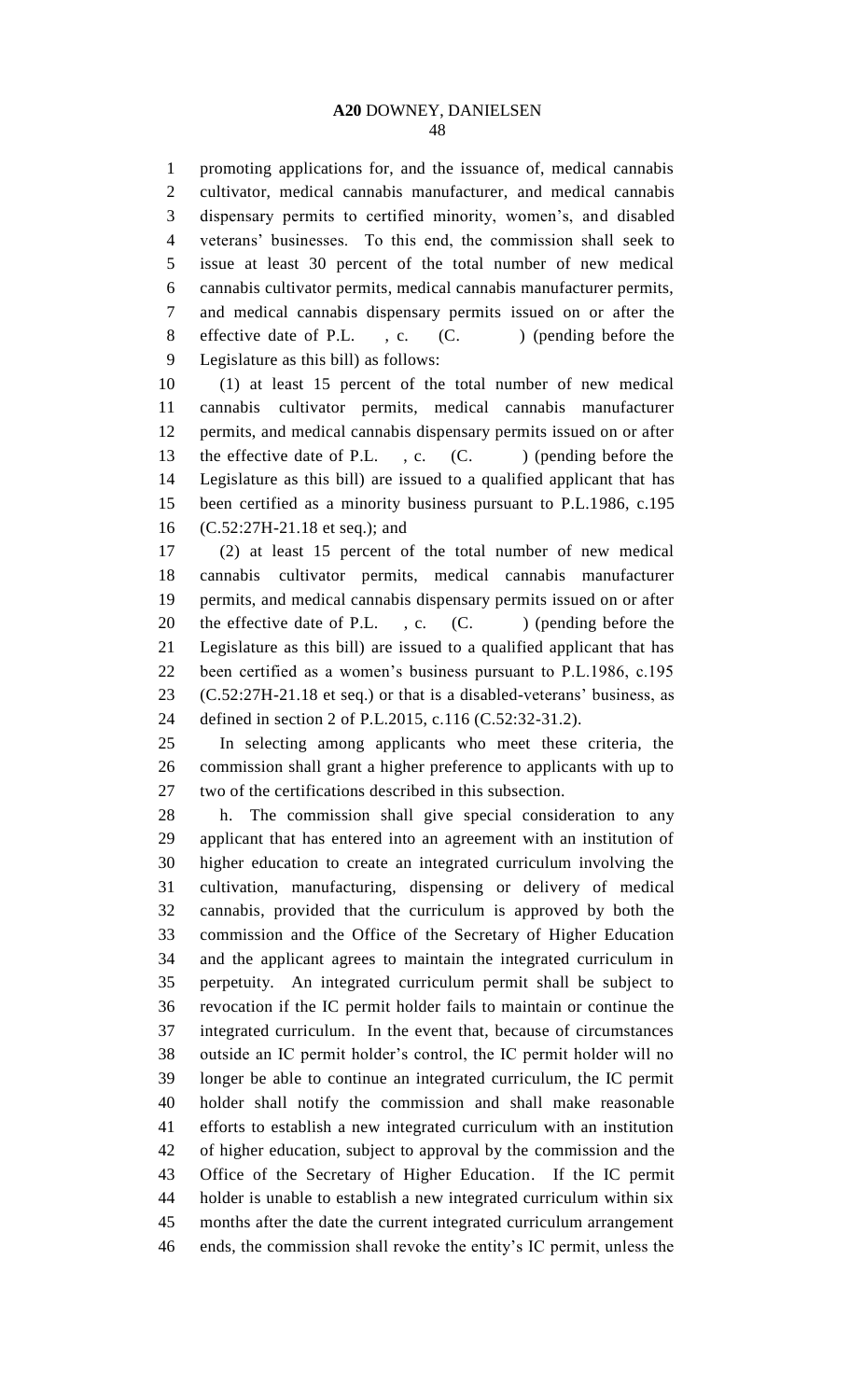commission finds there are extraordinary circumstances that justify allowing the permit holder to retain the permit without an integrated curriculum and the commission finds that allowing the permit holder to retain the permit would be consistent with the purposes of P.L.2009, c.307 (C.24:6I-1 et al.), in which case the IC permit shall convert to a regular permit of the same type. The commission may revise the application and permit fees or other conditions for an IC permit as may be necessary to encourage applications for IC permits.

 i. Application materials submitted to the commission pursuant to this section shall not be considered a public record pursuant to P.L.1963, c.73 (C.47:1A-1 et seq.) or P.L.2001, c.404 (C.47:1A-5 et al.).

 j. If the commission notifies an applicant that it has performed sufficiently well on multiple applications to be awarded more than one medical cannabis cultivator permit, more than one medical cannabis manufacturer permit, or more than one medical cannabis dispensary permit by the commission, the applicant shall notify the commission, within seven business days after receiving such notice, as to which permit it will accept. For any permit award declined by an applicant pursuant to this subsection, the commission shall, upon receiving notice from the applicant of the declination, award the permit to the applicant for that permit type who, in the determination of the commission, best satisfies the commission's criteria while meeting the commission's determination of Statewide need. If an applicant fails to notify the commission as to which permit it will accept, the commission shall have the discretion to determine which permit it will award to the applicant, based on the commission's determination of Statewide need and other applications submitted for facilities to be located in the affected regions.

 k. The provisions of this section shall not apply to any permit applications submitted pursuant to a request for applications published in the New Jersey Register prior to the effective date of P.L. , c. (C. ) (pending before the Legislature as this bill). 

 13. (New section) a. The commission shall issue clinical registrant permits to qualified applicants that meet the requirements of this section. In addition to any other requirements as the commission establishes by regulation regarding application for and issuance of a clinical registrant permit, each clinical registrant applicant shall:

 (1) complete a criminal history record background check that meets the requirements of subsection d. of section 7 of P.L.2009, c.307 (C.24:6I-7);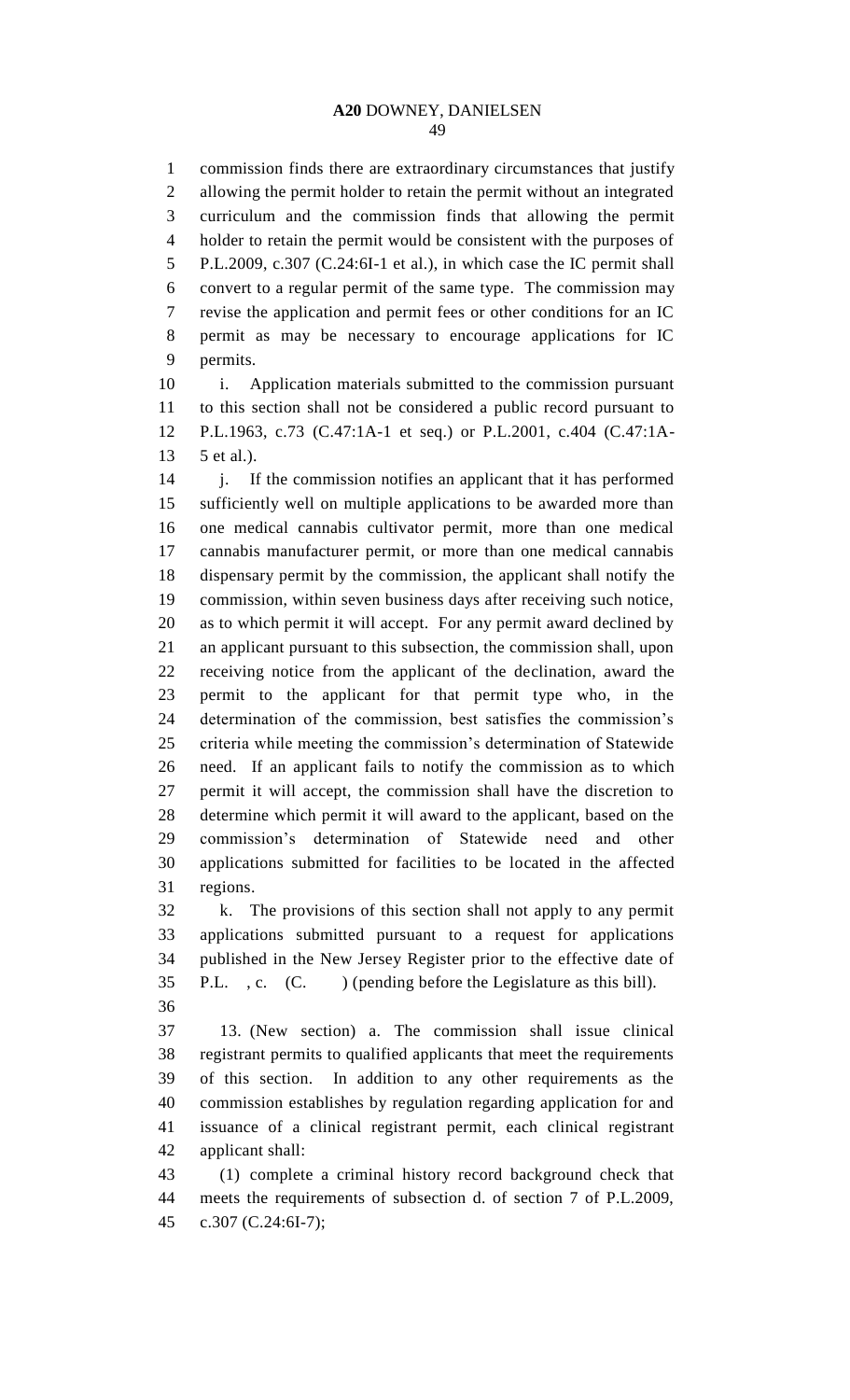(2) submit to the commission any required application and permit fees;

 (3) submit to the commission written documentation of an existing contract with an academic medical center that meets the requirements of subsection c. of this section; and

 (4) submit to the commission documentation that the applicant has a minimum of \$15 million in capital.

 b. The commission shall, no later than 90 days after the 9 effective date of P.L., c. (C. ) (pending before the Legislature as this bill) or upon adoption of rules and regulations as provided in subsection c. of section 18 of P.L.2009, c.307 (C.24:6I- 16), whichever occurs first, begin accepting and processing applications for four clinical registrant permits. Thereafter, the commission shall accept applications for and issue such additional clinical registrant permits as it determines to be necessary and consistent with the provisions of P.L.2009, c.307 (C.24:6I-1 et al.). The commission shall make a determination as to a clinical registrant permit application no later than 90 days after receiving the application, which may include a determination that the commission reasonably requires more time to adequately review the application. In reviewing and approving applications for clinical registrant permits, the commission shall seek to incorporate the policies, practices, protocols, standards, and criteria developed by the Office of Minority, Disabled Veterans, and Women Medical Cannabis Business Development pursuant to section 32 of P.L. ,

26 c. (C. ) (pending before the Legislature as this bill) to promote participation in the medical cannabis industry by persons from socially and economically disadvantaged communities. In no case shall the commission accept, process, or approve an application submitted by an applicant that has contracted with an academic medical center that is part of a health care system that includes another academic medical center that has contracted with an applicant for, or a holder of, a clinical registrant permit.

 c. A contract between a clinical registrant and an academic medical center shall include a commitment by the academic medical center, or its affiliate, to engage in clinical research related to the use of medical cannabis in order to advise the clinical registrant concerning patient health and safety, medical applications, and dispensing and management of controlled substances, among other areas. A clinical registrant issued a permit pursuant to this section shall have a written contractual relationship with no more than one academic medical center.

 d. A clinical registrant issued a permit pursuant to this section shall be authorized to engage in all conduct involving the cultivation, manufacturing, and dispensing of medical cannabis as is authorized for an entity holding medical cannabis cultivator,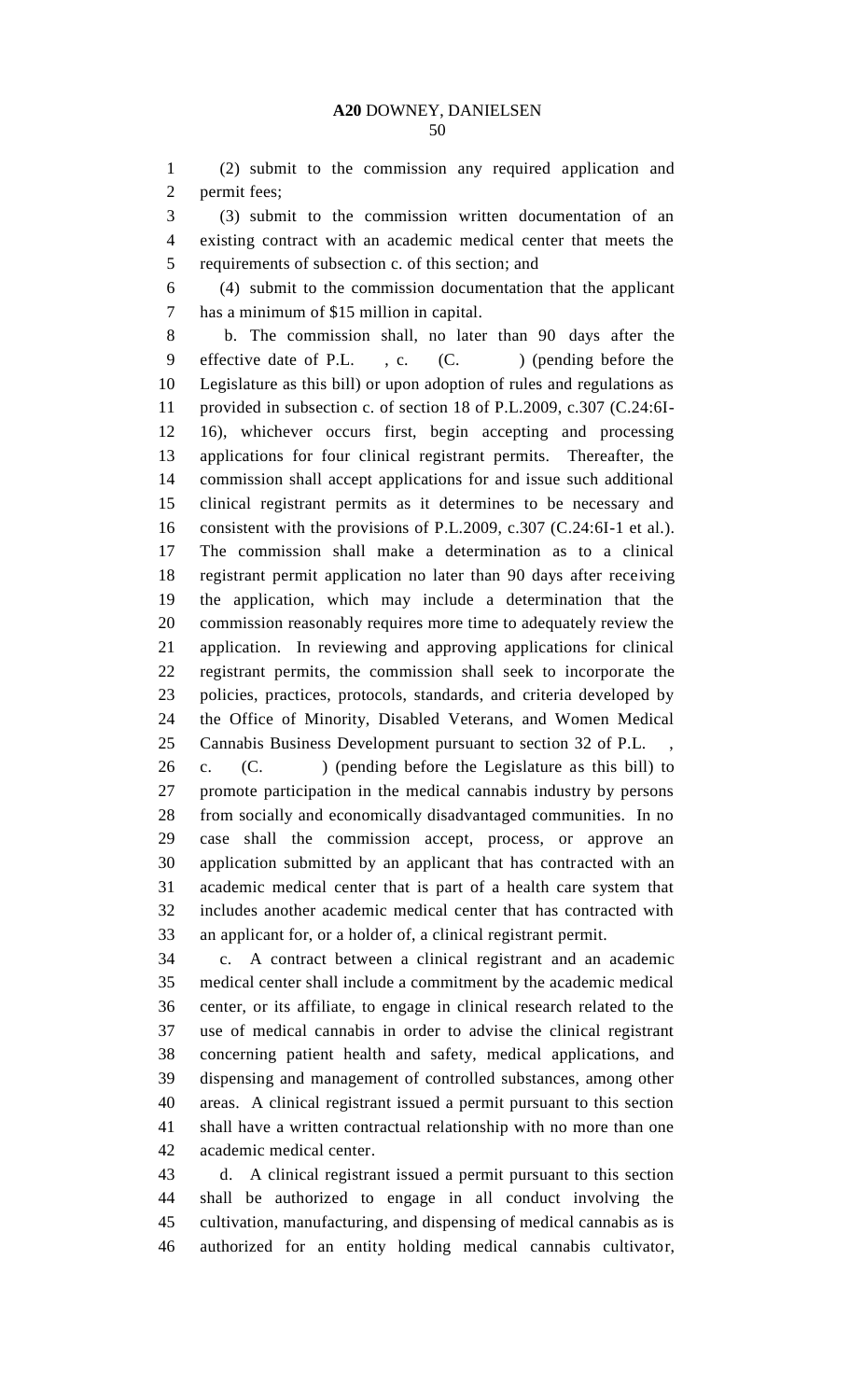medical cannabis manufacturer, and medical cannabis dispensary permits pursuant to P.L.2009, c.307 (C.24:6I-1 et al.), including dispensing medical cannabis and medical cannabis products to qualifying patients and designated and institutional caregivers. The clinical registrant shall additionally be authorized to engage in clinical research involving medical cannabis using qualifying patients who consent to being part of such research, subject to any restrictions established by the commission.

 e. (1) A clinical registrant issued a permit pursuant to this section may conduct authorized activities related to medical cannabis at more than one physical location, provided that each location is approved by the commission and is in the same region in which the academic medical center with which the clinical registrant has a contract is located.

 (2) A clinical registrant may apply to the commission for approval to relocate an approved facility to another location in the same region, which application shall be approved unless the commission makes a specific determination that the proposed relocation would be inconsistent with the purposes of P.L.2009, c.307 (C.24:6I-1 et al.). The denial of an application for relocation submitted pursuant to this paragraph shall be considered a final agency decision, subject to review by the Appellate Division of the Superior Court.

 (3) The commission may authorize a clinical registrant to dispense medical cannabis and medical cannabis products from more than one physical location if the commission determines that authorizing additional dispensing locations is necessary for the clinical registrant to best serve and treat qualifying patients and clinical trial participants.

 (4) In no case shall a clinical registrant operate or be located on land that is valued, assessed or taxed as an agricultural or horticultural use pursuant to the "Farmland Assessment Act of 1964," P.L.1964, c.48 (C.54:4-23.1 et seq.).

 f. A clinical registrant permit shall not be sold or transferred to any other entity.

 g. Clinical registrant permits shall be valid for the term of the contractual relationship between the academic medical center and the clinical registrant. The commission may renew a clinical registrant permit to correspond to any renewal of the contractual relationship between the academic medical center and the clinical registrant.

 h. Each clinical registrant shall submit the results of the clinical research obtained through an approved clinical registrant permit to the commission no later than one year following the conclusion of the research study or publication of the research study in a peer-reviewed medical journal. Nothing in this subsection shall be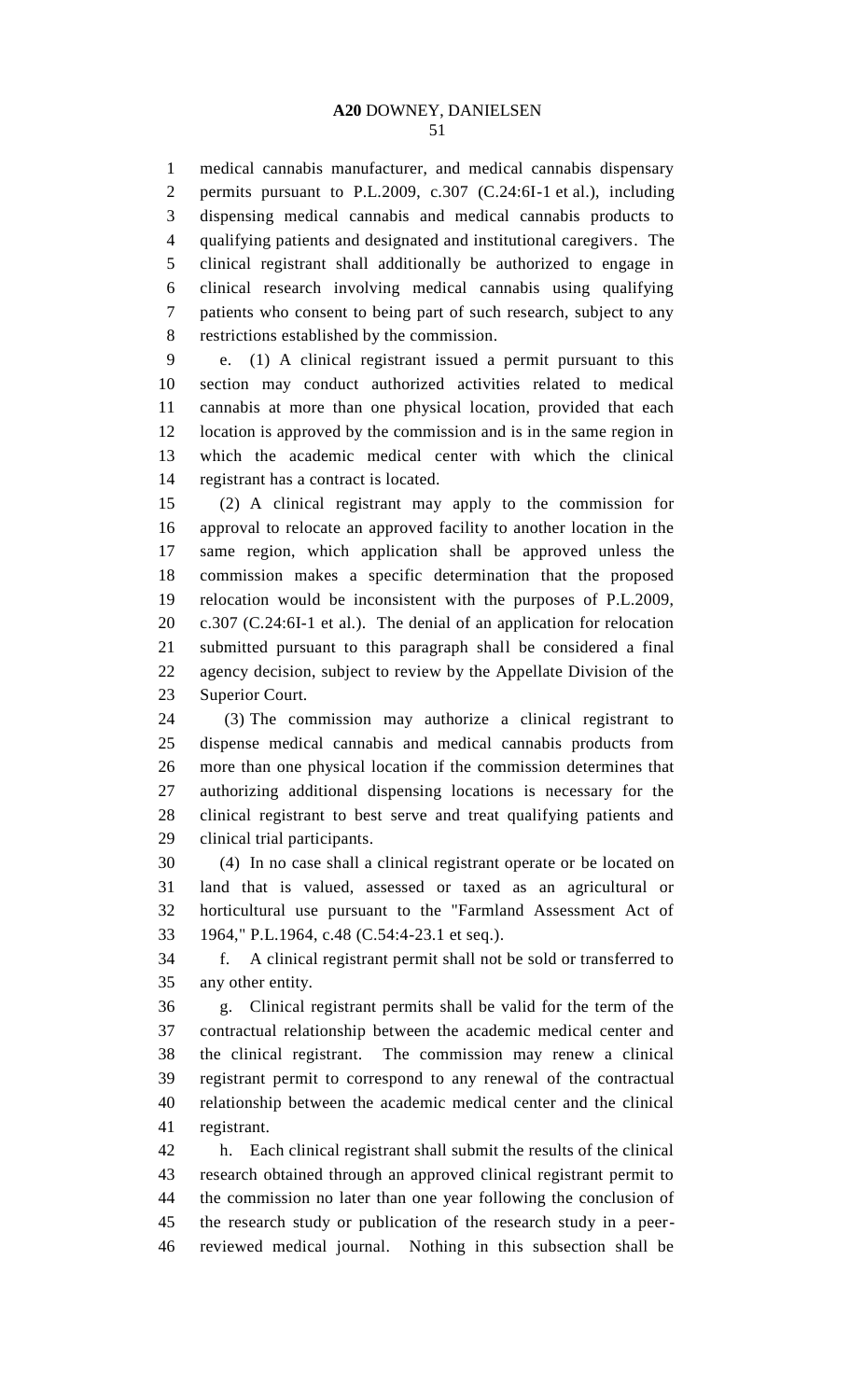deemed to require the disclosure of any clinical research that would infringe on the intellectual property of the clinical registrant or on the confidentiality of patient information.

 i. Application materials submitted to the commission pursuant to this section shall not be considered a public record pursuant to P.L.1963, c.73 (C.47:1A-1 et seq.) or P.L.2001, c.404 (C.47:1A-5 et al.).

 14. (New section) a. (1) The commission shall, within 18 months following the commission's organization, and every three years thereafter, conduct a feasibility study concerning the potential for establishing a cannabis research and development permit type. In order to advance scientific and medical understanding concerning the potential uses of medical cannabis, and to ensure ongoing quality control in the collection of data and the aggregation of clinical, translational, and other research, the feasibility study shall assess the medical cannabis market and industry, current perspectives in the scientific and medical communities on medical cannabis, as well as those of other relevant disciplines, to determine the potential benefits of establishing a research and development permit type. Any cannabis research and development permit established by the commission shall be limited to advancing the use of cannabis as medicine, improving the lives of current registered qualifying patients as well as future patients who could derive therapeutic benefit from the use of cannabis, and furthering the knowledge of cannabis in the scientific and medical communities.

 (2) The commission shall additionally assess the feasibility of securing State funding to support the award of a monetary grant in conjunction with the issuance of a cannabis research and development permit to a successful applicant, following a competitive application process, as well as assess potential future regulations to apply to any cannabis research and development permits that are supported by private investment.

 (3) Each feasibility study conducted pursuant to this subsection shall include at least one public hearing, at which the commission shall receive testimony from interested members of the public.

 (4) The commission shall submit a report of its findings and conclusions to the Governor and, pursuant to section 2 of P.L.1991, c.164 (C.52:14-19.1), to the Legislature, within 90 days following the conclusion of each feasibility study.

 b. The requirement to complete a feasibility study pursuant to subsection a. of this section shall expire at such time as the commission establishes a cannabis research and development permit type and promulgates rules and regulations with regard to the permit pursuant to the "Administrative Procedure Act," P.L.1968, c.410 (C.52:14B-1 et seq.).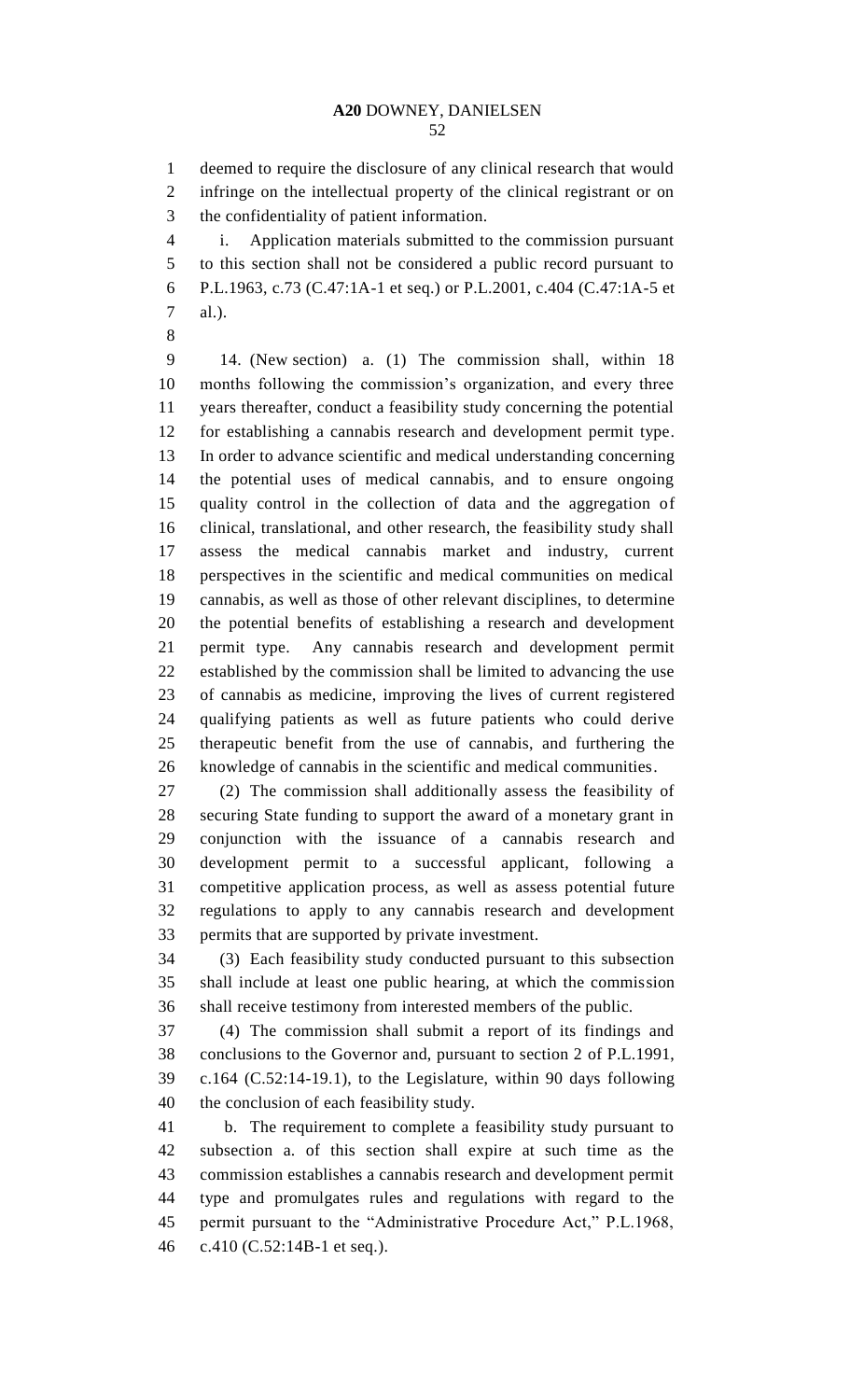c. The commission may establish, by regulation, such additional permit types in connection with medical cannabis as the commission deems necessary and appropriate to maximize the effectiveness and efficiency of the State medical cannabis program and meet the needs of qualifying patients, health care practitioners, medical cannabis cultivators, medical cannabis manufacturers, medical cannabis dispensaries, and related entities. Such permits may include, but shall not be limited to, permits authorizing pharmacy practice sites licensed pursuant to P.L.2003, c.280 (C.45:14-40 et seq.) to be authorized to dispense medical cannabis to qualifying patients and their designated and institutional caregivers.

 15. (New section) a. A medical cannabis cultivator, medical cannabis manufacturer, medical cannabis dispensary, or clinical registrant may appoint a medical advisory board to provide advice to the medical cannabis cultivator, medical cannabis manufacturer, medical cannabis dispensary, or clinical registrant on all aspects of its business.

 b. A medical advisory board appointed pursuant to this section shall comprise five members: three health care practitioners licensed or certified to practice in New Jersey; one qualifying patient who resides in the same area in which the medical cannabis cultivator, medical cannabis manufacturer, medical cannabis dispensary, or clinical registrant is located; and one individual who owns a business in the same area in which the medical cannabis cultivator, medical cannabis manufacturer, medical cannabis dispensary, or clinical registrant is located. No owner, director, officer, or employee of a medical cannabis cultivator, medical cannabis manufacturer, medical cannabis dispensary, or clinical registrant may serve on a medical advisory board. The membership of a medical advisory board shall be subject to commission approval.

 c. A medical advisory board appointed pursuant to this section shall meet at least two times per calendar year.

 16. (New section) a. (1) An organization issued a permit to operate a medical cannabis cultivator, medical cannabis manufacturer, medical cannabis dispensary, or clinical registrant or that employs certified medical cannabis handlers for transfer or delivery of medical cannabis pursuant to section 27 of P.L. , c. (C. ) (pending before the Legislature as this bill shall not be eligible for a State or local economic incentive.

 (2) The issuance of a permit to operate a medical cannabis cultivator, medical cannabis manufacturer, cannabis dispensary, or clinical registrant or a certification to a handler employed by any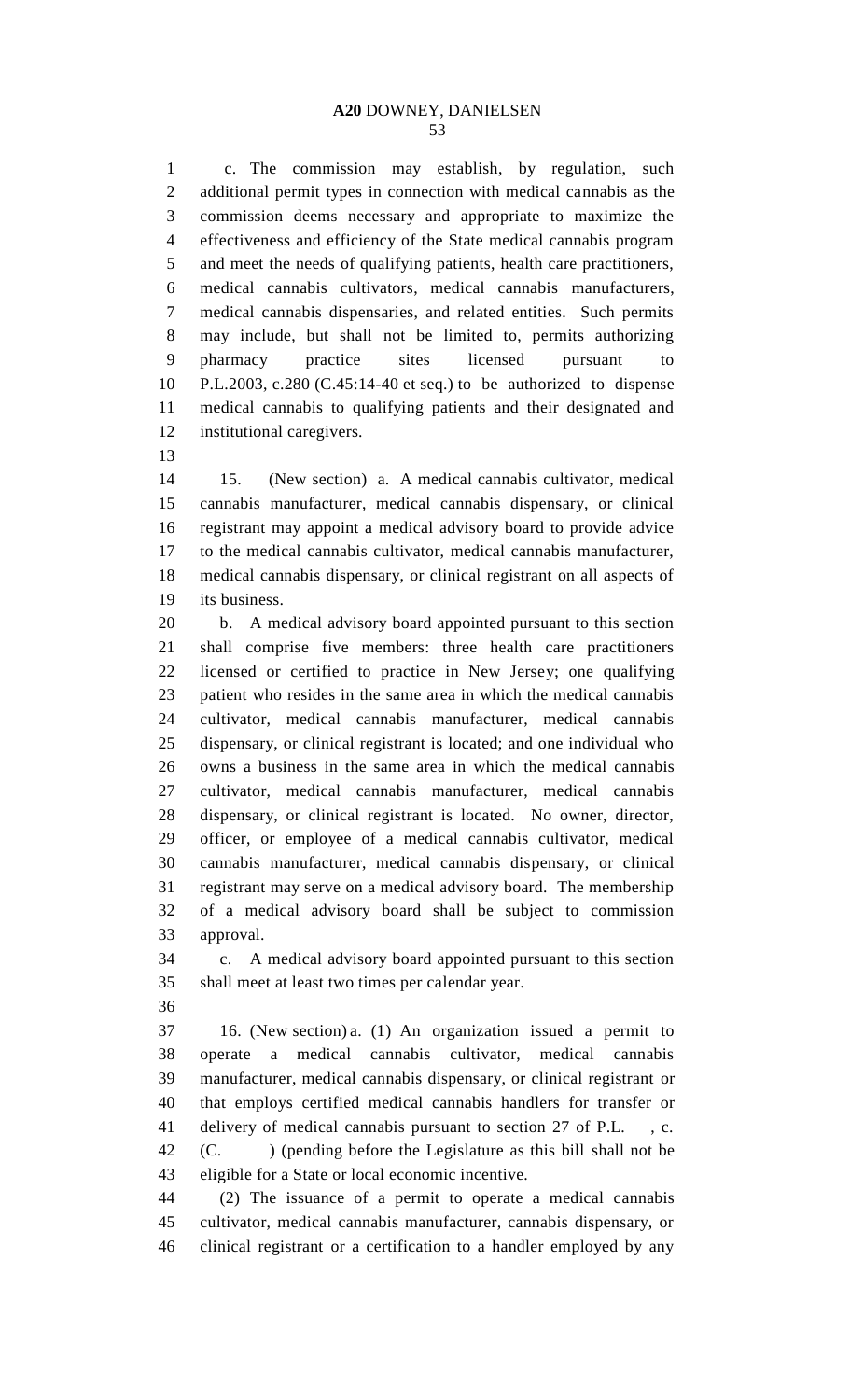entity to perform transfers or deliveries of medical cannabis 2 pursuant to section 27 of P.L., c. (C. ) (pending before the Legislature as this bill) to an organization that has been awarded a State or local economic incentive shall invalidate the right of the organization to benefit from the economic incentive as of the date of issuance of the permit, except that an academic medical center that has entered into a contractual relationship with a clinical registrant shall not have any right to benefit from an economic incentive invalidated pursuant to this paragraph on the basis of that contractual relationship.

 b. (1) A property owner, developer, or operator of a project to be used, in whole or in part, as a medical cannabis cultivator, medical cannabis manufacturer, medical cannabis dispensary, or clinical registrant or an entity that employs medical cannabis handlers to perform transfers or deliveries of medical cannabis 16 pursuant to section 27 of P.L., c. (C.) (pending before the Legislature as this bill) shall not be eligible for a State or local economic incentive during the period of time that the economic incentive is in effect.

 (2) The issuance of a permit to operate a medical cannabis cultivator, medical cannabis manufacturer, medical cannabis dispensary, or clinical registrant or of a certification to a medical cannabis handler employed by any entity to perform transfers and deliveries of medical cannabis pursuant to section 27 of P.L. , c. (C. ) (pending before the Legislature as this bill) at a location that is the subject of a State or local economic incentive shall invalidate the right of a property owner, developer, or operator to benefit from the economic incentive as of the date of issuance of the permit, except that an academic medical center that has entered into a contractual relationship with a clinical registrant shall not have any right to benefit from an economic incentive invalidated pursuant to this paragraph on the basis of that contractual relationship.

c. As used in this section:

 "Business" means any non-governmental person, association, for-profit or non-profit corporation, joint venture, limited liability company, partnership, sole proprietorship, or other form of business organization or entity.

 "Governmental entity" means the State, a local unit of government, or a State or local government agency or authority.

 "State or local economic incentive" means a financial incentive, awarded by a governmental entity to a business, or agreed to between a governmental entity and a business, for the purpose of stimulating economic development or redevelopment in New Jersey, including, but not limited to, a bond, grant, loan, loan guarantee, matching fund, tax credit, or other tax expenditure.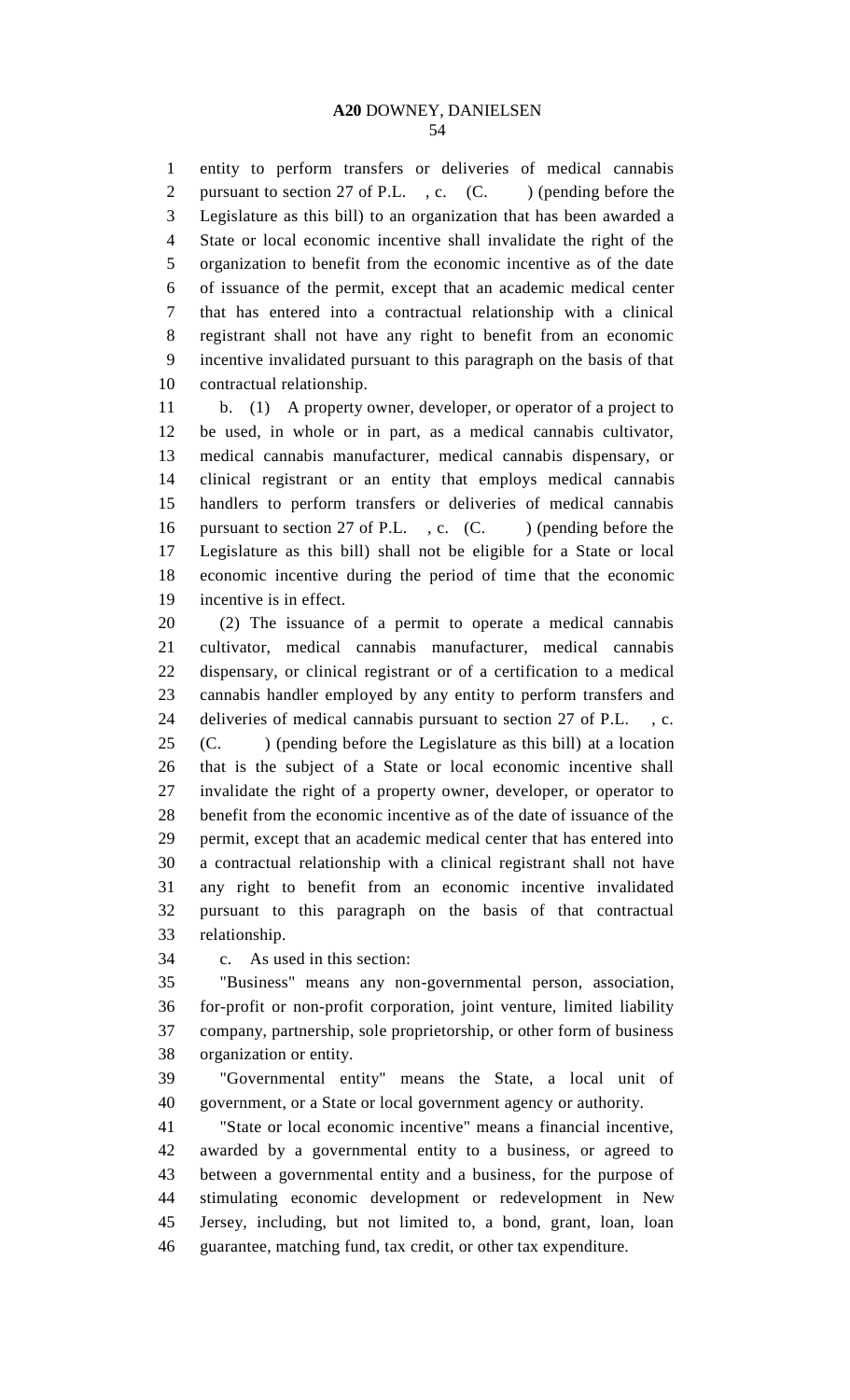"Tax expenditure" means the amount of foregone tax collections due to any abatement, reduction, exemption, credit, or transfer certificate against any State or local tax. 17. Section 8 of P.L.2009, c.307 (C.24:6I-8) is amended to read as follows: 8. The provisions of **[**this act**]** P.L.2009, c.307 (C.24:6I- 1 et al.) and P.L.2015, c.158 (C.18A:40-12.22 et al.) shall not be construed to permit a person to: a. operate, navigate, or be in actual physical control of any vehicle, aircraft, railroad train, stationary heavy equipment or vessel while under the influence of **[**marijuana**]** cannabis; or b. smoke **[**marijuana**]** cannabis in a school bus or other form of public transportation, in a private vehicle unless the vehicle is not in operation, on any school grounds, in any correctional facility, at any public park or beach, at any recreation center, or in any place where smoking is prohibited pursuant to N.J.S.2C:33-13. A person who commits an act as provided in this section shall be subject to such penalties as are provided by law. (cf: P.L.2009, c.307, c.8) 18. Section 10 of P.L.2009, c.307 (C.24:6I-10) is amended to read as follows: 10. a. A **[**physician**]** health care practitioner shall provide written instructions for a registered qualifying patient or **[**his**]** the patient's designated caregiver, or an institutional caregiver acting on behalf of the patient, to present to **[**an alternative treatment center**]** a medical cannabis dispensary or a clinical registrant concerning the total amount of usable **[**marijuana**]** cannabis that a patient may be dispensed, in weight, in a 30-day period, which amount shall not exceed **[**two ounces. If no amount is noted, the maximum amount that may be dispensed at one time is two ounces**]** the maximum amount that may be authorized for the patient pursuant to subsection f. of this section. b. A **[**physician**]** health care practitioner may issue multiple written instructions at one time authorizing the patient to receive a total of up to a **[**90-day**]** one year supply, provided that the following conditions are met: (1) Each separate set of instructions shall be issued for a legitimate medical purpose by the **[**physician**]** health care practitioner, as provided in **[**this act**]** P.L.2009, c.307 (C.24:6I-42 1 et al.); (2) Each separate set of instructions shall indicate the earliest date on which a **[**center**]** dispensary or clinical registrant may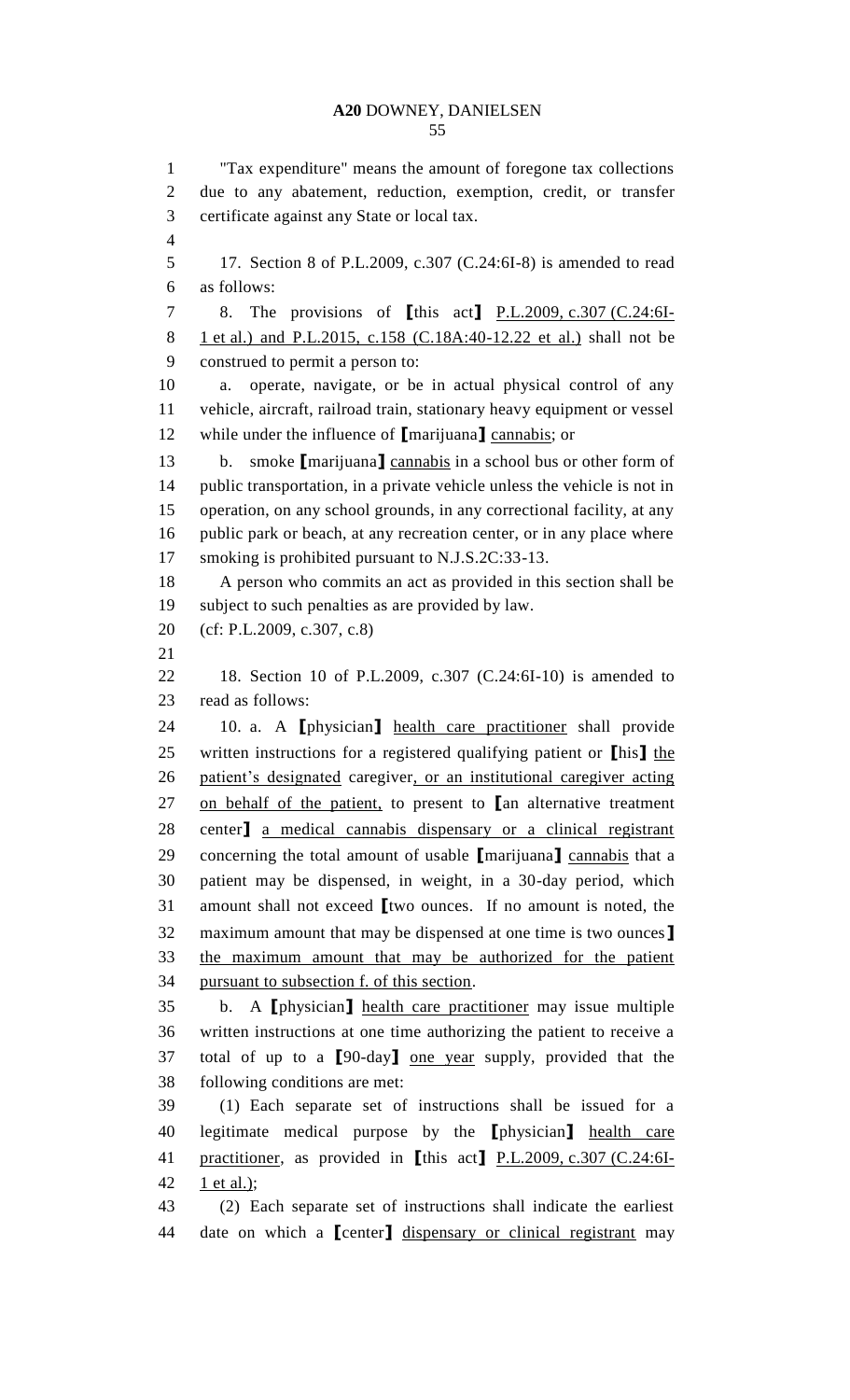dispense the **[**marijuana**]** cannabis, except for the first dispensation

if it is to be filled immediately; and

 (3) The **[**physician**]** health care practitioner has determined that providing the patient with multiple instructions in this manner does not create an undue risk of diversion or abuse. c. A registered qualifying patient or **[**his primary**]** the patient's designated caregiver, or an institutional caregiver acting on behalf of a qualifying patient, shall present verification of the patient's or caregiver's **[**registry identification card**]** registration with the commission, as applicable, and these written instructions to **[**the alternative treatment center**]** any medical cannabis dispensary or clinical registrant at the time the patient or caregiver requests the dispensing or delivery of medical cannabis, which medical cannabis dispensary or clinical registrant shall verify and log the documentation presented. An institutional caregiver shall additionally present an authorization executed by the patient 17 certifying that the institutional caregiver is authorized to obtain medical cannabis on behalf of the patient. A **[**physician**]** health care practitioner may provide a copy of a written instruction by electronic or other means, as determined by the **[**commissioner**]** commission, directly to **[**an alternative treatment center**]** a medical cannabis dispensary or a clinical registrant on behalf of a registered qualifying patient. The dispensation of **[**marijuana**]** medical cannabis pursuant to any written instructions shall occur within one **[**month**]** year of the date that the instructions were written or become eligible for dispensing, whichever is later, or the instructions are void. d. **[**A patient may be registered at only one alternative treatment center at any time.**]** (deleted by amendment, P.L. , c. ) (pending before the Legislature as this bill) e. Prior to dispensing medical cannabis to a qualifying patient, the patient's designated caregiver, or an institutional caregiver, the medical cannabis dispensary or clinical registrant shall access the system established pursuant to section 11 of P.L.2009, c.307 (C.45:1-45.1) to ascertain whether medical cannabis was dispensed to or on behalf of the patient by any medical cannabis dispensary or clinical registrant within the preceding 30 days. Upon dispensing medical cannabis to a qualifying patient, the patient's designated caregiver, or an institutional caregiver, the medical cannabis 40 dispensary or clinical registrant shall transmit to the patient's health care practitioner information concerning the amount, strain, and form of medical cannabis that was dispensed.

 f. (1) Except as provided in paragraph (2) of this subsection, for a period of 18 months after the effective date of P.L. , c. 45 (C. ) (pending before the Legislature as this bill), the maximum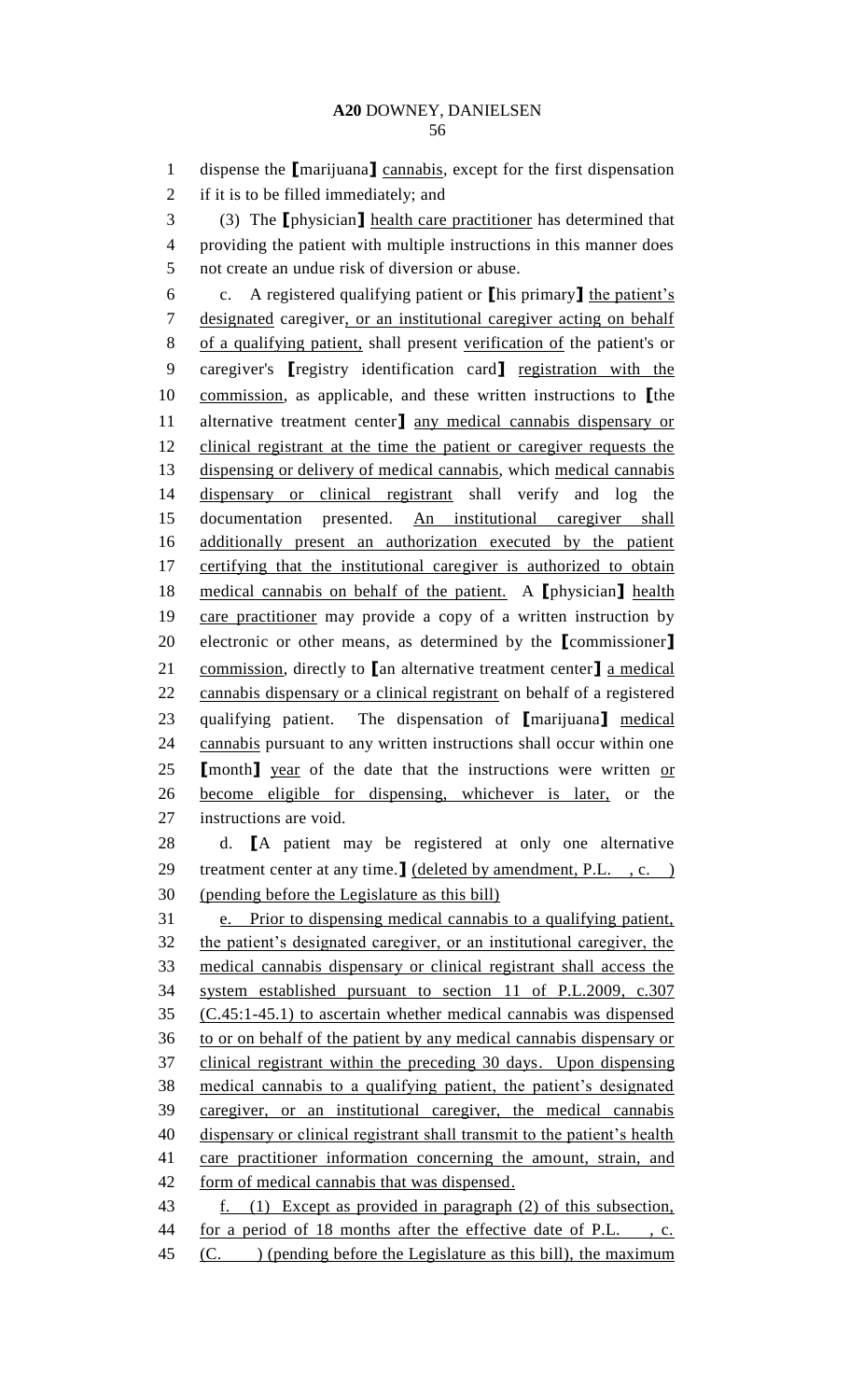amount of usable cannabis that a patient may be dispensed, in weight, in a 30-day period, shall be three ounces. Commencing 18 3 months after the effective date of P.L., c. (C. ) (pending before the Legislature as this bill), the maximum amount of usable cannabis that a patient may be dispensed shall prescribed by the commission by regulation. (2) The monthly limits set forth in paragraph (1) of this subsection shall not apply to patients who are terminally ill or who are currently receiving hospice care through a licensed hospice, which patients may be dispensed an unlimited amount of medical cannabis. Qualifying patients who are not receiving hospice care or who are not terminally ill may petition the commission, on a form and in a manner as the commission shall require by regulation, for 14 an exemption from the monthly limits set forth in paragraph (1) of this paragraph, which petition the commission shall approve if the commission finds that granting the exemption is necessary to meet 17 the patient's treatment needs and is consistent with the provisions of 18 P.L.2009, c.307 (C.24:6I-1 et al.). g. The commission shall establish, by regulation, curricula for health care practitioners and for staff at medical cannabis dispensaries and clinical registrants: (1) The curriculum for health care practitioners shall be 23 designed to assist practitioners in counseling patients with regard to the quantity, dosing, and administration of medical cannabis as shall be appropriate to treat the patient's qualifying medical condition. Health care practitioners shall complete the curriculum as a condition of authorizing patients for the medical use of cannabis; and (2) The curriculum for employees of medical cannabis dispensaries and clinical registrants shall be designed to assist the employees in counseling patients with regard to determining the strain and form of medical cannabis that is appropriate to treat the patient's qualifying medical condition. Employees of medical cannabis dispensaries and clinical registrants shall be required to complete the curriculum as a condition of registration with the commission. Completion of the curriculum may constitute part of the annual training required pursuant to paragraph (1) of subsection j. of section 7 of P.L.2009, c.307 (C.24:6I-7). h. Commencing July 1, 2020, the amount of the sales tax that 40 may be imposed under the "Sales and Use Tax Act," P.L.1966, c.30 (C.54:32B-1 et seq.) on medical cannabis dispensed by a medical cannabis dispensary or clinical registrant shall not exceed four percent. 44 Commencing July 1, 2021, the amount of the sales tax that may 45 be imposed under the "Sales and Use Tax Act," P.L.1966, c.30 (C.54:32B-1 et seq.) on medical cannabis dispensed by a medical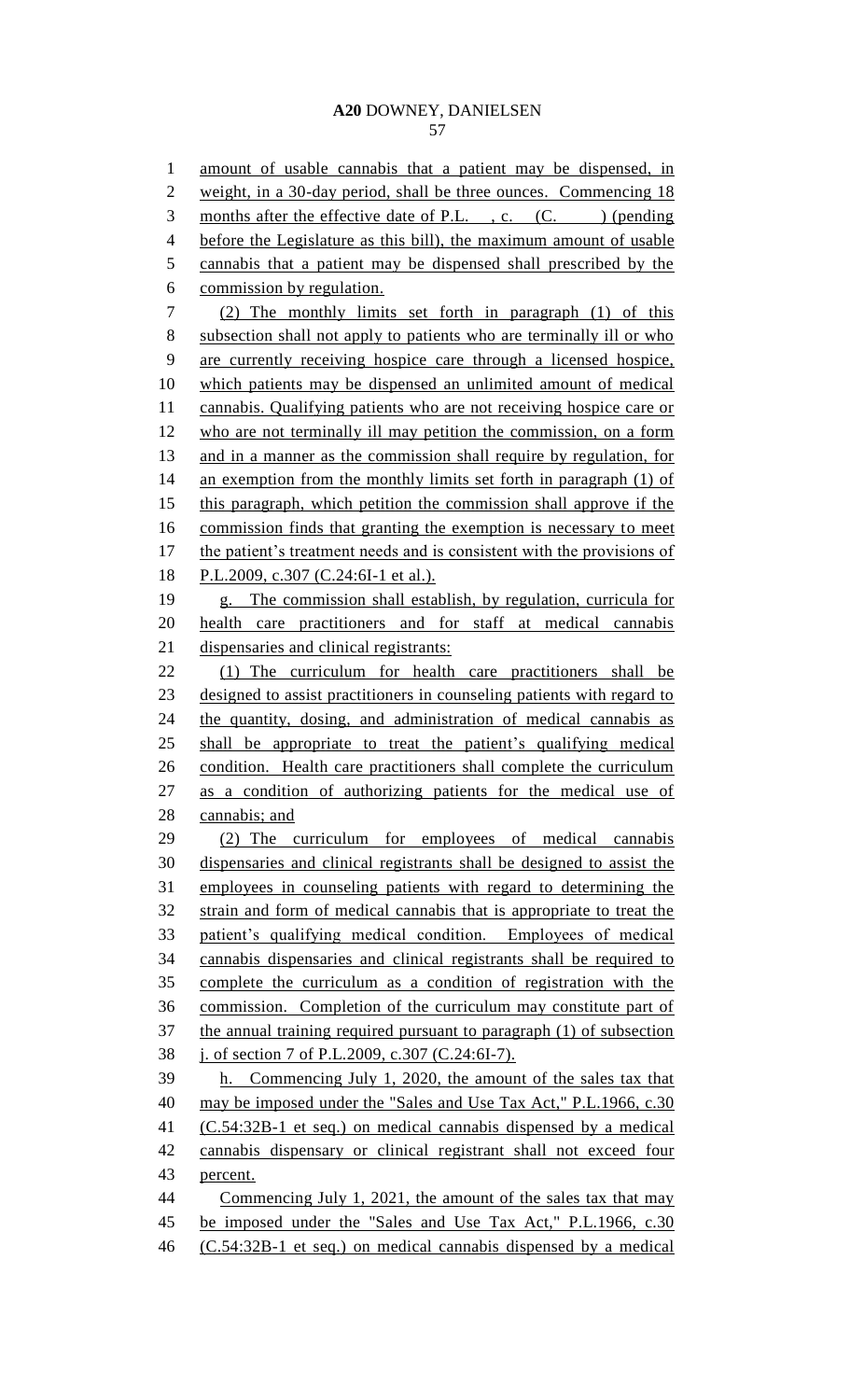cannabis dispensary or clinical registrant shall not exceed two percent. Commencing July 1, 2022, medical cannabis dispensed by a medical cannabis dispensary or clinical registrant shall not be 5 subject to any tax imposed under the "Sales and Use Tax Act," P.L.1966, c.30 (C.54:32B-1 et seq.). Any revenue collected pursuant to a tax imposed on the sale of 8 medical cannabis under the "Sales and Use Tax Act," P.L.1966, c.30 (C.54:32B-1 et seq.), shall be exclusively appropriated to programs for the treatment of mental health and substance use disorders. 12 i. A municipality in which a medical cannabis dispensary is located may adopt an ordinance imposing a transfer tax on any medical cannabis dispensed by the dispensary, including medical cannabis that is furnished by the dispensary to a medical cannabis handler for delivery to a registered qualifying patient or the 17 patient's caregiver. The rate of a transfer tax established pursuant to this subsection shall be at the discretion of the municipality, except that in no case shall the rate exceed two percent of the 20 purchase price of the medical cannabis. (cf: P.L.2009, c.307, s.10) 19. Section 13 of P.L.2009, c.307 (C.24:6I-11) is amended to read as follows: 13. a. The **[**commissioner**]** commission may accept from any governmental department or agency, public or private body or any other source grants or contributions to be used in carrying out the purposes of **[**this act**]** P.L.2009, c.307 (C.24:6I-1 et al.). b. All fees collected pursuant to **[**this act**]** P.L.2009, c.307 (C.24:6I-1 et al.), including those from qualifying patients, designated and institutional caregivers, and **[**alternative treatment centers'**]** initial, modification and renewal applications for alternative treatment centers, including medical cannabis cultivators, medical cannabis manufacturers, medical cannabis dispensaries, and clinical registrants, shall be used to offset the cost of the **[**department's**]** commission's administration of the provisions of **[**this act**]** P.L.2009, c.307 (C.24:6I-1 et al.). (cf: P.L.2009, c.307, s.13) 20. Section 14 of P.L.2009, c.307 (C.24:6I-12) is amended to read as follows: 14. a. The commissioner, or after the effective date of 43 P.L., c. (C.) (pending before the Legislature as this bill), the commission, shall report to the Governor, and to the Legislature pursuant to section 2 of P.L.1991, c.164 (C.52:14-19.1):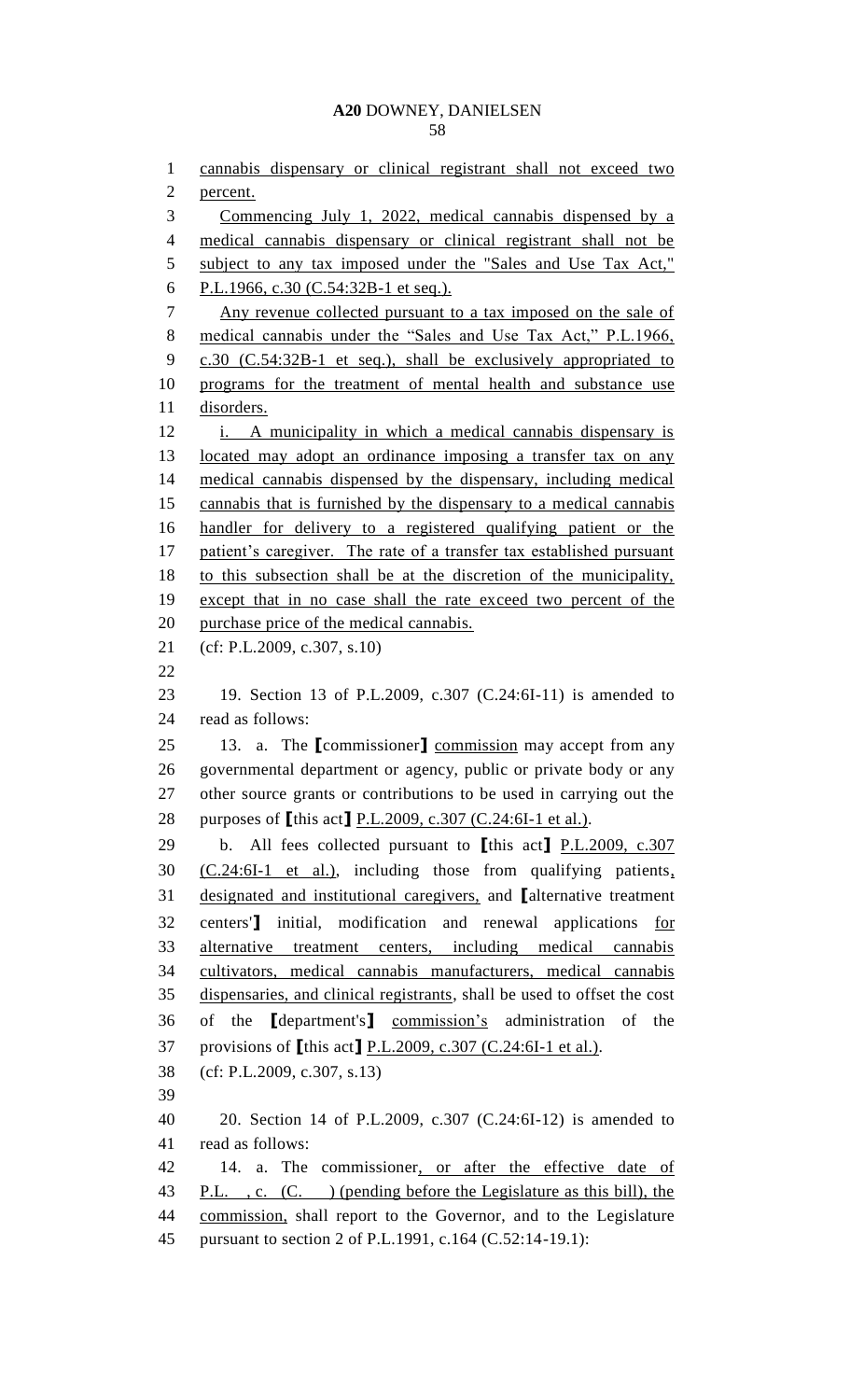(1) no later than one year after the effective date of **[**this act**]** P.L.2009, c.307 (C.24:6I-1 et al.), on the actions taken to implement the provisions of **[**this act**]** P.L.2009, c.307 (C.24:6I- $4 \quad \underline{1 \text{ et al.}};$  and (2) annually thereafter on the number of applications for **[**registry identification cards**]** registration with the commission, the number of qualifying patients registered, the number of **[**primary**]** designated and institutional caregivers registered, the nature of the **[**debilitating**]** qualifying medical conditions of the patients, the number of **[**registry identification cards**]** registrations revoked, the number of **[**alternative treatment center**]** medical cannabis cultivator, medical cannabis manufacturer, and medical cannabis dispensary permits issued and revoked, the number and type of integrated curricula approved, established, and maintained in 15 connection with an IC permit, the number of testing laboratories licensed, the number of clinical registrant permits issued and the nature of the clinical research conducted by each clinical registrant, any incidents of diversion of medical cannabis, information concerning racial, ethnic, disabled veteran, and gender diversity in the individuals issued and currently holding permits issued by the commission, the number of permit applications received from businesses owned by minorities, disabled veterans, and women and 23 the number of such applications that were approved, the business development initiatives undertaken by the Office of Minority, Disabled Veterans, and Women Medical Cannabis Business 26 Development pursuant to section 32 of P.L., c. (C. ) (pending before the Legislature as this bill) and the outcomes or effects of those initiatives, statistics concerning arrests for drug offenses throughout the State and in areas where medical cannabis dispensaries are located, including information concerning racial disparities in arrest rates for drug offenses generally and cannabis offenses in particular, the number of motor vehicle stops by law enforcement involving violations of R.S.39:4-50, or section 5 of P.L.1990, c.103 (C.39:3-10.13) concerning operators of commercial motor vehicles, for driving under the influence of medical cannabis, or suspicion thereof, cataloged by the jurisdictions in which the stop occurred, and the race, ethnicity, gender, and age of the vehicle driver and any other vehicle occupants, the number of deliveries of medical cannabis performed and the percentage of total medical cannabis dispensations that were completed by delivery, and the number of **[**physicians providing certifications for**]** health care practitioners authorizing patients for the medical use of cannabis, including the types of license or certification held by those practitioners.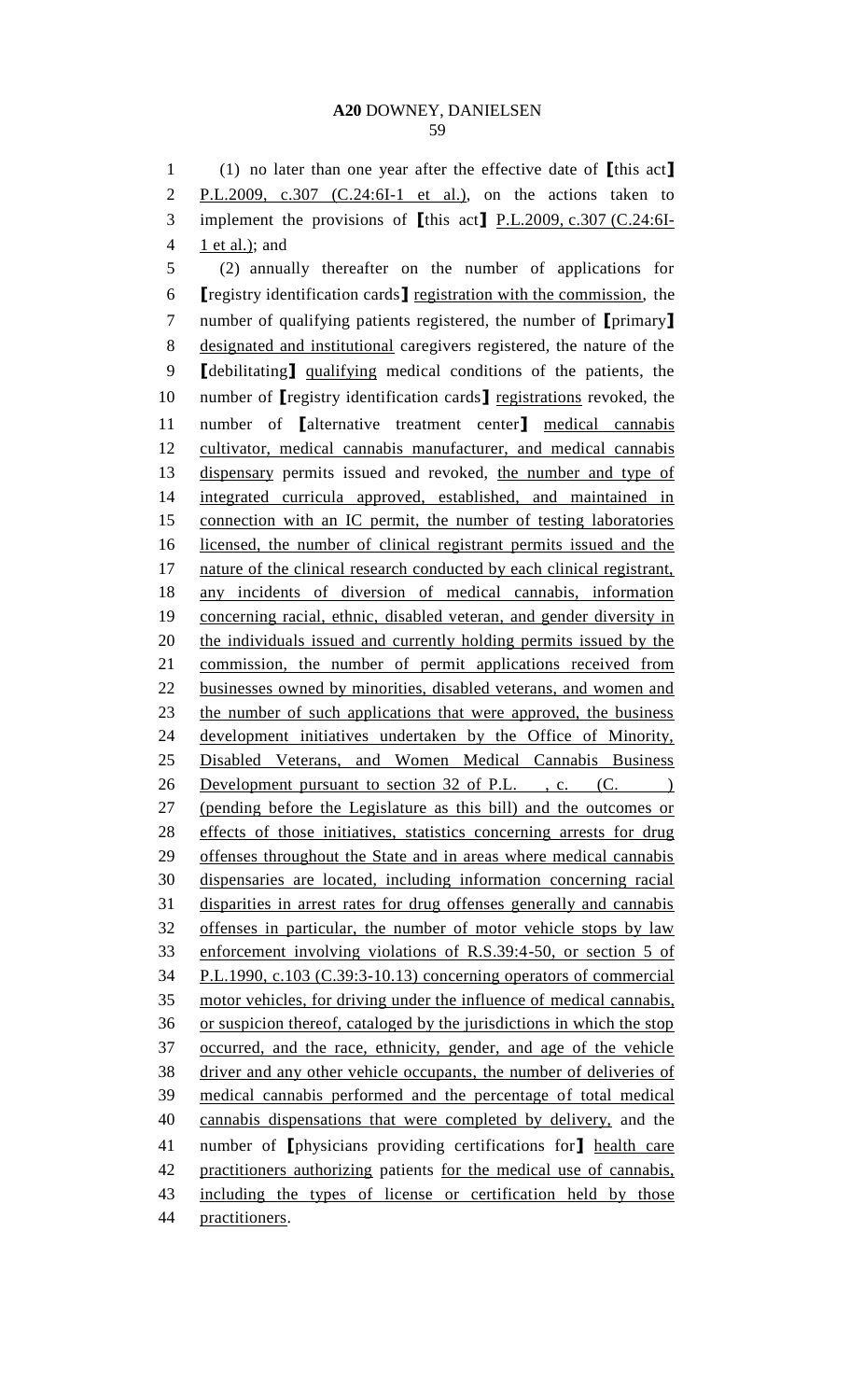b. The reports shall not contain any identifying information of patients, caregivers, or **[**physicians**]** health care practitioners. c. Within two years after the effective date of **[**this act**]** 4 P.L.2009, c.307 (C.24:6I-1 et al.) and every two years thereafter, the commissioner or, after the effective date of P.L. , c. (C. ) (pending before the Legislature as this bill), the commission, shall: evaluate whether there are sufficient numbers of **[**alternative treatment centers**]** medical cannabis cultivators, medical cannabis manufacturers, medical cannabis dispensaries, and clinical registrants to meet the needs of registered qualifying patients throughout the State; evaluate whether the maximum amount of medical **[**marijuana**]** cannabis allowed pursuant to **[**this act**]** P.L.2009, c.307 (C.24:6I-1 et al.) is sufficient to meet the medical needs of qualifying patients; and determine whether any **[**alternative treatment center**]** medical cannabis cultivator, medical cannabis manufacturer, medical cannabis dispensary, or clinical registrant has charged excessive prices **[**for marijuana**]** in connection with medical cannabis **[**that the center dispensed**]**. 20 The commissioner or, after the effective date of 21 P.L., c. (C. ) (pending before the Legislature as this bill), the commission, shall report **[**his**]** all such findings no later than two years after the effective date of **[**this act**]** P.L.2009, c.307 (C.24:6I-1 et al.), and every two years thereafter, to the Governor, and to the Legislature pursuant to section 2 of P.L.1991, c.164 (C.52:14-19.1). (cf: P.L.2009, c.307, s.14) 21. Section 15 of P.L.2009, c.307 (C.24:6I-13) is amended to read as follows: 15. a. The **[**Department of Health**]** Cannabis Regulatory Commission is authorized to exchange fingerprint data with, and receive information from, the Division of State Police in the Department of Law and Public Safety and the Federal Bureau of Investigation for use in reviewing applications for individuals **[**seeking**]** who are required to complete a criminal history record background check in connection with applications to serve as **[**primary**]** designated caregivers or institutional caregivers pursuant to section 4 of P.L.2009, c.307 (C.24:6I-4), for licenses to operate as, or to be a director, officer, or employee of, medical cannabis 41 testing laboratories pursuant to section 25 of P.L., c. (C. ) (pending before the Legislature as this bill), for permits to operate as, or to be a director, officer, or employee of, or a significantly involved person in, clinical registrants pursuant to section 13 of 45 P.L., c. (C.) (pending before the Legislature as this bill),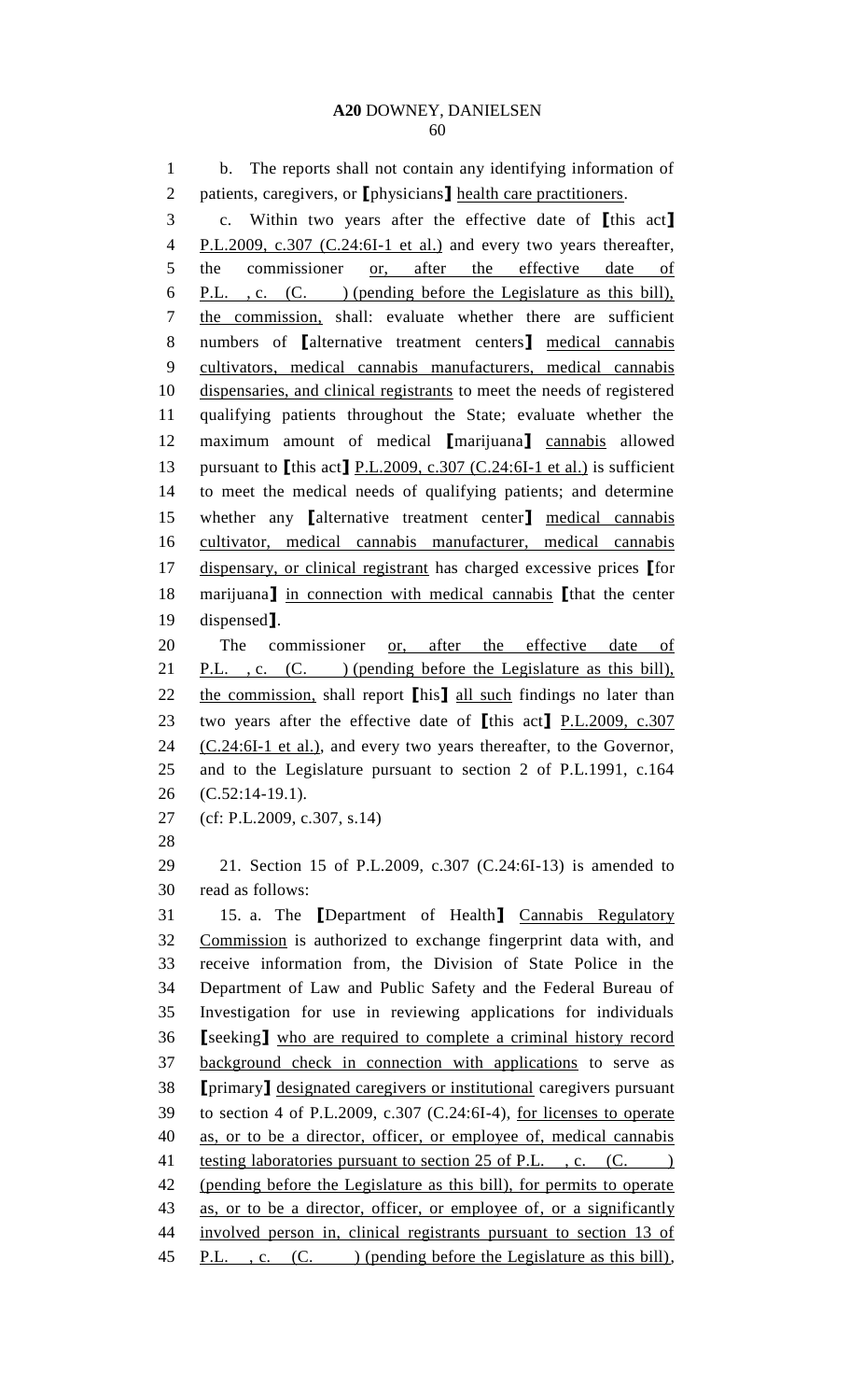and for permits to operate as, or to be a director, officer, or employee of, **[**alternative treatment centers**]** , or a significantly involved person in, medical cannabis cultivators, medical cannabis manufacturers, and medical cannabis dispensaries pursuant to 5 section 7 of P.L.2009, c.307 (C.24:6I-7). b. The Division of State Police shall promptly notify the **[**Department of Health**]** Cannabis Regulatory Commission in the event an applicant seeking to serve as a **[**primary**]** designated or institutional caregiver, an applicant for a license to operate as, or to be a director, officer, or employee of, a medical cannabis testing 11 laboratory, an applicant for a permit to operate as, or to be a 12 director, officer, or employee of, or a significantly involved person 13 in, a clinical registrant, or an applicant for a permit to operate as, or to be a director, officer, or employee of, **[**an alternative treatment center**]** or a significantly involved person in, a medical cannabis cultivator, medical cannabis manufacturer, or medical cannabis dispensary, who was the subject of a criminal history record background check conducted pursuant to subsection a. of this section, is convicted of a crime involving possession or sale of a controlled dangerous substance. (cf: P.L.2012, c.17, s.91) 22. Section 16 of P.L.2009, c.307 (C.24:6I-14) is amended to read as follows: 16. Nothing in **[**this act**]** P.L.2009, c.307 (C.24:6I-1 et al.) or P.L.2015, c.158 (C.18A:40-12.22 et al.) shall be construed to require a government medical assistance program or private health insurer to reimburse a person for costs associated with the medical use of **[**marijuana, or an employer to accommodate the medical use of marijuana in any workplace**]** cannabis, or to restrict or otherwise affect the distribution, sale, prescribing, and dispensing of any product that has been approved for marketing as a prescription drug or device by the federal Food and Drug Administration. (cf: P.L.2009, c.307, s.16) 23. Section 18 of P.L.2009, c.307 (C.24:6I-16) is amended to read as follows: 18. a. Pursuant to the "Administrative Procedure Act," P.L.1968, c.410 (C.52:14B-1 et seq.), the commissioner or, after the 40 effective date of P.L., c. (C.) (pending before the 41 Legislature as this bill), the commission, shall promulgate rules and regulations to effectuate the purposes of **[**this act**]** P.L.2009, c.307 (C.24:6I-1 et al.), in consultation with the Department of Law and Public Safety.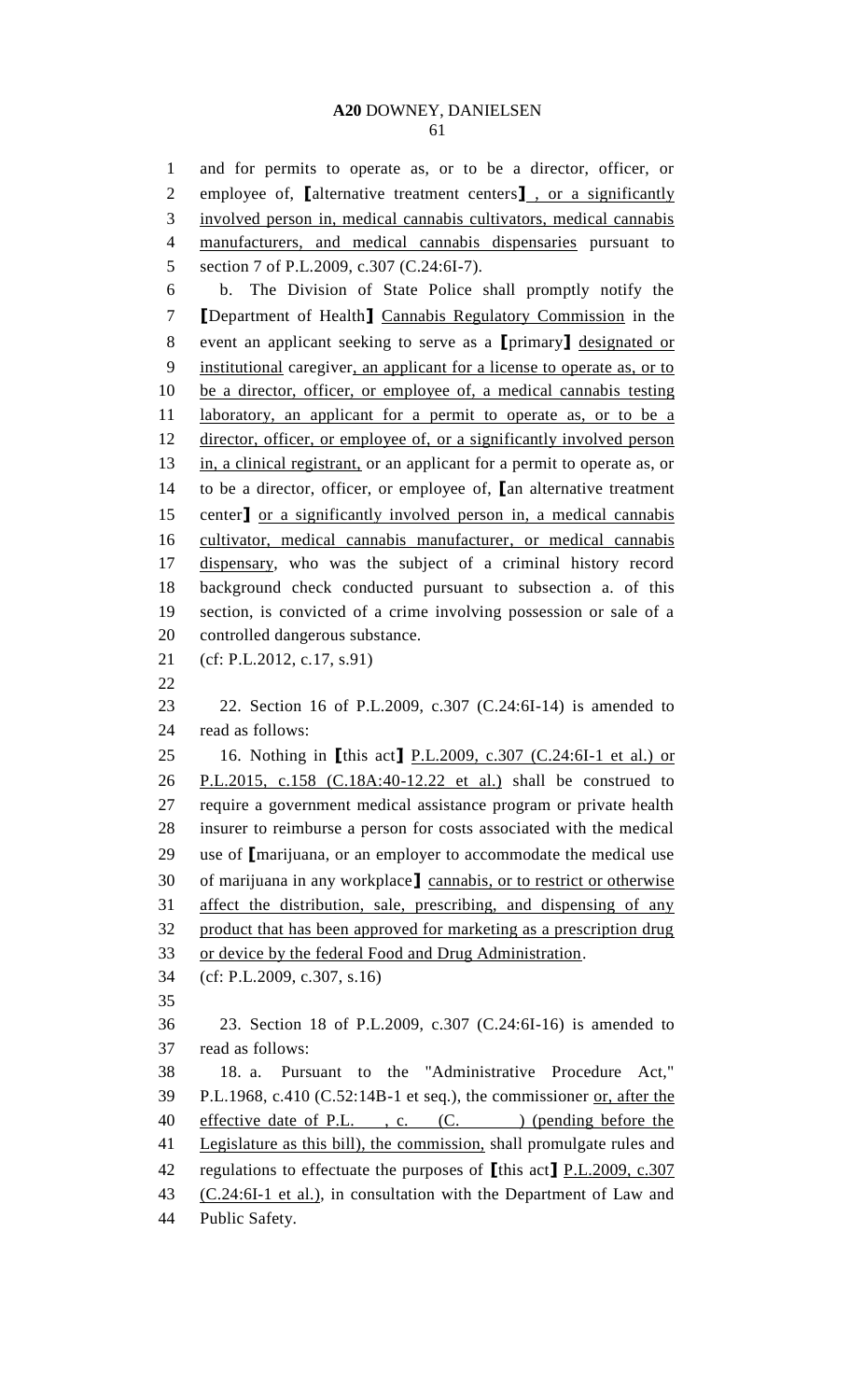b. Notwithstanding any provision of P.L.1968, c.410 2 (C.52:14B-1 et seq.) to the contrary, the commissioner shall adopt, immediately upon filing with the Office of Administrative Law and no later than the 90th day after the effective date of **[**this act**]** 5 P.L.2009, c.307 (C.24:6I-1 et al.), such regulations as the commissioner deems necessary to implement the provisions of **[**this act**]** P.L.2009, c.307 (C.24:6I-1 et al.). Regulations adopted pursuant to this subsection shall be effective until the adoption of rules and regulations pursuant to subsection a. of this section and may be amended, adopted, or readopted by the commissioner in 11 accordance with the requirements of P.L.1968, c.410 (C.52:14B-1 et seq.).

 c. No later than 180 days after the effective date of 14 P.L., c. (C. ) (pending before the Legislature as this bill), 15 the commission shall promulgate rules and regulations to effectuate 16 the purposes of P.L., c. (C.) (pending before the 17 Legislature as this bill). Rules and regulations adopted pursuant to 18 this subsection shall, at a minimum: (1) Specify the number of new medical cannabis cultivator, medical cannabis manufacturer, and medical cannabis dispensary permits the commission will issue in the first year next following 22 the effective date of P.L., c. (C.) (pending before the Legislature as this bill); and (2) Establish recommended dosage guidelines for medical cannabis in each form available to qualifying patients that are equivalent to one ounce of medical cannabis in dried form. The commission shall periodically review and update the dosage guidelines as appropriate, including to establish dosage guidelines 29 for new forms of medical cannabis that become available. d. The commission may convene a task force comprised of

 individuals with expertise in matters pertaining to the medical cannabis industry to make recommendations to the commission concerning the content of rules and regulations adopted by the commission to implement the provisions of P.L.2009, c.307  $(C.24:6I-1$  et al.) and P.L., c.  $(C.$  (C. ) (pending before the Legislature as this bill).

(cf: P.L.2009, c.307, s.18)

 24. (New section) a. Each batch of medical cannabis cultivated by a medical cannabis cultivator or a clinical registrant and each batch of a medical cannabis product produced by a medical cannabis manufacturer or a clinical registrant shall be tested in accordance with the requirements of section 26 of 44 P.L., c. (C. ) (pending before the Legislature as this bill) by a laboratory licensed pursuant to section 25 of P.L. , c. (C. ) (pending before the Legislature as this bill). The laboratory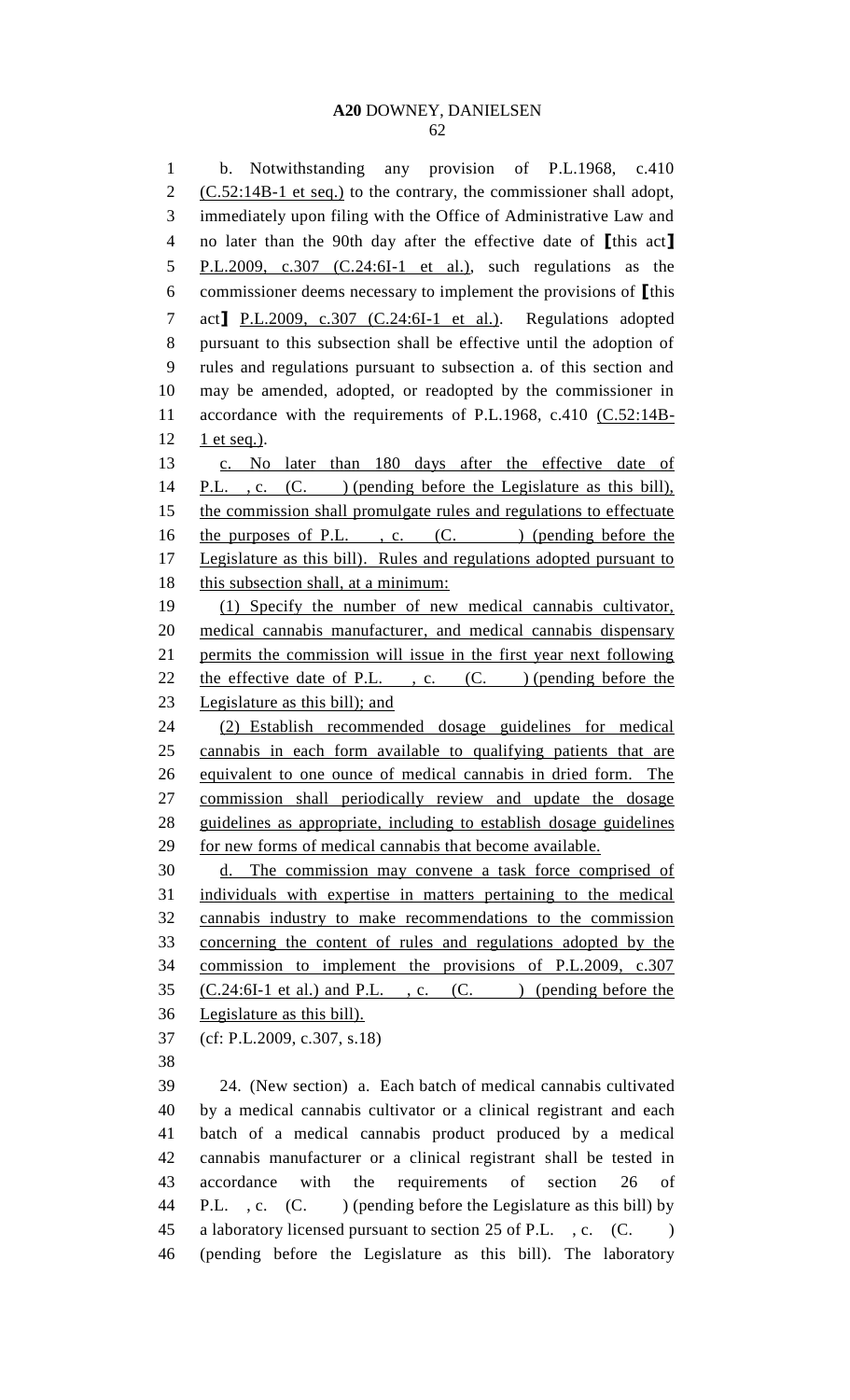performing the testing shall produce a written report detailing the results of the testing, a summary of which shall be included in any packaging materials for medical cannabis and medical cannabis products dispensed to qualifying patients and their designated and institutional caregivers. The laboratory may charge a reasonable fee for any test performed pursuant to this section.

 b. The requirements of subsection a. of this section shall take effect at such time as the commission certifies that a sufficient number of laboratories have been licensed pursuant to section 25 of 10 P.L. , c. (C. ) (pending before the Legislature as this bill) to ensure that all medical cannabis and medical cannabis products can be promptly tested consistent with the requirements of this section without disrupting patient access to medical cannabis.

 25. (New section) a. A laboratory that performs testing services 16 pursuant to section 24 of P.L., c. (C. ) (pending before the Legislature as this bill) shall be licensed by the commission and may be subject to inspection by the commission to determine the condition and calibration of any equipment used for testing purposes and to ensure that testing is being performed in accordance with the 21 requirements of section 26 of P.L., c. (C.) (pending before the Legislature as this bill). Each applicant for licensure pursuant to this section shall submit an attestation signed by a bona fide labor organization stating that the applicant has entered into a labor peace agreement with such bona fide labor organization. The maintenance of a labor peace agreement with a bona fide labor organization shall be an ongoing material condition of maintaining a license to test medical cannabis.

 b. There shall be no upper limit on the number of laboratories that may be licensed to perform testing services.

 c. A person who has been convicted of a crime involving any controlled dangerous substance or controlled substance analog as set forth in chapter 35 of Title 2C of the New Jersey Statutes except paragraph (4) of subsection a. of N.J.S.2C:35-10, or any similar law of the United States or any other state shall not be issued a license to operate as or be a director, officer, or employee of a medical cannabis testing laboratory, unless such conviction occurred after the effective date of P.L.2009, c.307 (C.24:6I-1 et al.) and was for a violation of federal law relating to possession or sale of cannabis for conduct that is authorized under P.L.2009, c.307 (C.24:6I-1 et al.) or P.L.2015, c.158 (C.18A:40-12.22 et al.).

 d. (1) The commission shall require each applicant for licensure as a medical cannabis testing laboratory to undergo a criminal history record background check, except that no criminal history record background check shall be required for an applicant who completed a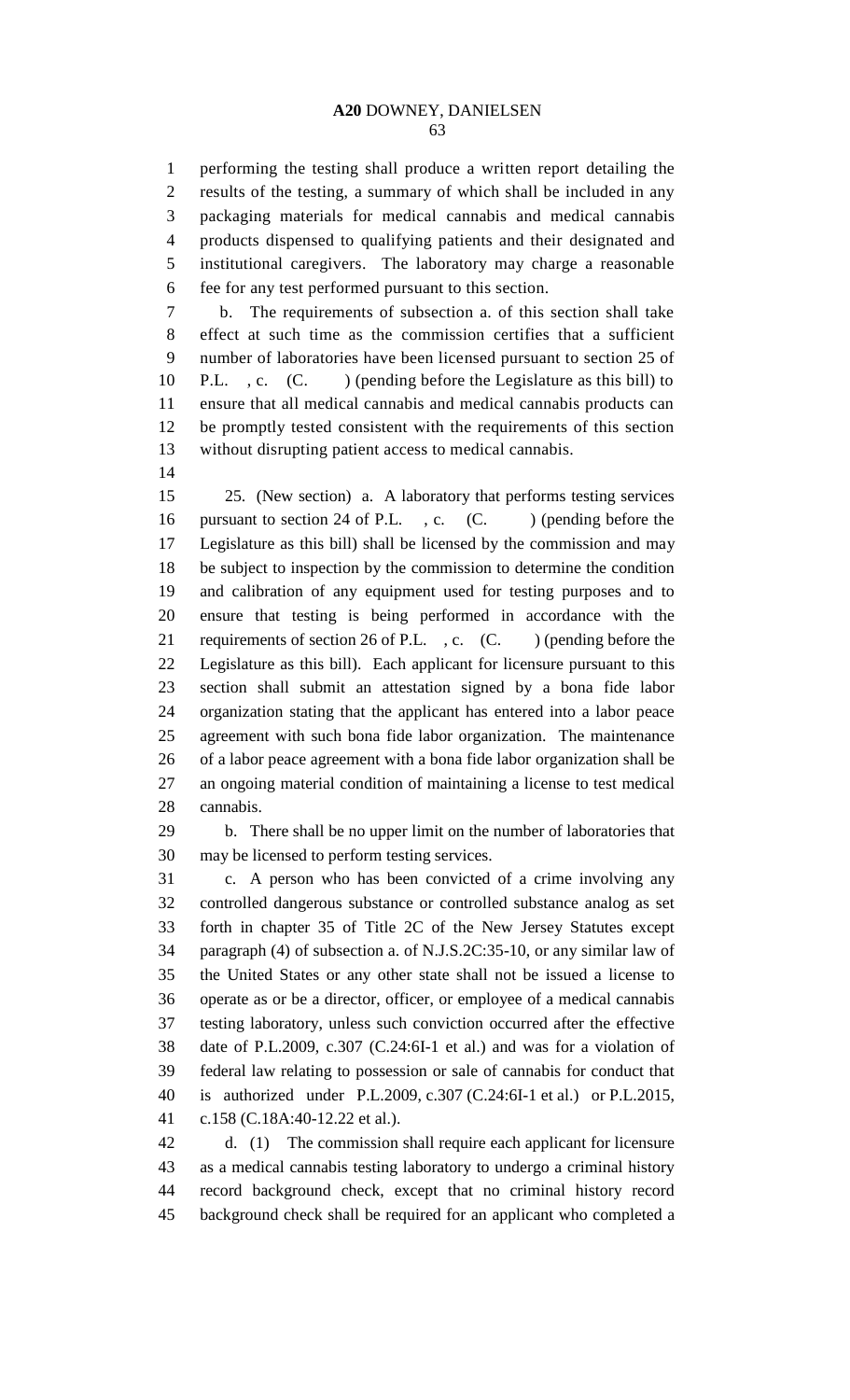criminal history record background check as a condition of professional licensure or certification.

 For purposes of this section, the term "applicant" shall include any owner, director, officer, or employee of a medical cannabis testing laboratory. The commission is authorized to exchange fingerprint data with and receive criminal history record background information from the Division of State Police and the Federal Bureau of Investigation consistent with the provisions of applicable federal and State laws, rules, and regulations. The Division of State Police shall forward criminal history record background information to the commission in a timely manner when requested pursuant to the provisions of this section.

 An applicant who is required to undergo a criminal history record background check pursuant to this section shall submit to being fingerprinted in accordance with applicable State and federal laws, rules, and regulations. No check of criminal history record background information shall be performed pursuant to this section unless the applicant has furnished the applicant's written consent to that check. An applicant who is required to undergo a criminal history record background check pursuant to this section who refuses to consent to, or cooperate in, the securing of a check of criminal history record background information shall not be considered for a license to operate, or authorization to be employed at, a medical cannabis testing laboratory. An applicant shall bear the cost for the criminal history record background check, including all costs of administering and processing the check.

 (2) The commission shall not approve an applicant for a license to operate, or authorization to be employed at, a medical cannabis testing laboratory if the criminal history record background information of the applicant reveals a disqualifying conviction as set forth in subsection c. of this section.

 (3) Upon receipt of the criminal history record background information from the Division of State Police and the Federal Bureau of Investigation, the commission shall provide written notification to the applicant of the applicant's qualification for or disqualification for a permit to operate or be a director, officer, or employee of a medical cannabis testing laboratory.

 If the applicant is disqualified because of a disqualifying conviction pursuant to the provisions of this section, the conviction that constitutes the basis for the disqualification shall be identified in the written notice.

 (4) The Division of State Police shall promptly notify the commission in the event that an individual who was the subject of a criminal history record background check conducted pursuant to this section is convicted of a crime or offense in this State after the date the background check was performed. Upon receipt of that notification,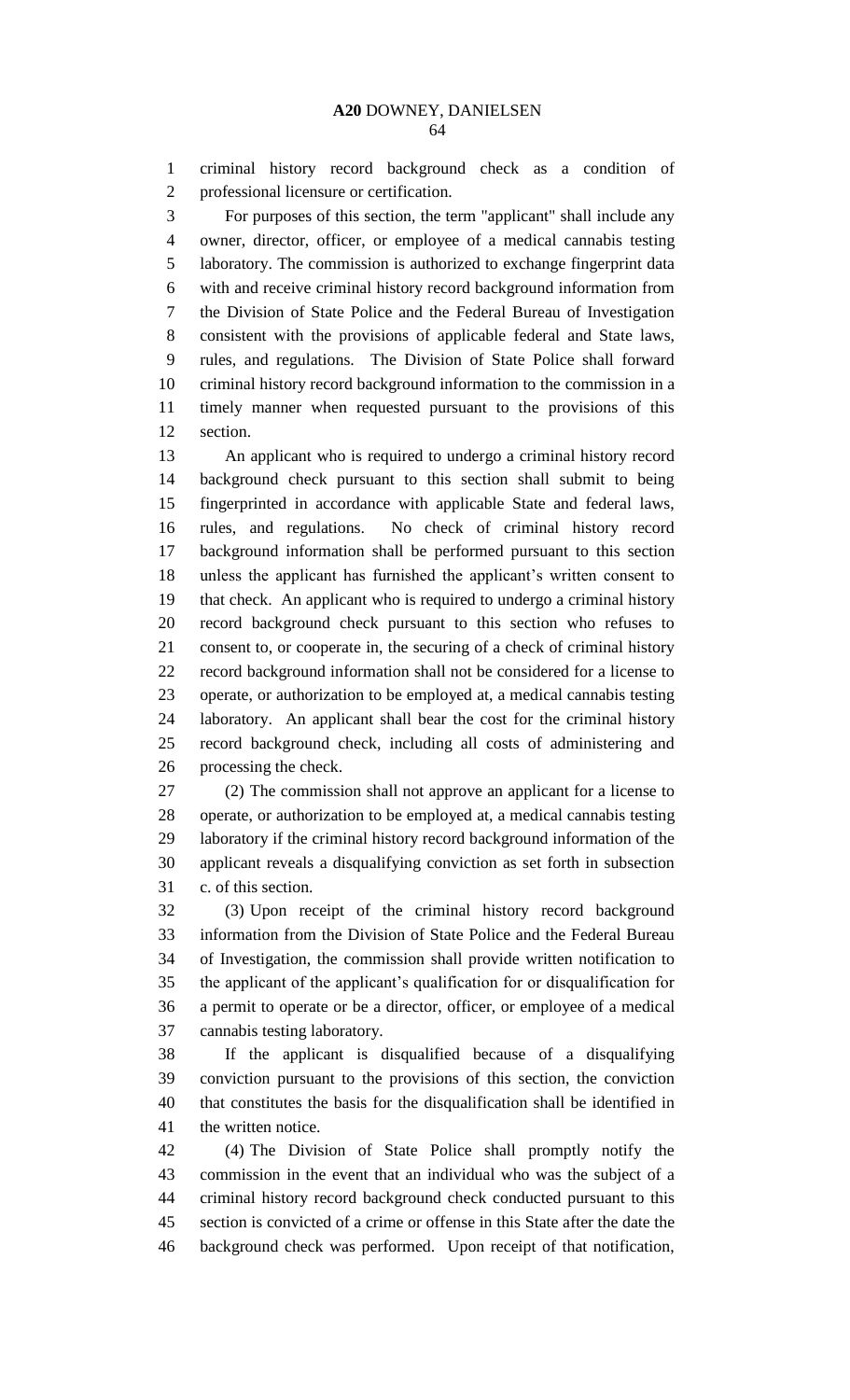the commission shall make a determination regarding the continued eligibility to operate or be a director, officer, or employee of a medical cannabis testing laboratory. (5) Notwithstanding the provisions of subsection c. of this section

 to the contrary, the commission may offer provisional authority for an applicant to be an owner, director, officer, or employee of a medical cannabis testing laboratory for a period not to exceed three months if the applicant submits to the commission a sworn statement attesting that the person has not been convicted of any disqualifying conviction pursuant to this section.

 (6) Notwithstanding the provisions of subsection c. of this section to the contrary, no applicant to be an owner, director, officer, or employee of a medical cannabis testing laboratory shall be disqualified on the basis of any conviction disclosed by a criminal history record background check conducted pursuant to this section if the individual has affirmatively demonstrated to the commission clear and convincing evidence of rehabilitation. In determining whether clear and convincing evidence of rehabilitation has been demonstrated, the following factors shall be considered:

 (a) the nature and responsibility of the position which the convicted individual would hold, has held, or currently holds;

(b) the nature and seriousness of the crime or offense;

(c) the circumstances under which the crime or offense occurred;

24 (d) the date of the crime or offense;

 (e) the age of the individual when the crime or offense was committed;

 (f) whether the crime or offense was an isolated or repeated incident;

 (g) any social conditions which may have contributed to the commission of the crime or offense; and

 (h) any evidence of rehabilitation, including good conduct in prison or in the community, counseling or psychiatric treatment received, acquisition of additional academic or vocational schooling, successful participation in correctional work-release programs, or the recommendation of those who have had the individual under their supervision.

 26. (New section) a. The commission shall establish, by regulation, standardized requirements and procedures for testing medical cannabis and medical cannabis products.

 b. Any test performed on medical cannabis or on a medical cannabis product shall include liquid chromatography analysis to determine chemical composition and potency, and, at a minimum, screening for each of the following:

(1) microbial contamination;

(2) foreign material;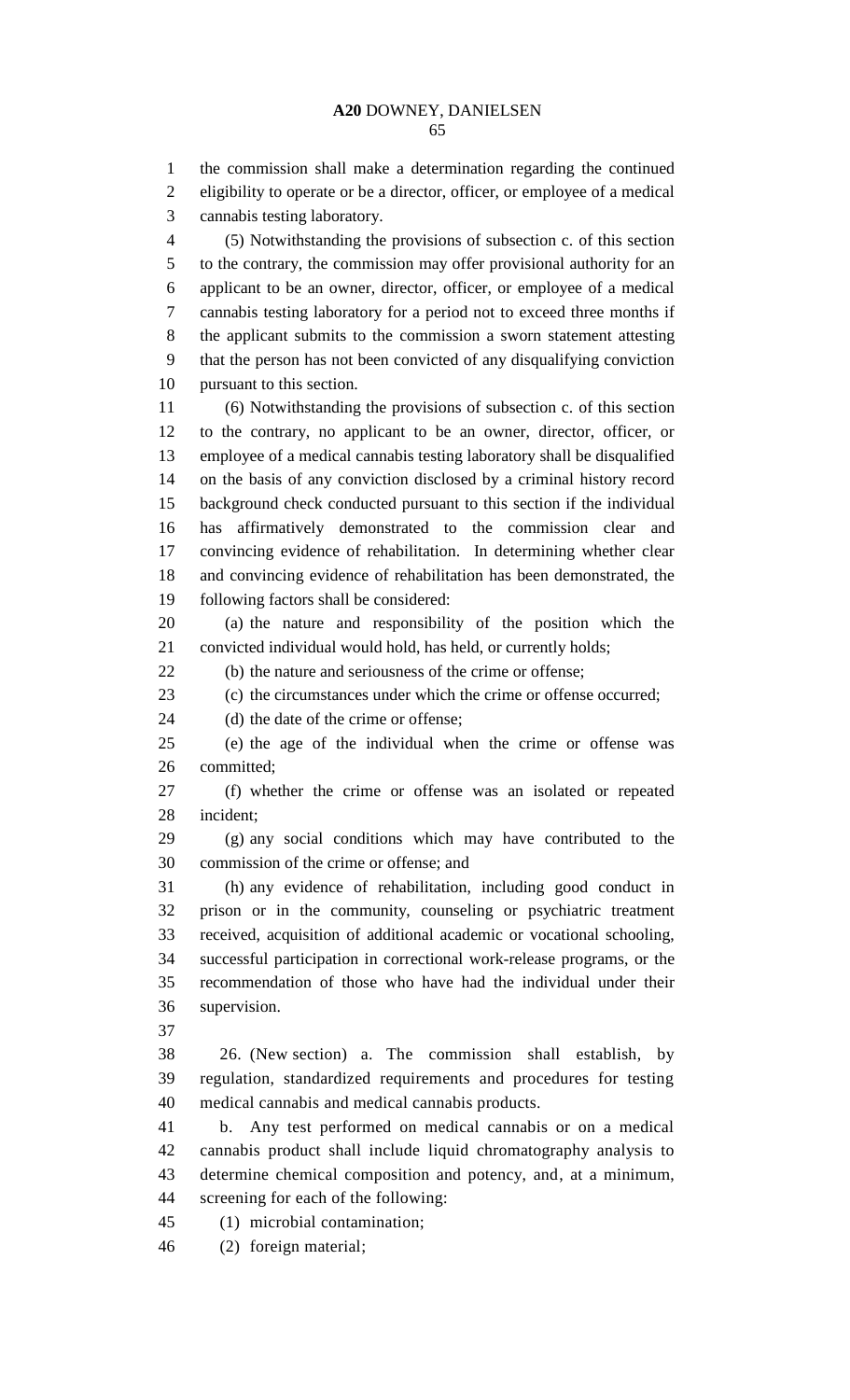(3) residual pesticides;

(4) other agricultural residue and residual solvents; and

(5) heavy metals.

 c. Laboratories shall use the dosage equivalence guidelines developed by the commission pursuant to paragraph (2) of subsection c. of section 18 of P.L.2009, c.307 (C.24:6I-16) when testing and determining the potency of medical cannabis products.

 d. As a condition of licensure, each laboratory shall certify its intention to seek third party accreditation in accordance with ISO 17025 standards in order to ensure equipment is routinely inspected, calibrated, and maintained until such time as the commission issues its own standards or confirms the use of ISO 17025.

 e. Until such time as the commission establishes the standards required by this section, a licensed laboratory shall utilize the testing standards established by another state with a medical cannabis program, which state shall be designated by the commission.

 27. (New section) a. An individual who performs work for or on behalf of a medical cannabis cultivator, medical cannabis manufacturer, or medical cannabis dispensary, issued a permit pursuant to section 7 of P.L.2009, c.307 (C.24:6I-7), a clinical registrant issued a permit pursuant to section 13 of P.L. , c. (C. ) (pending before the Legislature as this bill), or a testing 25 laboratory licensed pursuant to section 25 of P.L., c. (C. ) (pending before the Legislature as this bill) shall hold a valid medical cannabis handler certification issued by the commission pursuant to this section if the individual participates in any activity involving obtaining, possessing, cultivating, processing, manufacturing, creating, testing, transporting, transferring, relocating, dispensing, or delivering medical cannabis.

 b. An entity issued a permit pursuant to section 7 of P.L.2009, 33 c.307 (C.24:6I-7) or section 13 of P.L., c. (C. ) (pending before the Legislature as this bill) or a license pursuant to section 35 25 of P.L., c. (C.) (pending before the Legislature as this bill) shall verify that, before allowing any individual to perform any work described in subsection a. of this section at the premises for which the permit has been issued, the individual holds a valid medical cannabis handler certification issued pursuant to this section.

 c. The commission shall issue medical cannabis handler certifications to qualified applicants to perform work described in subsection a. of this section. The commission shall adopt rules and regulations establishing: the qualifications for performing work described in subsection a. of this section; the terms of a medical cannabis handler certification issued pursuant to this section;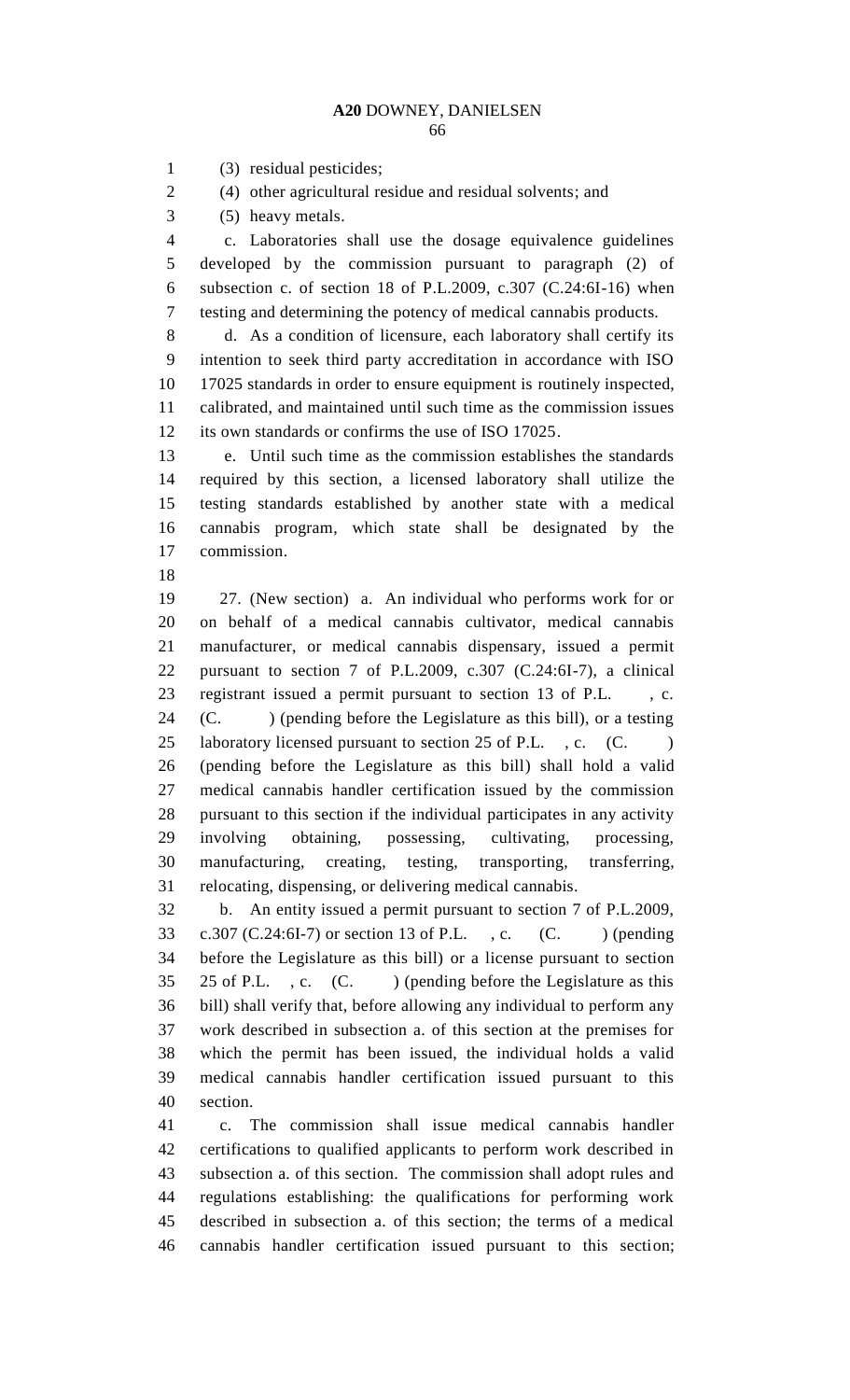procedures for applying for and renewing a medical cannabis handler certification issued pursuant to this section; and reasonable application, issuance, and renewal fees for a medical cannabis handler certification issued pursuant to this section.

 d. The commission may require an individual applying for a medical cannabis handler certification under this section to successfully complete a course, to be made available by or through the commission, in which the individual receives training on: verifying the registration status of patients, designated caregivers, and institutional caregivers; handling medical cannabis; statutory and regulatory provisions relating to medical cannabis; and any matter deemed necessary by the commission to protect the public health and safety. The commission or other provider may charge a reasonable fee for the course.

 The commission shall not require an individual to successfully complete the course required pursuant to this subsection more than once, except that the commission may adopt regulations directing continuing education training on a prescribed schedule. The course may comprise part of the eight hours of training required for employees of medical cannabis cultivators, medical cannabis manufacturers, medical cannabis dispensaries, and clinical registrants pursuant to paragraph (1) of subsection j. of section 7 of P.L.2009, c.307 (C.24:6I-7).

 As part of a final order suspending a medical cannabis handler certification issued pursuant to this section, the commission may require the holder of a medical cannabis handler certification to successfully complete the course described in this subsection as a condition of lifting the suspension; and as part of a final order revoking a medical cannabis handler certification issued pursuant to this section, the commission shall require an individual to successfully complete the course described in this subsection prior to applying for a new medical cannabis handler certification.

 e. The commission shall deny an application to any applicant who fails to provide information, documentation, and assurances as required by P.L.2009, c.307 (C.24:6I-1 et al.) or as requested by the commission, or who fails to reveal any fact material to qualification, or who supplies information which is untrue or misleading as to a material fact pertaining to the qualification criteria for medical cannabis handler certification.

 f. The commission may suspend, revoke, or refuse to renew a medical cannabis handler certification if the individual who is applying for or who holds the certification: violates any provision of P.L.2009, c.307 (C.24:6I-1 et al.) or any rule or regulation adopted by the commission; makes a false statement to the commission; or refuses to cooperate in any investigation by the commission.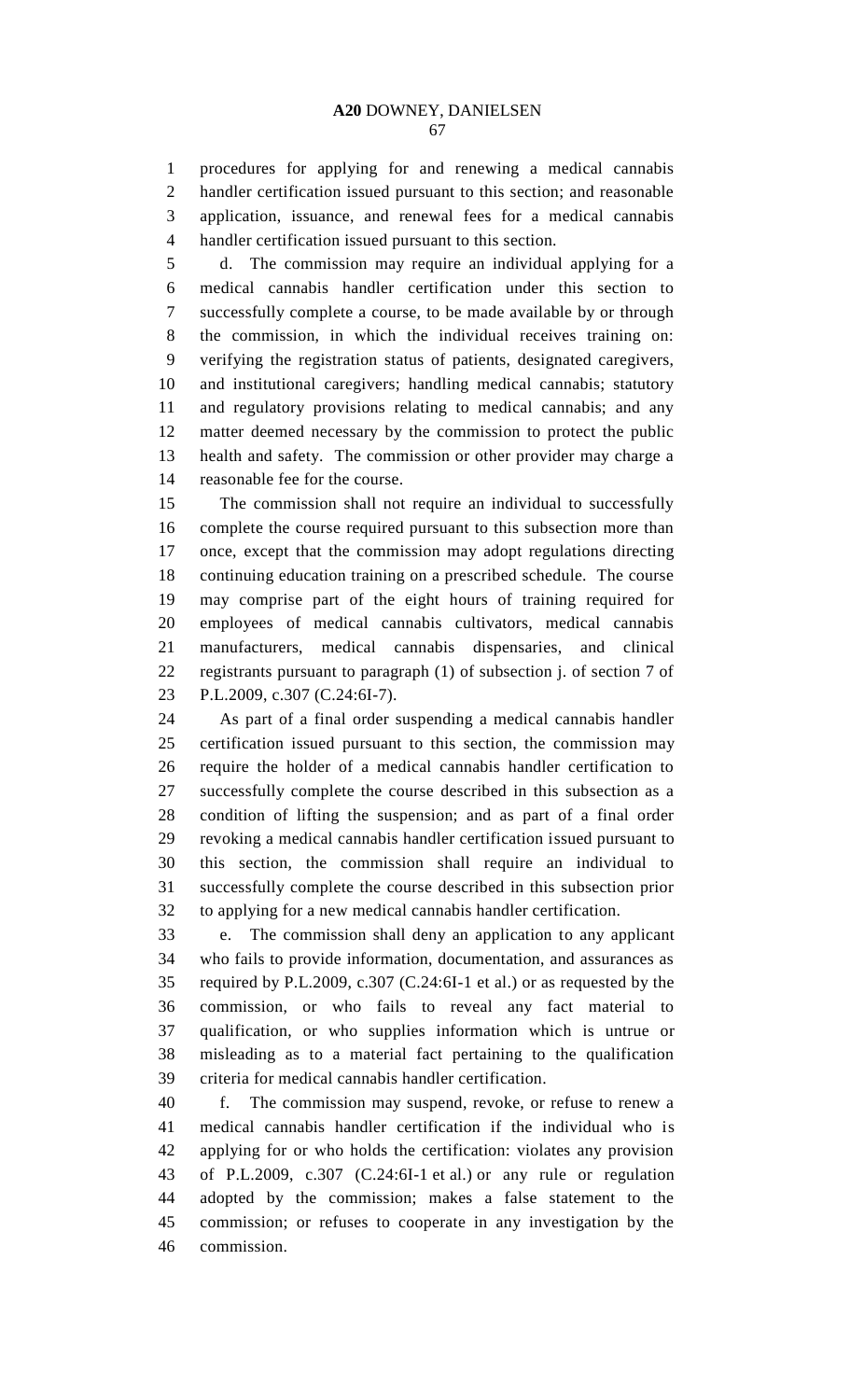g. A medical cannabis handler certification issued pursuant to this section is a personal privilege and permits work described in subsection a. of this section only for the individual who holds the certification.

 h. The commission shall enact rules and regulations governing the transfer of medical cannabis and medical cannabis products between medical cannabis cultivators, medical cannabis manufacturers, medical cannabis dispensaries, clinical registrants, and testing laboratories, which regulations shall require, at a minimum:

 (1) Transfer of medical cannabis and medical cannabis products shall be made directly to the medical cannabis cultivator, medical cannabis manufacturer, medical cannabis dispensary, clinical registrant, or testing laboratory receiving the medical cannabis or medical cannabis product.

 (2) Transfers shall be performed by a medical cannabis handler who is certified by the department to perform transfers and is at least 18 years of age. Transfers of medical cannabis may be performed by a medical cannabis handler who is an employee of the medical cannabis cultivator, medical cannabis manufacturer, medical cannabis dispensary, or clinical registrant providing or receiving the transfer or by an independent third party who has entered into a contract with a medical cannabis cultivator, medical cannabis manufacturer, medical cannabis dispensary, or clinical registrant to perform transfers of medical cannabis, which contract may provide for a one-time transfer of medical cannabis or for ongoing transfers of medical cannabis. A medical cannabis handler holding a transfer certification issued by the commission may simultaneously hold a delivery certification issued by the commission, subject to the requirements of paragraph (2) of subsection i. of this section.

 (3) Medical cannabis shall not be transferred to an address located on land owned by the federal government or any address on land or in a building leased by the federal government.

 (4) All transfers of medical cannabis shall be made in person. A transfer of medical cannabis shall not be made through the use of an unmanned vehicle.

 (5) Each certified medical cannabis handler shall carry a copy of the individual's medical cannabis handler certification card and transfer certification card when performing a transfer. The medical cannabis handler shall present the certification cards upon request to State and local law enforcement and to State and local regulatory authorities and agencies.

 (6) Each certified medical cannabis handler engaged in a transfer of medical cannabis shall have access to a secure form of communication with the medical cannabis cultivator, medical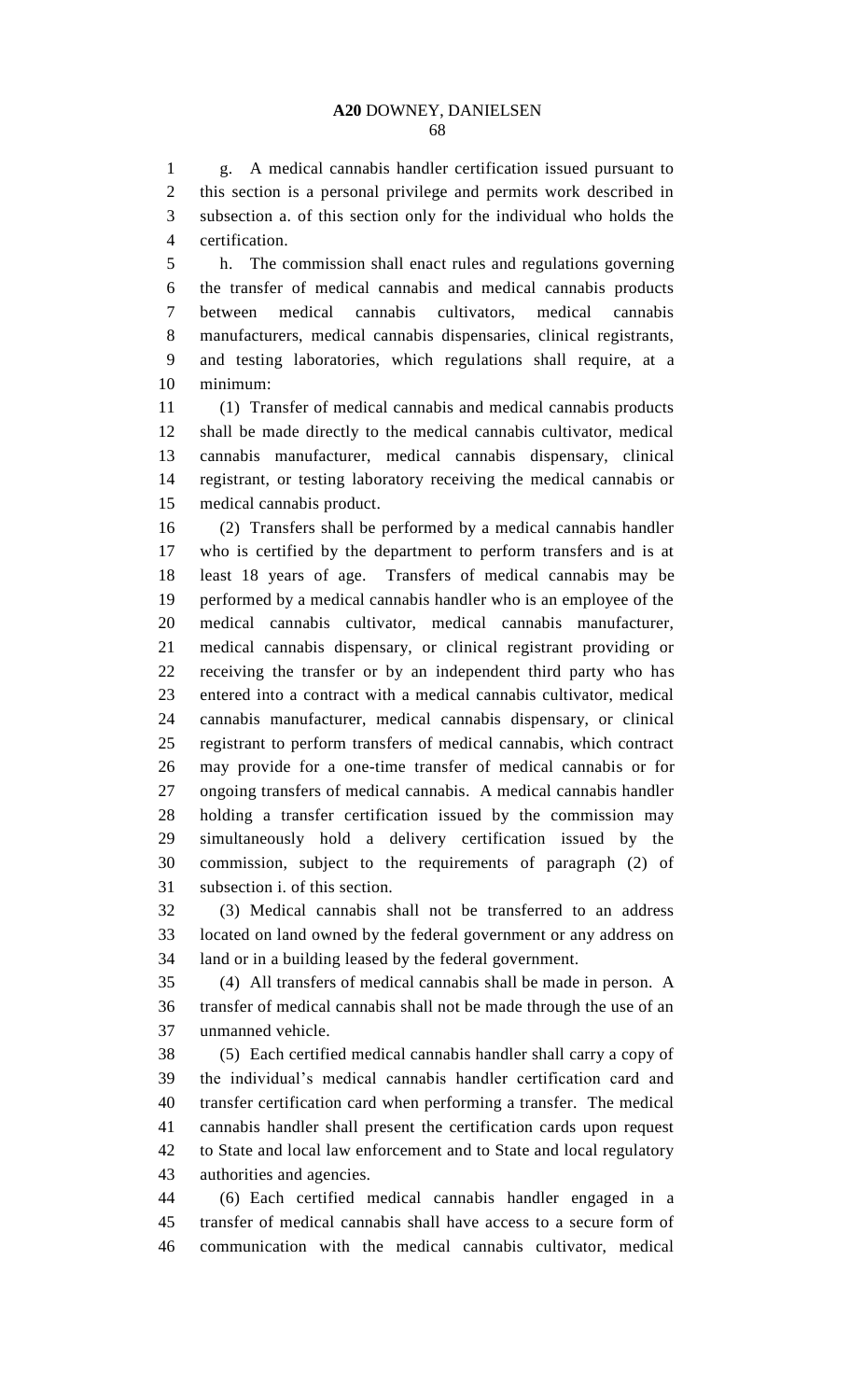cannabis manufacturer, medical cannabis dispensary, or clinical registrant that furnished the medical cannabis to the handler for transfer, such as a cellular telephone, at all times that the handler is in possession of medical cannabis for transfer.

 (7) During transfer, the certified medical cannabis handler shall maintain a physical or electronic copy of the transfer order, and shall make it available upon request to State and local law enforcement and to State and local regulatory authorities and agencies.

 (8) Vehicles used for the transfer of medical cannabis shall be equipped with a secure lockbox in a secured cargo area, which shall be used for the sanitary and secure transport of medical cannabis.

 (9) A certified medical cannabis handler shall not leave medical cannabis in an unattended vehicle unless the vehicle is locked and equipped with an active vehicle alarm system.

 (10) A transfer vehicle shall contain a Global Positioning System (GPS) device for identifying the geographic location of the vehicle. The device shall be either permanently or temporarily affixed to the vehicle while the vehicle is in operation, and the device shall remain active and in the possession of the certified medical cannabis handler at all times while the vehicle is being used for the transfer of medical cannabis. At all times, the medical cannabis cultivator, medical cannabis manufacturer, medical cannabis dispensary, or clinical registrant that furnished the medical cannabis to the handler for transfer shall be able to identify the geographic location of all vehicles that are making transfers for that entity and shall provide that information to the commission upon request.

 (11) Each entity that employs a medical cannabis handler certified to perform transfers of medical cannabis shall provide the commission with current information concerning all vehicles utilized for medical cannabis transfers, including each vehicle's make, model, color, Vehicle Identification Number, license plate number, and vehicle registration.

 (12) Each medical cannabis cultivator, medical cannabis manufacturer, medical cannabis dispensary, and clinical registrant that engages in, or contracts with an independent third party to perform, transfers of medical cannabis shall maintain current hired and non-owned automobile liability insurance sufficient to insure all transfer vehicles in the amount of not less than \$1,000,000 per occurrence or accident.

 (13) Transfer vehicles shall bear no markings that would either identify or indicate that the vehicle is used to transport medical cannabis.

 (14) All transfers of medical cannabis shall be completed in a timely and efficient manner.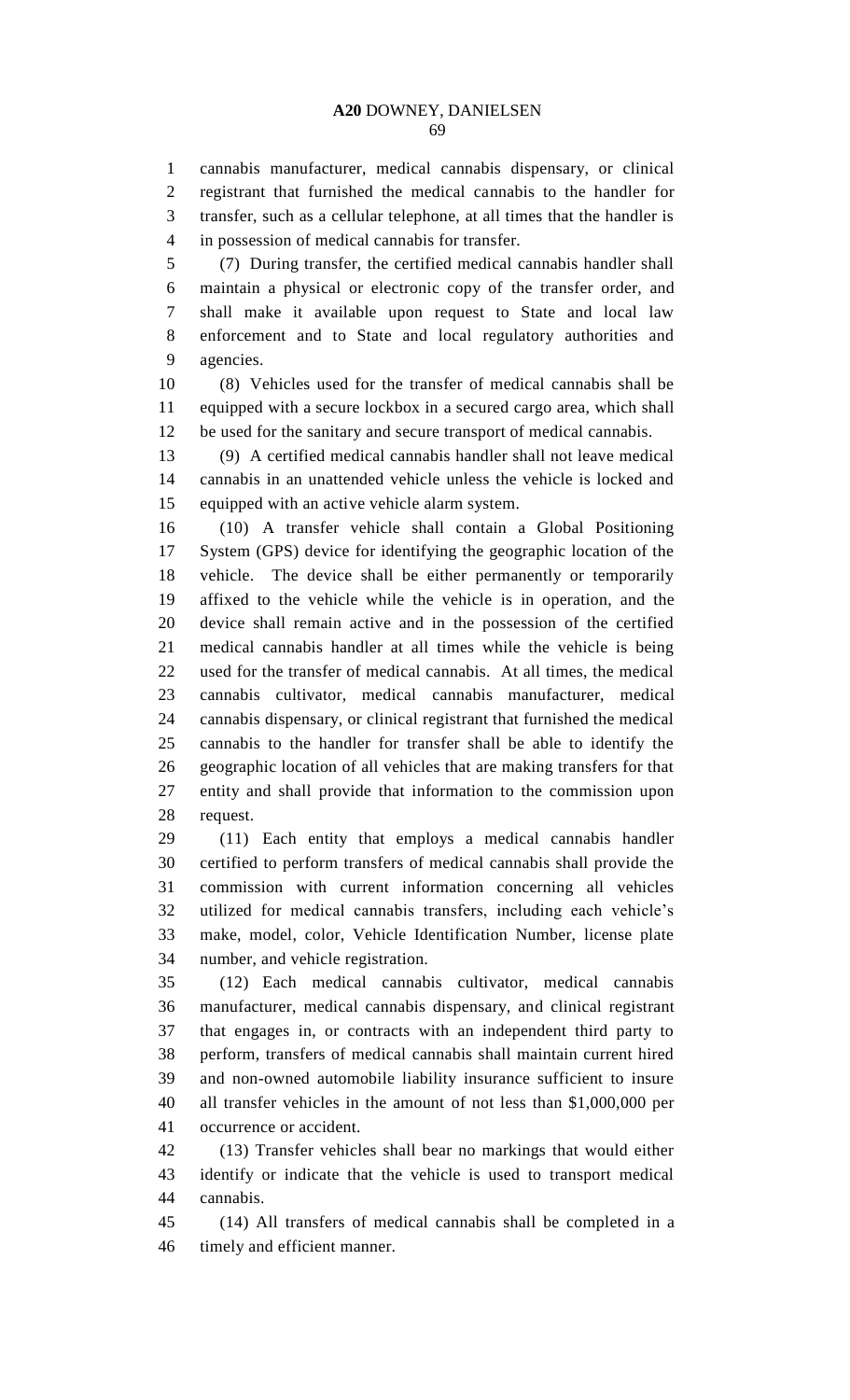(15) While performing transfers of medical cannabis, a certified medical cannabis handler shall only travel from the premises of the medical cannabis cultivator, medical cannabis manufacturer, medical cannabis dispensary, or clinical registrant furnishing the medical cannabis to the transfer address; from one transfer address to another transfer address; from a testing laboratory back to the medical cannabis cultivator, medical cannabis manufacturer, or clinical registrant that furnished the medical cannabis for testing purposes, or from a transfer address back to the premises of the medical cannabis handler's employer. A medical cannabis handler shall not deviate from the route described in this paragraph, except in the event of emergency or as necessary for rest, fuel, or vehicle repair stops, or because road conditions make continued use of the route or operation of the vehicle unsafe, impossible, or

impracticable.

 (16) The process of transfer shall begin when the certified medical cannabis handler leaves the premises of the medical cannabis cultivator, medical cannabis manufacturer, medical cannabis dispensary, clinical registrant, or testing laboratory with medical cannabis for transfer. The process of transferring medical cannabis ends when the medical cannabis handler returns to the premises of the medical cannabis handler's employer after completing the transfer.

 (17) Each medical cannabis handler performing transfers of medical cannabis shall maintain a record of each transfer in a log, which may be written or electronic. For each transfer, the log shall record:

28 (a) The date and time that the transfer began and ended;

 (b) The handler's name, medical cannabis handler certification number, and medical cannabis transfer certification number;

(c) The tracking number of the medical cannabis; and

 (d) The signature and employee identification number of the employee accepting the transfer.

 (18) A medical cannabis handler shall report any vehicle accidents, diversions, losses, or other reportable events that occur during transfer of medical cannabis to the appropriate State and local authorities, including the commission. A medical cannabis cultivator, medical cannabis manufacturer, medical cannabis dispensary, or clinical registrant furnishing medical cannabis for transfer or accepting the transfer of medical cannabis shall have no criminal liability for any vehicle accidents, diversions, losses, or other reportable events that occur during the transfer.

 i. The commission shall enact rules and regulations governing the delivery of medical cannabis, including medical cannabis products, to a registered qualifying patient, designated caregiver, or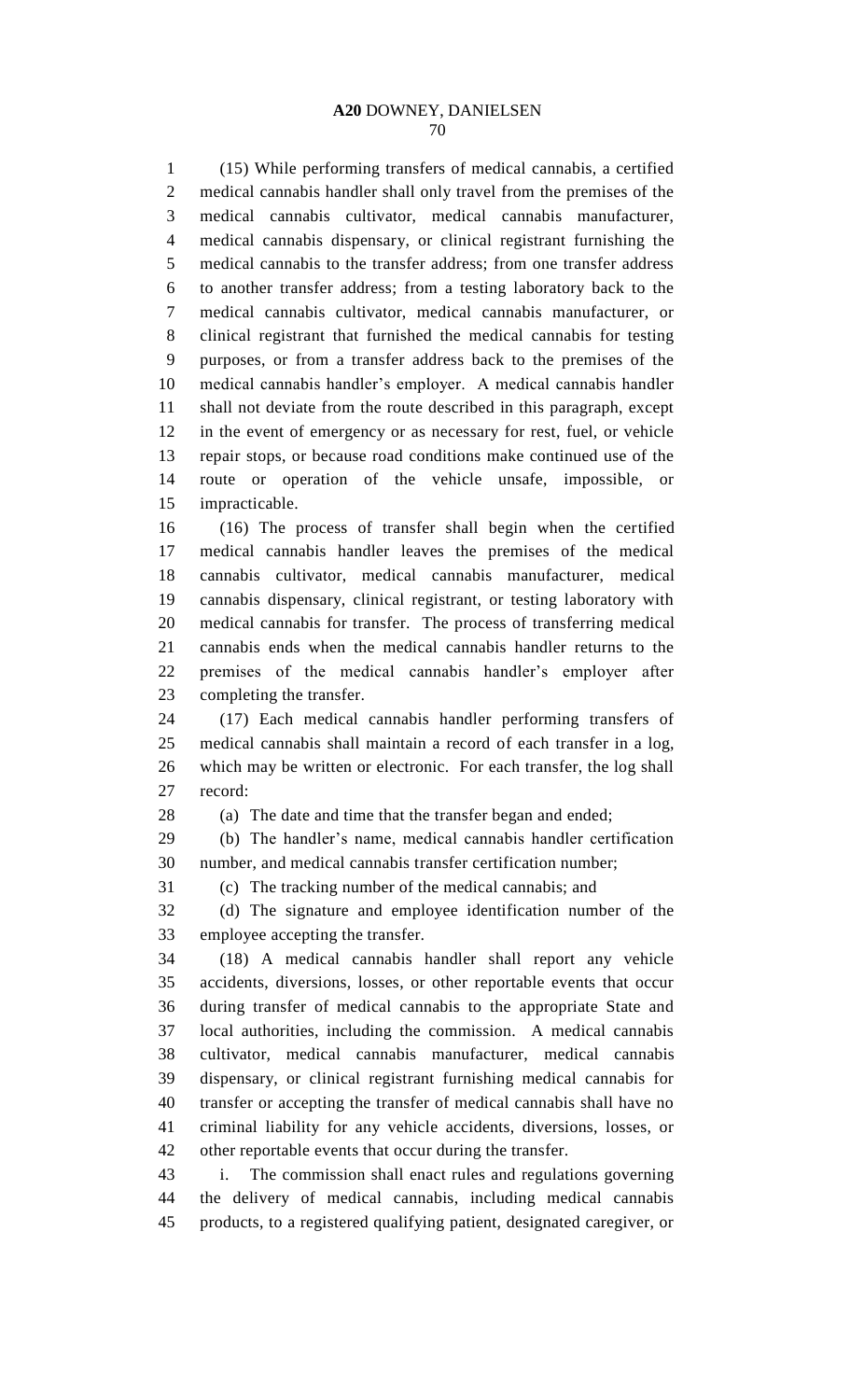institutional caregiver by a medical cannabis dispensary, which regulations shall require, at a minimum:

 (1) Delivery of medical cannabis shall only be made to a registered qualifying patient at the patient's home or secondary address, to the patient's designated caregiver at the caregiver's home address, or directly to the patient's institutional caregiver at the health care facility where the patient is a current patient or resident; except that the commission shall establish a process for registered qualifying patients to request delivery directly to the patient at an alternate address in cases of need.

 (2) Deliveries shall be performed by a medical cannabis handler who is certified by the department to perform deliveries and is at least 18 years of age. Deliveries may be performed by an employee of a medical cannabis dispensary or clinical registrant or by an independent third party who has entered into a contract with a medical cannabis dispensary or clinical registrant to perform deliveries of medical cannabis, which contract may provide for a one-time delivery or for ongoing deliveries of medical cannabis. A medical cannabis handler holding a delivery certification issued by the commission may simultaneously hold a transfer certification issued by the commission.

 (3) Medical cannabis shall not be delivered to an address located on land owned by the federal government or any address on land or in a building leased by the federal government.

 (4) All deliveries of medical cannabis shall be made in person. Delivery of medical cannabis shall not be made through the use of an unmanned vehicle.

 (5) Each certified medical cannabis handler shall carry a copy of the individual's medical cannabis handler certification card and delivery certification card when performing a delivery of medical cannabis. The medical cannabis handler shall present the certification cards upon request to State and local law enforcement and to State and local regulatory authorities and agencies.

 (6) Each certified medical cannabis handler engaged in a delivery of medical cannabis shall have access to a secure form of communication with the medical cannabis dispensary or clinical registrant that furnished the medical cannabis to the handler for delivery, such as a cellular telephone, at all times that the handler is in possession of medical cannabis for delivery.

 (7) During delivery, the certified medical cannabis handler shall maintain a physical or electronic copy of the delivery request, and shall make it available upon request to State and local law enforcement and to State and local regulatory authorities and agencies.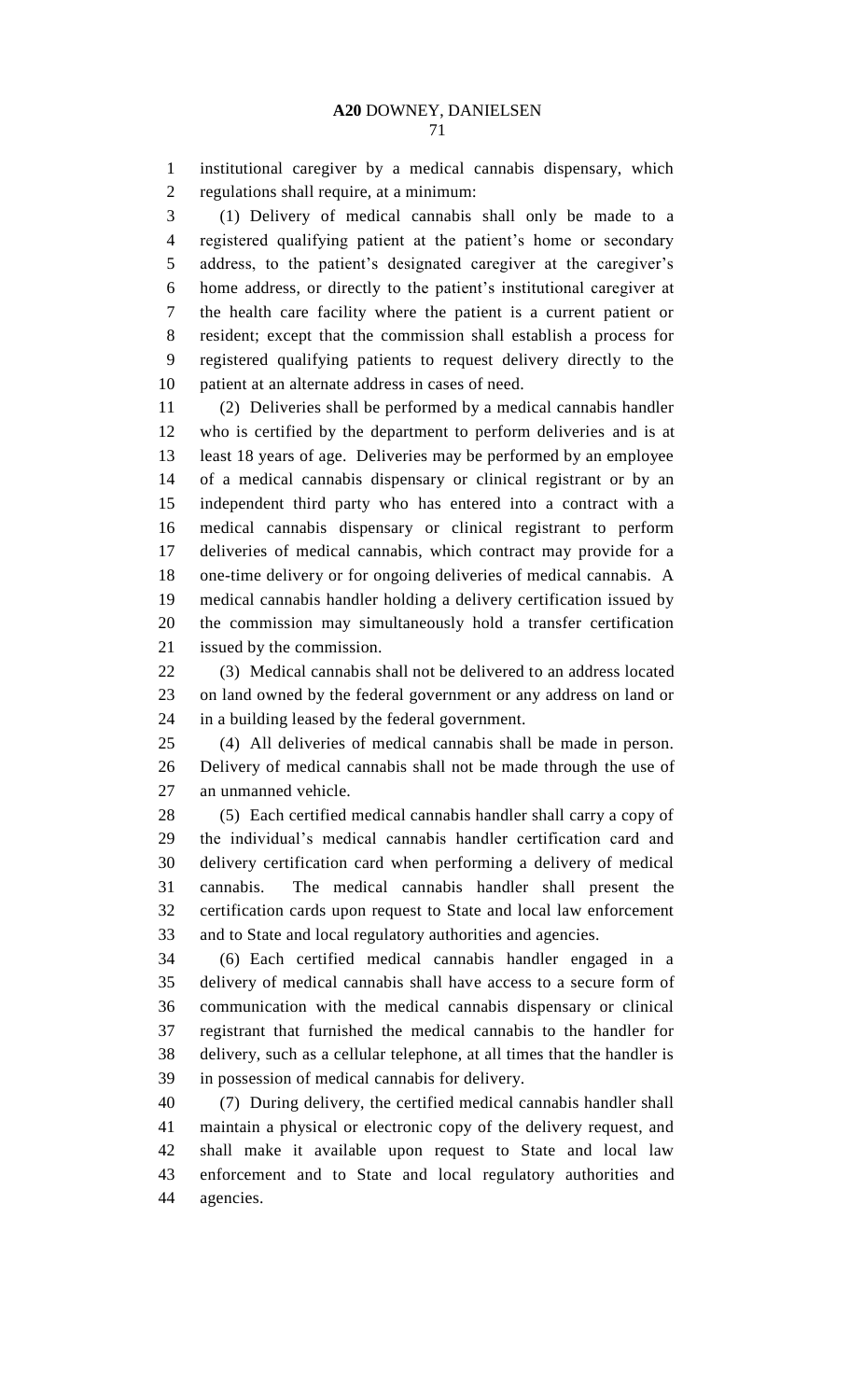(8) Delivery vehicles shall be equipped with a secure lockbox in a secured cargo area, which shall be used for the sanitary and secure transport of medical cannabis.

 (9) A certified medical cannabis handler shall not leave medical cannabis in an unattended vehicle unless the vehicle is locked and equipped with an active vehicle alarm system.

 (10) A delivery vehicle shall contain a Global Positioning System (GPS) device for identifying the geographic location of the vehicle. The device shall be either permanently or temporarily affixed to the vehicle while the vehicle is in operation, and the device shall remain active and in the possession of the certified medical cannabis handler at all times during which the vehicle is engaged in the delivery of medical cannabis. At all times, the medical cannabis dispensary or clinical registrant that furnished the medical cannabis to the handler for delivery shall be able to identify the geographic location of all vehicles that are making deliveries for that entity and shall provide that information to the commission upon request.

 (11) Each entity that employs a medical cannabis handler certified to deliver medical cannabis shall provide the commission with current information concerning all vehicles utilized for medical cannabis deliveries, including each vehicle's make, model, color, Vehicle Identification Number, license plate number, and vehicle registration.

 (12) A medical cannabis dispensary or clinical registrant furnishing medical cannabis to a medical cannabis handler for delivery shall maintain current hired and non-owned automobile liability insurance sufficient to insure all delivery vehicles in the amount of not less than \$1,000,000 per occurrence or accident.

 (13) Delivery vehicles shall bear no markings that would either identify or indicate that the vehicle is used to transport medical cannabis.

 (14) All deliveries of medical cannabis shall be completed in a timely and efficient manner.

 (15) While performing deliveries of medical cannabis, a certified medical cannabis handler shall only travel from the premises of the medical cannabis dispensary or clinical registrant furnishing the medical cannabis to the delivery address; from one delivery address to another delivery address; or from a delivery address back to the premises of the medical cannabis handler's employer. A medical cannabis handler shall not deviate from the route described in this paragraph, except in the event of emergency or as necessary for rest, fuel, or vehicle repair stops, or because road conditions make continued use of the route or operation of the vehicle unsafe, impossible, or impracticable.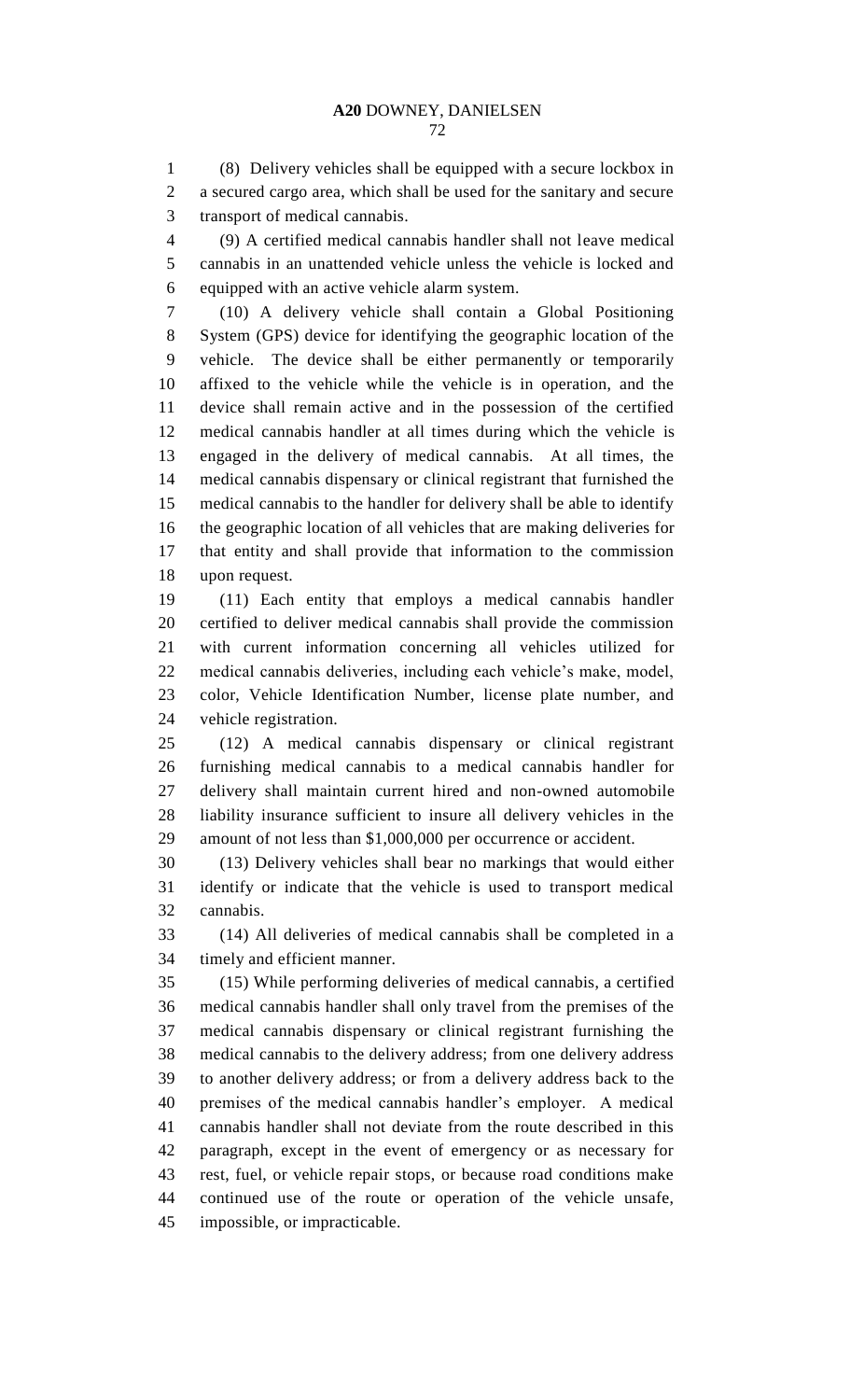(16) The process of delivery shall begin when the certified medical cannabis handler leaves the premises of the medical cannabis dispensary or clinical registrant with medical cannabis for delivery. The process of delivering medical cannabis ends when the medical cannabis handler returns to the premises of the medical cannabis handler's employer after completing the delivery.

 (17) Each medical cannabis handler performing deliveries of medical cannabis shall maintain a record of each delivery in a log, which may be written or electronic. For each delivery, the log shall record:

(a) The date and time that the delivery began and ended;

 (b) The handler's name, medical cannabis handler certification number, and medical cannabis delivery certification number;

(c) The tracking number of the medical cannabis; and

 (d) The signature and registry number of the patient or caregiver who accepted delivery.

 (18) A medical cannabis handler shall report any vehicle accidents, diversions, losses, or other reportable events that occur during delivery of medical cannabis to the appropriate State and local authorities, including the commission. A medical cannabis dispensary or clinical registrant furnishing medical cannabis for delivery shall have no criminal liability for any vehicle accidents, diversions, losses, or other reportable events that occur during delivery after such time as the dispensary or clinical registrant, as applicable, furnishes medical cannabis for delivery.

 (19) A medical cannabis dispensary or clinical registrant shall be authorized to use any medical cannabis handler employed by the dispensary or clinical registrant or any independent third party medical cannabis handler that is not employed by a medical cannabis dispensary or clinical registrant for the purposes of delivering medical cannabis, and, subject to the requirements of paragraph (2) of this subsection, an independent third party medical cannabis handler possessing a delivery certification who is not employed by any medical cannabis dispensary or clinical registrant shall be authorized to provide medical cannabis transport services to any medical cannabis dispensary or clinical registrant.

 j. Medical cannabis may be transferred or delivered, consistent with the requirements of subsections h. and i. of this section, respectively, to any location in the State. In no case may a municipality restrict transfers or deliveries of medical cannabis within that municipality by adoption of municipal ordinance or any other measure, and any restriction to the contrary shall be deemed void and unenforceable.

 k. The commission may authorize the use of an Internet-based web service developed and maintained by an independent third party entity that does not hold any permit, license, or certificate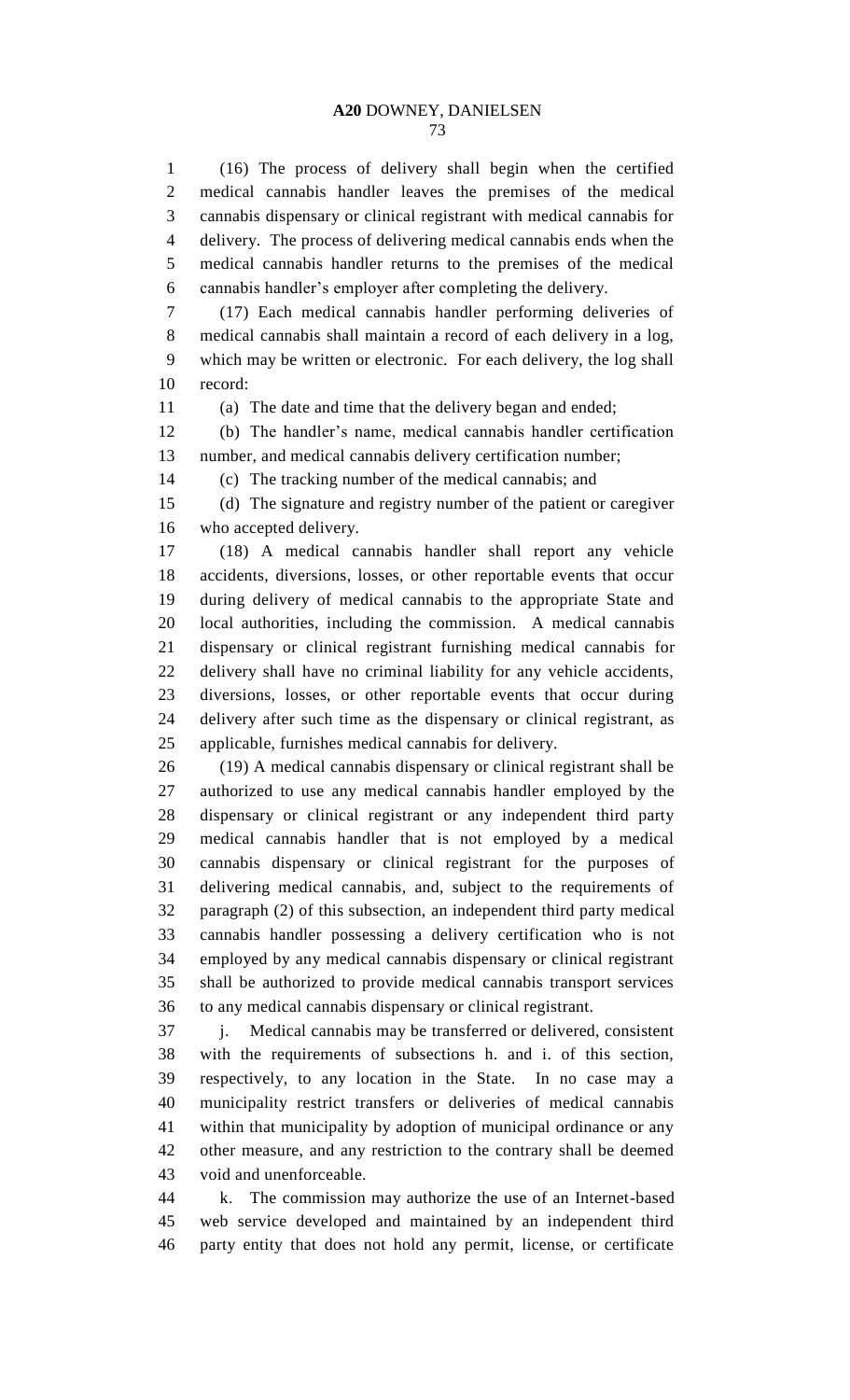issued pursuant to P.L.2009, c.307 (C.24:6I-1 et al.), and is not a significantly involved person or other investor in any permit holder, which web service may be used by registered qualifying patients, designated caregivers, and institutional caregivers to request or schedule deliveries of medical cannabis pursuant to subsection i. of this section.

 28. (New section) a. A municipality may authorize, through the enactment of an ordinance, the operation of locally endorsed medical cannabis consumption areas by medical cannabis dispensaries and clinical registrants within its jurisdiction, at which areas the on-premises consumption of medical cannabis may occur.

 b. Applications for an endorsement pursuant to this section shall be made to the commission in a form and manner as shall be prescribed the commission and shall set forth such information as the commission may require. Each application shall be verified by the oath or affirmation of such persons as the commission may prescribe. The endorsement shall be conditioned upon approval by a municipality. An applicant is prohibited from operating a cannabis consumption area without State and local approval. If the applicant does not receive approval from the municipality within one year after the date of State approval, the State endorsement shall expire and may not be renewed. If an application is denied by the municipality or the approval of the municipality is revoked, the commission shall revoke the State endorsement. Any person aggrieved by the local denial of an endorsement application may request a hearing in the Superior Court of the county in which the application was filed. The request for a hearing shall be filed within 30 days after the date the application was denied. The person shall serve a copy of the person's request for a hearing upon the appropriate officer for the municipality that denied the application. The hearing shall be held and a record made thereof within 30 days after the receipt of the application for a hearing. No formal pleading and no filing fee shall be required for the hearing.

 c. (1) The commission shall deny a State endorsement if the premises on which the applicant proposes to conduct its business does not meet the requirements of P.L.2009, c.307 (C.24:6I-1 et al.) or for reasons set forth in this section. The commission may revoke or deny an endorsement renewal, or reinstatement, or an initial endorsement for good cause.

(2) For purposes of this subsection "good cause" means:

 (a) the endorsed permit holder or applicant has violated, does not meet, or has failed to comply with, any of the terms, conditions, or provisions of this section, any rules promulgated pursuant to this section, or any supplemental local laws, rules, or regulations;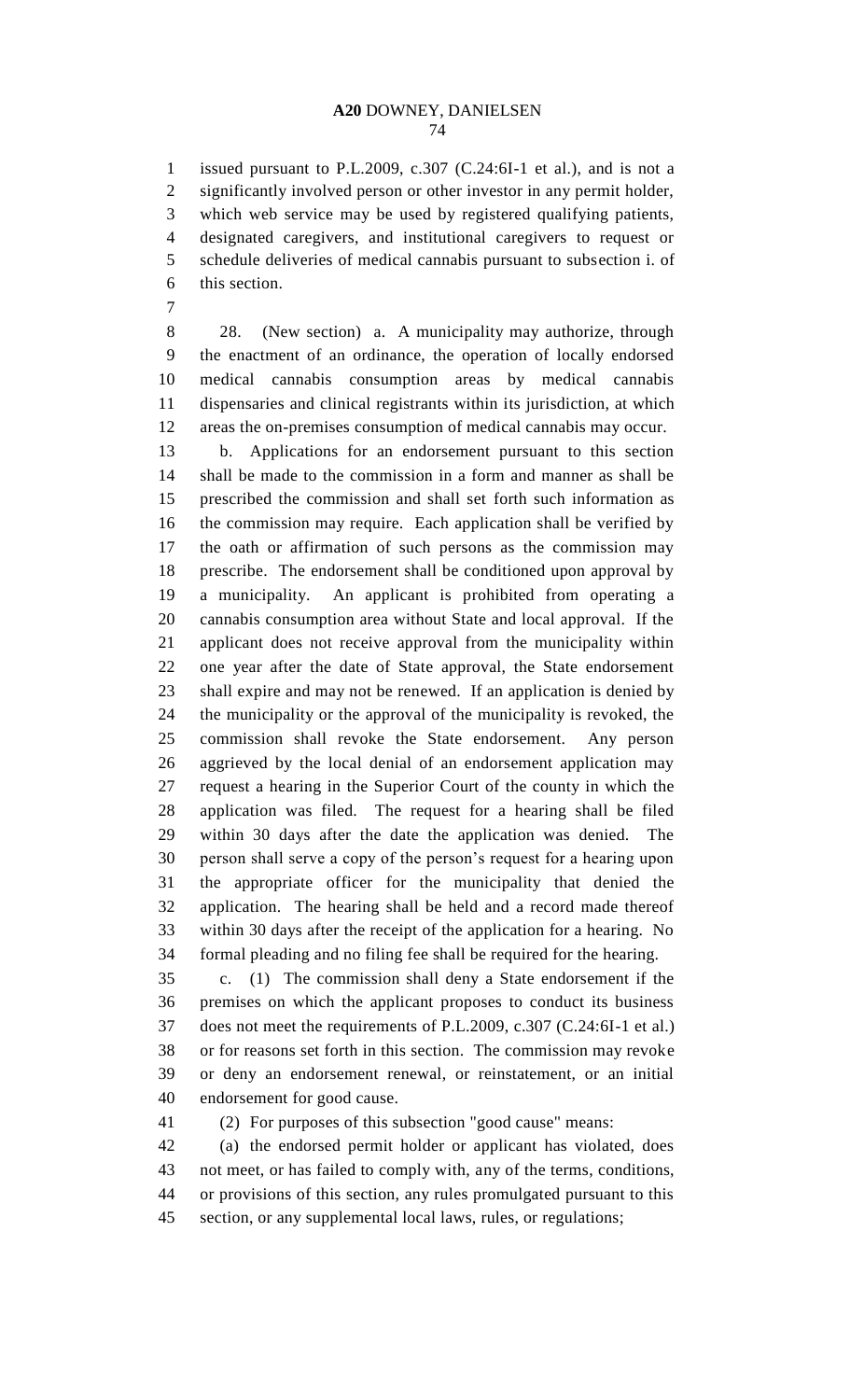(b) the endorsed permit holder or applicant has failed to comply with any special terms or conditions that were placed on its endorsement by the commission or municipality; or

 (c) the premises have been operated in a manner that adversely affects the public health or the safety of the immediate neighborhood in which the medical cannabis consumption area is located.

 (3) Any commission decision made pursuant to this subsection shall be considered a final agency decision for the purposes of the "Administrative Procedure Act," P.L.1968, c.410 (C.52:14B-1 et seq.) and may be subject to judicial review as provided in the Rules of Court.

 d. A medical cannabis consumption area endorsement shall be valid for one year and may be renewed annually, subject to the approval of the commission and the municipality as set forth in this section. The commission shall establish by rule the amount of the application fee and renewal fee for the endorsement, which shall not exceed the administrative cost for processing and reviewing the application.

 e. The commission shall maintain a list of all medical cannabis consumption areas in the State and shall make the list available on its Internet website.

 f. A medical cannabis consumption area shall be located on the premises of a medical cannabis dispensary or clinical registrant, may be indoors or outdoors, and shall be designated by conspicuous signage.

 (1) An indoor medical cannabis consumption area shall be a structurally enclosed area within a medical cannabis dispensary or clinical registrant facility that is separated by solid walls or windows from the area in which medical cannabis is dispensed and shall only be accessible through an interior door after first entering the facility.

 (2) An outdoor medical cannabis consumption area shall be an exterior structure on the same premises as the medical cannabis dispensary or clinical registrant facility, that is either separate from or connected to the facility, and that is not required to be completely enclosed, but shall have sufficient walls, fences, or other barriers to prevent any view of patients consuming medical cannabis from any sidewalk or other pedestrian or non-motorist right-of-way, as the case may be, within the consumption area.

 (3) Nothing in this subsection shall be construed to authorize the consumption of medical cannabis by smoking in any indoor public place or workplace, as those terms are defined in subsection 3 of P.L.2005, c.383 (C.26:3D-57), and the medical cannabis dispensary or clinical registrant operating the consumption area shall ensure that any smoking of medical cannabis that occurs in an outdoor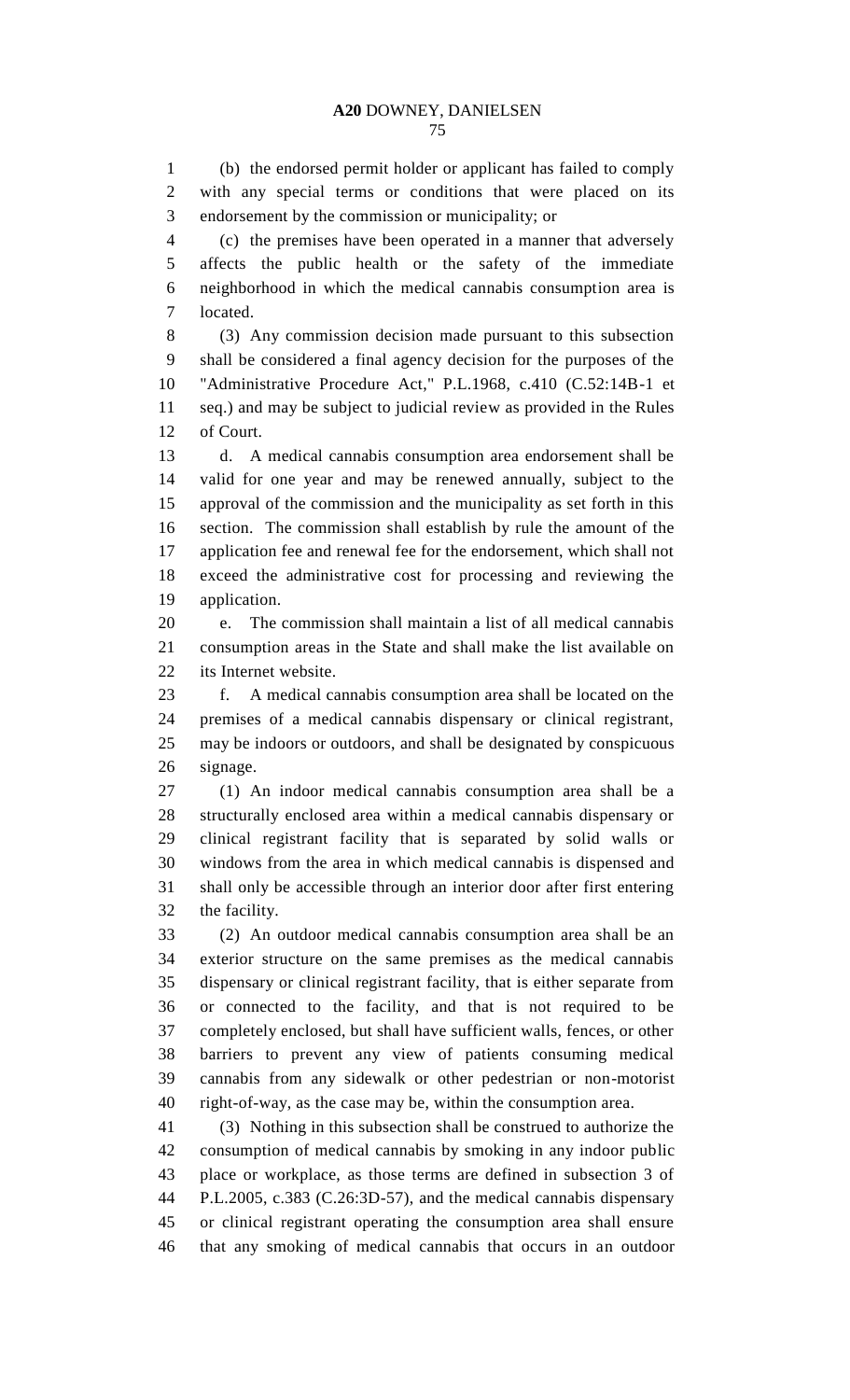medical cannabis consumption area does not result in migration, seepage, or recirculation of smoke to any indoor public place or workplace. The commission may require a consumption area to include any ventilation features as the commission deems necessary and appropriate.

 g. (1) A medical cannabis dispensary or clinical registrant holding a medical cannabis consumption area endorsement, and the employees of the dispensary or clinical registrant, subject to any regulations for medical cannabis consumption areas promulgated by the commission, may permit a person to bring medical cannabis into a medical cannabis consumption area.

 (2) A medical cannabis dispensary or clinical registrant holding a medical cannabis consumption area endorsement shall not sell alcohol, including fermented malt beverages or malt, vinous, or spirituous liquor, sell tobacco or nicotine products, or allow the consumption of alcohol, tobacco, or nicotine products on premises, or operate as a retail food establishment.

 (3) A medical cannabis dispensary or clinical registrant holding a medical cannabis consumption area endorsement shall not allow on-duty employees of the establishment to consume any medical cannabis in the consumption area.

 h. Access to a medical cannabis consumption area shall be restricted to employees of the medical cannabis dispensary or clinical registrant and to registered qualified patients and their designated caregivers.

 i. When a patient leaves a medical cannabis consumption area, the establishment shall ensure any remaining unconsumed medical cannabis that is not taken by the patient or the patient's designated caregiver is destroyed.

j. A medical cannabis consumption area and its employees:

 (1) shall operate the establishment in a decent, orderly, and respectable manner;

 (2) may remove an individual from the establishment for any reason;

 (3) shall not knowingly permit any activity or acts of disorderly conduct; and

 (4) shall not permit rowdiness, undue noise, or other disturbances or activity offensive to the average citizen or to the residents of the neighborhood in which the consumption area is located.

 k. If an emergency requires law enforcement, firefighters, emergency medical services providers, or other public safety personnel to enter a medical cannabis consumption area, employees of the establishment shall prohibit on-site consumption of medical cannabis until such personnel have completed their investigation or services and have left the premises.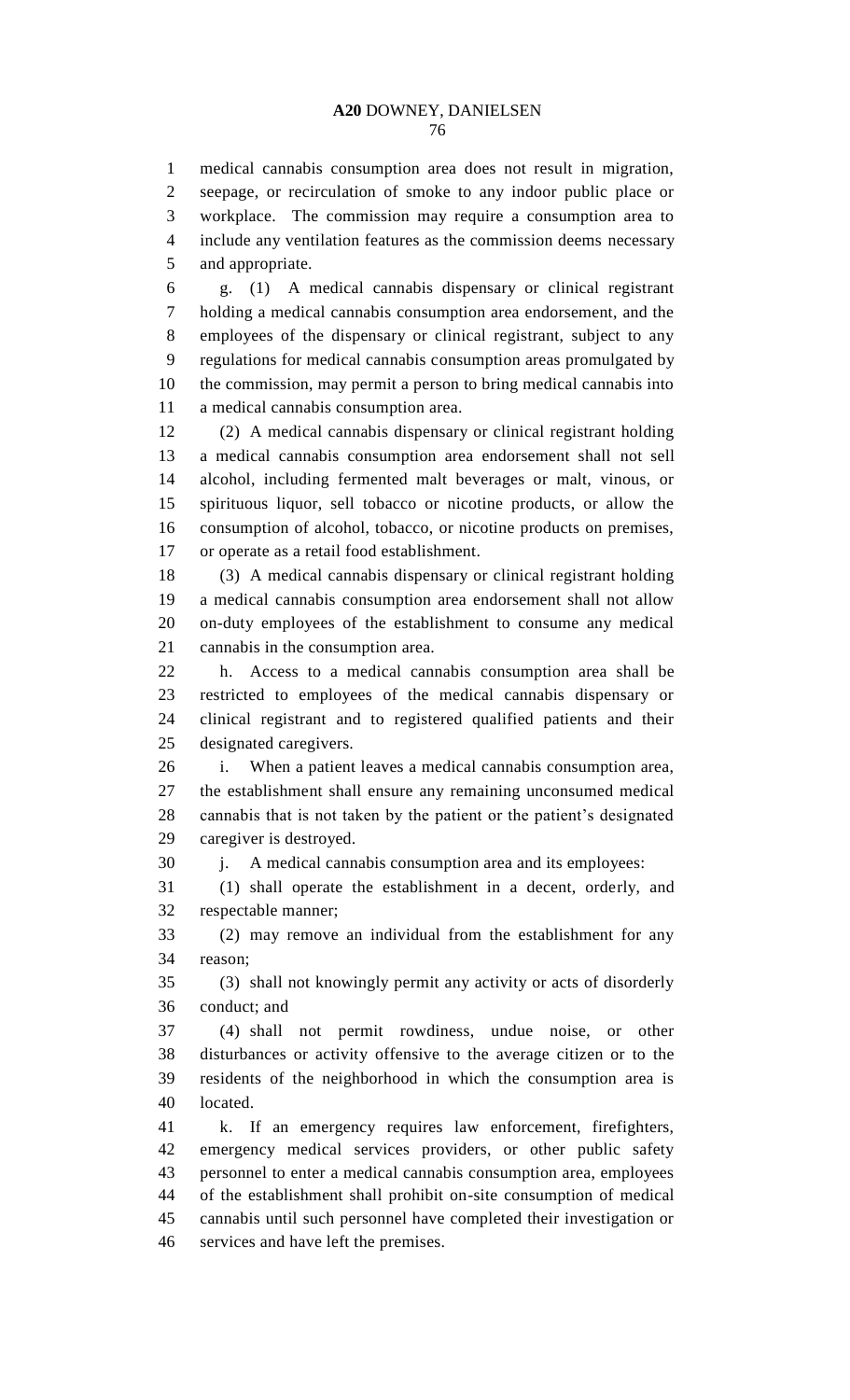29. (New section) a. (1) The commission shall develop and maintain a system for tracking the cultivation of medical cannabis, the manufacturing of medical cannabis products, the transfer of medical cannabis and medical cannabis products between medical cannabis cultivators, medical cannabis manufacturers, medical cannabis dispensaries, clinical registrants, and testing laboratories as authorized pursuant to paragraph (5) of subsection a. of section 7 of P.L.2009, c.307 (C.24:6I-7) and subsection h. of section 27 of 9 P.L., c. (C. ) (pending before the Legislature as this bill), and the dispensing or delivery of medical cannabis to registered qualifying patients, designated caregivers, and institutional caregivers.

 (2) The tracking system shall, among other features as determined by the commission, utilize a stamp affixed to a container or package for medical cannabis to assist in the collection of the information required to be tracked pursuant to subsection c. of this section.

 (a) The commission, in consultation with the Director of the Division of Taxation, shall secure stamps based on the designs, specifications, and denominations prescribed by the commission in regulation, and which incorporate encryption, security, and counterfeit-resistant features to prevent the unauthorized duplication or counterfeiting of any stamp. The stamp shall be readable by a scanner or similar device that may be used by the commission, the Director of the Division of Taxation, and medical cannabis cultivators, medical cannabis manufacturers, medical cannabis dispensaries, or clinical registrants.

 (b) The commission, and the Director of the Division of Taxation if authorized by the commission, shall make stamps available for purchase by medical cannabis cultivators, medical cannabis manufacturers, and clinical registrants, which shall be the only entities authorized to affix a stamp to a container or package for medical cannabis in accordance with applicable regulations promulgated by the commission in consultation with the Director of the Division of Taxation. The price charged by the commission to medical cannabis cultivators, medical cannabis manufacturers, and clinical registrants for a stamp required pursuant to this paragraph shall be reasonable and commensurate with the cost of producing the stamp.

 (c) A medical cannabis cultivator, medical cannabis manufacturer, medical cannabis dispensary, clinical registrant, or certified medical cannabis handler shall not purchase, sell, offer for sale, transfer, transport, or deliver any medical cannabis unless a stamp is properly affixed to the container or package for the medical cannabis.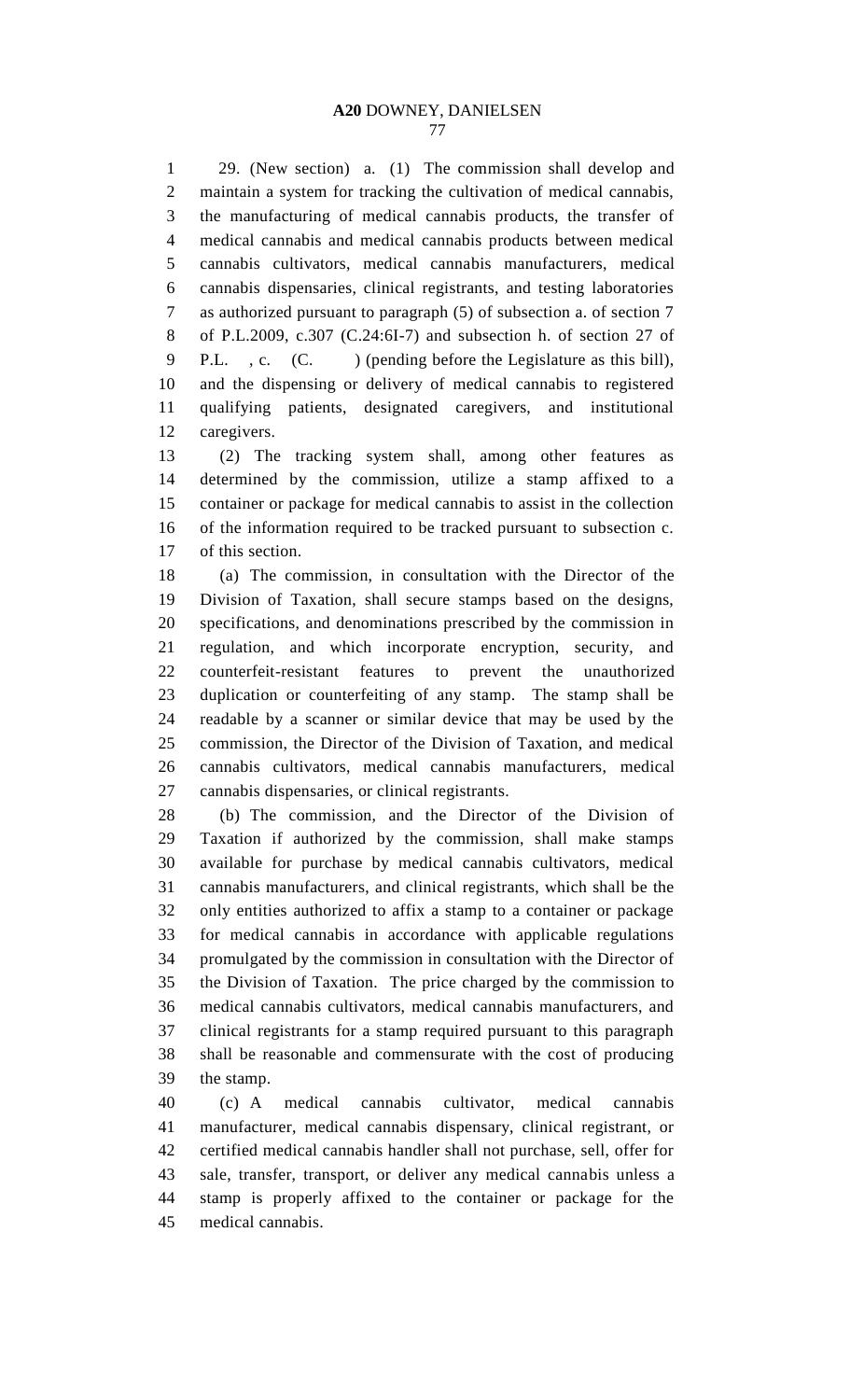b. The purposes of the system developed and maintained under this section include, but are not limited to: (1) preventing the diversion of medical cannabis to criminal enterprises, gangs, cartels, persons not authorized to possess medical cannabis, and other states; (2) preventing persons from substituting or tampering with medical cannabis; (3) ensuring an accurate accounting of the cultivation, manufacturing, transferring, dispensing, and delivery of medical cannabis; (4) ensuring that the testing results from licensed testing laboratories are accurately reported; and (5) ensuring compliance with the rules and regulations adopted by the commission and any other law of this State that charges the commission with a duty, function, or power related to medical cannabis. c. The system developed and maintained under this section shall be capable of tracking, at a minimum: (1) the propagation of immature medical cannabis plants and the production of medical cannabis by a medical cannabis cultivator; (2) the utilization of medical cannabis in the manufacture, production, and creation of medical cannabis products by a medical cannabis manufacturer; (3) the transfer of medical cannabis and medical cannabis products to and from licensed testing laboratories for testing purposes; (4) the dispensing of medical cannabis by a medical cannabis dispensary or clinical registrant; (5) the furnishing of medical cannabis by a medical cannabis dispensary or clinical registrant to a medical cannabis handler for delivery; (6) the delivery of medical cannabis by a medical cannabis handler; (7) the purchase, sale, or other transfer of medical cannabis and medical cannabis products between medical cannabis cultivators, medical cannabis manufacturers, medical cannabis dispensaries, and clinical registrants as authorized pursuant to paragraph (5) of subsection a. of section 7 of P.L.2009, c.307 (C.24:6I-7) and 39 subsection h. of section 27 of P.L., c. (C. ) (pending before the Legislature as this bill); and (8) any other information that the commission determines is reasonably necessary to accomplish the duties, functions, and powers of the commission. 30. (New section) The commission may waive any requirement of P.L.2009, c.307 (C.24:6I-1 et al.) if the commission determines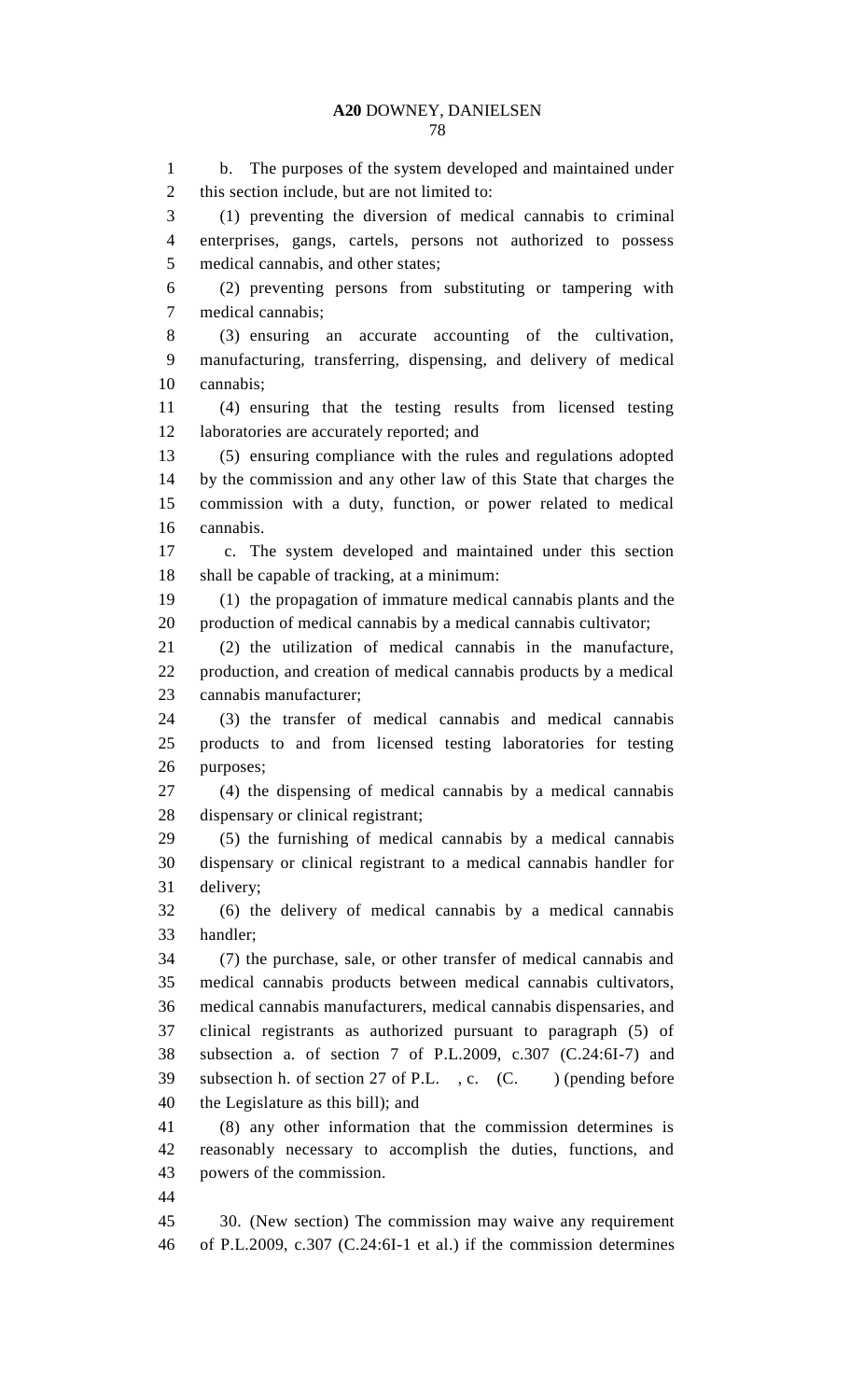that granting the waiver is necessary to achieve the purposes of P.L.2009, c.307 (C.24:6I-1 et al.) and provide access to patients who would not otherwise qualify for the medical use of cannabis to alleviate suffering from a diagnosed medical condition, and does not create a danger to the public health, safety, or welfare.

 31. (New section) a. The Cannabis Regulatory Commission is hereby created in, but not of, the Department of the Treasury, to assume all powers, duties, and responsibilities with regard to the regulation and oversight of activities authorized pursuant to P.L.2009, c.307 (C.24:6I-1 et al.) from the Department of Health for the further development, expansion, regulation, and enforcement of activities associated with the medical use of cannabis pursuant P.L.2009, c.307 (C.24:6I-1 et al.). All powers, duties, and responsibilities with regard to the regulation and oversight of activities authorized pursuant to P.L.2009, c.307 (C.24:6I-1 et al.) shall be transferred from the Department of Health to the Cannabis Regulatory Commission at such time as the members of the commission are appointed as provided in subsection b. of this section and the commission first organizes. Thereafter, any reference to the Department of Health or the Commissioner of Health in any statute or regulation pertaining to the provisions of P.L.2009, c.307 (C.24:6I-1 et al.) shall be deemed to refer to the Cannabis Regulatory Commission. The provisions of this subsection shall be carried out in accordance with the "State Agency Transfer Act," P.L.1971, c.375 (C.52:14D-1 et seq.).

 b. (1) The commission shall consist of five members, one of whom shall be designated by the Governor as the chair, and one of whom shall be designated the vice-chair in accordance with the appointment process set forth in paragraph (7) of this subsection.

 (2) The members of the commission shall be appointed by the Governor as follows:

 (a) One member shall be appointed upon recommendation of the Senate President;

 (b) One member shall be appointed upon recommendation of the Speaker of the General Assembly;

 (c) Three members, including the chair, shall be appointed without any needed recommendation.

 (3) Initial appointments of commission members pursuant to paragraph (2) of this subsection shall not require the advice and consent of the Senate. Subsequent appointments made pursuant to subparagraph (c) of paragraph (2) of this subsection, including reappointments of members initially appointed, shall be made with the advice and consent of the Senate. Subsequent appointments made pursuant to subparagraphs (a) and (b) of paragraph (2) of this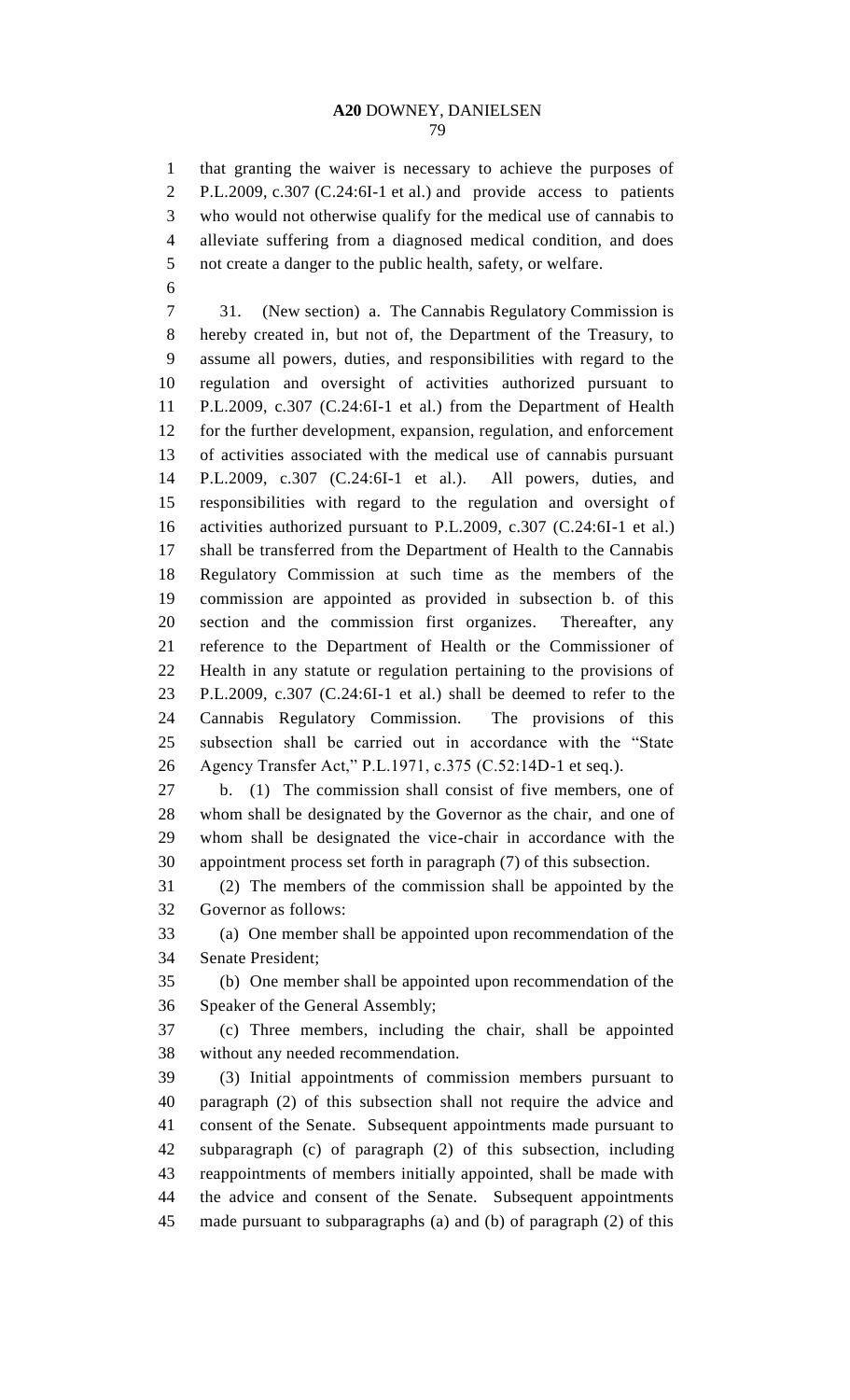subsection shall be made in the same manner as the original appointment.

 (4) All five members shall be residents of this State. At least one member shall be a State representative of a national organization or State branch of a national organization with a stated mission of studying, advocating, or adjudicating against minority historical oppression, past and present discrimination, unemployment, poverty and income inequality, and other forms of social injustice or inequality, and all five members shall possess education, training, or experience with legal, policy, or criminal justice issues, corporate or industry management, finance, securities, or production or distribution, medicine or pharmacology, or public health, mental health, or substance use disorders.

 (5) The chair and the other members shall serve for terms of five years; provided that, for the two other members initially appointed by the Governor without any needed recommendation, one shall be appointed for a term of four years, and one shall be appointed for a term of three years. The chair and the other members shall serve in their respective capacities throughout their entire term and until their successors shall have been duly appointed and qualified. Any vacancy in the commission occurring for any reason other than the expiration of a term, including a vacancy occurring during the term of the initial chair or another initial member, shall be filled in accordance with the requirements for subsequent appointments set forth in paragraph (3) of this subsection for the remainder of the unexpired term only.

 (6) The chair and other members of the commission shall devote full time to their respective duties of office and shall not pursue or engage in any other business, occupation, or gainful employment. Each member shall receive an annual salary to be fixed and established by the Governor, which for the chair shall not exceed \$141,000, and for the other members shall not exceed \$125,000.

 (7) The members of the commission, at the commission's first meeting when called by the chair, shall elect, by a majority of the total authorized membership of the commission, one of the members who is appointed based upon the recommendation of the Senate President or Speaker of the General Assembly as set forth in paragraph (2) of this subsection to serve as vice-chair during that member's term. A new vice-chair shall be elected upon the expiration of the current vice-chair's term, even if that member remains on the commission until that member's successor is duly appointed and qualified. The vice-chair shall be empowered to carry out all of the responsibilities of the chair during the chair's absence, disqualification, or inability to serve.

 (8) A majority of the total authorized membership of the commission shall be required to establish a quorum, and a majority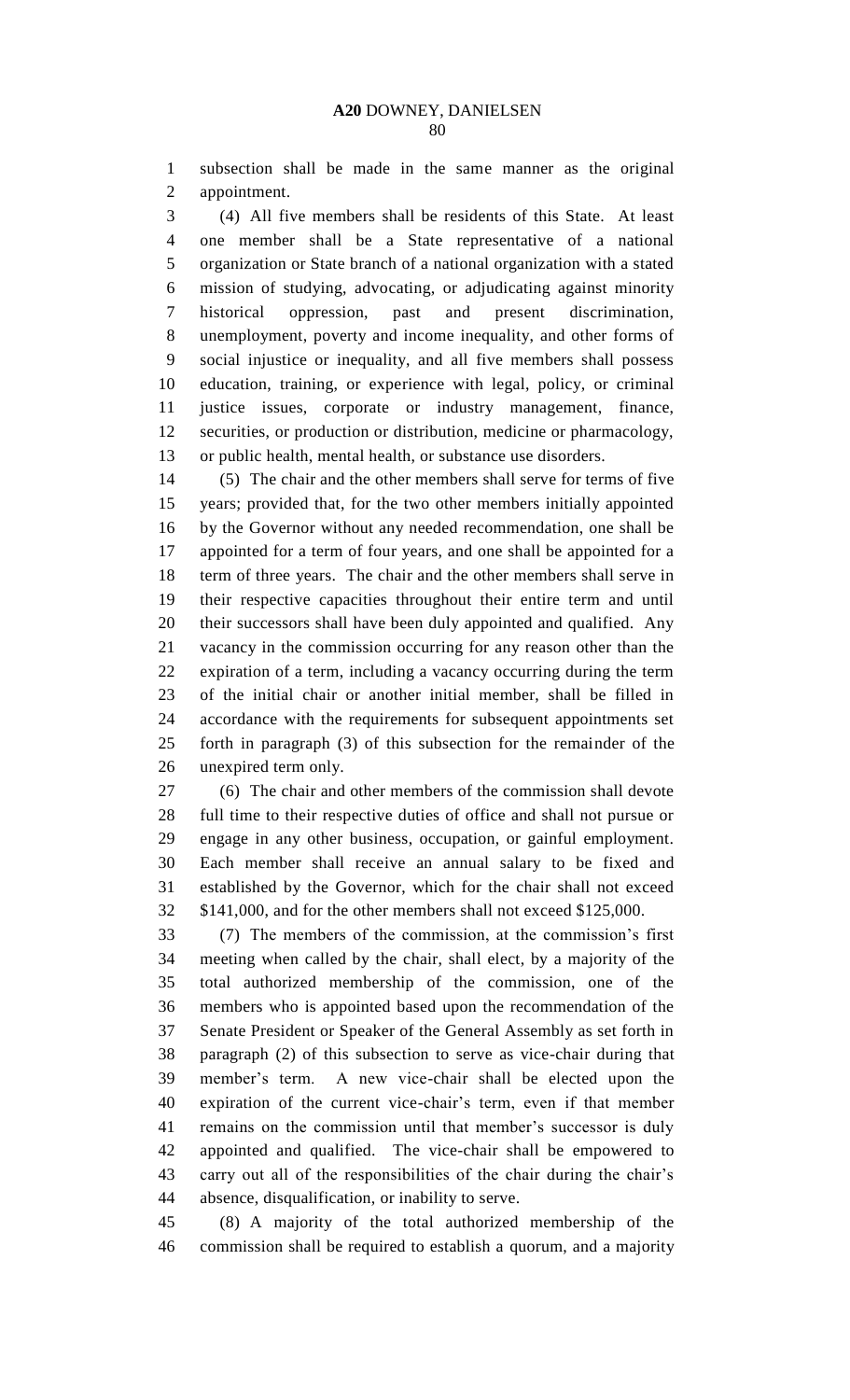of the total authorized membership of the commission shall be required to exercise its powers at any meeting thereof. However, only if all five commissioners have been duly appointed in accordance with the appointment process set forth in paragraph (2) of this subsection, and five appointed commissioners are present at a meeting, may a majority of the total authorized membership act to assume the powers, duties, and responsibilities with regard to the regulation and oversight of activities authorized pursuant to P.L.2009, c.307 (C.24:6I-1 et al.) from the Department of Health.

 (9) The commission shall adopt annually a schedule of regular meetings, and special meetings may be held at the call of the chair.

 (10) Any member of the commission may be removed from office by the Governor, for cause, upon notice and opportunity to be heard at a public hearing. Any member of the commission shall automatically forfeit the member's office upon conviction for any crime.

 c. (1) The commission may establish, and from time to time alter, a plan of organization, and employ personnel as it deems necessary under the direct supervision of a full-time executive director for the commission. The plan of organization shall include the Office of Minority, Disabled Veterans, and Women Medical Cannabis Business Development established by section 32 of 23 P.L., c. (C. ) (pending before the Legislature as this bill).

 (a) The initial executive director shall be appointed by the Governor, and thereafter every subsequent executive director shall be appointed by the Governor with the advice and consent of the Senate. The executive director shall serve at the pleasure of the appointing Governor during the Governor's term of office and until a successor has been duly appointed and qualified. Any vacancy in the office occurring for any reason other than the expiration of a term, including a vacancy occurring during the term of the initial executive director, shall be filled for the unexpired term only in the same manner as the appointment of any subsequent executive director as set forth herein. The executive director shall receive an annual salary to be fixed and established by the Governor, which shall not exceed \$141,000.

 (b) (i) All employees of the commission under the direct supervision of the executive director, except for secretarial and clerical personnel, shall be in the State's unclassified service. All employees shall be deemed confidential employees for the purposes of the "New Jersey Employer-Employee Relations Act," P.L.1941, c.100 (C.34:13A-1 et seq.).

 (ii) If, as a result of transferring powers, duties, and responsibilities with regard to the regulation and oversight of activities authorized pursuant to P.L.2009, c.307 (C.24:6I-1 et al.) from the Department of Health to the commission pursuant to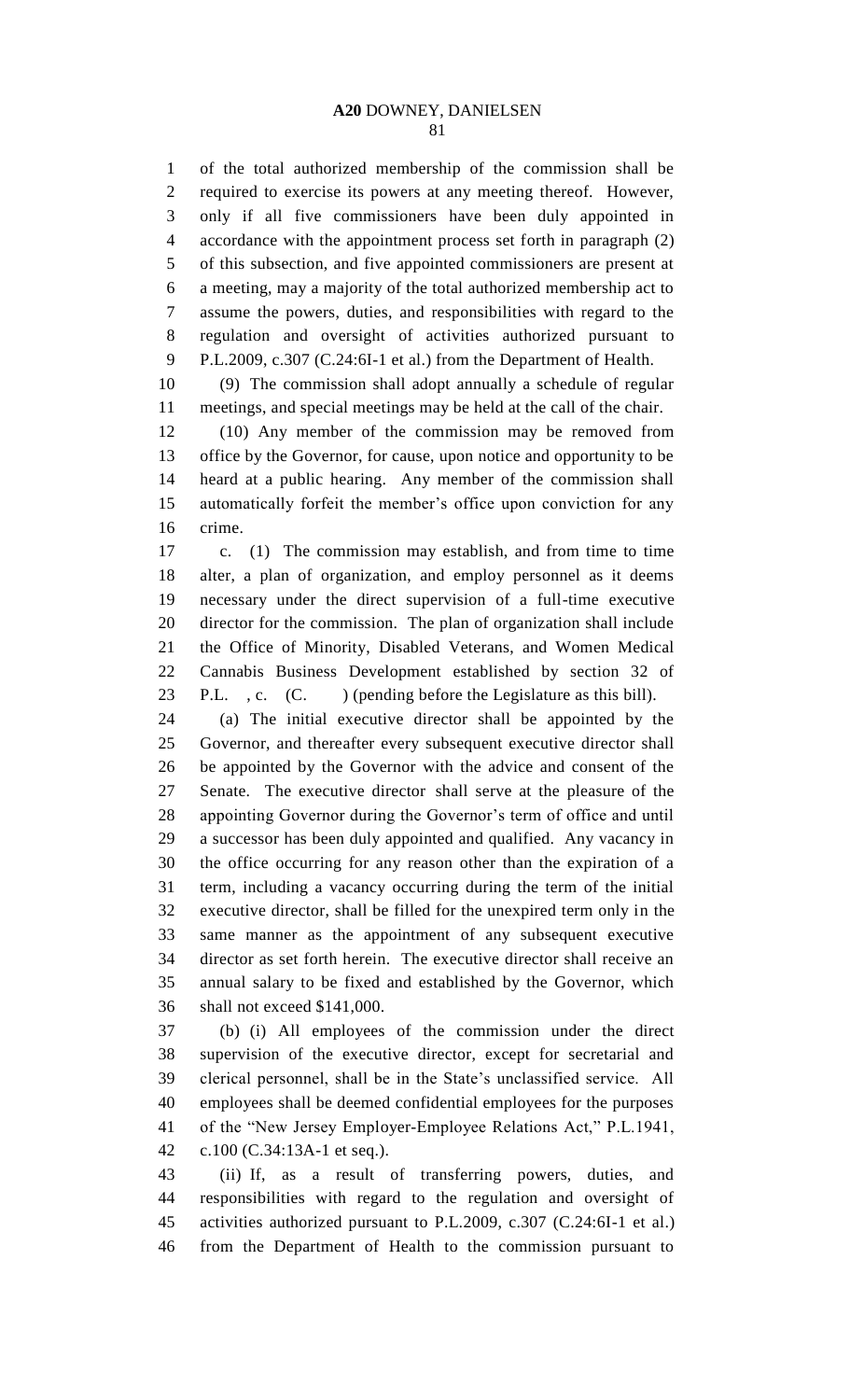subsection a. of this section, the commission needs to employ an individual to fill a position, employees of the department who performed the duties of the position to be filled shall be given a one-time right of first refusal offer of employment with the commission, and such employees may be removed by the commission for cause or if deemed unqualified to hold the position, notwithstanding any other provision of law to the contrary. A department employee who becomes employed by the commission shall retain as an employee of the commission the seniority, and all rights related to seniority, that the employee had with the department as of the last day of employment with the department; provided, however, that such seniority and seniority rights shall be retained only by an employee who was transferred from employment with the department to employment with the commission, and shall not be retained by an employee who was removed from employment with the department due to layoff procedures or who resigned from a position with the department prior to being hired by the commission.

 (2) The commission may sue and be sued in any court, employ legal counsel to represent the commission in any proceeding to which it is a party and render legal advice to the commission upon its request, as well as contract for the services of other professional, technical, and operational personnel and consultants as may be necessary to the performance of its responsibilities.

 (3) The commission may incur additional expenses within the limits of funds available to it in order to carry out its duties, functions, and powers under P.L.2009, c.307 (C.24:6I-1 et al.).

 d. With respect to the activities of the commission, neither the President of the Senate or the Speaker of the General Assembly shall be permitted to appear or practice or act in any capacity whatsoever before the commission regarding any matter whatsoever, nor shall any member of the immediate family of the Governor, President of the Senate, or Speaker of the General Assembly be permitted to so practice or appear in any capacity whatsoever before the commission regarding any matter whatsoever. As used in this subsection, "immediate family" means the spouse, domestic partner, or civil union partner, and any dependent child or stepchild, recognized by blood or by law, of the Governor, President of the Senate, or Speaker of the General Assembly, or of the spouse, domestic partner, or civil union partner residing in the same household as the Governor, President of the Senate, or Speaker of the General Assembly.

 e. The commission may designate its powers and authority as it deems necessary and appropriate to carry out its duties and implement the provisions of P.L.2009, c.307 (C.24:6I-1 et al.).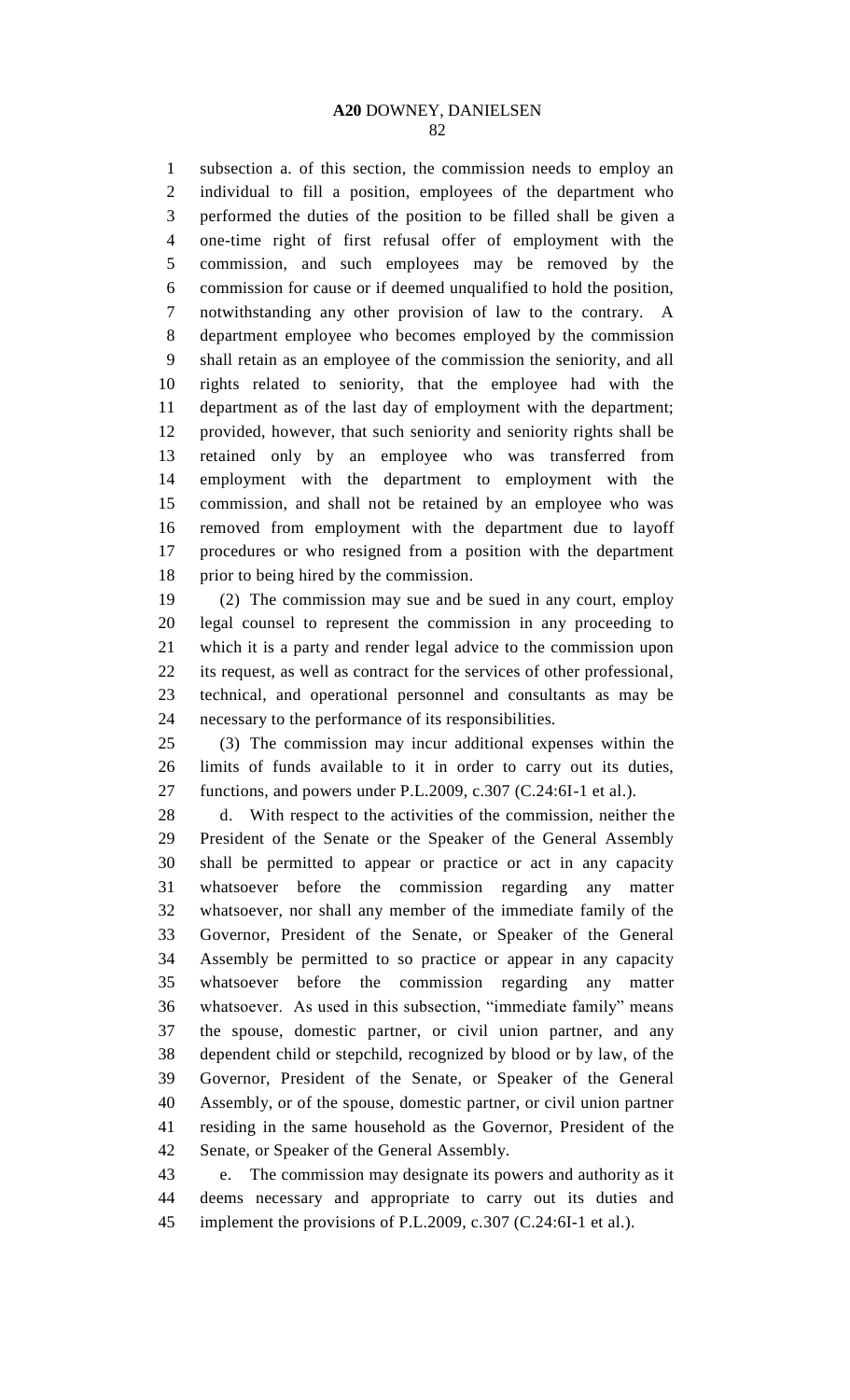f. The commission shall, no later than three years after the date it first organizes, contract with a public research university, as defined in section 3 of P.L.1994, c.48 (C.18A:3B-3), to conduct an independent study to review:

(1) the commission's organization;

(2) the commission's regulation and enforcement activities;

 (3) the overall effectiveness of the commission as a full time entity; and

 (4) whether the regulation and oversight of medical cannabis could be more effectively and efficiently managed through a reorganization of the commission, consolidation of the commission within the Department of Health or another Executive Branch department, conversion to a part-time commission, or the transfer of some or all of the commission's operations elsewhere within the Executive Branch.

 The commission shall submit the findings of the independent study, along with the commission's recommendations for appropriate executive, administrative, or legislative action, to the Governor and, pursuant to section 2 of P.L.1991, c.164 (C.52:14- 19.1), to the Legislature.

 32. (New section) a. There is hereby established in the commission an Office of Minority, Disabled Veterans, and Women Medical Cannabis Business Development. The office shall be under the immediate supervision of a director. The director of the office shall be appointed by the Governor, and shall serve at the pleasure of the appointing Governor during the Governor's term of office and until a successor has been duly appointed and qualified. Any vacancy in the directorship occurring for any reason other than the expiration of the director's term of office shall be filled for the unexpired term only in the same manner as the original appointment. The director shall receive an annual salary as provided by law which shall be at an amount not to exceed the annual salary of the executive director of the commission.

 b. (1) The office shall establish and administer, under the direction of the commission, unified practices and procedures for promoting participation in the medical cannabis industry by persons from socially and economically disadvantaged communities, including by prospective and existing ownership of minority businesses and women's businesses, as these terms are defined in section 2 of P.L.1986, c.195 (C.52:27H-21.18), and disabled veterans' businesses as defined in section 2 of P.L.2015, c.116 (C.52:32-31.2), to be issued medical cannabis cultivator, medical cannabis manufacturer, medical cannabis dispensary, and clinical registrant permits. These unified practices and procedures shall include the certification and subsequent recertification at regular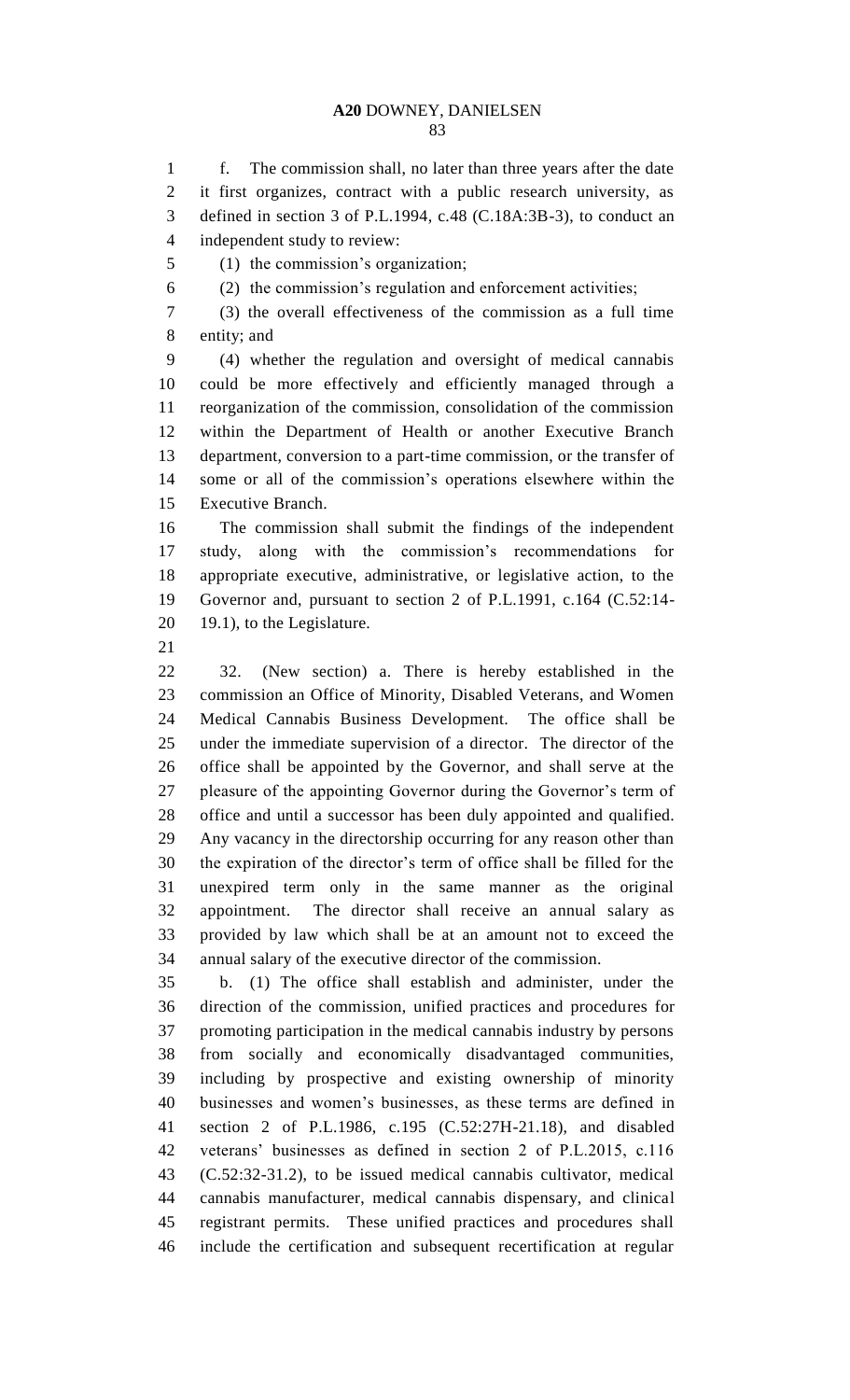intervals of a business as a minority or women's business, or a disabled veterans' business, in accordance with eligibility criteria and a certification application process established by the commission through regulation in consultation with the office.

 (2) The office shall conduct advertising and promotional campaigns, and shall disseminate information to the public, to increase awareness for participation in the medical cannabis industry by persons from socially and economically disadvantaged communities. To this end, the office shall sponsor seminars and informational programs, and shall provide information on its Internet website, providing practical information concerning the medical cannabis industry, including information on business management, marketing, and other related matters.

 c. (1) The office shall develop, recommend, and implement policies, practices, protocols, standards, and criteria designed to promote the formulation of medical cannabis business entities and participation in the medical cannabis industry by persons from socially and economically disadvantaged communities, including by promoting applications for, and the issuance of, medical cannabis cultivator, medical cannabis manufacturer, medical cannabis dispensary, and clinical registrant permits to certified minority, women's, and disabled veterans' businesses. The office shall evaluate the effectiveness of these measures by considering whether the measures have resulted in new medical cannabis cultivator, medical cannabis manufacturer, and medical cannabis dispensary permits being issued in accordance with the provisions of 27 subsection g. of section 12 of P.L. , c. (C. ) (pending before the Legislature as this bill).

 (2) The office shall periodically analyze the total number of permits issued by the commission as compared with the number of certified minority, women's, and disabled veterans' businesses that submitted applications for, and that were awarded, such permits. The office shall make good faith efforts to establish, maintain, and enhance the measures designed to promote the formulation and participation in the operation of medical cannabis businesses by persons from socially and economically disadvantaged communities consistent with the standards set forth in paragraph (1) of this subsection, and to coordinate and assist the commission with respect to its incorporation of these permitting measures into the application and review process for issuing permits under P.L.2009, c.307 (C.24:6I-1 et al.).

 d. The office may review the commission's measures regarding participation in the medical cannabis industry by persons from socially and economically disadvantaged communities, and minority, women's, and disabled veterans' businesses, and make recommendations on relevant policy and implementation matters for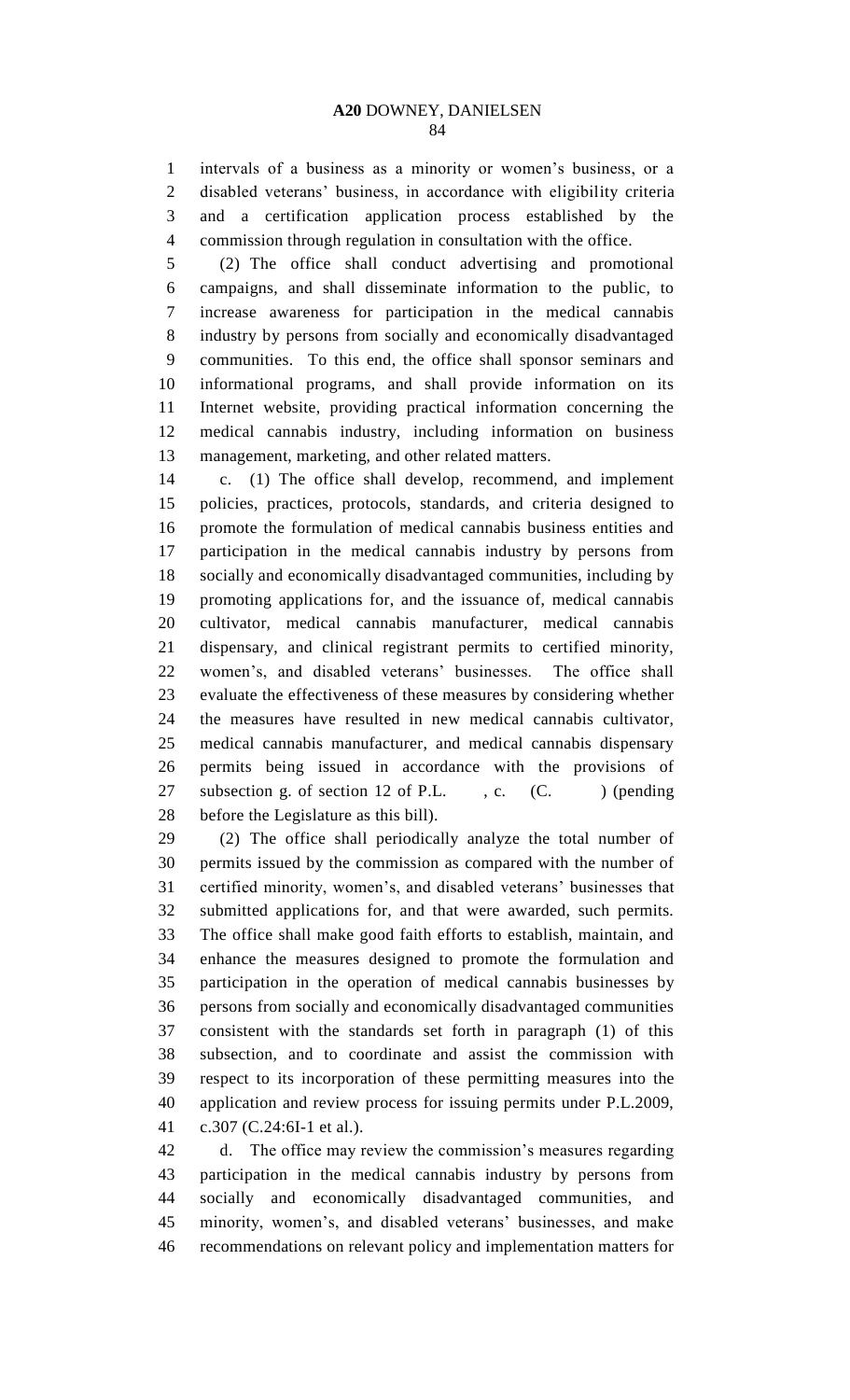the improvement thereof. The office may consult with experts or other knowledgeable individuals in the public or private sector on any aspect of its mission.

 e. The office shall prepare information regarding its activities pursuant to this section concerning participation in the medical cannabis industry by persons from socially and economically disadvantaged communities, including medical cannabis business development initiatives for minority, women's, and disabled veterans' businesses participating in the medical cannabis marketplace, to be incorporated by the commission into its annual report submitted to the Governor and to the Legislature pursuant to section 14 of P.L.2009, c.307 (C.24:6I-12).

 33. (New section) a. No person shall be appointed to or employed by the commission if, during the period commencing three years prior to appointment or employment, the person held any direct or indirect interest in, or any employment by, any holder of, or applicant for, a medical cannabis cultivator, medical cannabis manufacturer, medical cannabis dispensary, or clinical registrant permit pursuant to P.L.2009, c.307 (C.24:6I-1 et al.) or otherwise employs any certified medical cannabis handler to perform transfers or deliveries of medical cannabis; provided, however, that notwithstanding any other provision of law to the contrary, any such person may be appointed to or employed by the commission if the person's prior interest in any such permit holder or applicant would not, in the opinion of the commission, interfere with the objective discharge of the person's obligations of appointment or employment, but in no instance shall any person be appointed to or employed by the commission if the person's prior interest in such permit holder or applicant constituted a controlling interest in that permit holder or applicant; and provided further, however, that notwithstanding any other provision of law to the contrary, any such person may be employed by the commission in a secretarial or clerical position if, in the opinion of the commission, the person's previous employment by, or interest in, any permit holder would not interfere with the objective discharge of the person's employment obligations.

 b. Prior to appointment or employment, each member of the commission and each employee of the commission shall swear or affirm that the member or employee, as applicable, possesses no interest in any business or organization issued a medical cannabis cultivator, medical cannabis manufacturer, medical cannabis dispensary, or clinical registrant permit by the commission.

 c. (1) Each member of the commission shall file with the State Ethics Commission a financial disclosure statement listing all assets and liabilities, property and business interests, and sources of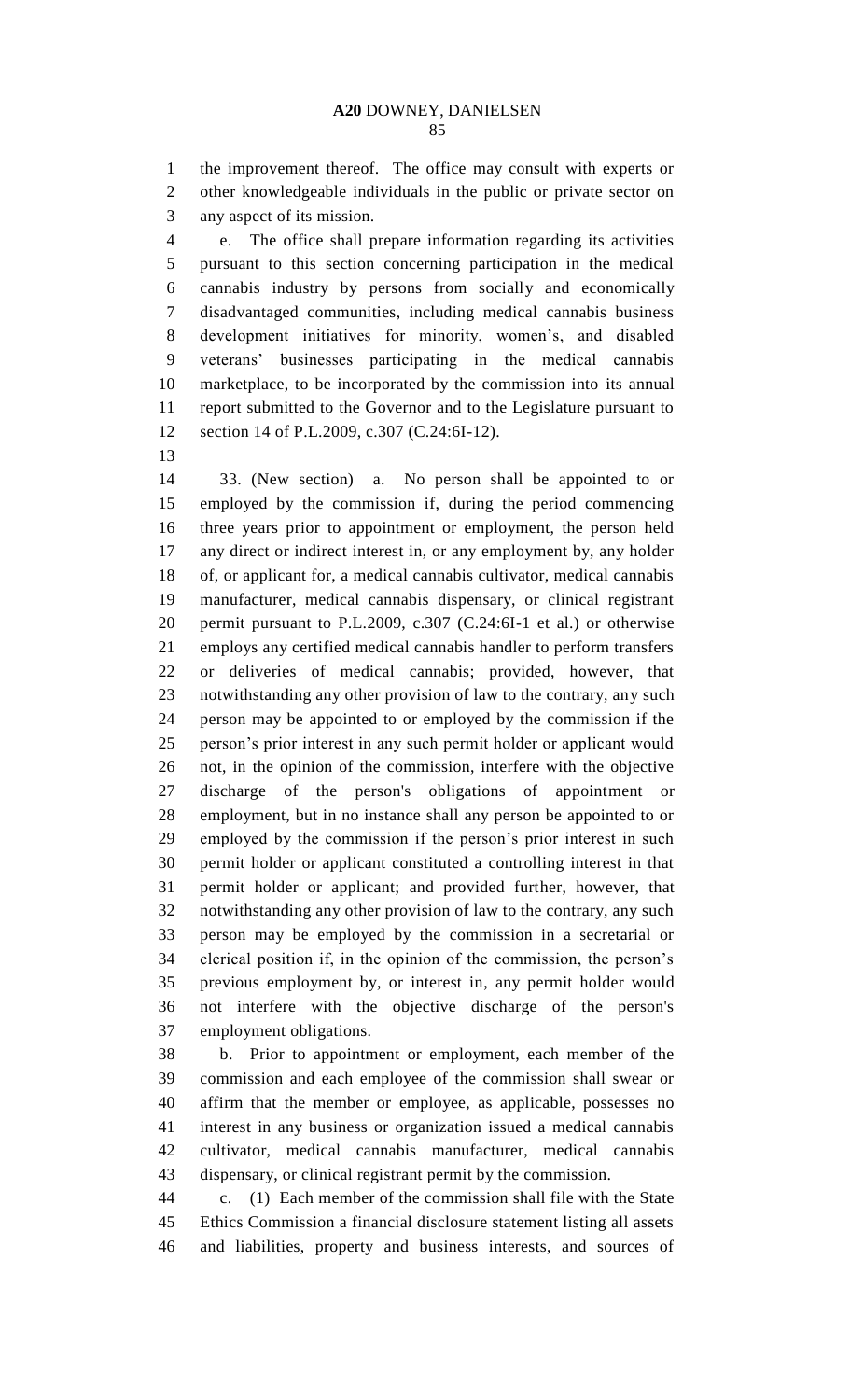income of the member and the member's spouse, domestic partner, or partner in a civil union couple, as the case may be, and shall also provide to the State Ethics Commission in the same financial disclosure statement a list of all assets and liabilities, property and business interests, and sources of income of each dependent child or stepchild, recognized by blood or by law, of the member, or of the spouse, domestic partner, or partner in a civil union couple residing in the same household as the member. Each statement shall be under oath and shall be filed at the time of appointment and annually thereafter.

 (2) Each employee of the commission, except for secretarial and clerical personnel, shall file with the State Ethics Commission a financial disclosure statement listing all assets and liabilities, property and business interests, and sources of income of the employee and the employee's spouse, domestic partner, or partner in a civil union couple, as the case may be. Such statement shall be under oath and shall be filed at the time of employment and annually thereafter. Notwithstanding the provisions of subsection (n) of section 10 of P.L.1971, c.182 (C.52:13D-21), only financial disclosure statements filed by a commission employee who is in a policy-making management position shall be posted on the Internet website of the State Ethics Commission.

 34. (New section) a. The "New Jersey Conflicts of Interest Law," P.L.1971, c.182 (C.52:13D-12 et seq.) shall apply to members of the commission and to all employees of the commission, except as herein specifically provided.

 b. (1) The commission shall promulgate and maintain a Code of Ethics that is modeled upon the Code of Judicial Conduct of the American Bar Association, as amended and adopted by the Supreme Court of New Jersey.

 (2) The Code of Ethics promulgated and maintained by the commission shall not be in conflict with the laws of this State, except, however, that the Code of Ethics may be more restrictive than any law of this State.

 c. The Code of Ethics promulgated and maintained by the commission, and any amendments or restatements thereof, shall be submitted to the State Ethics Commission for approval. The Codes of Ethics shall include, but not be limited to, provisions that:

 (1) No commission member or employee shall be permitted to enter and engage in any activities, nor have any interest, directly or indirectly, in any medical cannabis cultivator, medical cannabis manufacturer, medical cannabis dispensary, or clinical registrant issued a permit by the commission in accordance with the P.L.2009, c.307 (C.24:6I-1 et al.) or any entity that employs any certified medical cannabis handler to perform transfers or deliveries of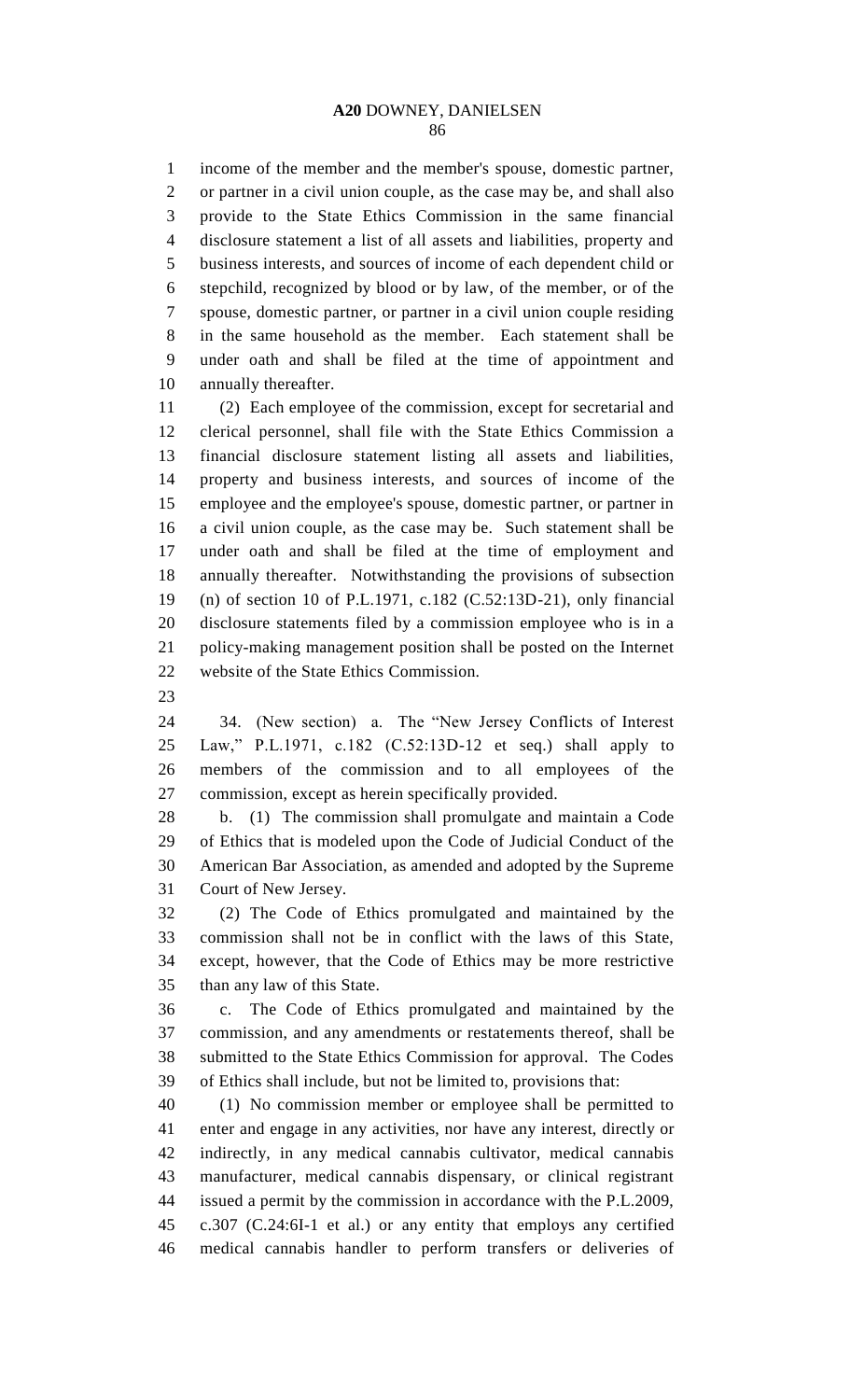medical cannabis, except in the course of the member's or employee's duties; provided that nothing in this paragraph shall be construed to prohibit a member or employee who is a registered qualifying patient, or who is serving as a designated caregiver or institutional caregiver for a registered qualifying patient, from being dispensed medical cannabis consistent with the requirements of P.L.2009, c.307 (C.24:6I-1 et al.).

 (2) No commission member or employee shall solicit or accept employment from any holder of, or applicant for, a medical cannabis cultivator, medical cannabis manufacturer, medical cannabis dispensary, or clinical registrant permit or any entity that employs any certified medical cannabis handler to perform transfers or deliveries of medical cannabis for a period of two years after termination of service with the commission, except as otherwise 15 provided in section 35 of P.L., c. (C.) (pending before the Legislature as this bill).

 (3) No commission member or employee shall act in the member's or employee's official capacity in any matter wherein the member, employee, or the member's or employee's spouse, domestic partner, or partner in a civil union couple, or child, parent, or sibling has a direct or indirect personal financial interest that might reasonably be expected to impair the member's or employee's objectivity or independence of judgment.

 (4) No commission member or employee shall act in the member's or employee's official capacity in a matter concerning any holder of, or applicant for, a medical cannabis cultivator, medical cannabis manufacturer, medical cannabis dispensary, or clinical registrant permit or any entity that employs any certified medical cannabis handler to perform transfers or deliveries of medical cannabis who is the employer of a spouse, domestic partner, or partner in a civil union couple, or child, parent, or sibling of the commission member or employee when the fact of the employment of the spouse, domestic partner, or partner in a civil union couple, or child, parent, or sibling might reasonably be expected to impair the objectivity and independence of judgment of the commission member or employee.

 (5) No spouse, domestic partner, or partner in a civil union couple, or child, parent, or sibling of a commission member shall be employed in any capacity by any holder of, or applicant for, a medical cannabis cultivator, medical cannabis manufacturer, medical cannabis dispensary, or clinical registrant permit, or any entity that employs any certified medical cannabis handler to perform transfers or deliveries of medical cannabis nor by any holding, intermediary, or subsidiary company thereof.

 (6) No commission member shall meet with any person, except for any other member of the commission or employee of the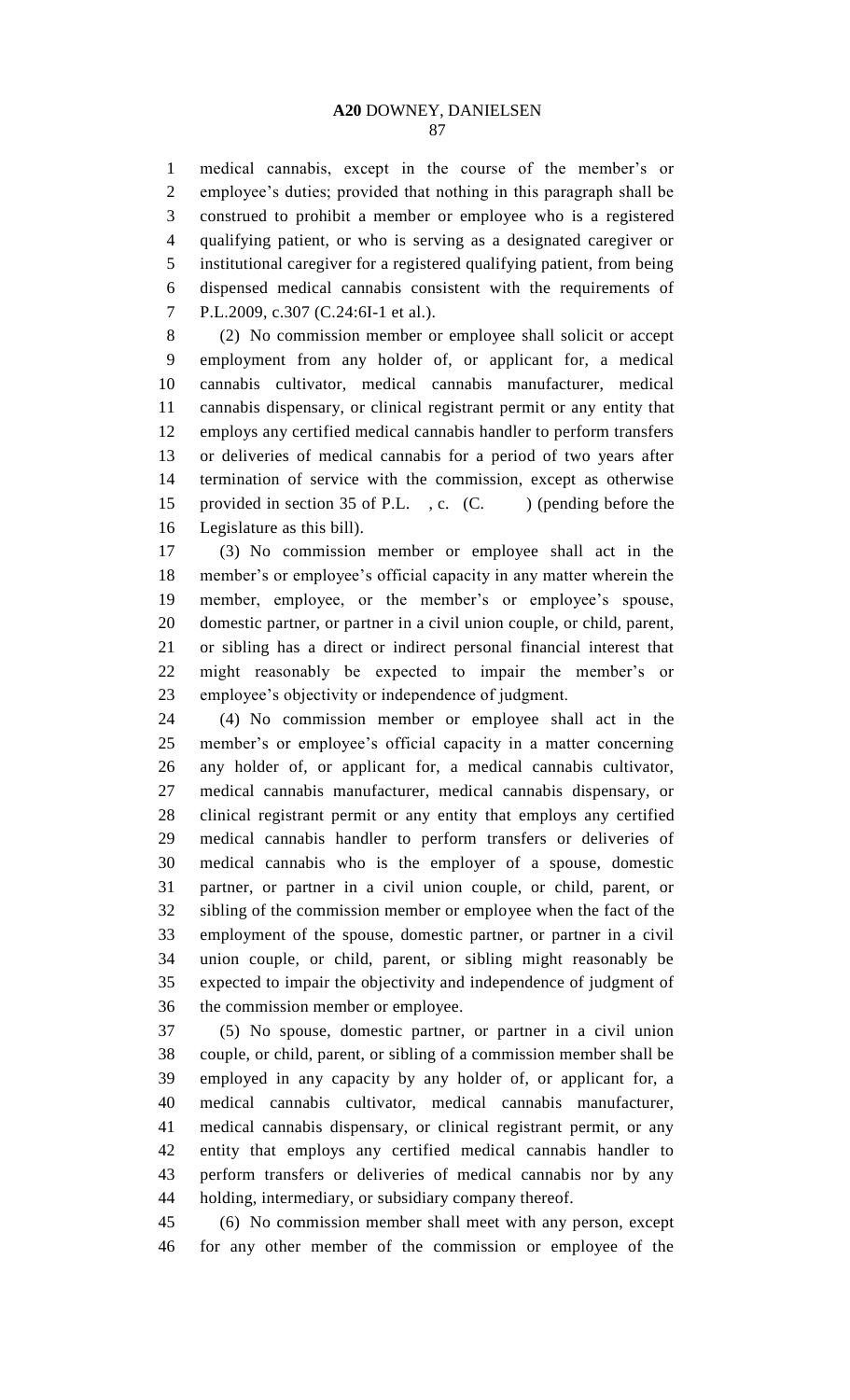commission, or discuss any issues involving any pending or proposed application or any matter whatsoever which may reasonably be expected to come before the commission, or any member thereof, for determination unless the meeting or discussion takes place on the business premises of the commission, provided, however, that commission members may meet to consider matters requiring the physical inspection of equipment or premises at the location of the equipment or premises. All meetings or discussions subject to this paragraph shall be noted in a log maintained for this purpose and available for inspection pursuant to the provisions of P.L.1963, c.73 (C.47:1A-1 et seq.).

 d. No commission member or employee shall have any interest, direct or indirect, in any holder of, or applicant for, a medical cannabis cultivator, medical cannabis manufacturer, medical cannabis dispensary, or clinical registrant permit or in any entity that employs any certified medical cannabis handler to perform transfers or deliveries of medical cannabis during the member's term of office or employee's term of employment.

 e. Each commission member and employee shall devote the member's or employee's entire time and attention to the member's or employee's duties, as applicable, and shall not pursue any other business or occupation or other gainful employment; provided, however, that secretarial and clerical personnel may engage in such other gainful employment as shall not interfere with their duties to the commission, unless otherwise directed; and provided further, however, that other employees of the commission may engage in such other gainful employment as shall not interfere or be in conflict with their duties to the commission or division, upon approval by the commission, as the case may be.

 f. (1) A member of the commission and the executive director or any other employee of the commission holding a supervisory or policy-making management position shall not make any contribution as that term is defined in "The New Jersey Campaign Contributions and Expenditures Reporting Act," P.L.1973, c.83 (C.19:44A-1 et seq.).

(2) A member or employee of the commission shall not:

 (a) use the member's or employee's official authority or influence for the purpose of interfering with or affecting the result of an election or a nomination for office;

 (b) directly or indirectly coerce, attempt to coerce, command, or advise any person to pay, lend, or contribute anything of value to a party, committee, organization, agency, or person for political purposes; or

 (c) take any active part in political campaigns or the management thereof; provided, however, that nothing herein shall prohibit a member or employee from voting as the member or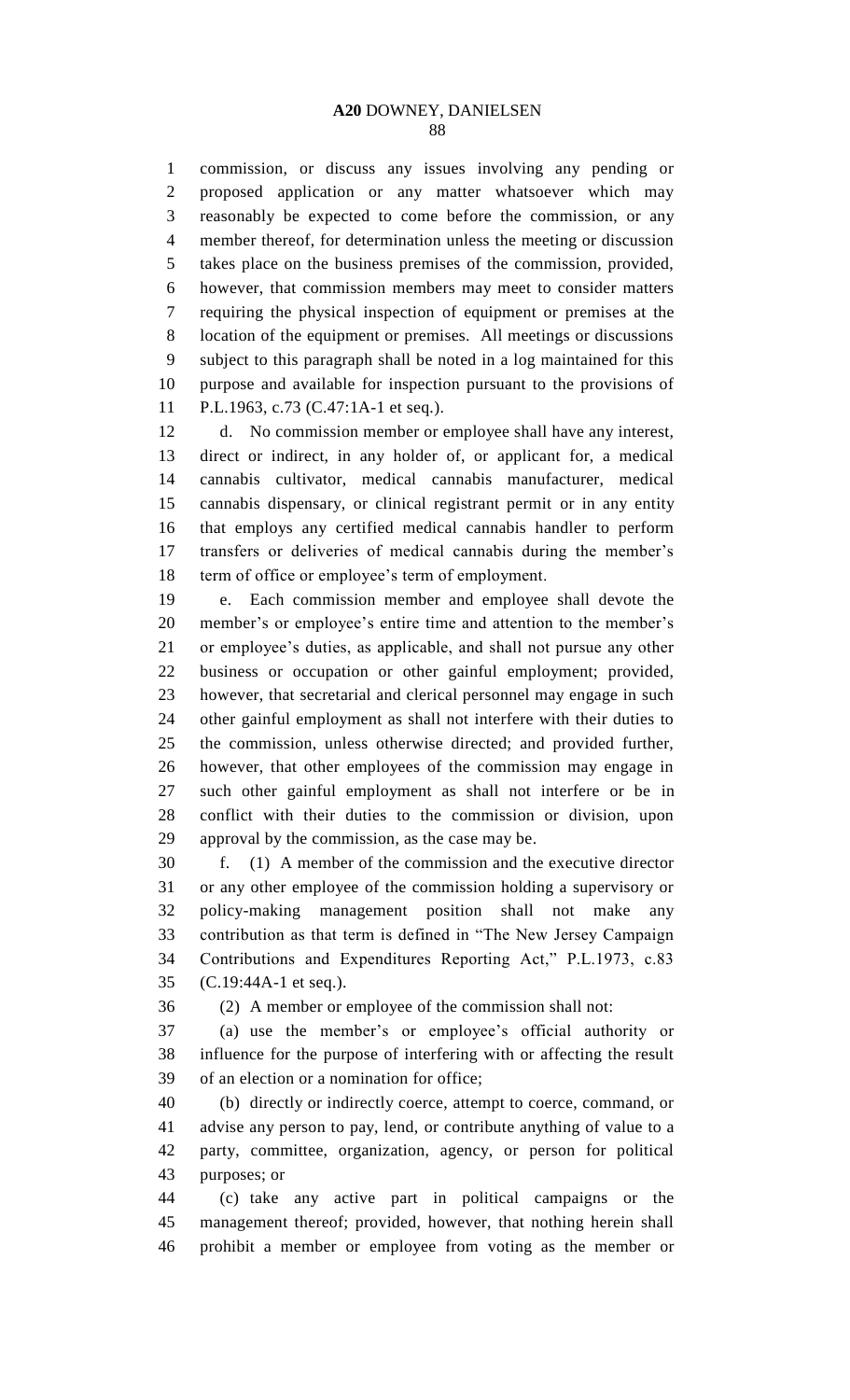employee chooses or from expressing personal opinions on political subjects and candidates.

 g. For the purpose of applying the provisions of the "New Jersey Conflicts of Interest Law," any consultant or other person under contract for services to the commission shall be deemed to be a special State employee, except that the restrictions of section 4 of P.L.1981, c.142 (C.52:13D-17.2) shall not apply to such person. Such person and any corporation, firm, or partnership in which the person has an interest or by which the person is employed shall not represent any person or party other than the commission.

 35. (New section) a. No member of the commission shall hold any direct or indirect interest in, or be employed by, any holder of, or applicant for, a medical cannabis cultivator, medical cannabis manufacturer, medical cannabis dispensary, or clinical registrant permit issued pursuant to P.L.2009, c.307 (C.24:6I-1 et al.) or in any entity that employs any certified medical cannabis handler to perform transfers or deliveries of medical cannabis for a period of two years commencing on the date that membership on the commission terminates.

 b. (1) No employee of the commission may acquire any direct or indirect interest in, or accept employment with, any holder of, or applicant for, a medical cannabis cultivator, medical cannabis manufacturer, medical cannabis dispensary, or clinical registrant permit or in any entity that employs any certified medical cannabis handler to perform transfers or deliveries of medical cannabis, for a period of two years commencing at the termination of employment with the commission, except that a secretarial or clerical employee of the commission may accept such employment at any time after the termination of employment with the commission. At the end of two years and for a period of two years thereafter, a former employee who held a policy-making management position at any time during the five years prior to termination of employment may acquire an interest in, or accept employment with, any holder of, or applicant for, a medical cannabis cultivator, medical cannabis manufacturer, medical cannabis dispensary, or clinical registrant permit or in any entity that employs any certified medical cannabis handler to perform transfers or deliveries of medical cannabis, upon application to, and the approval of, the commission, upon a finding that the interest to be acquired or the employment will not create the appearance of a conflict of interest and does not evidence a conflict of interest in fact.

 (2) Notwithstanding the provisions of this subsection, if the employment of a commission employee, other than an employee who held a policy-making management position at any time during the five years prior to termination of employment, is terminated as a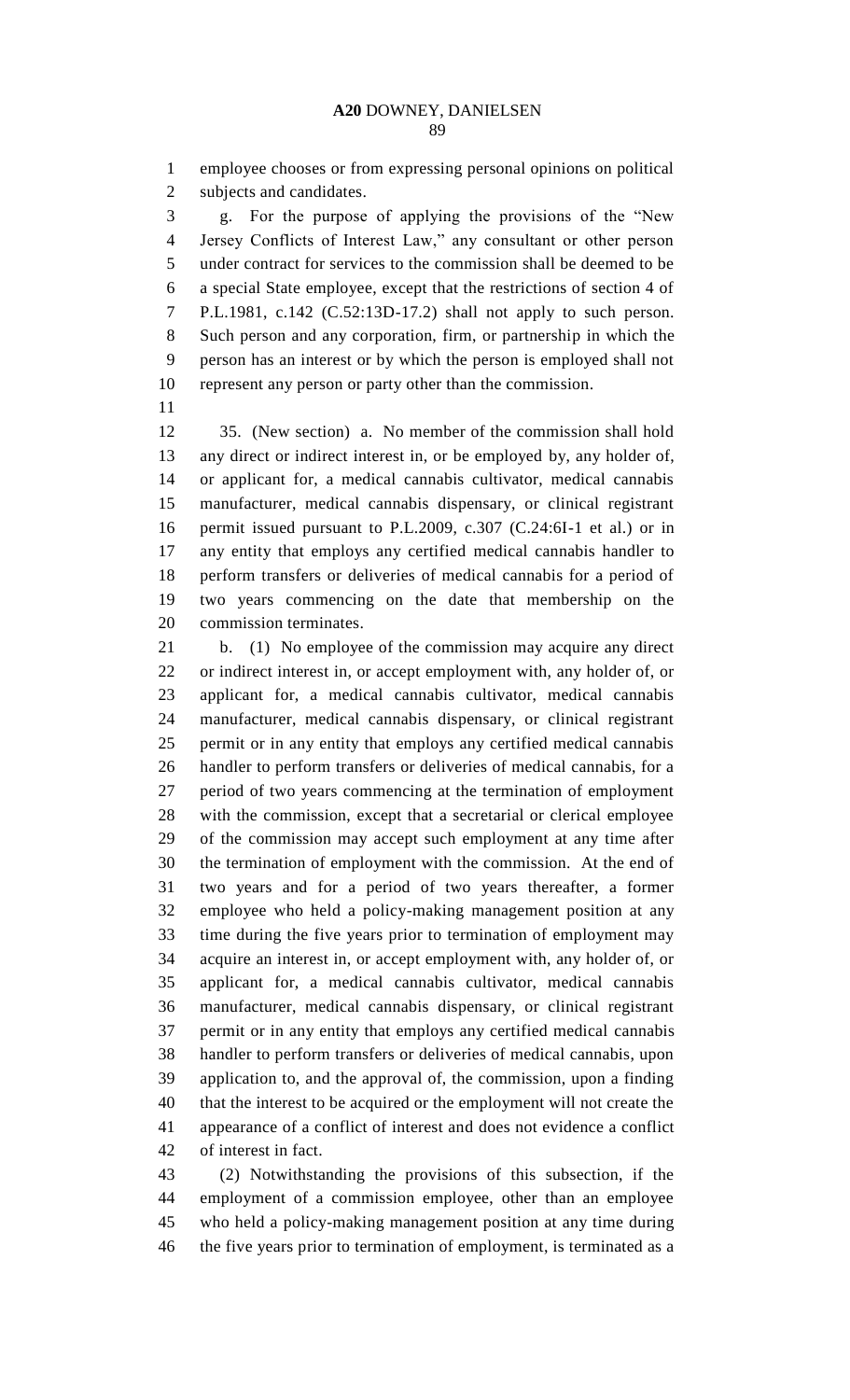result of a reduction in the workforce at the commission, the employee may, at any time prior to the end of the two-year period, accept employment with any holder of, or applicant for, a medical cannabis cultivator, medical cannabis manufacturer, medical cannabis dispensary, or clinical registrant permit or any entity that employs any certified medical cannabis handler to perform transfers or deliveries of medical cannabis, upon application to, and the approval of, the commission, upon a finding that the employment will not create the appearance of a conflict of interest and does not evidence a conflict of interest in fact. The commission shall take action on an application within 30 days of receipt and an application may be submitted to the commission prior to or after the commencement of the employment.

 c. No commission member or employee shall represent any person or party other than the State before or against the commission for a period of two years from the termination of office or employment with the commission.

 d. No partnership, firm, or corporation in which a former commission member or employee has an interest, nor any partner, officer, or employee of any such partnership, firm, or corporation shall make any appearance or representation which is prohibited to the former member or employee.

 36. (New section) a. (1) No holder of, or applicant for, a medical cannabis cultivator, medical cannabis manufacturer, medical cannabis dispensary, or clinical registrant permit issued pursuant to P.L.2009, c.307 (C.24:6I-1 et al.) or any entity that employs any certified medical cannabis handler to perform transfers or deliveries of medical cannabis shall employ or offer to employ, or provide, transfer, or sell, or offer to provide, transfer, or sell any interest, direct or indirect, in any medical cannabis cultivator, medical cannabis manufacturer, medical cannabis dispensary, or clinical registrant permit holder to any person restricted from such transactions by the provisions of sections 33 through 35 of P.L. , c. (C. ) (pending before the Legislature as this bill).

 (2) In addition to any civil penalty imposed pursuant to subsection c. of this section, the commission may deny an application, or revoke or suspend a permit holder's permit, for committing a violation of this subsection.

 b. (1) A member or employee of the commission who makes or causes to be made a political contribution prohibited under 42 subsection f. of section 34 of P.L., c. (C. ) (pending before the Legislature as this bill) is guilty of a crime of the fourth degree, but notwithstanding the provisions of subsection b. of N.J.S.2C:43- 3, a fine not to exceed \$200,000 may be imposed.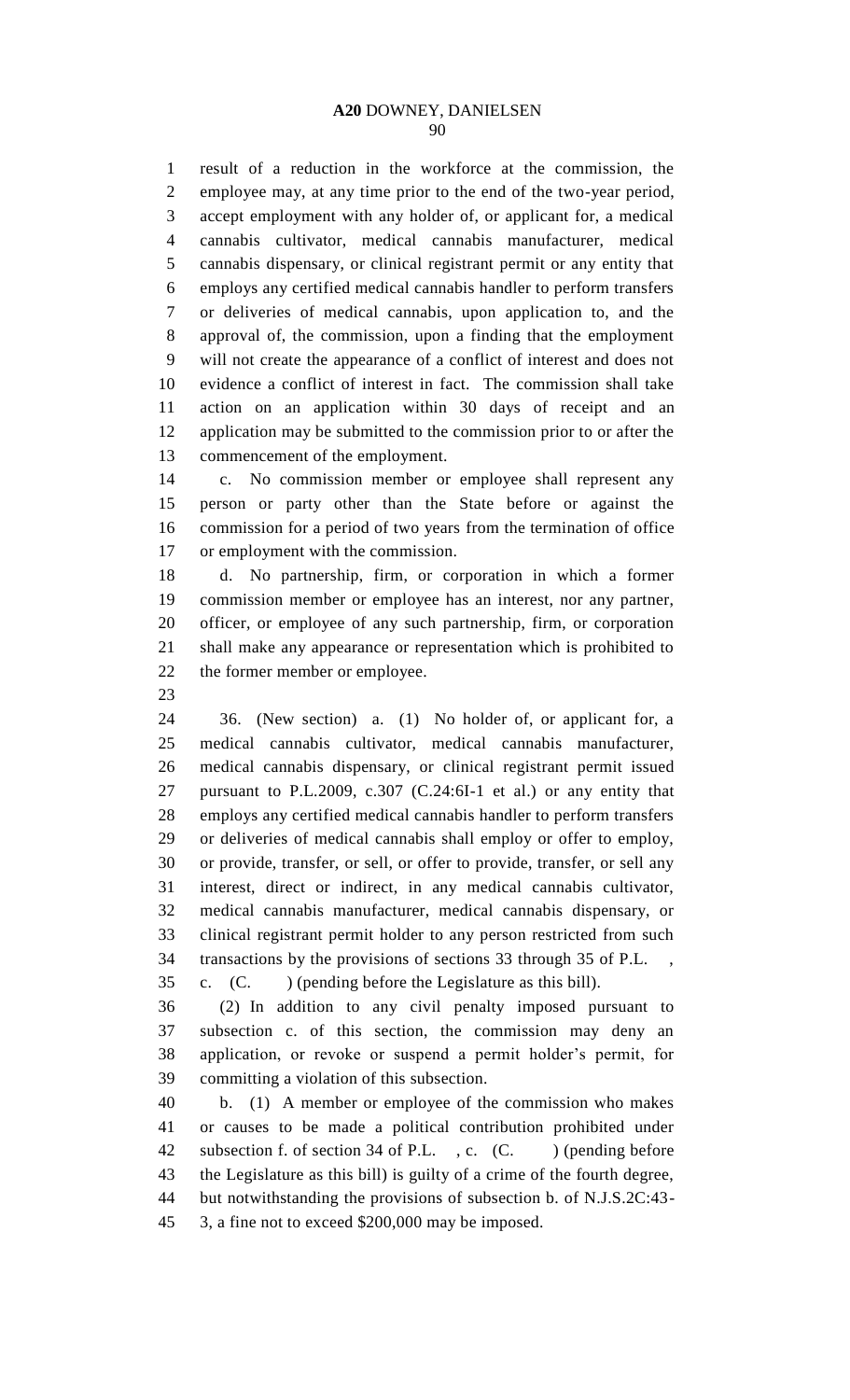(2) A member or employee of the commission who willfully 2 violates any other provisions in sections 33 through 35 of P.L. c. (C. ) (pending before the Legislature as this bill) is guilty of a disorderly persons offense.

 c. The State Ethics Commission, established pursuant to the "New Jersey Conflicts of Interest Law," P.L.1971, c.182 (C.52:13D-12 et seq.), shall enforce the provisions of sections 33 8 through 36 of P.L., c. (C.) (pending before the Legislature as this bill), and upon a finding of a violation, impose a civil penalty of not less than \$500 nor more than \$10,000, which penalty may be collected in a summary proceeding pursuant to the "Penalty Enforcement Law of 1999," P.L.1999, c.274 (C.2A:58-10 et seq.). If a violation also represents a crime or disorderly persons offense as set forth in subsection b. of this section, the State Ethics Commission shall also refer the matter to the Attorney General or appropriate county prosecutor for further investigation and prosecution.

 37. Section 2 of P.L.1971, c.182 (C.52:13D-13) is amended to read as follows:

 2. As used in this act, and unless a different meaning clearly appears from the context, the following terms shall have the following meanings:

 a. "State agency" means any of the principal departments in the Executive Branch of the State Government, and any division, board, bureau, office, commission, or other instrumentality within or created by such department, the Legislature of the State, and any office, board, bureau, or commission within or created by the Legislative Branch, and, to the extent consistent with law, any interstate agency to which New Jersey is a party and any independent State authority, commission, instrumentality, or agency. A county or municipality shall not be deemed an agency or instrumentality of the State.

 b. "State officer or employee" means any person, other than a special State officer or employee: (1) holding an office or employment in a State agency, excluding an interstate agency, other than a member of the Legislature; or (2) appointed as a New Jersey member to an interstate agency.

 c. "Member of the Legislature" means any person elected to serve in the General Assembly or the Senate.

 d. "Head of a State agency" means: (1) in the case of the Executive Branch of government, except with respect to interstate agencies, the department head or, if the agency is not assigned to a department, the Governor**[**,**]** ; and (2) in the case of the Legislative Branch, the chief presiding officer of each House of the Legislature.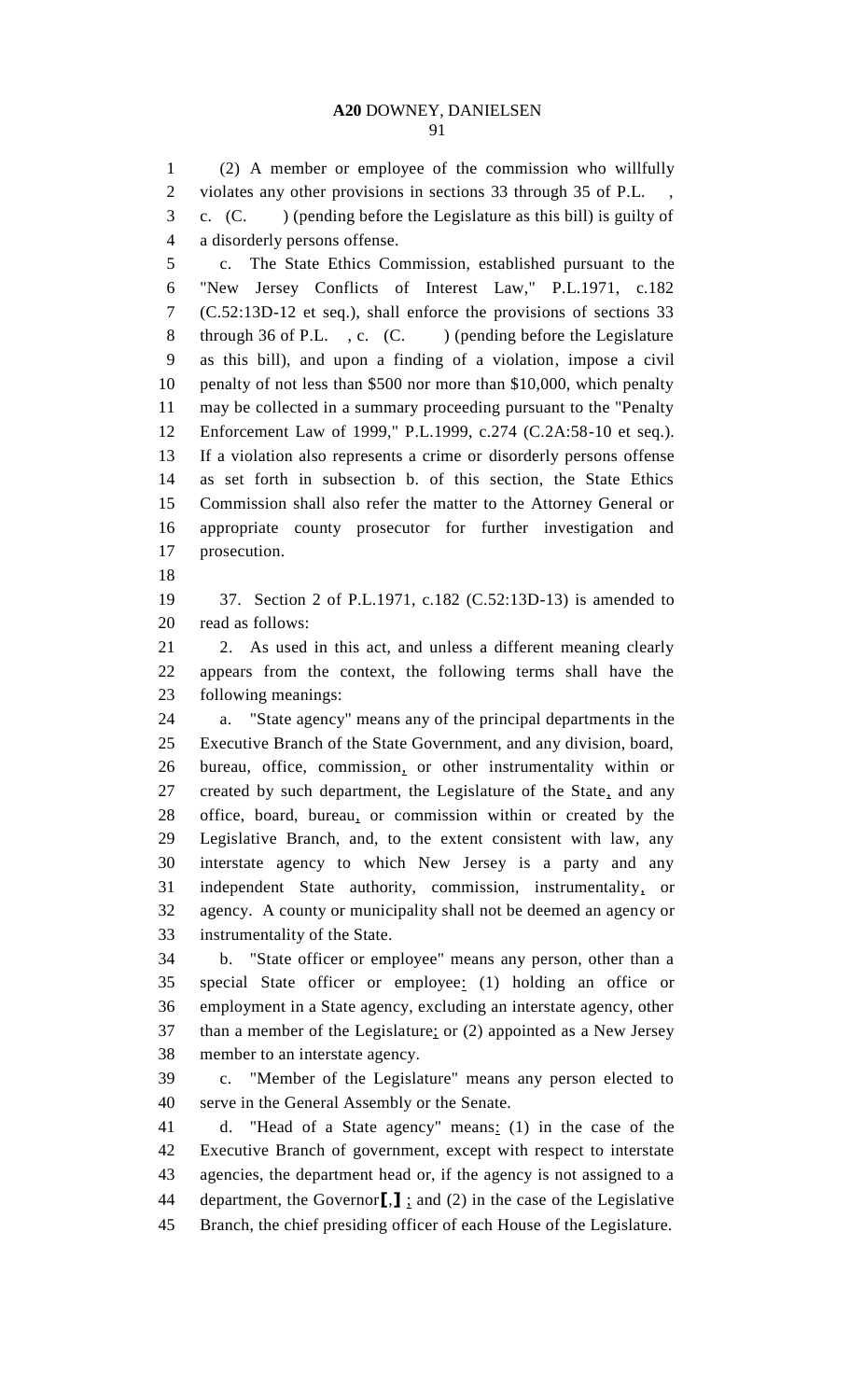e. "Special State officer or employee" means: (1) any person holding an office or employment in a State agency, excluding an interstate agency, for which office or employment no compensation is authorized or provided by law, or no compensation other than a sum in reimbursement of expenses, whether payable per diem or per annum, is authorized or provided by law; (2) any person, not a member of the Legislature, holding a part-time elective or appointive office or employment in a State agency, excluding an interstate agency**[**,**]** ; or (3) any person appointed as a New Jersey member to an interstate agency the duties of which membership are not full-time.

 f. "Person" means any natural person, association or corporation.

14 g. "Interest" means: (1) the ownership or control of more than **[**10%**]** 10 percent of the profits or assets of a firm, association, or partnership, or more than **[**10%**]** 10 percent of the stock in a corporation for profit other than a professional service corporation organized under the "Professional Service Corporation Act," P.L.1969, c.232 (C. 14A:17-1 et seq.); or (2) the ownership or control of more than **[**1%**]** one percent of the profits of a firm, association, or partnership, or more than **[**1%**]** one percent of the 22 stock in any corporation,  $(a)$  which is the holder of, or an applicant for, a casino license or in any holding or intermediary company with respect thereto, as defined by the "Casino Control Act," 25 P.L.1977, c.110 (C.5:12-1 et seq.), or (b) which is the holder of, or an applicant for, a medical cannabis cultivator, medical cannabis manufacturer, medical cannabis dispensary, or clinical registrant permit issued pursuant P.L.2009, c.307 (C.24:6I-1 et al.), or any holding or intermediary company with respect thereto. The provisions of this act governing the conduct of individuals are applicable to shareholders, associates or professional employees of a professional service corporation regardless of the extent or amount of their shareholder interest in such a corporation.

 h. "Cause, proceeding, application or other matter" means a specific cause, proceeding or matter and does not mean or include determinations of general applicability or the preparation or review of legislation which is no longer pending before the Legislature or the Governor.

 i. "Member of the immediate family" of any person means the person's spouse, domestic partner, civil union partner, child, parent, or sibling residing in the same household.

- (cf: P.L.1987, c.432, s.2)
- 

 38. Section 4 of P.L.1981, c.142 (C.52:13D-17.2) is amended to read as follows:

4. a. As used in this section "person" means: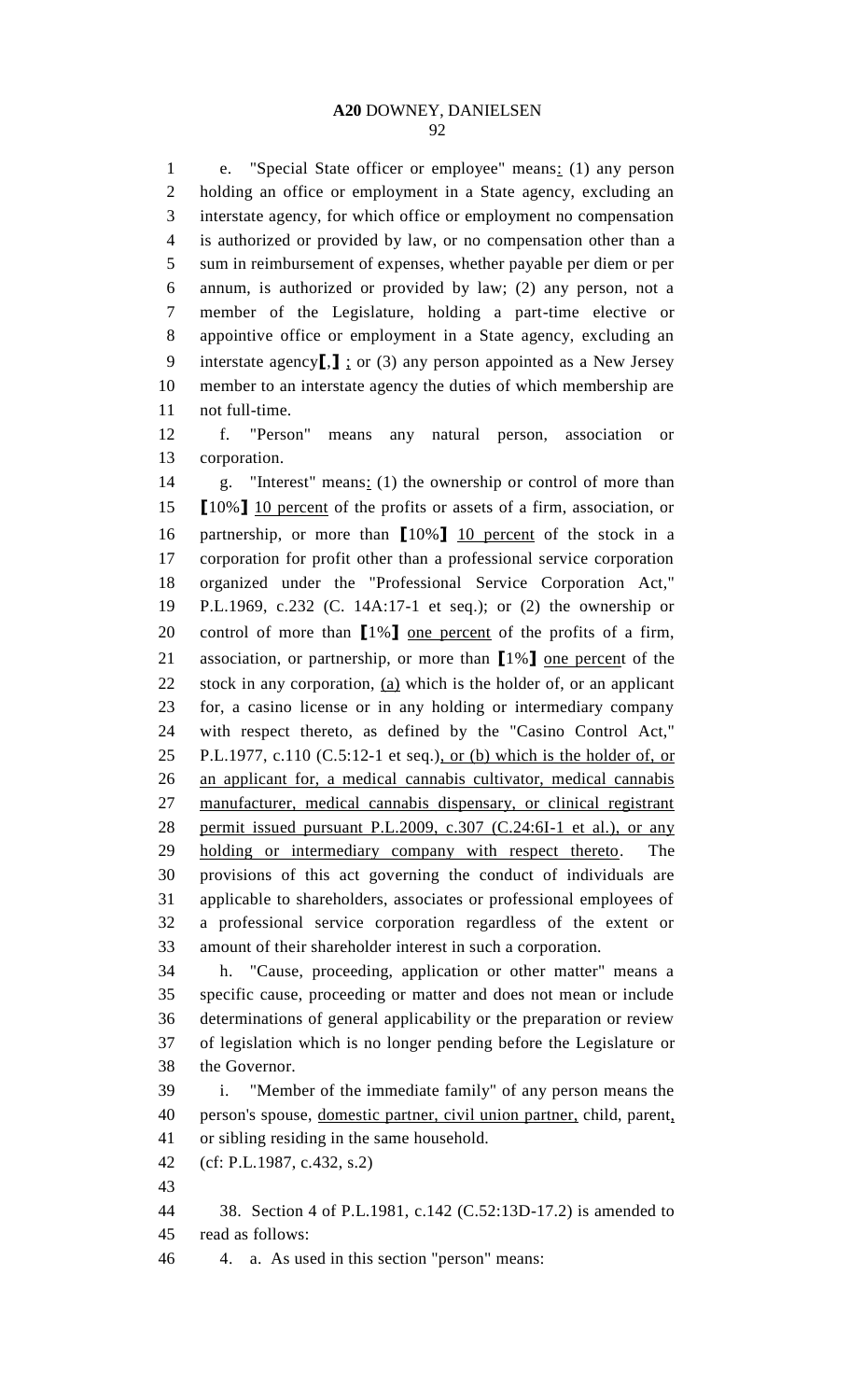(1) **[**any State officer or employee subject to financial disclosure by law or executive order and any other State officer or employee with responsibility for matters affecting casino activity; any special State officer or employee with responsibility for matters affecting casino activity;**]** (a) with respect to casino activity and activity related to medical cannabis authorized pursuant to P.L.2009, c.307 (C.24:6I-1 et al.), the Governor; **[**any member of the Legislature or**]** the President of the Senate; the Speaker of the General Assembly; any full-time member of the Judiciary; any full-time professional employee of the Office of the Governor **[**, or the Legislature; members of the Casino Reinvestment Development Authority**]**; the head of a principal department; the assistant or deputy heads of a principal department, including all assistant and deputy commissioners; the head of any division of a principal department; (b) with respect to casino activity, any State officer or employee

17 subject to financial disclosure by law or executive order and any 18 other State officer or employee with responsibility for matters 19 affecting casino activity; any special State officer or employee with responsibility for matters affecting casino activity; any member of 21 the Legislature; any full-time professional employee of the Legislature; members of the Casino Reinvestment Development 23 Authority; or (c) with respect to activity related to medical cannabis authorized

 pursuant to P.L.2009, c.307 (C.24:6I-1 et al.), any State officer or employee subject to financial disclosure by law or executive order and any other State officer or employee with responsibility for matters affecting medical cannabis activity; any special State officer or employee with responsibility for matters affecting medical cannabis activity; members of the Cannabis Regulatory Commission; or

 (2) (a) any member of the governing body, or the municipal judge or the municipal attorney of a municipality wherein a casino is located; any member of or attorney for the planning board or zoning board of adjustment of a municipality wherein a casino is located, or any professional planner, or consultant regularly employed or retained by such planning board or zoning board of adjustment; or

 (b) any member of the governing body or the municipal judge of a municipality, any member of the planning board or zoning board 41 of adjustment, or any professional planner, or consultant regularly employed or retained by such planning board or zoning board of adjustment, of a municipality wherein a medical cannabis cultivator, medical cannabis manufacturer, medical cannabis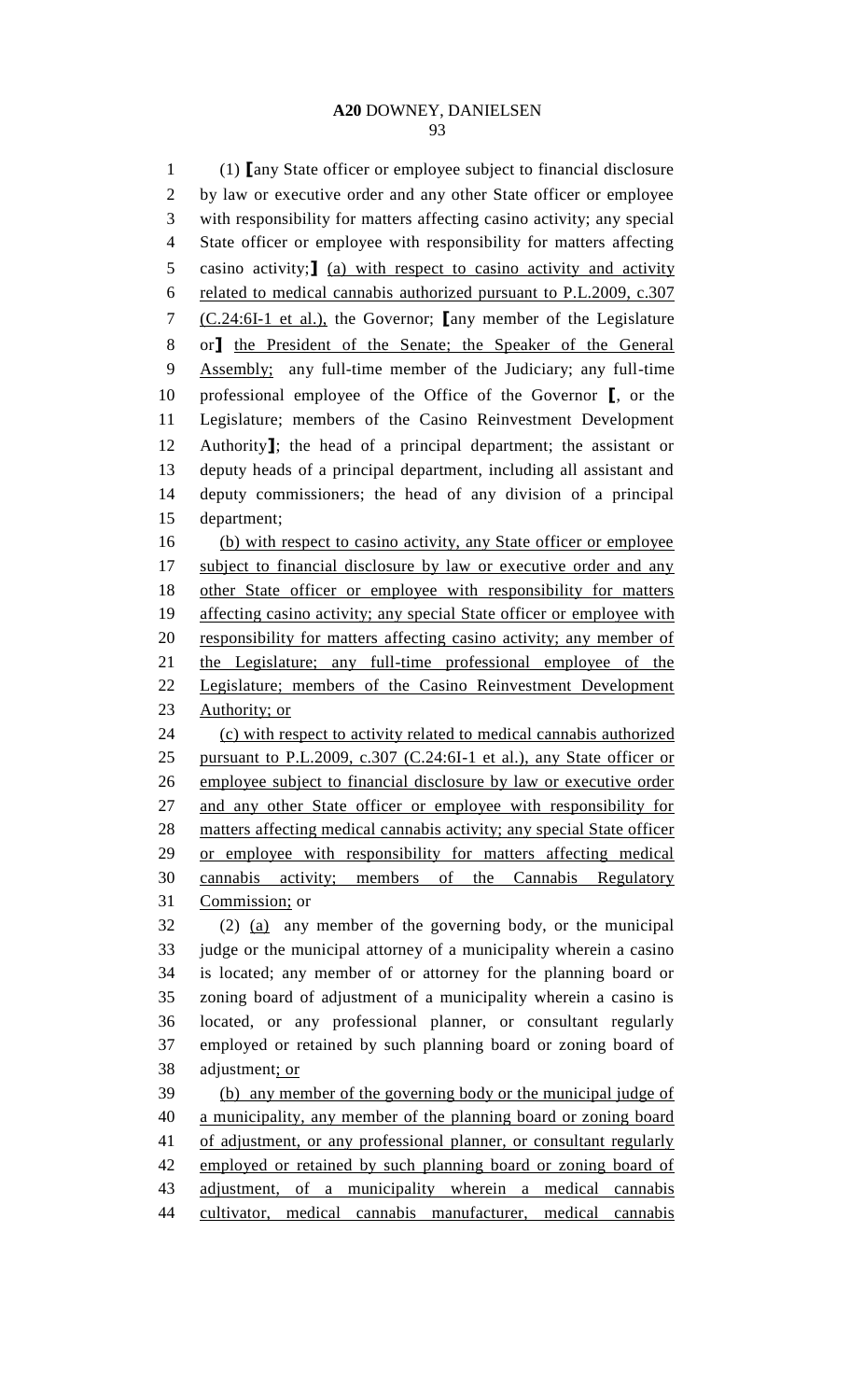dispensary, or clinical registrant issued a permit pursuant to

P.L.2009, c.307 (C.24:6I-1 et al.) is located.

 b. (1) No State officer or employee, nor any person, nor any member of the immediate family of any State officer or employee, 5 or person, nor any partnership, firm, or corporation with which any such State officer or employee or person is associated or in which he has an interest, nor any partner, officer, director, or employee while he is associated with such partnership, firm, or corporation, shall hold, directly or indirectly, an interest in, or hold employment with, or represent, appear for, or negotiate on behalf of, any holder of, or applicant for, a casino license, or any holding or intermediary company with respect thereto, in connection with any cause, application, or matter, except as provided in section 3 of P.L.2009, c.26 (C.52:13D-17.3), and except that **[**(1)**]** (a) a State officer or employee other than a State officer or employee included in the 16 definition of person, and  $[(2)]$  (b) a member of the immediate family of a State officer or employee, or of a person, may hold employment with the holder of, or applicant for, a casino license if, in the judgment of the State Ethics Commission, the Joint Legislative Committee on Ethical Standards, or the Supreme Court, as appropriate, such employment will not interfere with the responsibilities of the State officer or employee, or person, and will not create a conflict of interest, or reasonable risk of the public perception of a conflict of interest, on the part of the State officer or employee, or person. No special State officer or employee without responsibility for matters affecting casino activity, excluding those serving in the Departments of Education, Health **[**and Senior Services**]**, and Human Services and the **[**Commission on**]** Office of the Secretary of Higher Education, shall hold, directly or indirectly, an interest in, or represent, appear for, or negotiate on behalf of, any holder of, or applicant for, a casino license, or any holding or intermediary company with respect thereto, in connection with any cause, application, or matter. However, a special State officer or employee without responsibility for matters affecting casino activity may hold employment directly with any holder of or applicant for a casino license or any holding or intermediary company thereof and if so employed may hold, directly or indirectly, an interest in, or represent, appear for, or negotiate on behalf of, **[**his**]** that employer, except as otherwise prohibited by law.

 (2) No State officer or employee, nor any person, nor any member of the immediate family of any State officer or employee, or person, nor any partnership, firm, or corporation with which any such State officer or employee or person is associated or in which he has an interest, nor any partner, officer, director, or employee while he is associated with such partnership, firm, or corporation,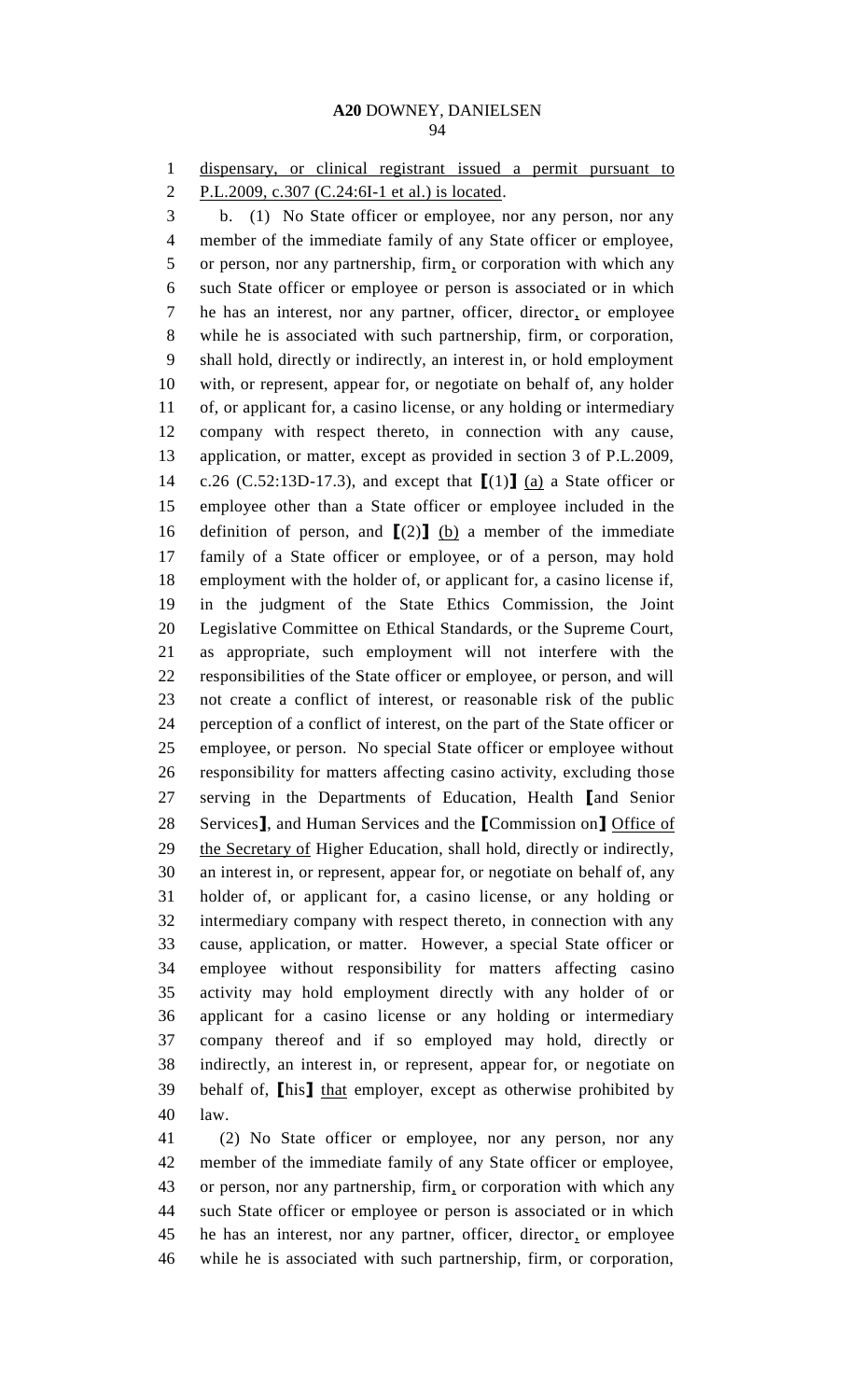shall hold, directly or indirectly, an interest in, or hold employment with, or represent, appear for, or negotiate on behalf of, or derive any remuneration, payment, benefit, or any other thing of value for any services, including but not limited to consulting or similar services, from any holder of, or applicant for, a license, permit, or other approval to conduct Internet gaming, or any holding or intermediary company with respect thereto, or any Internet gaming affiliate of any holder of, or applicant for, a casino license, or any holding or intermediary company with respect thereto, or any business, association, enterprise, or other entity that is organized, in whole or in part, for the purpose of promoting, advocating for, or advancing the interests of the Internet gaming industry generally or any Internet gaming-related business or businesses in connection with any cause, application, or matter, except as provided in section 3 of P.L.2009, c.26 (C.52:13D-17.3), and except that **[**(1)**]** (a) a State officer or employee other than a State officer or employee 17 included in the definition of person, and  $[(2)]$  (b) a member of the immediate family of a State officer or employee, or of a person, may hold employment with the holder of, or applicant for, a license, permit, or other approval to conduct Internet gaming, or any holding or intermediary company with respect thereto, or any Internet gaming affiliate of any holder of, or applicant for, a casino license, or any holding or intermediary company with respect thereto if, in the judgment of the State Ethics Commission, the Joint Legislative Committee on Ethical Standards, or the Supreme Court, as appropriate, such employment will not interfere with the responsibilities of the State officer or employee, or person, and will not create a conflict of interest, or reasonable risk of the public perception of a conflict of interest, on the part of the State officer or employee, or person.

 (3) No State officer or employee, nor any person, nor any member of the immediate family of any State officer or employee, or person, nor any partnership, firm, or corporation with which any such State officer or employee or person is associated or in which he has an interest, nor any partner, officer, director, or employee while he is associated with such partnership, firm, or corporation, shall hold, directly or indirectly, an interest in, or hold employment with, or represent, appear for, or negotiate on behalf of, any holder of, or applicant for, a medical cannabis cultivator, medical cannabis manufacturer, medical cannabis dispensary, or clinical registrant permit issued pursuant to P.L.2009, c.307 (C.24:6I-1 et al.) or in any entity that employs any certified medical cannabis handler to perform transfers or deliveries of medical cannabis, or any holding or intermediary company with respect thereto, in connection with any cause, application, or matter, except as provided in section 3 of P.L.2009, c.26 (C.52:13D-17.3), and except that (a) a State officer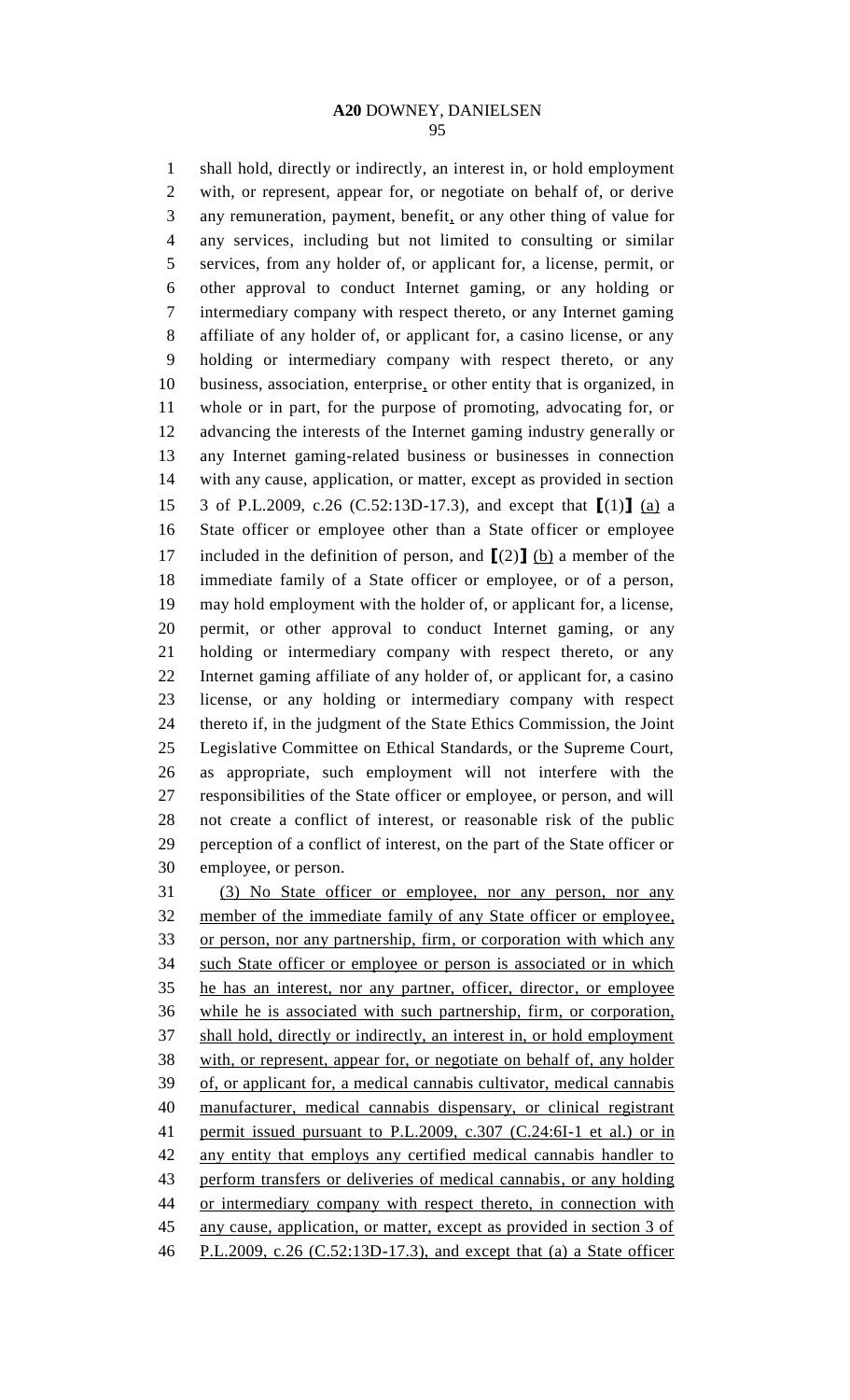or employee other than a State officer or employee included in the 2 definition of person, and (b) a member of the immediate family of a 3 State officer or employee, or of a person, may hold employment with the holder of, or applicant for, a medical cannabis cultivator, medical cannabis manufacturer, medical cannabis dispensary, or clinical registrant permit or any entity that employs any certified medical cannabis handler to perform transfers or deliveries of medical cannabis if, in the judgment of the State Ethics 9 Commission, the Joint Legislative Committee on Ethical Standards, or the Supreme Court, as appropriate, such employment will not interfere with the responsibilities of the State officer or employee, or person, and will not create a conflict of interest, or reasonable risk of the public perception of a conflict of interest, on the part of 14 the State officer or employee, or person. No special State officer or employee without responsibility for matters affecting medical cannabis activity, excluding those serving in the Departments of Education, Health, and Human Services and the Office of the 18 Secretary of Higher Education, shall hold, directly or indirectly, an 19 interest in, or represent, appear for, or negotiate on behalf of, any holder of, or applicant for, a medical cannabis cultivator, medical cannabis manufacturer, medical cannabis dispensary, or clinical registrant permit or any entity that employs any certified medical cannabis handler to perform transfers or deliveries of medical cannabis, or any holding or intermediary company with respect thereto, in connection with any cause, application, or matter. 26 However, a special State officer or employee without responsibility for matters affecting medical cannabis activity may hold employment directly with any holder of or applicant for a medical cannabis cultivator, medical cannabis manufacturer, medical cannabis dispensary, or clinical registrant permit, or any entity that employs any certified medical cannabis handler to perform transfers or deliveries of medical cannabis, or any holding or intermediary company thereof, and if so employed may hold, directly or indirectly, an interest in, or represent, appear for, or negotiate on behalf of, that employer, except as otherwise prohibited by law. c. (1) No person or any member of his immediate family, nor

 any partnership, firm, or corporation with which such person is associated or in which he has an interest, nor any partner, officer, director, or employee while he is associated with such partnership, firm or corporation, shall, within two years next subsequent to the termination of the office or employment of such person, hold, directly or indirectly, an interest in, or hold employment with, or represent, appear for, or negotiate on behalf of, any holder of, or applicant for, a casino license in connection with any cause, application or matter, or any holding or intermediary company with respect to such holder of, or applicant for, a casino license in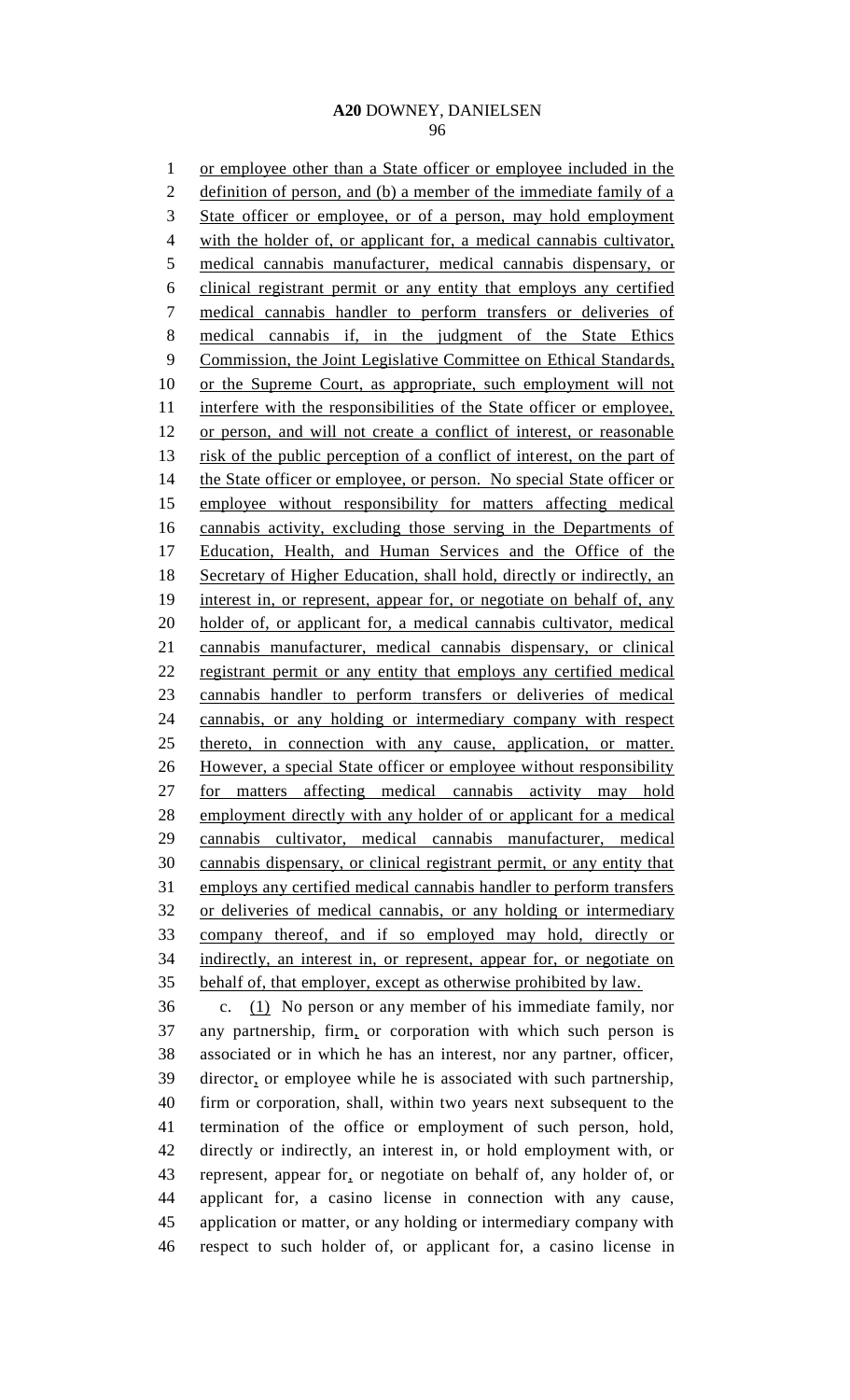connection with any phase of casino development, permitting, licensure, or any other matter whatsoever related to casino activity, except as provided in section 3 of P.L.2009, c.26 (C.52:13D-17.3),

and except that:

 **[**(1)**]** (a) a member of the immediate family of a person may hold employment with the holder of, or applicant for, a casino license if, in the judgment of the State Ethics Commission, the Joint Legislative Committee on Ethical Standards, or the Supreme Court, as appropriate, such employment will not interfere with the responsibilities of the person and will not create a conflict of interest, or reasonable risk of the public perception of a conflict of interest, on the part of the person;

 **[**(2)**]** (b) an employee who is terminated as a result of a reduction in the workforce at the agency where employed, other than an employee who held a policy-making management position at any time during the five years prior to termination of employment, may, at any time prior to the end of the two-year period, accept employment with the holder of, or applicant for, a casino license if, in the judgment of the State Ethics Commission, the Joint Legislative Committee on Ethical Standards, or the Supreme Court, as appropriate, such employment will not create a conflict of interest, or reasonable risk of the public perception of a conflict of interest, on the part of the employee. In no case shall the restrictions of this subsection apply to a secretarial or clerical employee.

 Nothing herein contained shall alter or amend the post- employment restrictions applicable to members and employees of the Casino Control Commission and employees and agents of the Division of Gaming Enforcement pursuant to paragraph (2) of subsection e. **[**(2)**]** of section 59 and to section 60 of P.L.1977, c.110 (C.5:12-59 and C.5:12-60); and

 **[**(3)**]** (c) any partnership, firm, or corporation engaged in the practice of law or in providing any other professional services with which any person included in subparagraphs (a) and (b) of paragraph (1) of subsection a. of this section, or a member of the immediate family of that person, is associated, and any partner, officer, director, or employee thereof, other than that person, or immediate family member, may represent, appear for or negotiate on behalf of any holder of, or applicant for, a casino license in connection with any cause, application or matter or any holding company or intermediary company with respect to such holder of, or applicant for, a casino license in connection with any phase of casino development, permitting, licensure or any other matter whatsoever related to casino activity, and that person or immediate family member shall not be barred from association with such partnership, firm or corporation, if for a period of two years next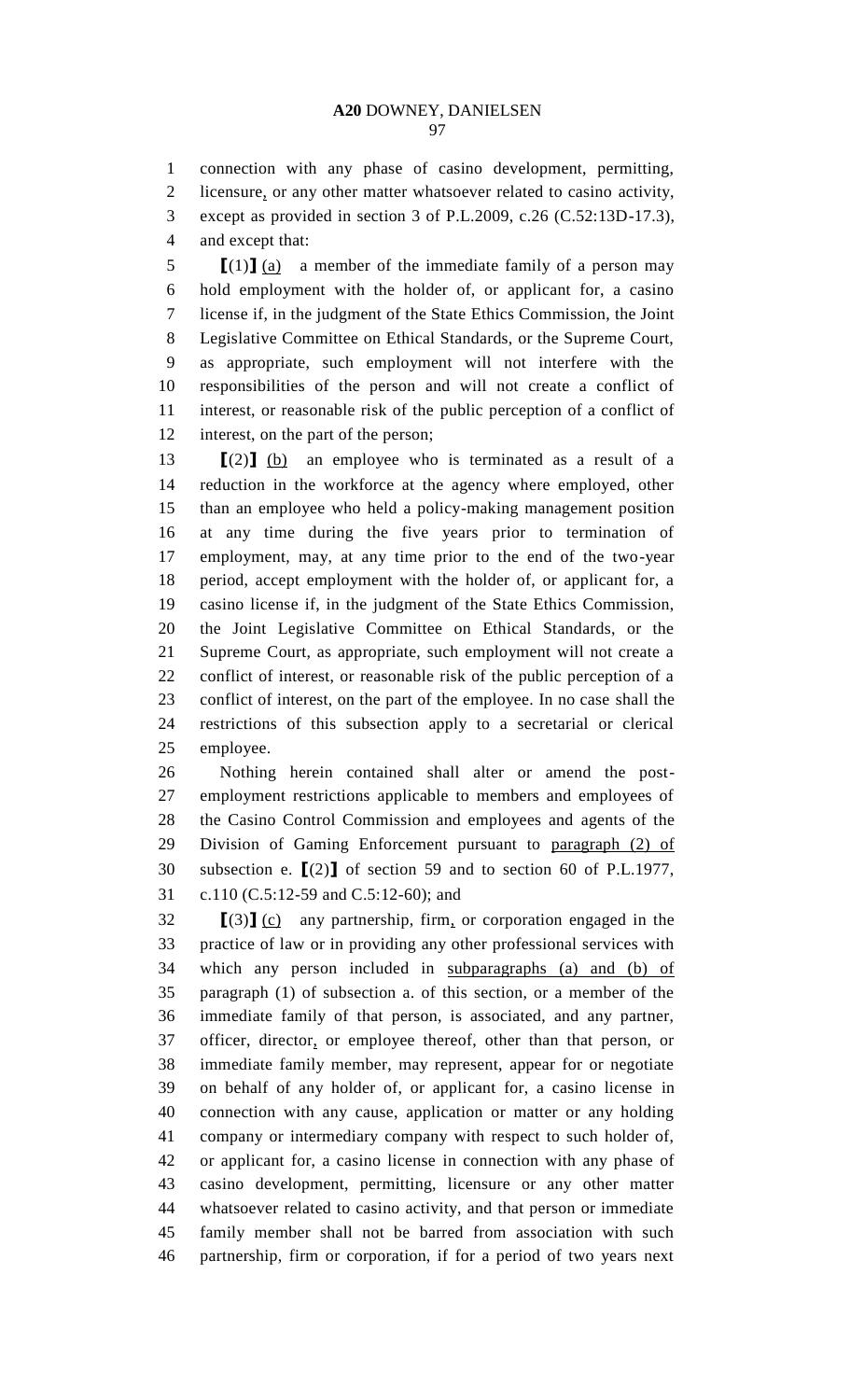subsequent to the termination of the person's office or employment, the person or immediate family member **[**(a)**]** (i) is screened from personal participation in any such representation, appearance or negotiation; and **[**(b)**]** (ii) is associated with the partnership, firm or corporation in a position which does not entail any equity interest in the partnership, firm or corporation. The exception provided in this paragraph shall not apply to a former Governor, Lieutenant Governor, Attorney General, member of the Legislature, person included in subparagraph (a) of paragraph (2) of subsection a. of this section, or to the members of their immediate families. (2) No person or any member of the person's immediate family, 12 nor any partnership, firm, or corporation with which such person is associated or in which the person has an interest, nor any partner, officer, director, or employee while the person is associated with such partnership, firm, or corporation, shall, within two years next subsequent to the termination of the office or employment of such person, hold, directly or indirectly, an interest in, or hold employment with, or represent, appear for, or negotiate on behalf of, any holder of, or applicant for, a medical cannabis cultivator, medical cannabis manufacturer, medical cannabis dispensary, or clinical registrant permit issued pursuant to P.L.2009, c.307 (C.24:6I-1 et al.) or in any entity that employs any certified medical cannabis handler to perform transfers or deliveries of medical cannabis, or any holding or intermediary company with respect thereto, in connection with any cause, application, or matter, or any 26 holding or intermediary company with respect to such holder of, or applicant for, a medical cannabis cultivator, medical cannabis manufacturer, medical cannabis dispensary, or clinical registrant permit or entity that employs any certified medical cannabis handler to perform transfers or deliveries of medical cannabis in connection with any phase of development, permitting, licensure, or any other matter whatsoever related to medical cannabis activity, except as provided in section 3 of P.L.2009, c.26 (C.52:13D-17.3), and except that: (a) a member of the immediate family of a person may hold employment with the holder of, or applicant for, a medical cannabis cultivator, medical cannabis manufacturer, medical cannabis dispensary, or clinical registrant permit issued pursuant to P.L.2009, c.307 (C.24:6I-1 et al.) or any entity that employs any certified medical cannabis handler to perform transfers or deliveries of medical cannabis if, in the judgment of the State Ethics Commission, the Joint Legislative Committee on Ethical Standards, or the Supreme Court, as appropriate, such employment will not interfere with the responsibilities of the person and will not create a 45 conflict of interest, or reasonable risk of the public perception of a conflict of interest, on the part of the person;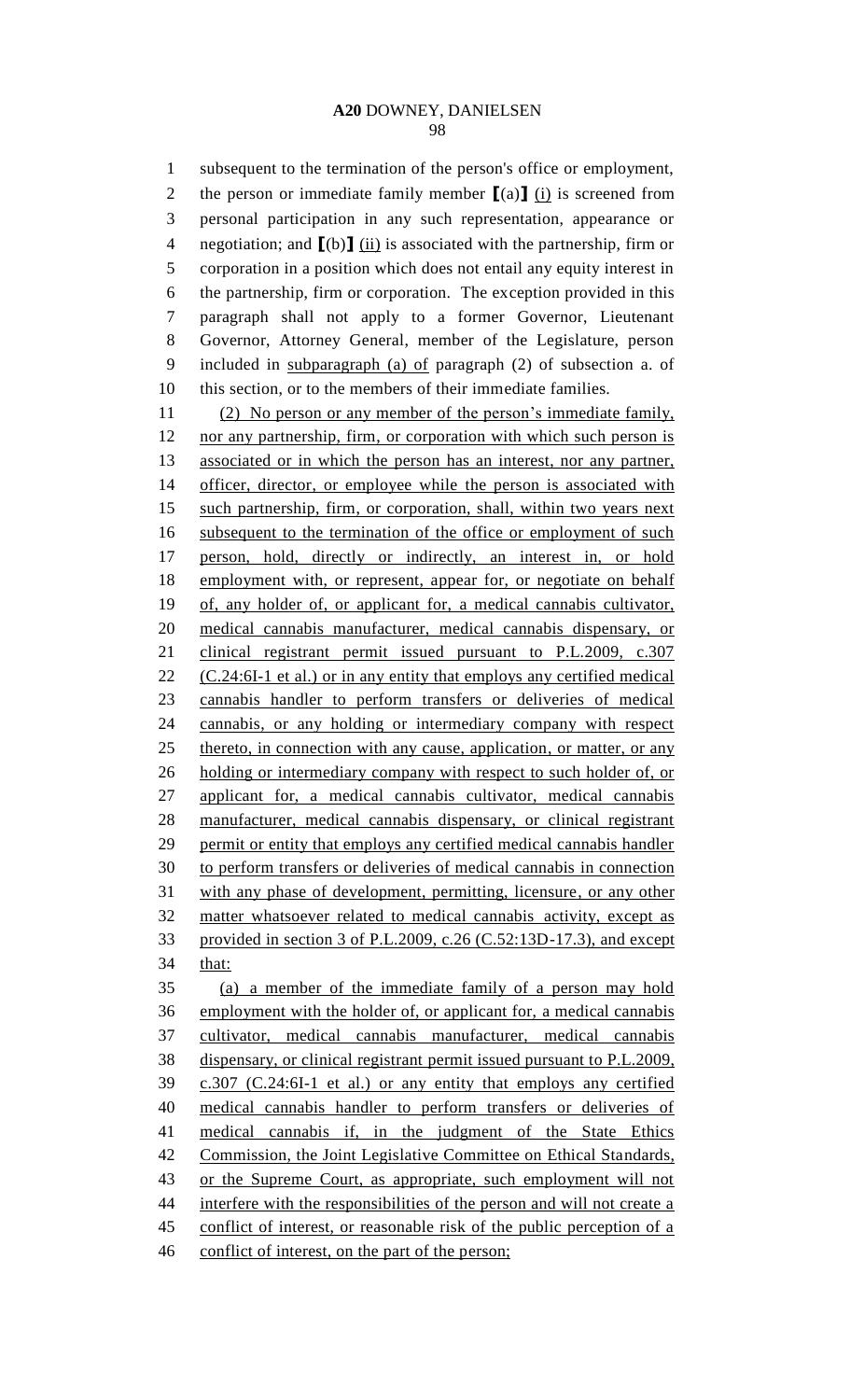(b) an employee who is terminated as a result of a reduction in 2 the workforce at the agency where employed, other than an employee who held a policy-making management position at any 4 time during the five years prior to termination of employment, may, 5 at any time prior to the end of the two-year period, accept employment with the holder of, or applicant for, a medical cannabis cultivator, medical cannabis manufacturer, medical cannabis dispensary, or clinical registrant permit or any entity that employs any certified medical cannabis handler to perform transfers or 10 deliveries of medical cannabis if, in the judgment of the State Ethics 11 Commission, the Joint Legislative Committee on Ethical Standards, or the Supreme Court, as appropriate, such employment will not create a conflict of interest, or reasonable risk of the public 14 perception of a conflict of interest, on the part of the employee. In 15 no case shall the restrictions of this subsection apply to a secretarial 16 or clerical employee. Nothing herein contained shall alter or amend 17 the post-service or post-employment restrictions applicable to members and employees of the Cannabis Regulatory Commission pursuant to paragraph (2) of subsection c. of section 34 and section 20 35 of P.L., c. (C.) (pending before the Legislature as this bill); and (c) any partnership, firm, or corporation engaged in the practice 23 of law or in providing any other professional services with which any person included in subparagraphs (a) and (c) of paragraph (1) of 25 subsection a. of this section, or a member of the immediate family of that person, is associated, and any partner, officer, director, or employee thereof, other than that person, or immediate family member, may represent, appear for, or negotiate on behalf of any holder of, or applicant for, a medical cannabis cultivator, medical cannabis manufacturer, medical cannabis dispensary, or clinical 31 registrant permit or any entity that employs any certified medical cannabis handler to perform transfers or deliveries of medical cannabis in connection with any cause, application, or matter or any holding company or intermediary company with respect to such holder of, or applicant for, a medical cannabis cultivator, medical cannabis manufacturer, medical cannabis dispensary, or clinical registrant permit or entity that employs any certified medical cannabis handler to perform transfers or deliveries of medical cannabis, in connection with any phase of development, permitting, or any other matter whatsoever related to medical cannabis activity, and that person or immediate family member shall not be barred 42 from association with such partnership, firm, or corporation, if for a period of two years next subsequent to the termination of the 44 person's office or employment, the person or immediate family member (i) is screened from personal participation in any such representation, appearance or negotiation; and (ii) is associated with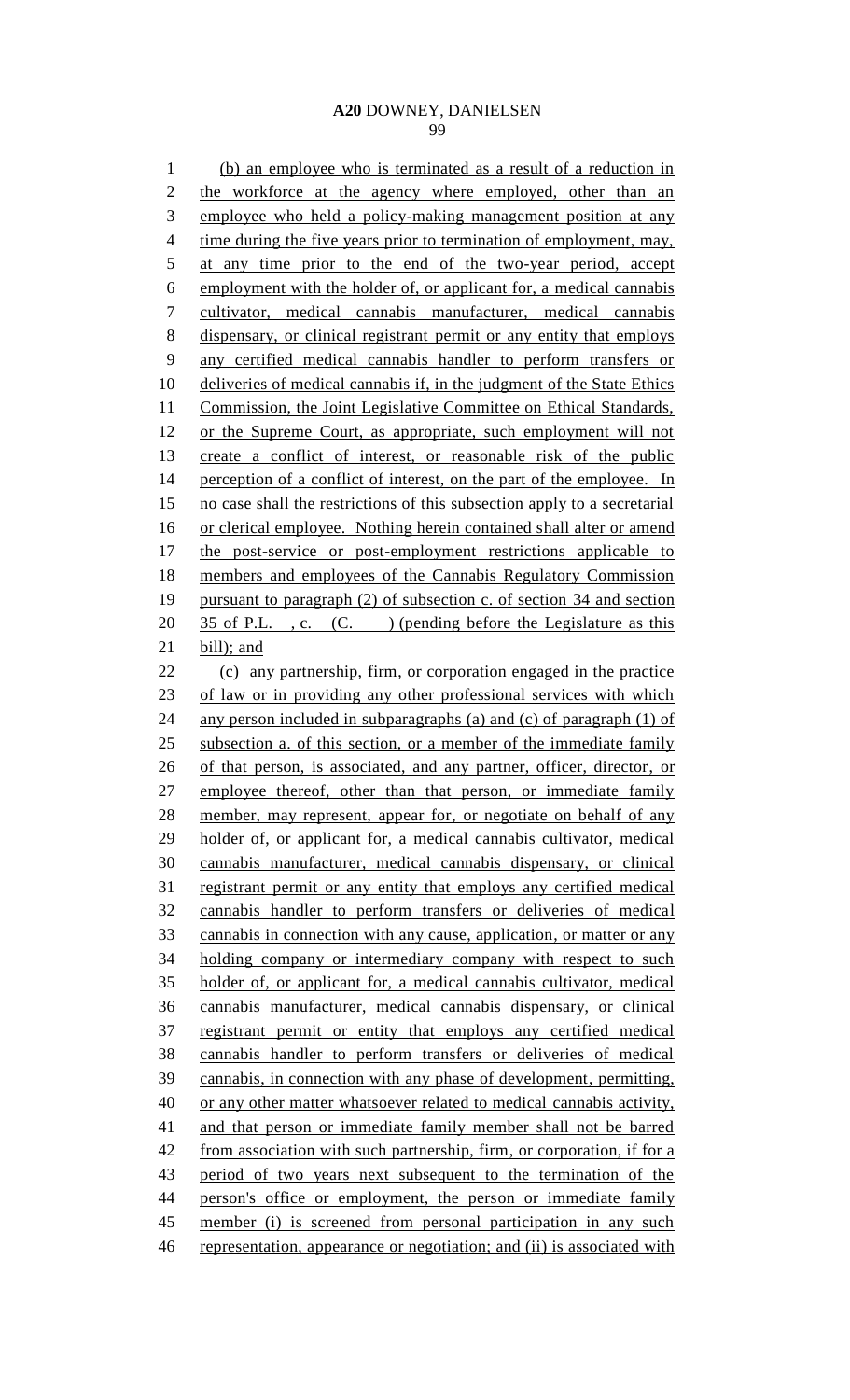1 the partnership, firm, or corporation in a position which does not entail any equity interest in the partnership, firm, or corporation. The exception provided in this paragraph shall not apply to a former Governor, Lieutenant Governor, Attorney General, the President of 5 the Senate, the Speaker of the General Assembly, to a person included in subparagraph (b) of paragraph (2) of subsection a. of this section, or to the members of their immediate families. d. This section shall not apply to the spouse of a State officer or employee, which State officer or employee is without responsibility for matters affecting casino or medical cannabis activity, who becomes the spouse subsequent to the State officer's or employee's appointment or employment as a State officer or employee and who is not individually or directly employed by a holder of, or applicant for, a casino license **[**,**]** or medical cannabis permit, or any holding or intermediary company thereof. e. The Joint Legislative Committee on Ethical Standards and the State Ethics Commission, as appropriate, shall forthwith determine and publish, and periodically update, a list of those positions in State government with responsibility for matters affecting casino and medical cannabis activity. f. (1) No person shall solicit or accept, directly or indirectly, any complimentary service or discount from any casino applicant or licensee which he knows or has reason to know is other than a service or discount that is offered to members of the general public in like circumstance. (2) No person shall solicit or accept, directly or indirectly, any complimentary service or discount from any holder of, or applicant for, a medical cannabis cultivator, medical cannabis manufacturer, medical cannabis dispensary, or clinical registrant permit issued pursuant to P.L.2009, c.307 (C.24:6I-1 et al.) or any entity that employs any certified medical cannabis handler to perform transfers or deliveries of medical cannabis, which the person knows or has reason to know is other than a service or discount that is offered to members of the general public in like circumstance. g. (1) No person shall influence, or attempt to influence, by use of his official authority, the decision of the **[**commission**]**  Casino Control Commission or the investigation of the **[**division**]** Division of Gaming Enforcement in any application for casino licensure or in any proceeding to enforce the provisions of this act or the regulations of the commission. Any such attempt shall be promptly reported to the Attorney General; provided, however, that

 information by any person concerning the status of any application for licensure or any proceeding to enforce the provisions of this act

nothing in this section shall be deemed to proscribe a request for

or the regulations of the commission.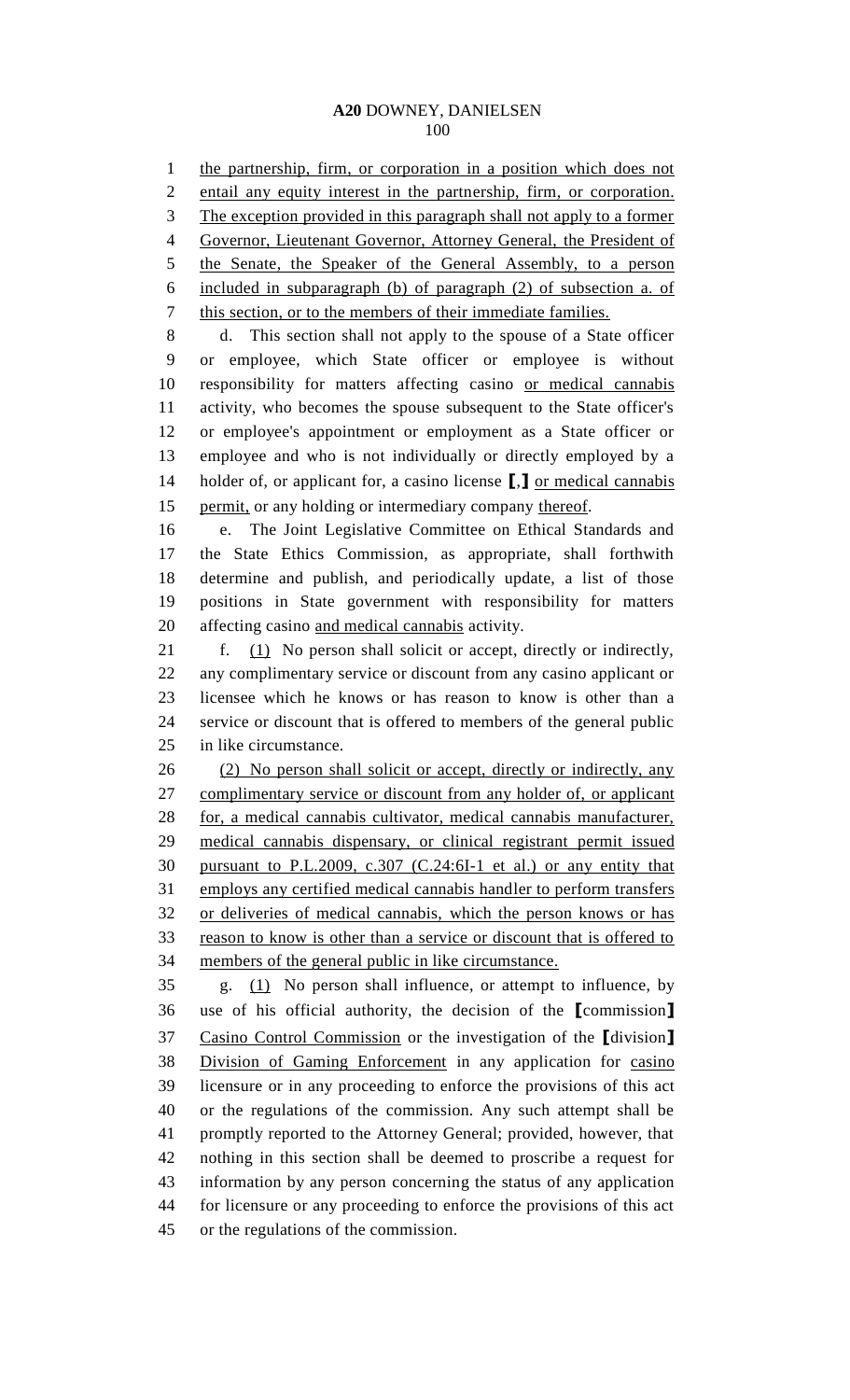(2) No person shall influence, or attempt to influence, by use of 2 the person's official authority, the decision of the Cannabis Regulatory Commission in any application for a medical cannabis cultivator, medical cannabis manufacturer, medical cannabis dispensary, or clinical registrant permit, or in any proceeding to 6 enforce the provisions of P.L.1981, c.142  $(C.52:13D-17.2$  et al.), P.L.2009, c.307 (C.24:6I-1 et al.), or the regulations of the Cannabis Regulatory Commission. Any such attempt shall be 9 promptly reported to the Attorney General; provided, however, that nothing in this section shall be deemed to proscribe a request for information by any person concerning the status of any permit application, or any proceeding to enforce the provisions of P.L.1981, c.142 (C.52:13D-17.2 et al.), P.L.2009, c.307 (C.24:6I-1 14 et al.), or the regulations of the Cannabis Regulatory Commission. h. Any person who willfully violates the provisions of this section is a disorderly person and shall be subject to a fine not to exceed \$1,000, or imprisonment not to exceed six months, or both. In addition, for violations of subsection c. of this section occurring after the effective date of P.L.2005, c.382, a civil penalty of not less than \$500 nor more than \$10,000 shall be imposed upon a former State officer or employee or former special State officer or employee of a State agency in the Executive Branch upon a finding of a violation by the State Ethics Commission, which penalty may be collected in a summary proceeding pursuant to the "Penalty Enforcement Law of 1999," P.L.1999, c.274 (C.2A:58-10 et seq.). (cf: P.L.2013, c.27, s.35) 39. (New section) If any provision of P.L.2009, c.307 (C.24:6I- 1 et al.) or P.L.2015, c.158 (C.18A:40-12.22 et al.) or its application to any person or circumstance is held invalid, the invalidity does not affect other provisions or applications of P.L.2009, c.307 (C.24:6I-1 et al.) or P.L.2015, c.158 (C.18A:40-12.22 et al.) which can be given effect without the invalid provision or application, and to this end the provisions of P.L.2009, c.307 (C.24:6I-1 et al.) and P.L.2015, c.158 (C.18A:40-12.22 et al.) are severable. 40. N.J.S.2C:35-18 is amended to read as follows: 2C:35-18. Exemption; Burden of Proof. a. If conduct is authorized by the provisions of P.L.1970, c.226 (C.24:21-1 et seq.), P.L.2009, c.307 (C.24:6I-1 et al.), or P.L.2015, c.158 (C.18A:40- 12.22 et al.), that authorization shall, subject to the provisions of this section, constitute an exemption from criminal liability under this chapter or chapter 36, and the absence of such authorization shall not be construed to be an element of any offense in this chapter or chapter 36. It is an affirmative defense to any criminal action arising under this chapter or chapter 36 that the defendant is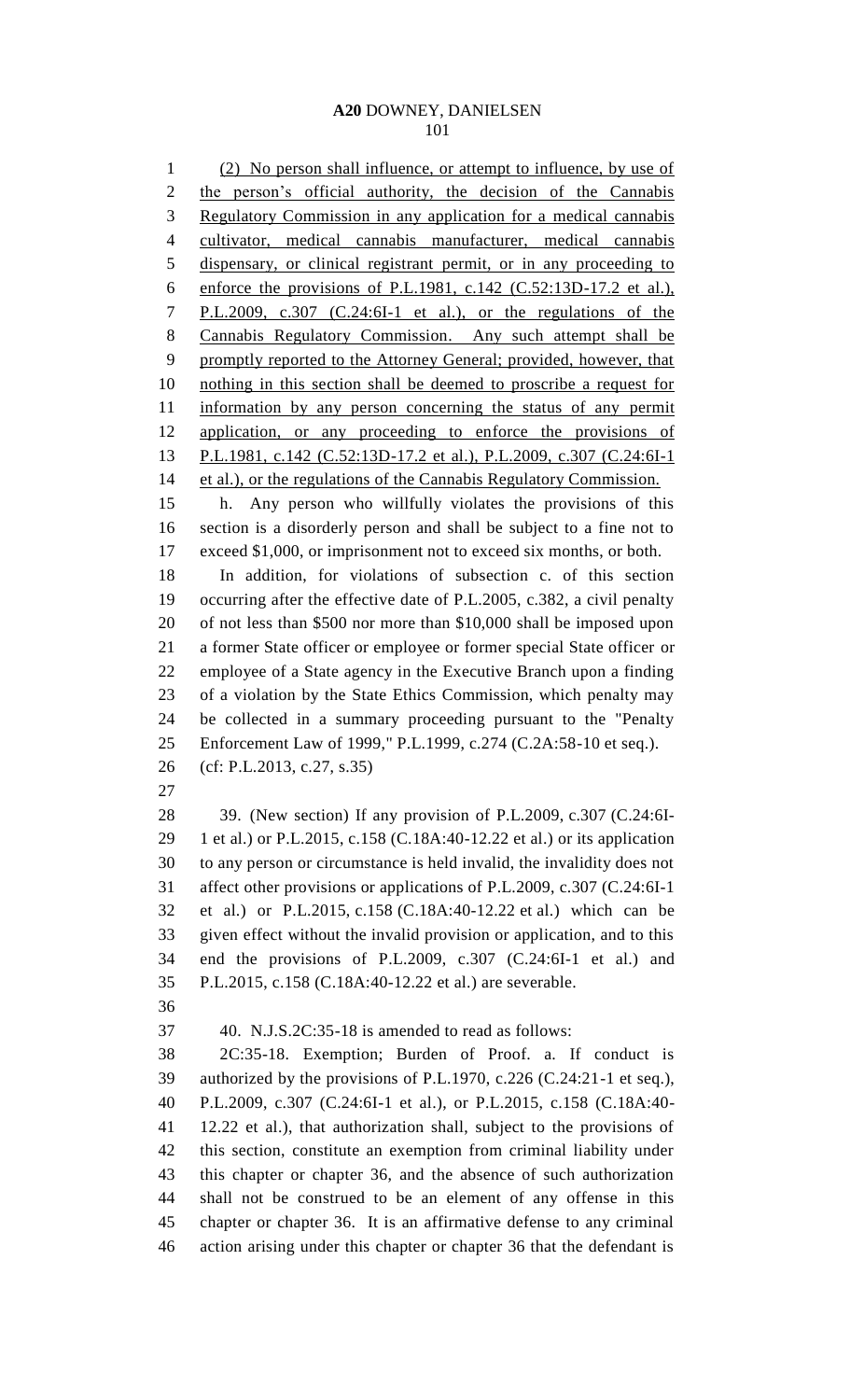1 the authorized holder of an appropriate registration, permit, or order form or is otherwise exempted or excepted from criminal liability by virtue of any provision of P.L.1970, c.226 (C.24:21-1 et seq.), P.L.2009, c.307 (C.24:6I-1 et al.), or P.L.2015, c.158 (C.18A:40- 12.22 et al.). The affirmative defense established herein shall be proved by the defendant by a preponderance of the evidence. It shall not be necessary for the State to negate any exemption set forth in this act or in any provision of Title 24 of the Revised Statutes in any complaint, information, indictment, or other 10 pleading or in any trial, hearing, or other proceeding under this act. b. No liability shall be imposed by virtue of this chapter or chapter 36 upon any duly authorized State officer, engaged in the enforcement of any law or municipal ordinance relating to controlled dangerous substances or controlled substance analogs. (cf: P.L.2015, c.158, s.3) 41. Section 1 of P.L.2015, c.158 (C.18A:40-12.22) is amended to read as follows: 1. a. A board of education or chief school administrator of a nonpublic school shall develop a policy authorizing parents, guardians, and **[**primary**]** designated caregivers to administer medical **[**marijuana**]** cannabis to a student while the student is on school grounds, aboard a school bus, or attending a school- sponsored event. b. A policy adopted pursuant to subsection a. of this section shall, at a minimum: (1) require that the student be authorized to engage in the medical use of **[**marijuana**]** cannabis pursuant to P.L.2009, c.307 (C.24:6I-1 et al.) and that the parent, guardian, or **[**primary**]** designated caregiver be authorized to assist the student with the medical use of **[**marijuana**]** cannabis pursuant to P.L.2009, c.307 (C.24:6I-1 et al.); (2) establish protocols for verifying the registration status and ongoing authorization pursuant to P.L.2009, c.307 (C.24:6I-1 et al.) concerning the medical use of **[**marijuana**]** cannabis for the student and the parent, guardian, or **[**primary**]** designated caregiver; (3) expressly authorize parents, guardians, and **[**primary**]** designated caregivers of students who have been authorized for the medical use of **[**marijuana**]** cannabis to administer medical **[**marijuana**]** cannabis to the student while the student is on school grounds, aboard a school bus, or attending a school-sponsored event; (4) identify locations on school grounds where medical

**[**marijuana**]** cannabis may be administered; and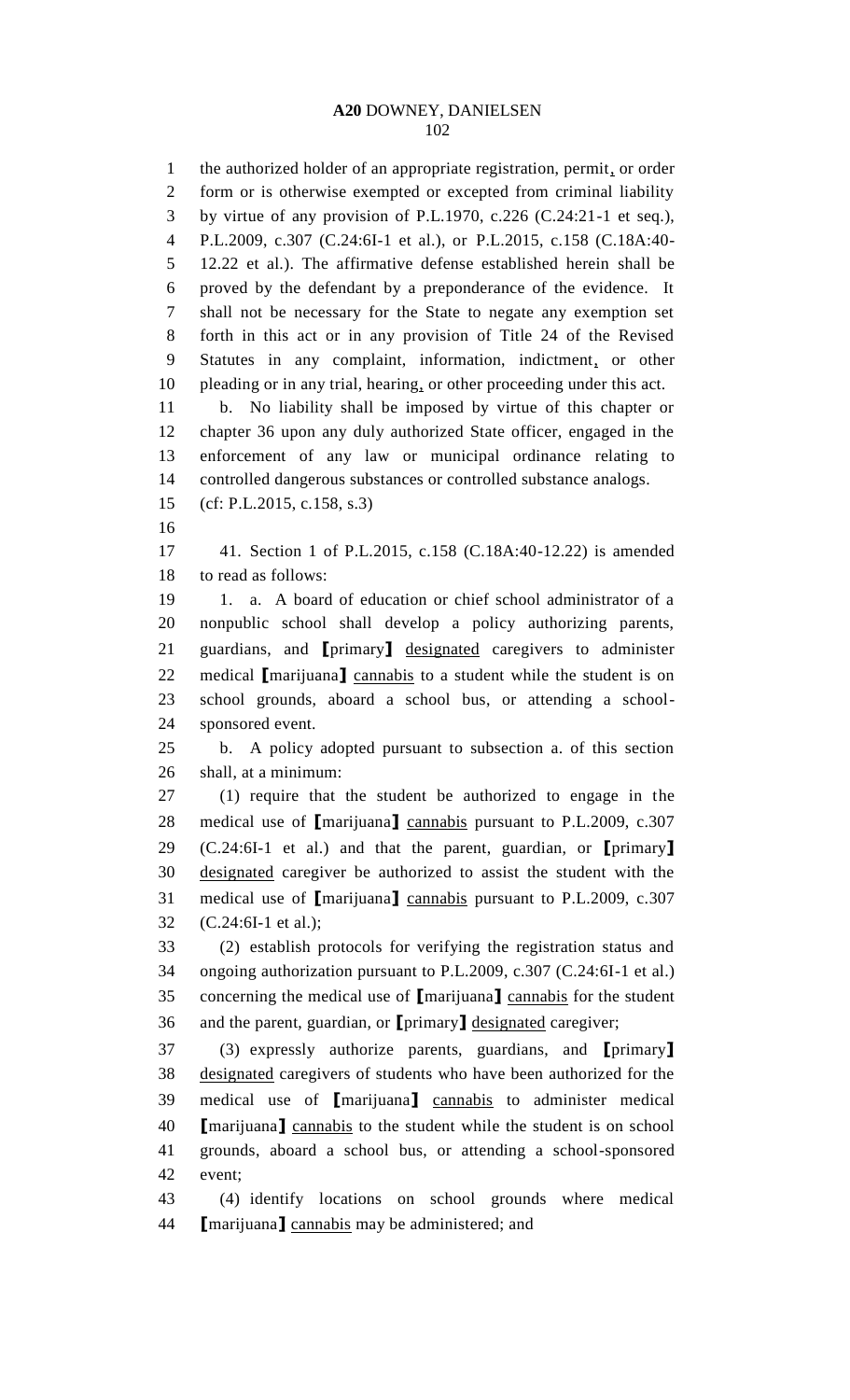(5) prohibit the administration of medical **[**marijuana**]** cannabis to a student by smoking or other form of inhalation while the student is on school grounds, aboard a school bus, or attending a school-sponsored event.

 c. Medical **[**marijuana**]** cannabis may be administered to a student while the student is on school grounds, aboard a school bus, or attending school-sponsored events, provided that such administration is consistent with the requirements of the policy adopted pursuant to this section.

(cf: P.L.2015, c.158, s.1)

 42. Section 2 of P.L.2015, c.158 (C.30:6D-5b) is amended to read as follows:

 2. a. The chief administrator of a facility that offers services for persons with developmental disabilities shall develop a policy authorizing a parent, guardian, or **[**primary**]** designated caregiver authorized to assist a qualifying patient with the use of medical **[**marijuana**]** cannabis pursuant to P.L.2009, c.307 (C.24:6I-1 et al.) to administer medical **[**marijuana**]** cannabis to a person who is receiving services for persons with developmental disabilities at the facility.

 b. A policy adopted pursuant to subsection a. of this section shall, at a minimum:

 (1) require the person receiving services for persons with developmental disabilities be a qualifying patient authorized for the use of medical **[**marijuana**]** cannabis pursuant to P.L.2009, c.307 (C.24:6I-1 et al.), and that the parent, guardian, or **[**primary**]** designated caregiver be authorized to assist the person with the medical use of **[**marijuana**]** cannabis pursuant to P.L.2009, c.307 (C.24:6I-1 et al.);

 (2) establish protocols for verifying the registration status and ongoing authorization pursuant to P.L.2009, c.307 (C.24:6I-1 et al.) concerning the medical use of **[**marijuana**]** cannabis for the person and the parent, guardian, or **[**primary**]** designated caregiver;

 (3) expressly authorize parents, guardians, and **[**primary**]** designated caregivers to administer medical **[**marijuana**]** cannabis to the person receiving services for persons with developmental disabilities while the person is at the facility; and

 (4) identify locations at the facility where medical **[**marijuana**]** cannabis may be administered.

 c. Medical **[**marijuana**]** cannabis may be administered to a person receiving services for persons with developmental disabilities at a facility that offers such services while the person is at the facility, provided that such administration is consistent with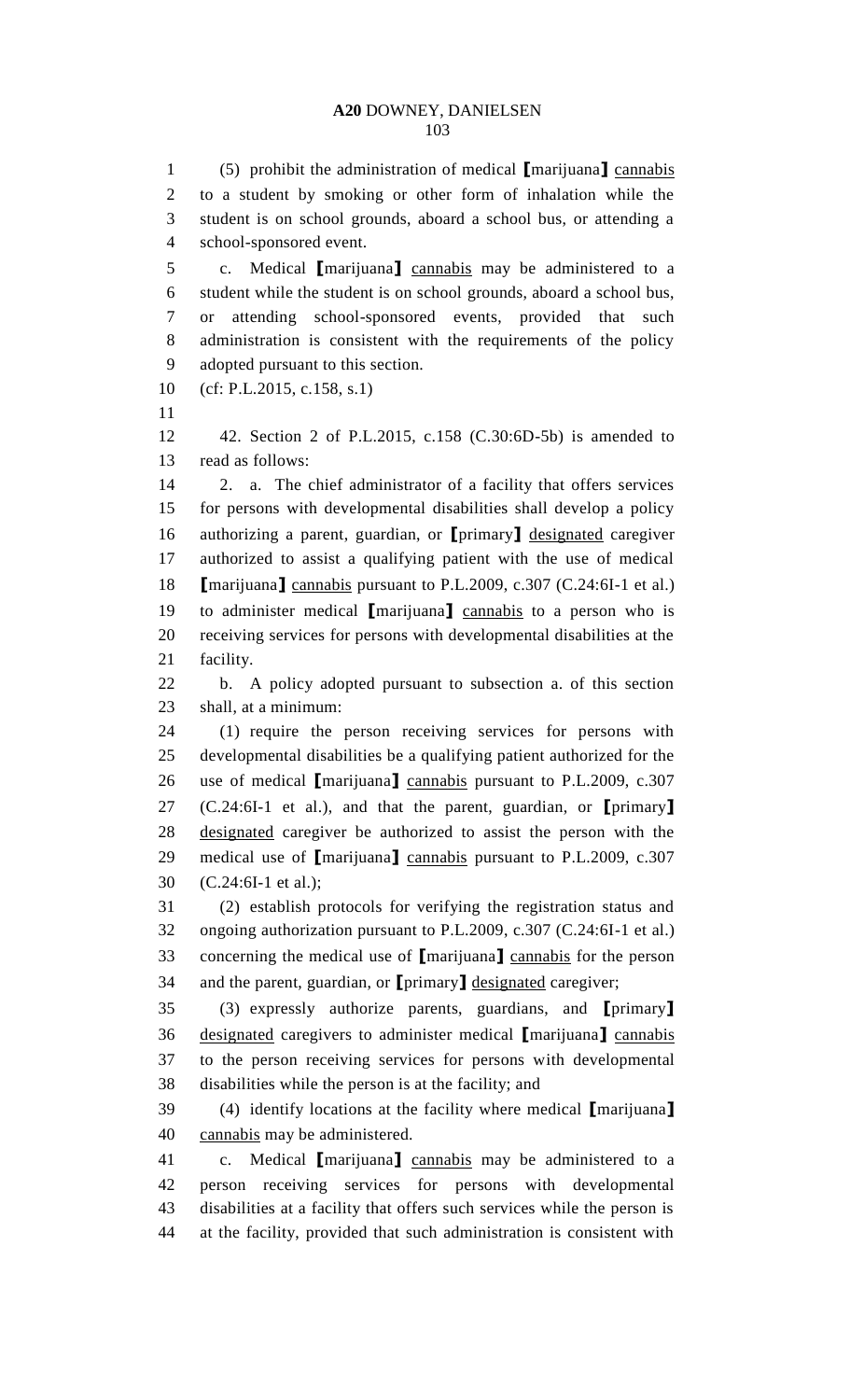the requirements of the policy adopted pursuant to this section and the provisions of P.L.2009, c.307 (C.24:6I-1 et al.). d. Nothing in this section shall be construed to authorize medical **[**marijuana**]** cannabis to be smoked in any place where 5 smoking is prohibited pursuant to N.J.S.2C:33-13. (cf: P.L.2015, c.158, s.2) 43. (New section) a. The chief administrator of a facility that offers behavioral health care services shall develop a policy authorizing a parent, guardian, or designated caregiver authorized to assist a qualifying patient with the use of medical cannabis pursuant to P.L.2009, c.307 (C.24:6I-1 et al.) to administer medical cannabis to a person who is receiving behavioral health care services at the facility. b. A policy adopted pursuant to subsection a. of this section shall, at a minimum: (1) require the person receiving behavioral health care services be a qualifying patient authorized for the use of medical cannabis pursuant to P.L.2009, c.307 (C.24:6I-1 et al.), and that the parent, guardian, or designated caregiver be authorized to assist the person with the medical use of cannabis pursuant to P.L.2009, c.307 (C.24:6I-1 et al.); (2) establish protocols for verifying the registration status and ongoing authorization pursuant to P.L.2009, c.307 (C.24:6I-1 et al.) concerning the medical use of cannabis for the person and the parent, guardian, or designated caregiver; (3) expressly authorize parents, guardians, and designated caregivers to administer medical cannabis to the person receiving behavioral health care services while the person is at the facility; and (4) identify locations at the facility where medical cannabis may be administered. c. Medical cannabis may be administered to a person receiving behavioral health care services at a facility that offers such services while the person is at the facility, provided that such administration is consistent with the requirements of the policy adopted pursuant to this section and the provisions of P.L.2009, c.307 (C.24:6I-1 et al.). d. Nothing in this section shall be construed to authorize medical cannabis to be smoked in any place where smoking is prohibited pursuant to N.J.S.2C:33-13. e. As used in this section, "behavioral health care services" means procedures or services provided by a health care practitioner to a patient for the treatment of a mental illness or emotional disorder that is of mild to moderate severity. "Behavioral health care" and "behavioral health care services" shall not include procedures or services that are provided for the treatment of severe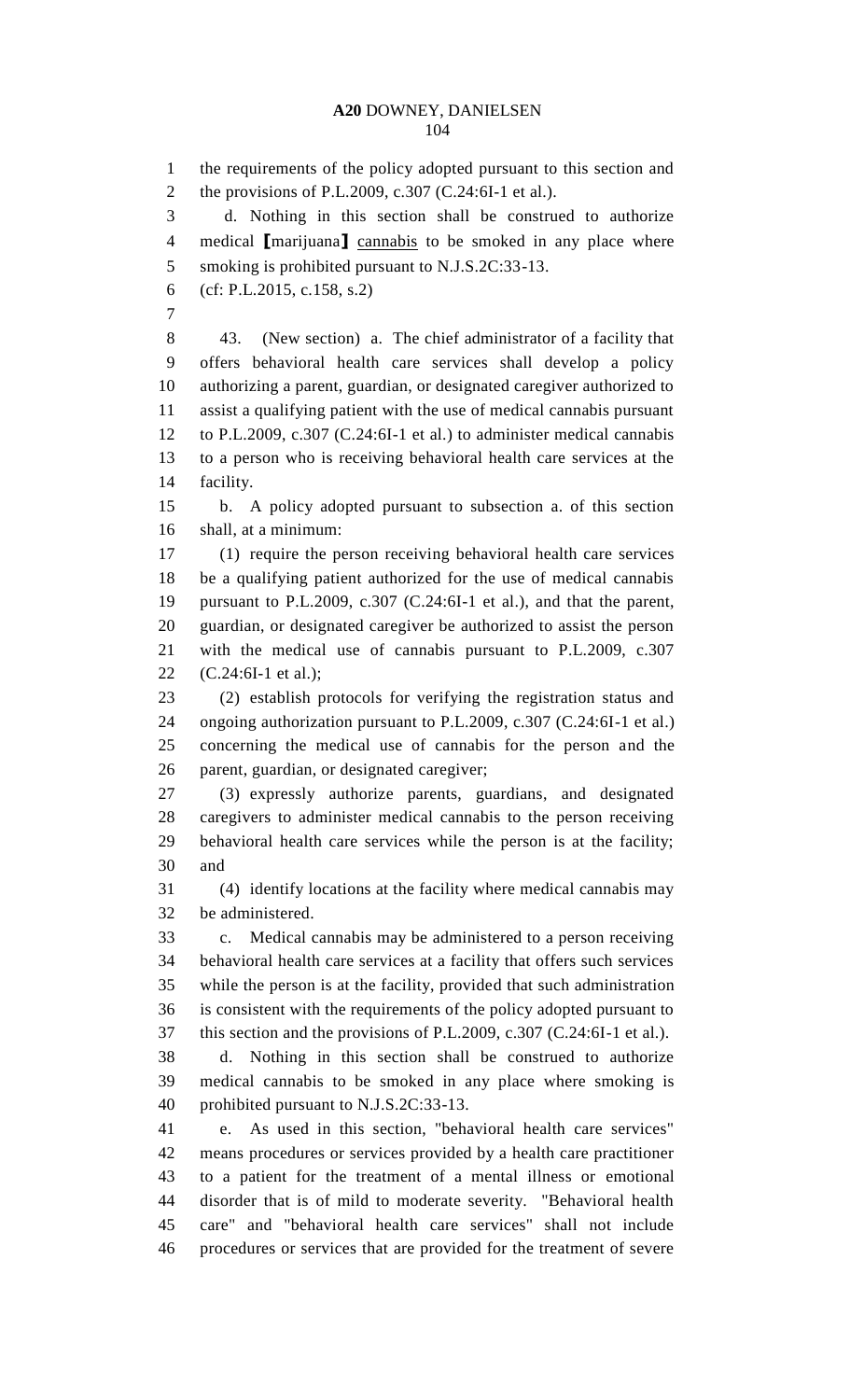mental illness, severe emotional disorder, or any drug or alcohol use disorder. 44. Section 11 of P.L.2009, c.307 (C.45:1-45.1) is amended to read as follows: 11. a. A **[**physician**]** health care practitioner who **[**provides a certification**]** authorizes a patient for the medical use of cannabis or who provides a written instruction for the medical use of **[**marijuana**]** cannabis to a qualifying patient pursuant to P.L.2009, c.307 (C.24:6I-1 et al.) and **[**any alternative treatment center**]** each medical cannabis dispensary and clinical registrant shall furnish to the Director of the Division of Consumer Affairs in the Department 13 of Law and Public Safety such information, on a daily basis and in such a format **[**and at such intervals,**]** as the director shall prescribe by regulation, for inclusion in a system established to monitor the dispensation of **[**marijuana**]** cannabis in this State for medical use as authorized by the provisions of P.L.2009, c.307 (C.24:6I- 1 et al.), which system shall serve the same purpose as, and be cross-referenced with, the electronic system for monitoring controlled dangerous substances established pursuant to section 25 of P.L.2007, c.244 (C.45:1-45). b. The Director of the Division of Consumer Affairs, pursuant to the "Administrative Procedure Act," P.L.1968, c.410 (C.52:14B- 1 et seq.), and in consultation with the **[**Commissioner of Health and Senior Services**]** Cannabis Regulatory Commission, shall adopt rules and regulations to effectuate the purposes of subsection a. of this section. c. Notwithstanding any provision of P.L.1968, c.410  $(C.52:14B-1$  et seq.) to the contrary, the Director of the Division of Consumer Affairs shall adopt, immediately upon filing with the Office of Administrative Law and no later than the 90th day after the effective date of P.L.2009, c.307 (C.24:6I-1 et al.), such regulations as the director deems necessary to implement the provisions of subsection a. of this section. Regulations adopted pursuant to this subsection shall be effective until the adoption of rules and regulations pursuant to subsection b. of this section and may be amended, adopted, or readopted by the director in accordance with the requirements of P.L.1968, c.410 (C.52:14B- 1 et seq.). (cf: P.L.2009, c.307, s.11) 45. Section 7 of P.L.1991, c.378 (C.45:9-27.16) is amended to read as follows: 7. a. A physician assistant may perform the following procedures: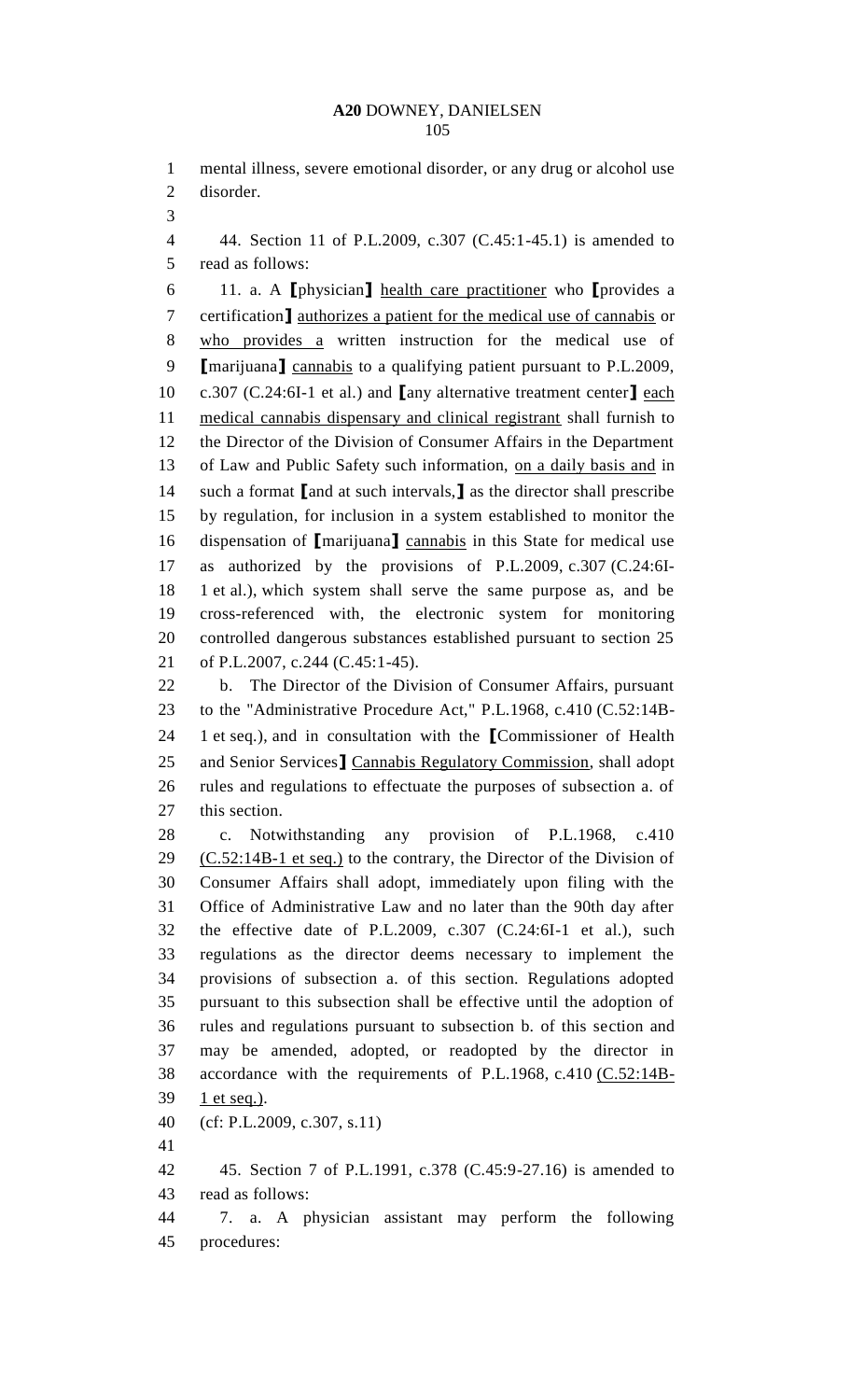(1) Approaching a patient to elicit a detailed and accurate history, perform an appropriate physical examination, identify problems, record information, and interpret and present information to the supervising physician;

 (2) Suturing and caring for wounds including removing sutures and clips and changing dressings, except for facial wounds, traumatic wounds requiring suturing in layers, and infected wounds;

 (3) Providing patient counseling services and patient education consistent with directions of the supervising physician;

 (4) Assisting a physician in an inpatient setting by conducting patient rounds, recording patient progress notes, determining and implementing therapeutic plans jointly with the supervising physician, and compiling and recording pertinent narrative case summaries;

 (5) Assisting a physician in the delivery of services to patients requiring continuing care in a private home, nursing home, extended care facility, or other setting, including the review and monitoring of treatment and therapy plans; and

 (6) Referring patients to, and promoting their awareness of, health care facilities and other appropriate agencies and resources in the community.

22  $(7)$  (Deleted by amendment, P.L.2015, c.224)

 b. A physician assistant may perform the following procedures only when directed, ordered, or prescribed by the supervising physician, or when performance of the procedure is delegated to the physician assistant by the supervising physician as authorized under subsection d. of this section:

 (1) Performing non-invasive laboratory procedures and related studies or assisting duly licensed personnel in the performance of invasive laboratory procedures and related studies;

 (2) Giving injections, administering medications, and requesting diagnostic studies;

 (3) Suturing and caring for facial wounds, traumatic wounds requiring suturing in layers, and infected wounds;

 (4) Writing prescriptions or ordering medications in an inpatient or outpatient setting in accordance with section 10 of P.L.1991, c.378 (C.45:9-27.19); **[**and**]**

(5) Prescribing the use of patient restraints; and

 (6) Authorizing qualifying patients for the medical use of cannabis and issuing written instructions for medical cannabis to registered qualifying patients pursuant to P.L.2009, c.307 (C.24:6I-1 et al.).

 c. A physician assistant may assist a supervising surgeon in the operating room when a qualified assistant physician is not required by the board and a second assistant is deemed necessary by the supervising surgeon.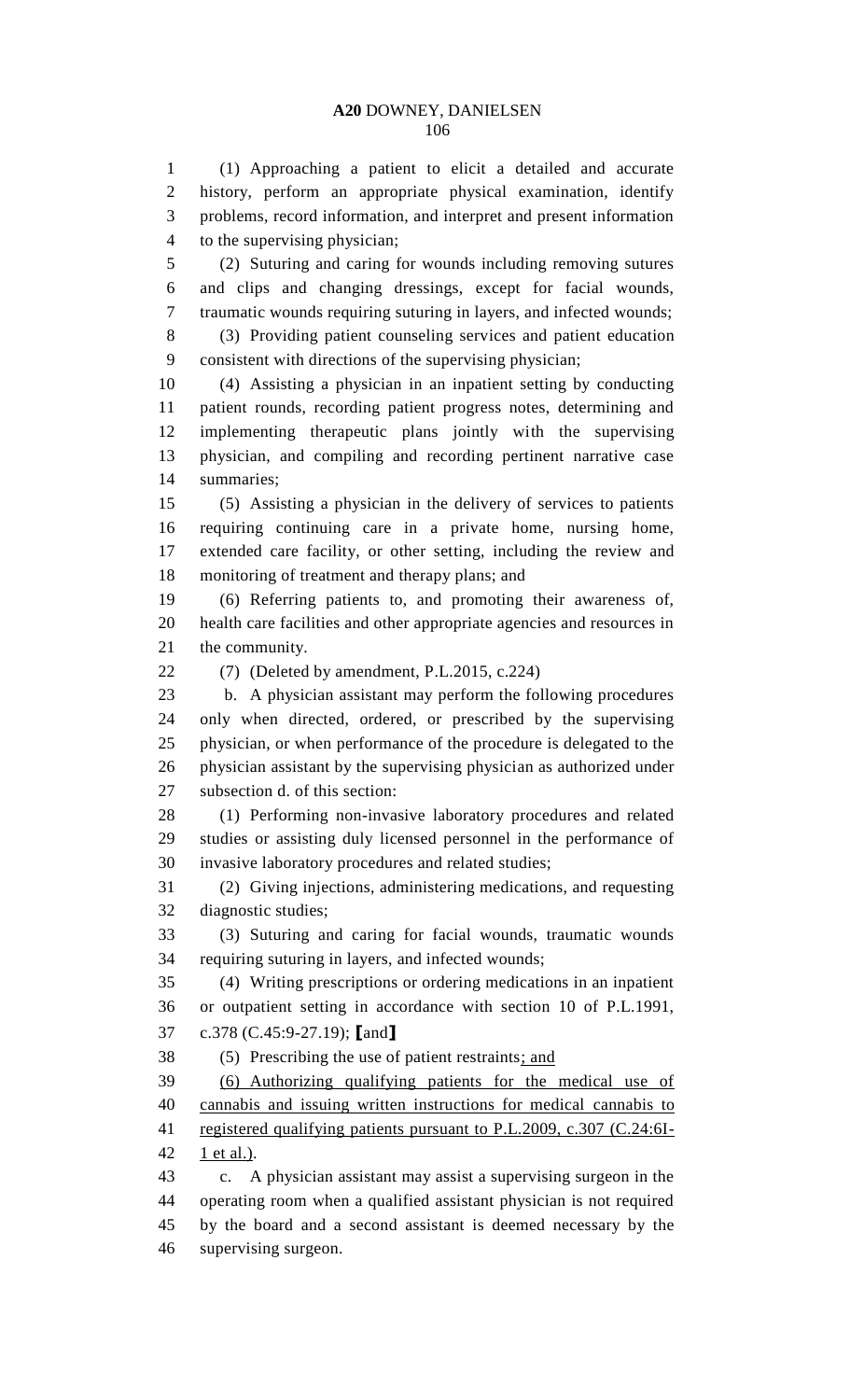d. A physician assistant may perform medical services beyond those explicitly authorized in this section, when such services are delegated by a supervising physician with whom the physician assistant has signed a delegation agreement pursuant to section 8 of P.L.1991, c.378 (C.45:9-27.17). The procedures delegated to a physician assistant shall be limited to those customary to the supervising physician's specialty and within the supervising physician's and the physician assistant's competence and training. e. Notwithstanding subsection d. of this section, a physician

 assistant shall not be authorized to measure the powers or range of human vision, determine the accommodation and refractive states of the human eye, or fit, prescribe, or adapt lenses, prisms, or frames for the aid thereof. Nothing in this subsection shall be construed to prohibit a physician assistant from performing a routine visual screening.

(cf: P.L.2015, c.224, s.7)

 46. Section 10 of P.L.1991, c.378 (C.45:9-27.19) is amended to read as follows:

 10. A physician assistant may order, prescribe, dispense, and administer medications and medical devices and issue written instructions to registered qualifying patients for medical cannabis to the extent delegated by a supervising physician.

 a. Controlled dangerous substances may only be ordered or prescribed if:

 (1) a supervising physician has authorized a physician assistant to order or prescribe Schedule II, III, IV, or V controlled dangerous substances in order to:

 (a) continue or reissue an order or prescription for a controlled dangerous substance issued by the supervising physician;

 (b) otherwise adjust the dosage of an order or prescription for a controlled dangerous substance originally ordered or prescribed by the supervising physician, provided there is prior consultation with the supervising physician;

 (c) initiate an order or prescription for a controlled dangerous substance for a patient, provided there is prior consultation with the supervising physician if the order or prescription is not pursuant to subparagraph (d) of this paragraph; or

 (d) initiate an order or prescription for a controlled dangerous substance as part of a treatment plan for a patient with a terminal illness, which for the purposes of this subparagraph means a medical condition that results in a patient's life expectancy being 12 months or less as determined by the supervising physician;

 (2) the physician assistant has registered with, and obtained authorization to order or prescribe controlled dangerous substances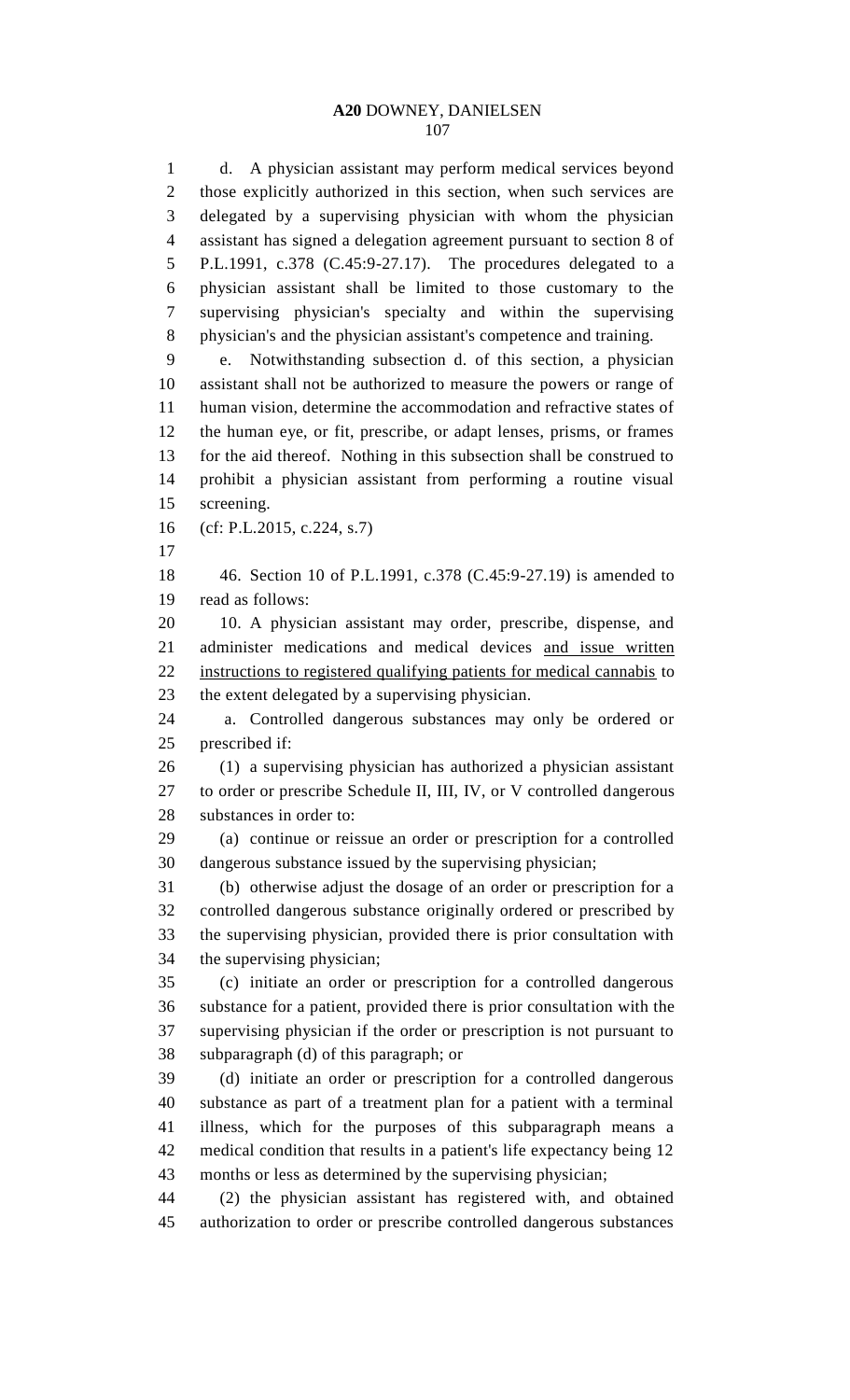from, the federal Drug Enforcement Administration and any other appropriate State and federal agencies; and (3) the physician assistant complies with all requirements which the board shall establish by regulation for the ordering, prescription, or administration of controlled dangerous substances, all applicable educational program requirements, and continuing professional education programs approved pursuant to section 16 of P.L.1991, c.378 (C.45:9-27.25). b. (Deleted by amendment, P.L.2015, c.224) c. (Deleted by amendment, P.L.2015, c.224) d. In the case of an order or prescription for a controlled dangerous substance or written instructions for medical cannabis, 13 the physician assistant shall print on the order or prescription or the written instructions the physician assistant's Drug Enforcement Administration registration number. e. The dispensing of medication or a medical device by a physician assistant shall comply with relevant federal and State regulations, and shall occur only if: (1) pharmacy services are not reasonably available; (2) it is in the best interest of the patient; or (3) the physician assistant is rendering emergency medical assistance. f. A physician assistant may request, receive, and sign for prescription drug samples and may distribute those samples to patients. g. A physician assistant may issue written instructions to a registered qualifying patient for medical cannabis pursuant to section 10 of P.L.2009, c.307 (C.24:6I-10) only if: (1) a supervising physician has authorized the physician assistant to issue written instructions to registered qualifying patients; (2) the physician assistant verifies the patient's status as a registered qualifying patient; and (3) the physician assistant complies with the requirements for issuing written instructions for medical cannabis established pursuant to P.L.2009, c.307 (C.24:6I-1 et al.). (cf: P.L.2015, c.224, s.7) 47. Section 10 of P.L.1991, c.377 (C.45:11-49) is amended to read as follows: 10. a. In addition to all other tasks which a registered professional nurse may, by law, perform, an advanced practice nurse may manage preventive care services and diagnose and manage deviations from wellness and long-term illnesses, consistent with the needs of the patient and within the scope of practice of the advanced practice nurse, by: (1) initiating laboratory and other diagnostic tests;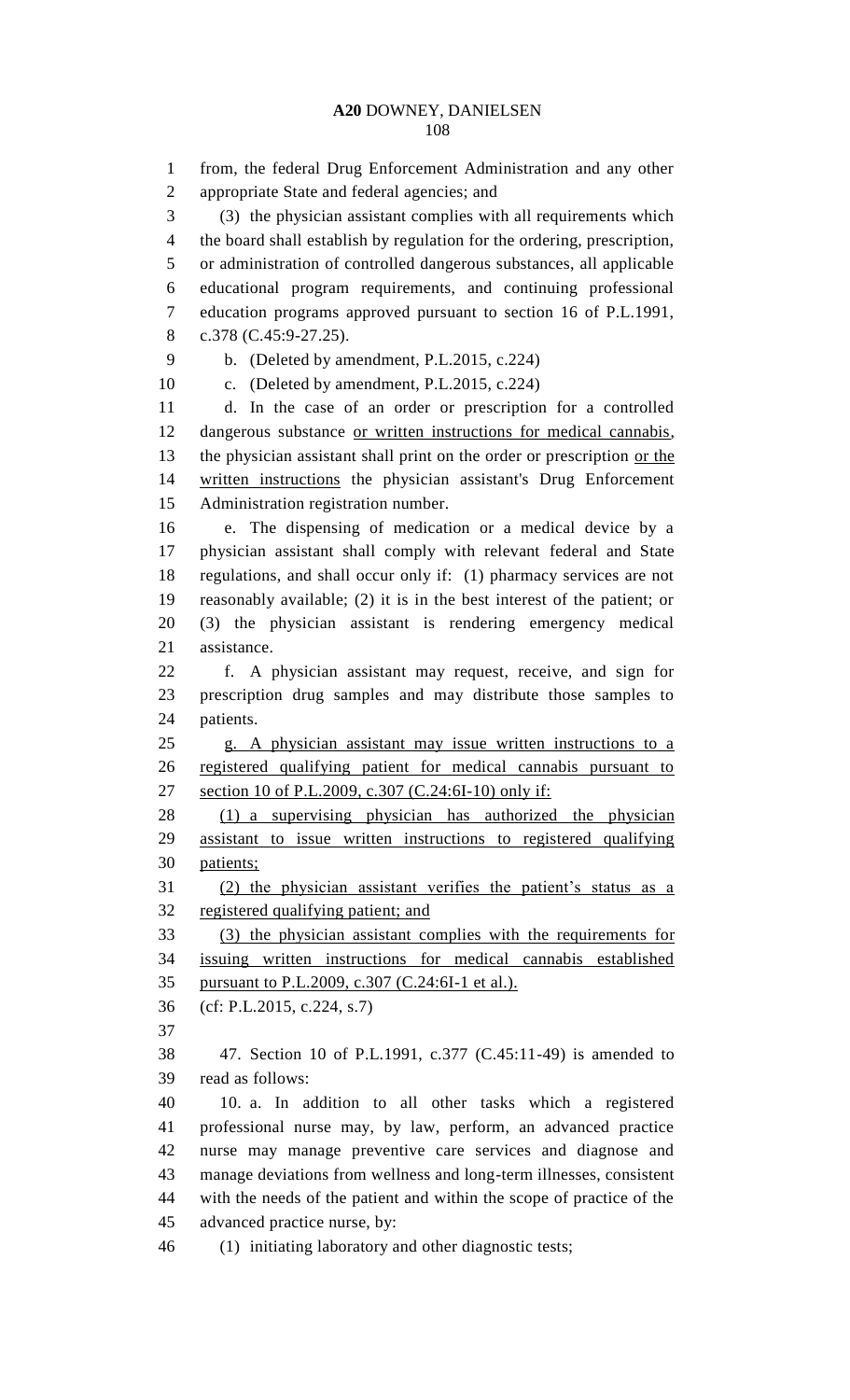(2) prescribing or ordering medications and devices, as authorized by subsections b. and c. of this section; and (3) prescribing or ordering treatments, including referrals to other licensed health care professionals, and performing specific procedures in accordance with the provisions of this subsection. b. An advanced practice nurse may order medications and devices in the inpatient setting, subject to the following conditions: (1) the collaborating physician and advanced practice nurse shall address in the joint protocols whether prior consultation with the collaborating physician is required to initiate an order for a controlled dangerous substance; (2) the order is written in accordance with standing orders or joint protocols developed in agreement between a collaborating physician and the advanced practice nurse, or pursuant to the specific direction of a physician; (3) the advanced practice nurse authorizes the order by signing the nurse's own name, printing the name and certification number, and printing the collaborating physician's name; (4) the physician is present or readily available through electronic communications; (5) the charts and records of the patients treated by the advanced practice nurse are reviewed by the collaborating physician and the advanced practice nurse within the period of time specified by rule adopted by the Commissioner of Health pursuant to section 13 of P.L.1991, c.377 (C.45:11-52); (6) the joint protocols developed by the collaborating physician and the advanced practice nurse are reviewed, updated, and signed at least annually by both parties; and (7) the advanced practice nurse has completed six contact hours of continuing professional education in pharmacology related to controlled substances, including pharmacologic therapy, addiction prevention and management, and issues concerning prescription opioid drugs, including responsible prescribing practices, alternatives to opioids for managing and treating pain, and the risks and signs of opioid abuse, addiction, and diversion, in accordance with regulations adopted by the New Jersey Board of Nursing. The six contact hours shall be in addition to New Jersey Board of Nursing pharmacology education requirements for advanced practice nurses related to initial certification and recertification of an advanced practice nurse as set forth in N.J.A.C.13:37-7.2.

 c. An advanced practice nurse may prescribe medications and devices in all other medically appropriate settings, subject to the following conditions:

 (1) the collaborating physician and advanced practice nurse shall address in the joint protocols whether prior consultation with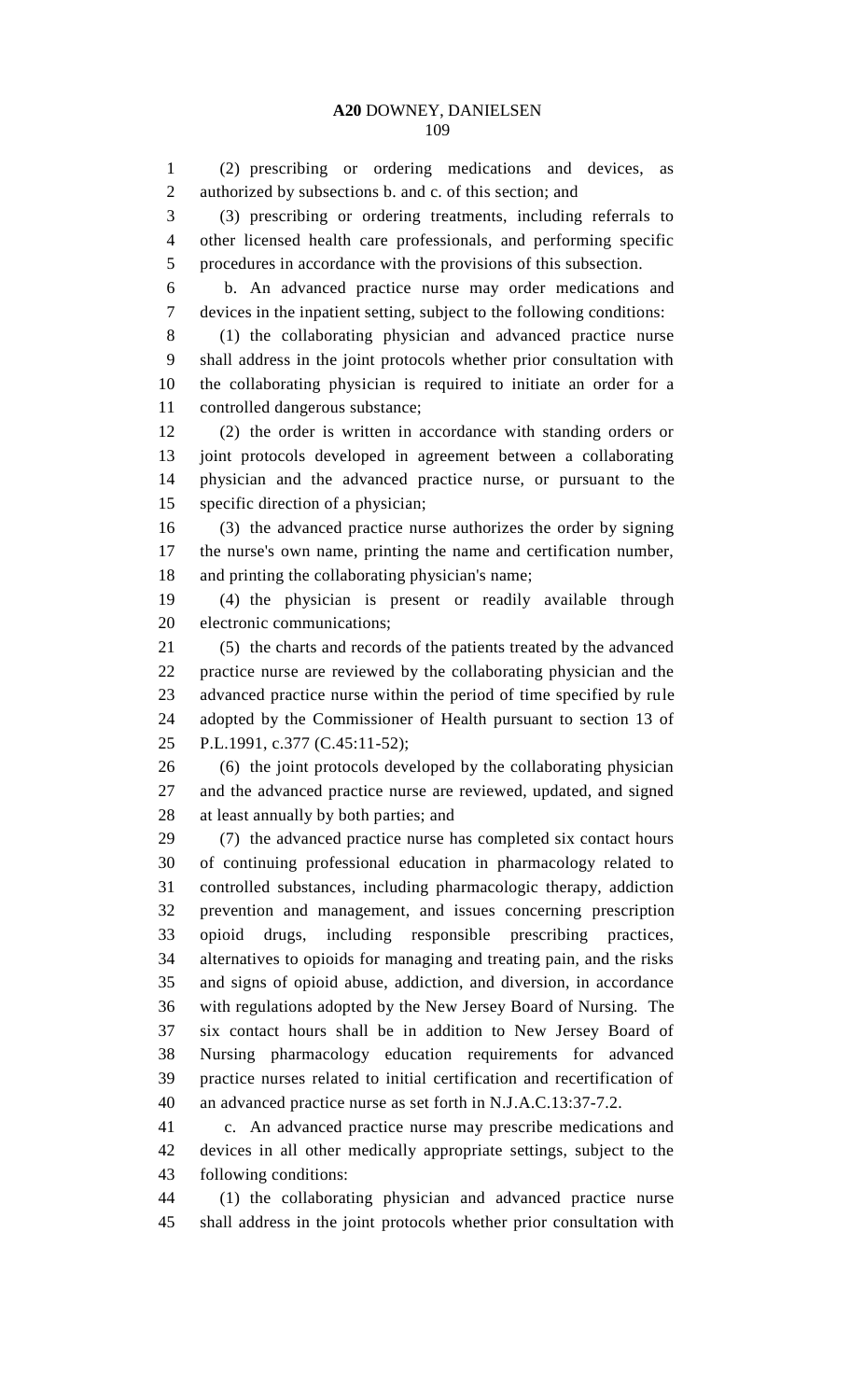the collaborating physician is required to initiate a prescription for a controlled dangerous substance; (2) the prescription is written in accordance with standing orders or joint protocols developed in agreement between a collaborating physician and the advanced practice nurse, or pursuant to the specific direction of a physician; (3) the advanced practice nurse writes the prescription on a New Jersey Prescription Blank pursuant to P.L.2003, c.280 (C.45:14- 40 et seq.), signs the nurse's own name to the prescription and prints the nurse's name and certification number; (4) the prescription is dated and includes the name of the patient and the name, address, and telephone number of the collaborating physician; (5) the physician is present or readily available through electronic communications; (6) the charts and records of the patients treated by the advanced practice nurse are periodically reviewed by the collaborating physician and the advanced practice nurse; (7) the joint protocols developed by the collaborating physician and the advanced practice nurse are reviewed, updated, and signed at least annually by both parties; and (8) the advanced practice nurse has completed six contact hours of continuing professional education in pharmacology related to controlled substances, including pharmacologic therapy, addiction prevention and management, and issues concerning prescription opioid drugs, including responsible prescribing practices, alternatives to opioids for managing and treating pain, and the risks and signs of opioid abuse, addiction, and diversion, in accordance with regulations adopted by the New Jersey Board of Nursing. The six contact hours shall be in addition to New Jersey Board of Nursing pharmacology education requirements for advanced practice nurses related to initial certification and recertification of an advanced practice nurse as set forth in N.J.A.C.13:37-7.2. d. The joint protocols employed pursuant to subsections b. and c. of this section shall conform with standards adopted by the Director of the Division of Consumer Affairs pursuant to section 12 of P.L.1991, c.377 (C.45:11-51) or section 10 of P.L.1999, c.85 (C.45:11-49.2), as applicable. e. (Deleted by amendment, P.L.2004, c.122.) f. An attending advanced practice nurse may determine and

 certify the cause of death of the nurse's patient and execute the death certification pursuant to R.S.26:6-8 if no collaborating physician is available to do so and the nurse is the patient's primary caregiver.

 g. An advanced practice nurse may authorize qualifying patients for the medical use of cannabis and issue written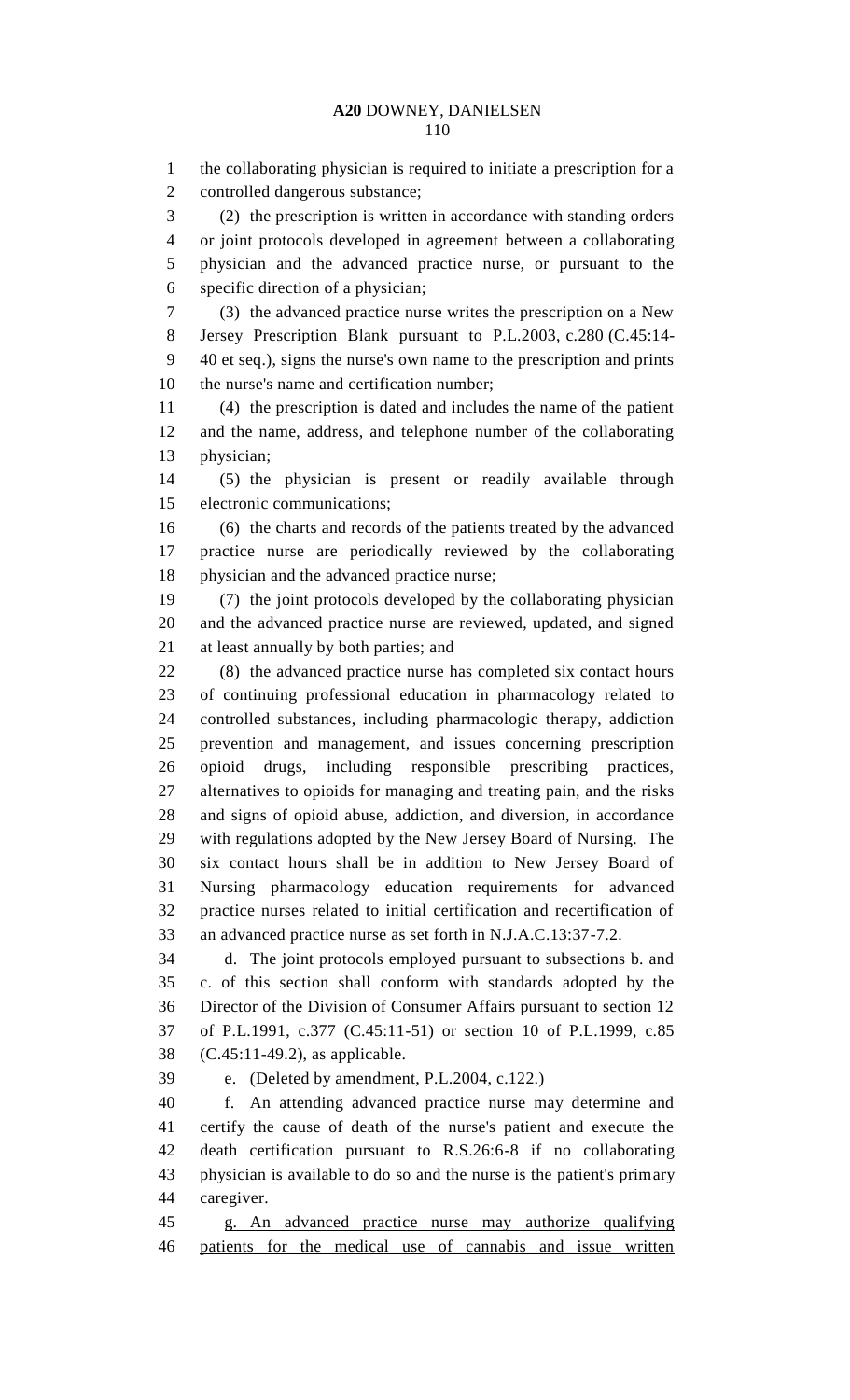instructions for medical cannabis to registered qualifying patients, 2 subject to the following conditions: (1) the collaborating physician and advanced practice nurse 4 shall address in the joint protocols whether prior consultation with 5 the collaborating physician is required to authorize a qualifying patient for the medical use of cannabis or issue written instructions for medical cannabis; (2) the authorization for the medical use of cannabis or issuance of written instructions for cannabis is in accordance with standing orders or joint protocols developed in agreement between a collaborating physician and the advanced practice nurse, or 12 pursuant to the specific direction of a physician; (3) the advanced practice nurse signs the nurse's own name to 14 the authorization or written instruction and prints the nurse's name and certification number; (4) the authorization or written instruction is dated and includes the name of the qualifying patient and the name, address, and 18 telephone number of the collaborating physician; (5) the physician is present or readily available through electronic communications; (6) the charts and records of qualifying patients treated by the advanced practice nurse are periodically reviewed by the collaborating physician and the advanced practice nurse; (7) the joint protocols developed by the collaborating physician and the advanced practice nurse are reviewed, updated, and signed at least annually by both parties; and (8) the advanced practice nurse complies with the requirements for authorizing qualifying patients for the medical use of cannabis and for issuing written instructions for medical cannabis established pursuant to P.L.2009, c.307 (C.24:6I-1 et al.). (cf: P.L.2017, c.28, s.15) 48. Section 5 of P.L.2009, c.307 (C.24:6I-5) is repealed. 49. This act shall take effect immediately. STATEMENT This bill makes various revisions to the "Compassionate Use Medical Marijuana Act," P.L.2009, c.307 (C.24:6I-1 et al.), including renaming the act the "Jake Honig Compassionate Use Medical Cannabis Act," establishing a new Cannabis Regulatory Commission (CRC) to oversee the medical cannabis program; revising the requirements to authorize a patient for medical cannabis; revising the permit and operational requirements for

alternative treatment centers (ATCs), including establishing discrete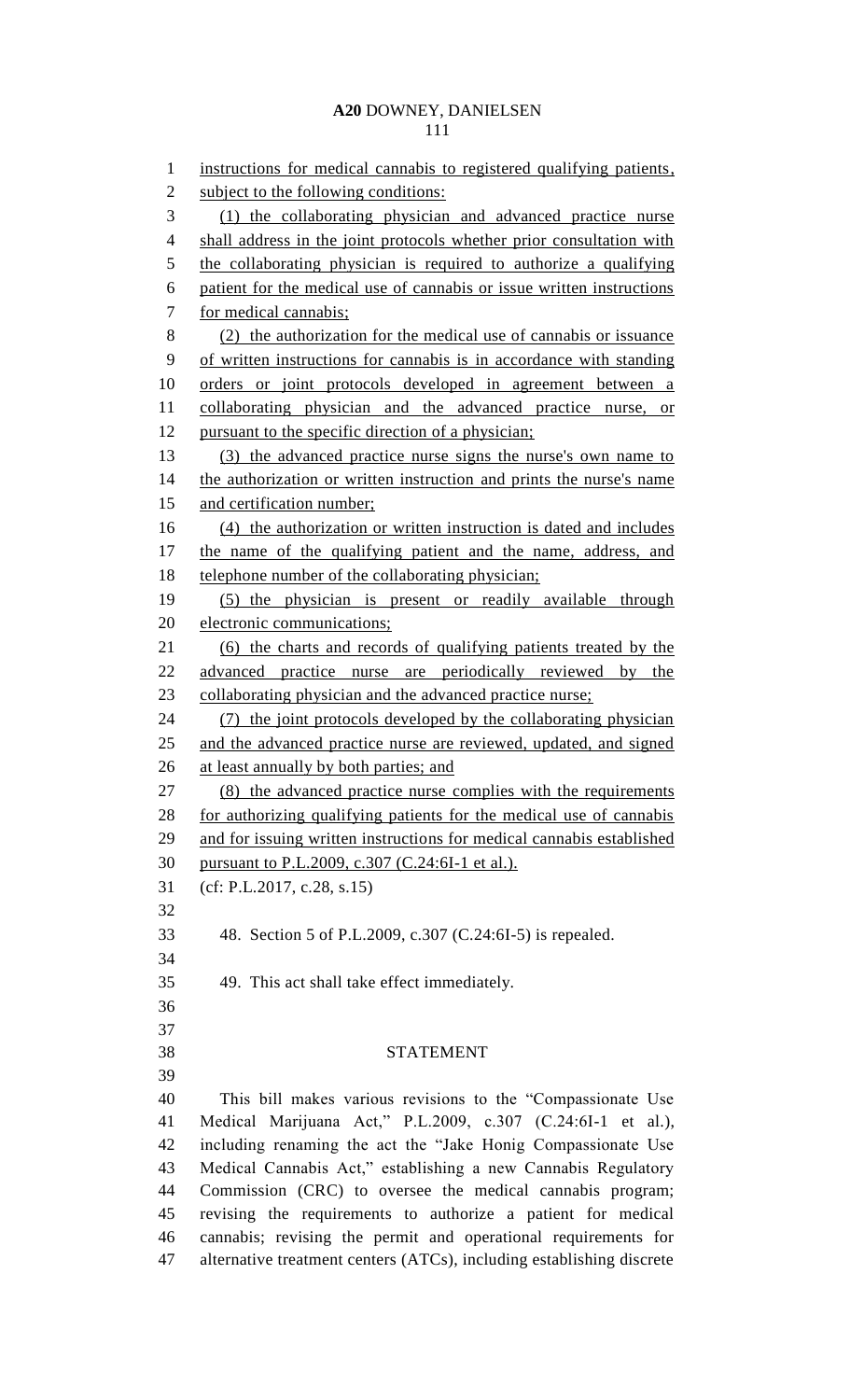cultivator, manufacturer, and dispensary permits; creating a new clinical registrant permit; authorizing delivery of medical cannabis,

 and establishing additional protections for registry cardholders. 

# Cannabis Regulatory Commission

 The CRC will consist of five, full-time members. At least one member is to be a State representative of a national organization or State branch of such an organization with a stated mission of studying, advocating, or adjudicating against forms of social injustice or inequality, and all members are to possess education, training, or experience with: legal, policy, or criminal justice issues; corporate or industry management, finance, securities, or production or distribution; medicine or pharmacology; or public health, mental health, or substance use disorders.

 The initially designated chair and two other initial members will be appointed by the Governor, another initial member will be appointed by the Governor upon the recommendation of the Senate President, and the final initial member will be appointed by the Governor upon the recommendation of the Speaker of the General Assembly. Thereafter, the Governor will appoint, with the advice and consent of the Senate, the chair and the two other members not requiring any legislative leadership recommendation. The appointments based upon based upon the Senate President's and Speaker's recommendation would continue to be direct gubernatorial appointments that are not subject to the advice and consent of the Senate. All five members will serve terms of five years, although the initial terms would include one four-year term and one three-year term in order to stagger reappointments. The chair will be provided a salary not to exceed \$141,000, and the other members will be provided a salary not to exceed \$125,000.

 The CRC will assume responsibility for oversight, administration, and enforcement of the medical cannabis program from the Department of Health at such time as the members of the commission are appointed and the commission first organizes. The bill will permit, based on the transfer of responsibility, employees of the department who performed the duties of any position to be filled by the CRC a one-time right of first refusal offer of employment. Any department employee who is employed by the CRC in this manner will retain seniority, and all rights related to seniority, that the employee had with the department as of the last day of employment with the department.

 The CRC will be charged with establishing a plan of organization, and employing personnel as it deems necessary to operate under the direct supervision of a full-time executive director. The new executive director position will be initially filled directly by the Governor, and thereafter will be appointed by the Governor with the advice and consent of the Senate.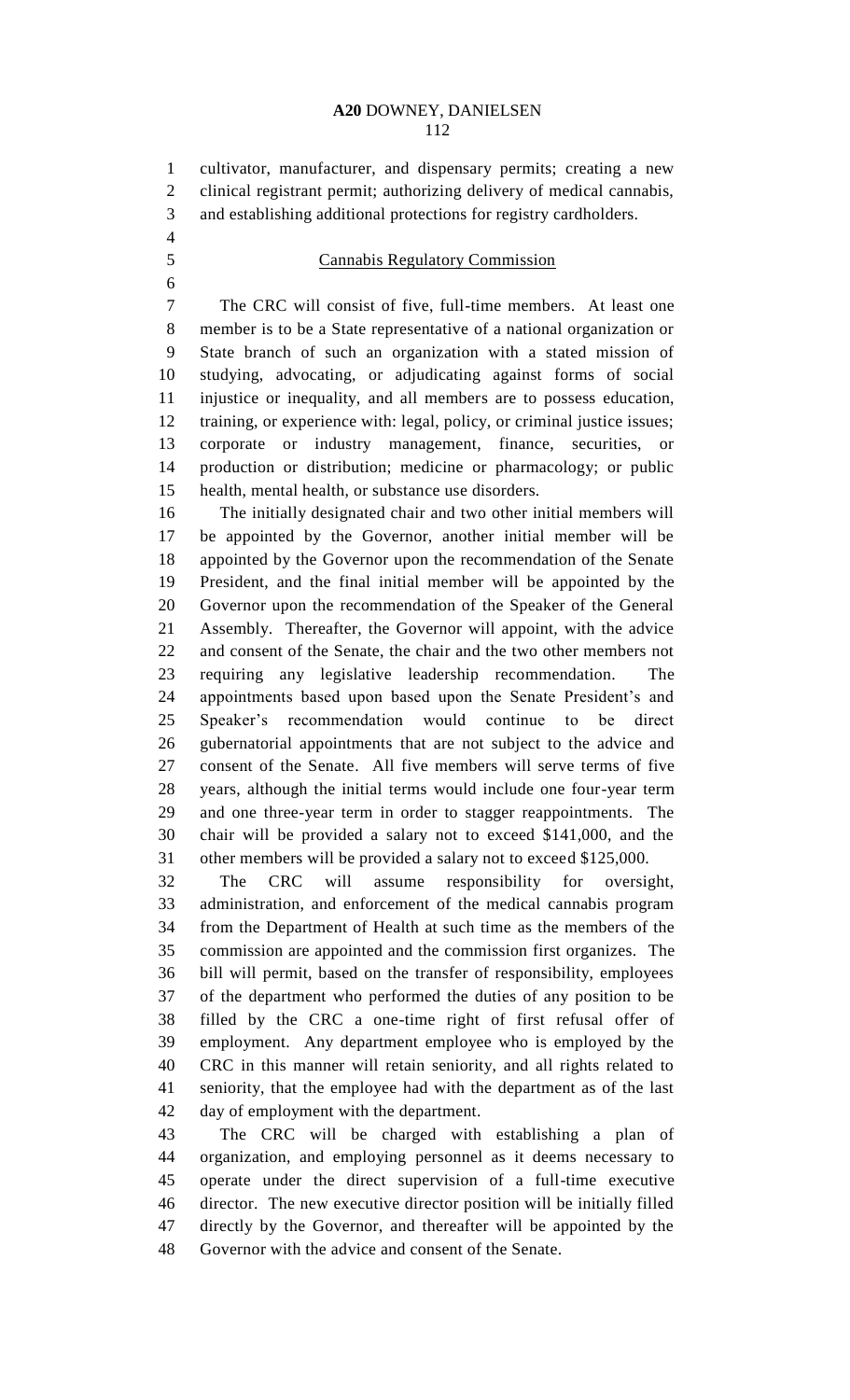One mandatory aspect to the CRC's organization plan will be the inclusion of an Office of Minority, Disabled Veterans, and Women Cannabis Business Development, operating under the supervision of a director appointed by the Governor. This office is to establish and administer, under the direction of the CRC, unified practices and procedures for promoting participation in the medical cannabis industry by persons from socially and economically disadvantaged communities, including by prospective and existing minority owned and women's owned businesses and disabled veterans' businesses. These unified practices and procedures are to include a business's certification and subsequent recertification at regular intervals as a minority owned or women's owned business, or a disabled veterans' business, in accordance with eligibility criteria and a certification application process established by the CRC in consultation with the office.

 The effectiveness of these methods will be measured by whether the office's actions result in at least 30 percent of the total number of ATC permits issued by the CRC being issued to businesses certified by the office; the effectiveness will be further assessed by considering whether the actions resulted in at least 15 percent of new permits being issued to certified minority owned businesses, and at least 15 percent of new permits being issued to certified women-owned and disabled veterans' businesses. The office, in support of these efforts, is to conduct advertising and promotional campaigns, as well as sponsor seminars and informational programs, directed toward those persons and prospective and existing certified businesses, which would address medical cannabis business management, marketing, and other practical business matters.

- 
- 

# Ethical and Conflicts-of-Interest Requirements for the CRC

 The members of the CRC and all CRC employees will be subject to ethical and conflicts-of-interest restrictions, addressing activities engaged in prior to, during, and following service with the CRC. For instance, a person generally may not be an appointed member or employee of the CRC if, during the period commencing three years prior to appointment or employment, the person held any direct or indirect interest in, or any employment by, a holder of or applicant for an ATC permit, unless the person's prior interest would not, in the opinion of the CRC, interfere with the person's obligations of appointment or employment. Additionally, for a period of two years commencing from the date that a member's or employee's service terminates, that former member or employee will not be permitted to hold any direct or indirect interest in, or any employment by, a holder of or applicant for an ATC permit; provided that the two-year post-service restriction would not apply to secretarial or clerical employees.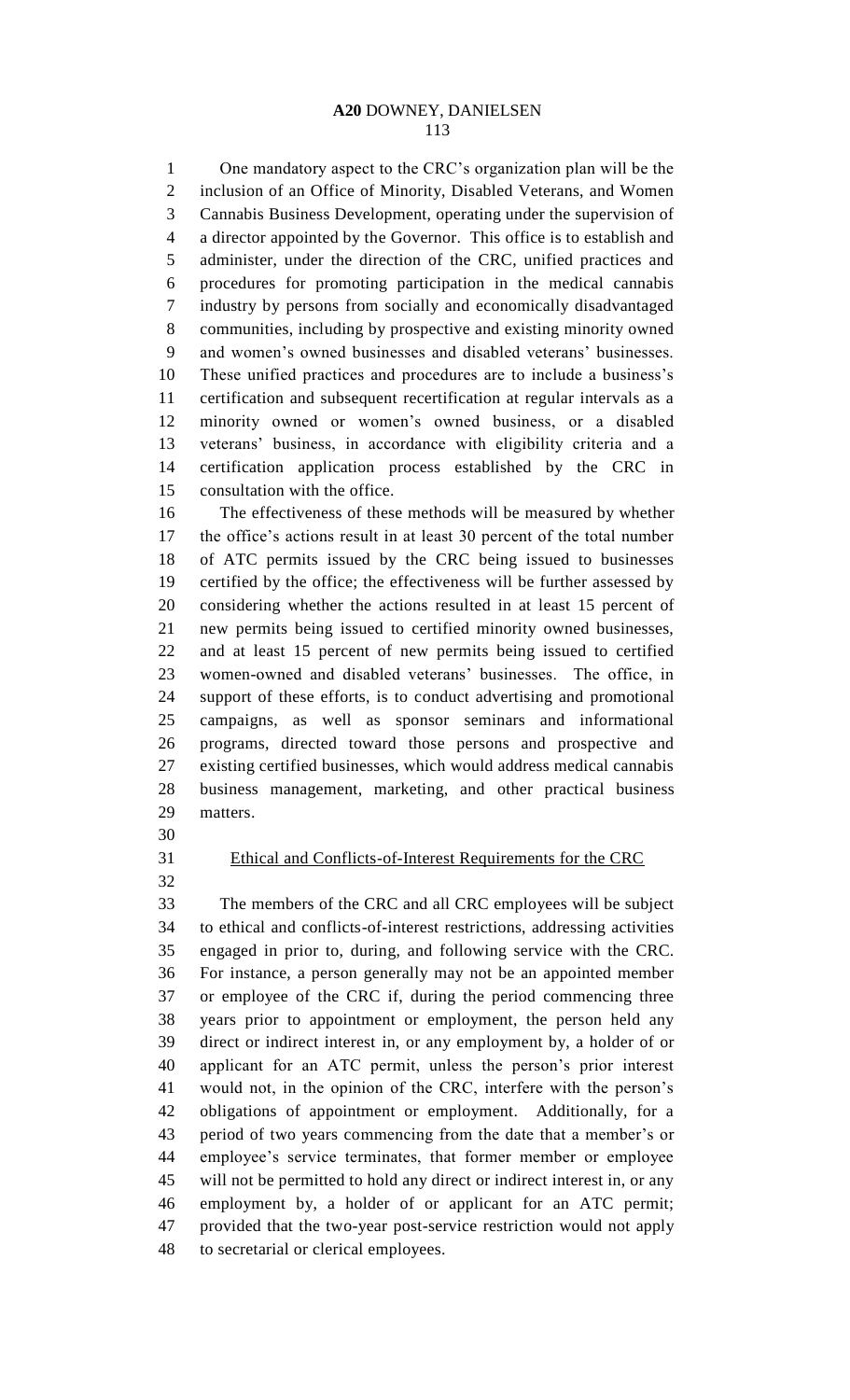At the time each member and employee commences service, with the exception of secretarial and clerical employees, the member or employee will be required to file a financial disclosure statement with the State Ethics Commission listing all assets and liabilities, property and business interests, and sources of income for the person and for the person's spouse or domestic or civil union partner. Additionally, CRC members are to provide the same information for each dependent child or stepchild of the member, and of the member's spouse or domestic or civil union partner, who resides in the same household as the member.

 Members and employees will generally be subject to the "New Jersey Conflicts of Interest Law," P.L.1971, c.182 (C.52:13D-12 et seq.), as well as a Code of Ethics promulgated by the CRC that is modeled upon the Code of Judicial Conduct of the American Bar Association. All members and employees will be prohibited from using any official authority to interfere with or affect the result of an election or nomination for office, coerce or advise any person to contribute anything of value to another person or organization for political purposes, or take active part in any political campaign. Additionally, the members of the CRC, the executive director, and any other employee holding a supervisory or policy-making management position will be prohibited from making any political contributions to candidates or campaigns. A violation of this prohibition constitutes a crime of the fourth degree, which is punishable by imprisonment for up to 18 months, a fine of up to \$10,000, or both.

 The bill also revises the "New Jersey Conflicts of Interest Law" to establish restrictions on various State officers or employees, the Governor and full-time professionals employed in the Governor's Office, full-time members of the Judiciary, and various officers of the municipality in which an ATC is located. These restrictions concern not only their own activities, but the activities of their associated partnerships, firms, or corporations, and their family members in connection with either employment or another interest in, or representation of, current ATCs. These restrictions are similar to the restrictions that apply to these people and businesses under the current law concerning casino licensees and applicants, and casino-related activities, and include a general prohibition on employment, representation, appearance for, or negotiation on behalf of, any permit holder or applicant in connection with any cause, application, or matter, and these restrictions can carry over into the post-employment or post-service period following the departure of a person from State or local employment or office.

 The ethical and conflicts-of-interest restrictions will be enforced by the State Ethics Commission, and any person found to have committed a violation will be subject to a civil penalty of not less than \$500 or more than \$10,000. Additionally, any willful violation of these restrictions will constitute a disorderly persons offense,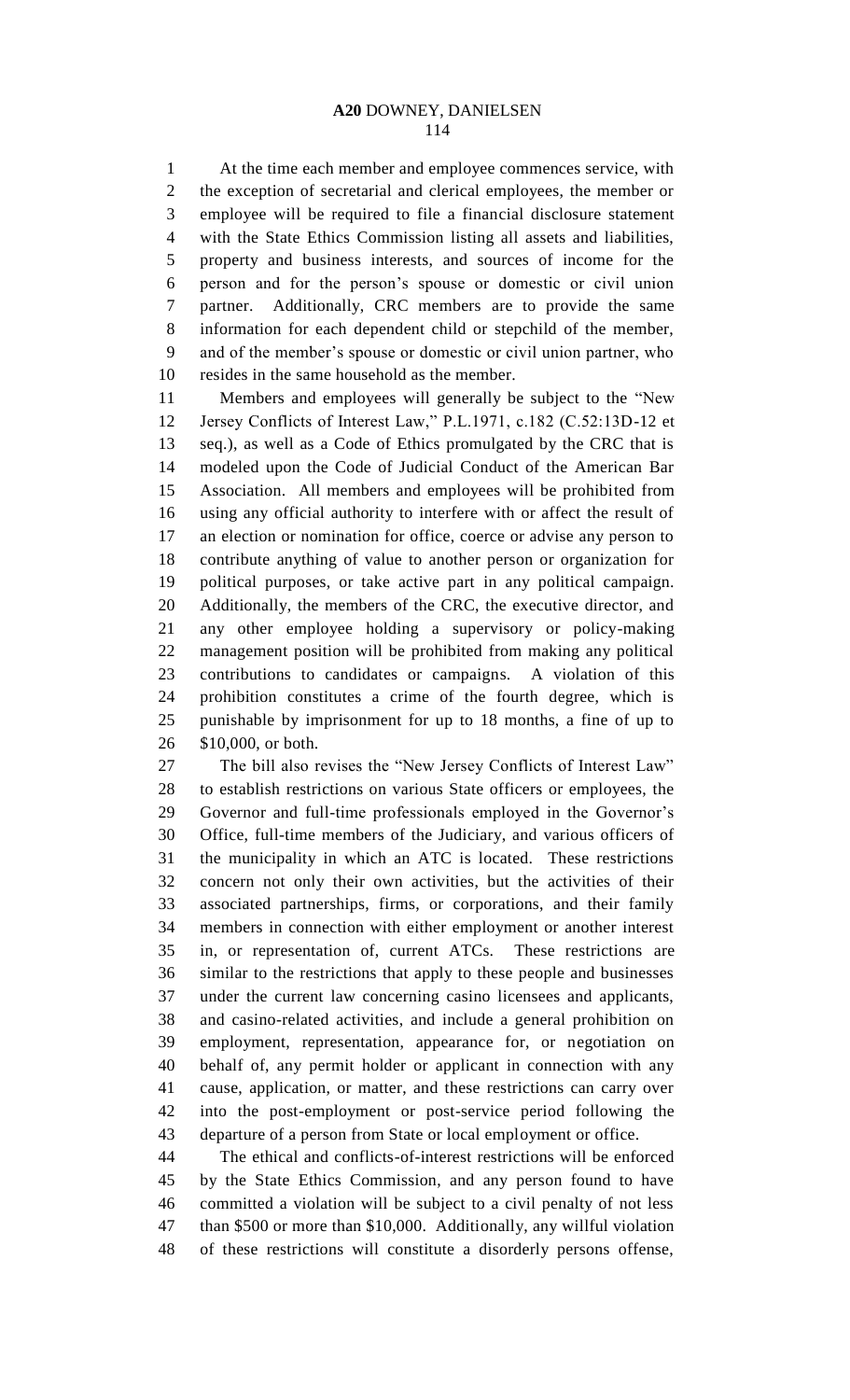punishable by a term of imprisonment of up to six months, a fine of up to \$1,000, or both. If the CRC finds that a holder of or applicant for an ATC permit committed a violation involving a CRC member or employee with respect to pre-service activities, activities during service, or post- service activities, the permit holder or applicant will be subject to a civil penalty of not less than \$500 or more than \$10,000, and possible permit revocation or suspension, or denial of an application, as applicable. The bill provides that nothing in the ethics and conflict-of- interest restrictions would prohibit a member or employee from being a registered qualifying patient or from serving as a designated or institutional caregiver for a patient. **Patient and Caregiver Requirements**  Current law sets forth an enumerated list of debilitating medical conditions that can qualify a patient for the medical use of cannabis. The bill changes the term "debilitating medical condition" to "qualifying medical condition," and updates and revises the list of conditions in certain ways, including adding additional conditions and providing that medical cannabis may be used as a treatment of first resort for any condition included in the list, which are: seizure disorder, including epilepsy; intractable skeletal muscular spasticity; post-traumatic stress disorder; glaucoma; positive status for human immunodeficiency virus; acquired immune deficiency syndrome; cancer; amyotrophic lateral sclerosis; multiple sclerosis; muscular dystrophy; inflammatory bowel disease, including Crohn's disease; terminal illness, if the patient has a prognosis of less than 12 months of life; anxiety; migraine; Tourette's syndrome; dysmenorrhea; chronic pain; opioid use disorder; or any other condition that is approved by the CRC. The bill expands the list of professionals who can authorize patients for the medical use of cannabis. Current law only allows

 physicians to provide this authorization; the bill provides that physician assistants and advanced practice nurses may authorize patients for medical cannabis as well, and eliminates the requirement for the professional to have a bona fide provider- patient relationship with the patient. The bill requires that only a pediatric specialist may approve a patient who is a minor for medical cannabis. The bill provides that health care practitioners will not be required to register with the CRC, or be publicly listed in any CRC registry, as a condition of authorizing patients for medical cannabis. Practitioners will be prohibited from authorizing themselves or members of their immediate family for medical cannabis.

 With regard to caregivers, current law provides that each patient may have only one primary caregiver and that a person may serve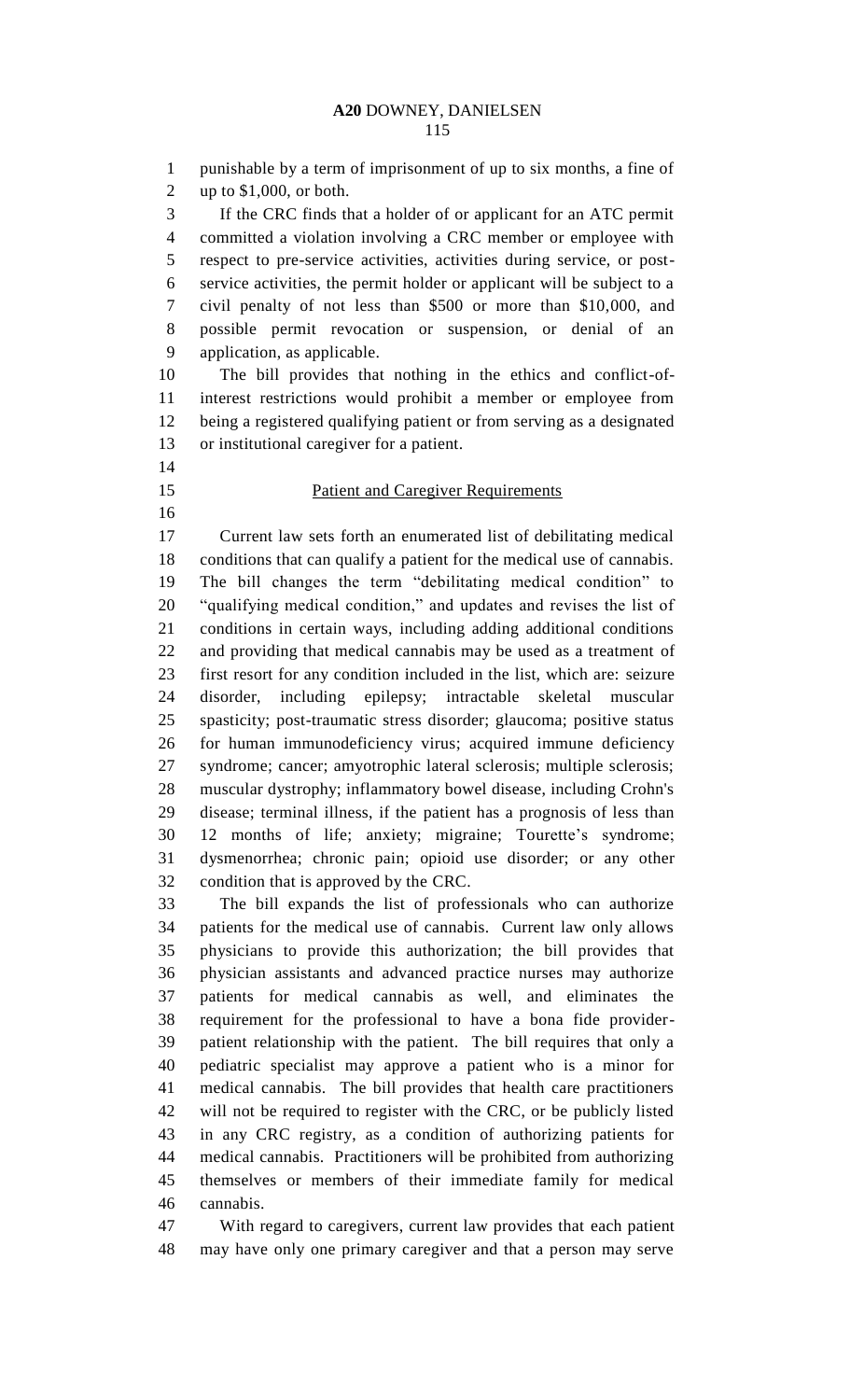as primary caregiver to no more than one patient at a time. The bill changes the term "primary caregiver" to "designated caregiver," and provides that each caregiver may serve up to two patients at one time and that each patient may have up to two designated caregivers at one time. Patients may petition the CRC for approval to have more than two designated caregivers. An immediate family member of a patient will not be required to undergo a criminal history record background check as a condition of serving as designated caregiver.

 The bill also establishes the position of "institutional caregiver," which is an employee of a health care facility who is authorized to assist qualifying patients who are patients or residents at the health care facility with the medical use of cannabis, including obtaining medical cannabis for the patient from a medical cannabis dispensary or clinical registrant and accepting deliveries of medical cannabis for the patient. An institutional caregiver registration will be valid for one year. Each institutional caregiver will be required to be a New Jersey resident, at least 18 years of age, and authorized, within the individual's scope of professional practice, to possess and administer controlled dangerous substances to patients and residents at the facility. An institutional caregiver will be required to undergo a criminal history record background check unless the individual has already done so as a condition of professional licensure or certification. Medical cannabis may be dispensed to an institutional caregiver if authorized by the patient. There will be no limit to the number of patients an institutional caregiver can serve at one time, provided that the caregiver is able to meet the needs of all such patients and attend to the caregiver's other duties at the facility without jeopardizing the health or safety of any patient or resident at the facility. Facilities that choose to authorize the use of institutional caregivers will be required to certify, with each caregiver application, that the facility has established appropriate security measures to prevent unauthorized access to medical cannabis to guard against theft, diversion, and adulteration while the cannabis is stored at the facility or is being transported to the facility by an institutional caregiver; the facility has established protocols to prevent adverse drug interactions between medical cannabis and other medications; the facility will not charge a patient for medical cannabis in excess of the actual cost of the medical cannabis plus reasonable acquisition costs; and the facility will promptly notify the CRC in the event that an institutional caregiver ceases to be employed by the facility or is convicted of a crime. For the purposes of the bill, "health care facility" includes a general acute care hospital, nursing home, long term care facility, hospice care facility, group home, facility that provides services to persons with developmental disabilities, behavioral health care facility, and rehabilitation center.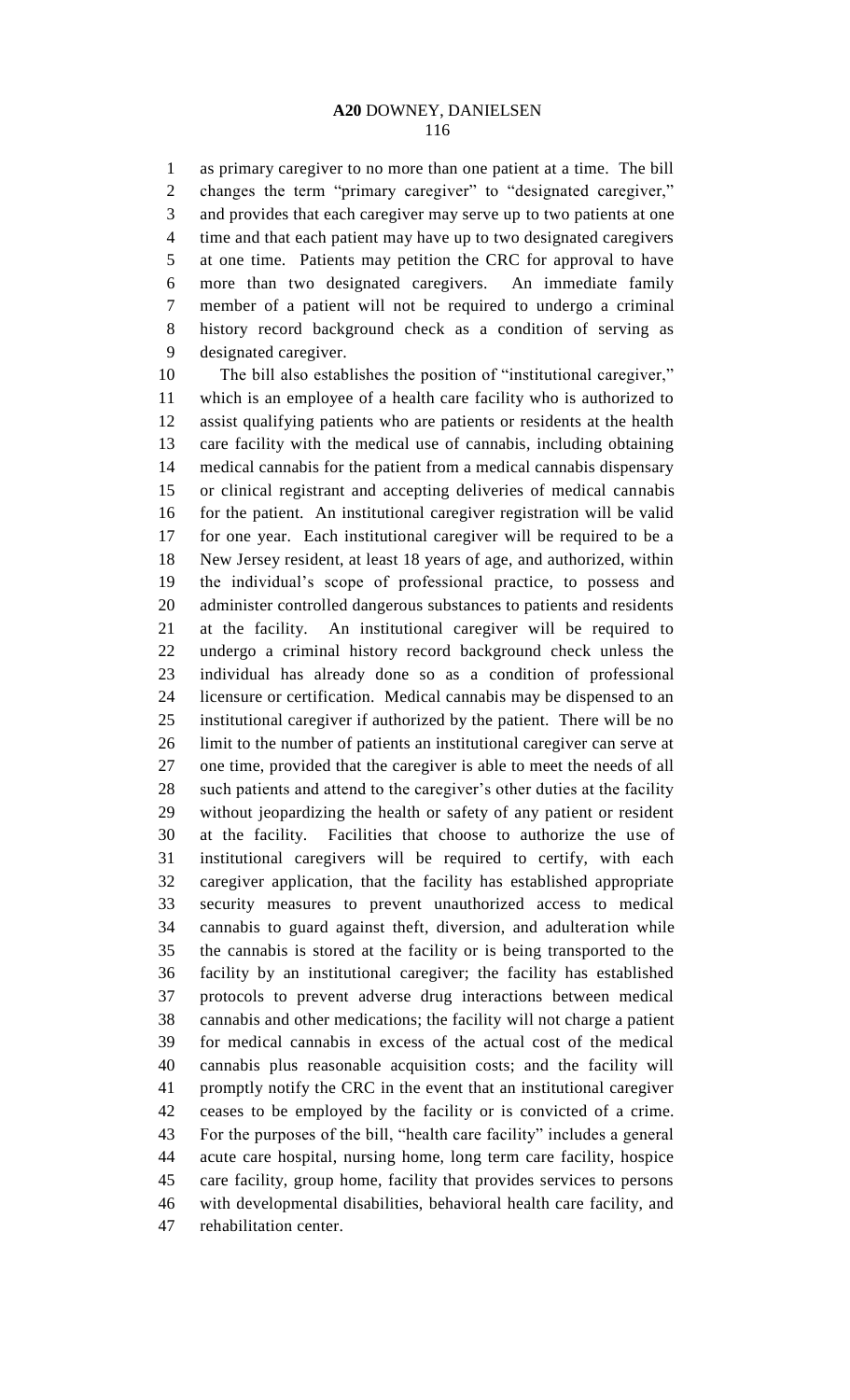The bill provides that qualifying patients and designated caregivers who are registered with a medical cannabis program in another state will be deemed to be qualifying patients and designated caregivers for the purposes of New Jersey law for up to six months, provided the individual possesses a valid registry card and a photo identification card issued by the other state. Medical cannabis may only be dispensed to an out-of-State patient or caregiver pursuant to written instructions issued by a New Jersey practitioner, and medical cannabis cannot be delivered to any individual who is not registered with the CRC. After six months, the out-of-State registrant will be prohibited from engaging in conduct related to medical cannabis in New Jersey unless the individual is registered as a qualifying patient or caregiver in New Jersey. The CRC is to seek to establish medical cannabis reciprocity agreements with other states.

 The bill allows the CRC to establish an alternate means to identify and verify the registration status of patients and caregivers other than the registry identification card currently in use.

- 
- 

# Dispensing Requirements for Medical Cannabis

 Current law provides that up to two ounces of medical cannabis may be dispensed to a patient in a 30-day period. The bill revises these quantity restrictions to provide that, for a period of 18 months after the effective date of the bill, patients may be dispensed up to three ounces of medical cannabis in dried form or the equivalent amount in any other form. Thereafter, the maximum amount that may be dispensed to a patient will be established by the CRC by regulation. Current law provides that a physician may authorize a patient for up to a 90-day supply of medical cannabis at one time, with specified dates on which each set of written instructions becomes valid for dispensing. The bill revises this to allow a practitioner to authorize up to a one-year supply at one time, subject to the same staggered dispensing requirements. Upon dispensing medical cannabis, the medical cannabis dispensary or clinical registrant is to notify the practitioner of the amount, strain, and form of medical cannabis dispensed. The bill removes a provision that limits access to edible forms of medical cannabis, including oils, to qualifying patients who are minors, and specifies that medical cannabis may be distributed in transdermal, sublingual, and tincture forms, as well as in the forms authorized under current law.

 The bill authorizes delivery of medical cannabis to patients by a certified medical cannabis handler who holds a medical cannabis delivery certification. Medical cannabis may be delivered to the patient at the patient's home address or at a second address on file with the CRC, to the home address of the patient's designated caregiver, or directly to an institutional caregiver at a health care facility where the patient is a current resident. The CRC is to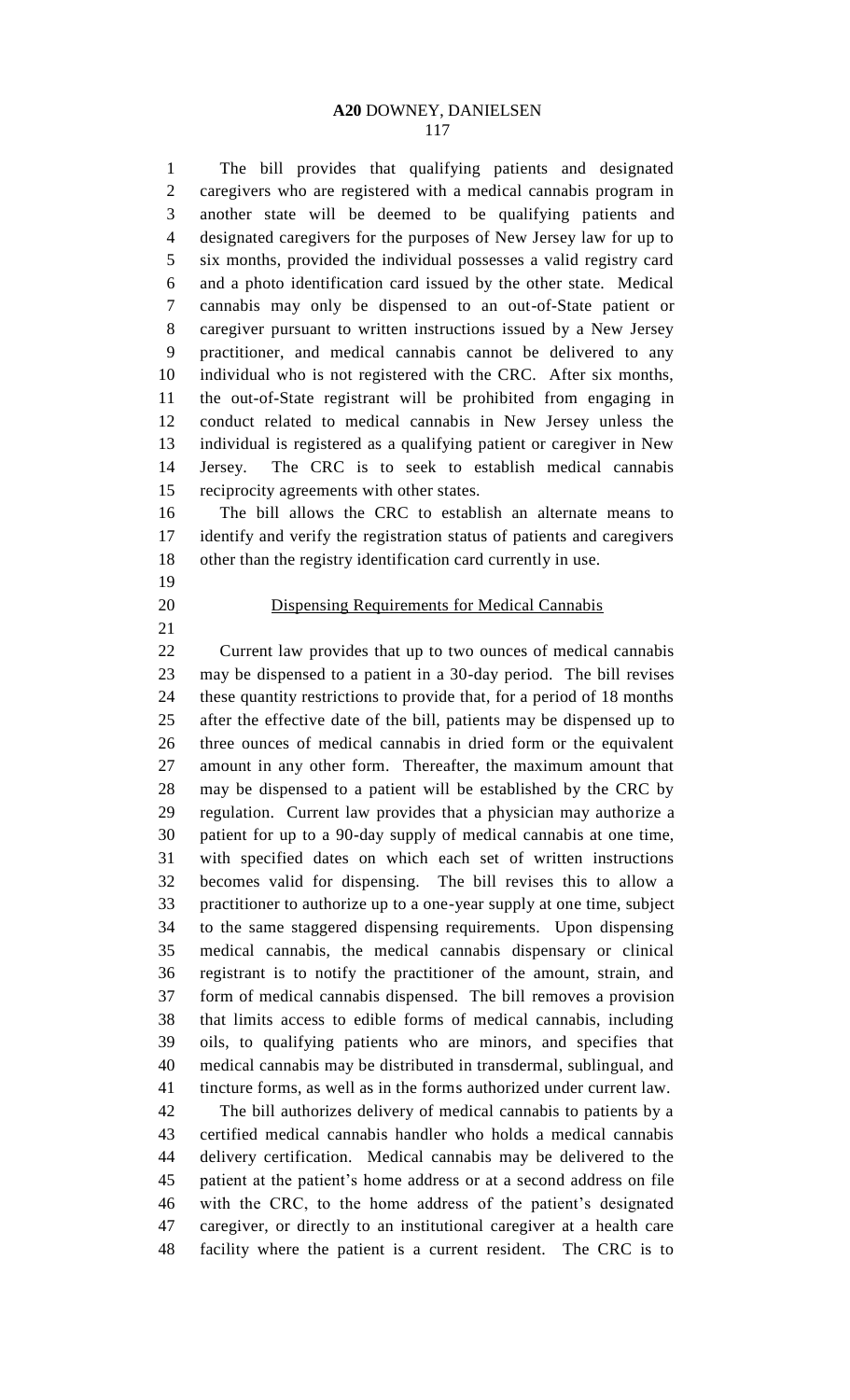additionally establish a process to authorize deliveries of medical cannabis to the patient at an alternate address in cases of need. Medical cannabis deliveries may be made by an employee of a medical cannabis dispensary or clinical registrant or by an independent third party contractor. A handler who holds a medical cannabis delivery certification may simultaneously hold a medical cannabis transfer certification, described below. Municipalities may not restrict or prohibit deliveries of medical cannabis by municipal ordinance or any other measure, and any such prohibition, if enacted, would be deemed null and void. The CRC may authorize the use of an Internet-based web service operated by an independent third party entity for patients and their caregivers to request and schedule deliveries. Permitted entities that use a third party delivery service will be exempt from any criminal liability for any reportable events occurring during delivery, such as motor vehicle accidents, diversion, or losses.

 The CRC is to establish recommended dosing guidelines for medical cannabis products that are equivalent to one ounce of medical cannabis in dried form.

 The bill requires the CRC to establish a process for patients to be dispensed up to a two-week supply of medical cannabis during the pendency of the patient's registration with the CRC. The CRC is to establish appropriate restrictions to protect against fraud, abuse, and diversion.

 The bill provides that medical cannabis may be dispensed to a patient by any medical cannabis dispensary or clinical registrant in the State; under current law, patients are to be registered with, and may only be dispensed medical cannabis from, a single ATC where the patient is registered. The bill requires that, prior to dispensing medical cannabis to a patient, the dispensary or clinical registrant will be required to access a system currently maintained by the Division of Consumer Affairs in the Department of Law and Public Safety that tracks written instructions for, and dispensations of, medical cannabis, in order to ascertain whether any medical cannabis was dispensed to or on behalf of the patient within the preceding 30 days.

 The bill provides that a practitioner or an immediate family member of a practitioner who authorizes patients for medical cannabis may not hold any profit or ownership interest in an ATC. A practitioner or the immediate family member of a practitioner who applies for an ATC identification card is to certify that the practitioner has not authorized any patients for medical cannabis in the preceding 90 days. A person who violates the prohibition will be guilty of a crime of the fourth degree, which is punishable by imprisonment for up to 18 months, up to a \$10,000 fine, or both. The bill specifies that nothing in the prohibition will ban any practitioner from serving on the governing board or medical advisory board of an ATC, provided the practitioner receives no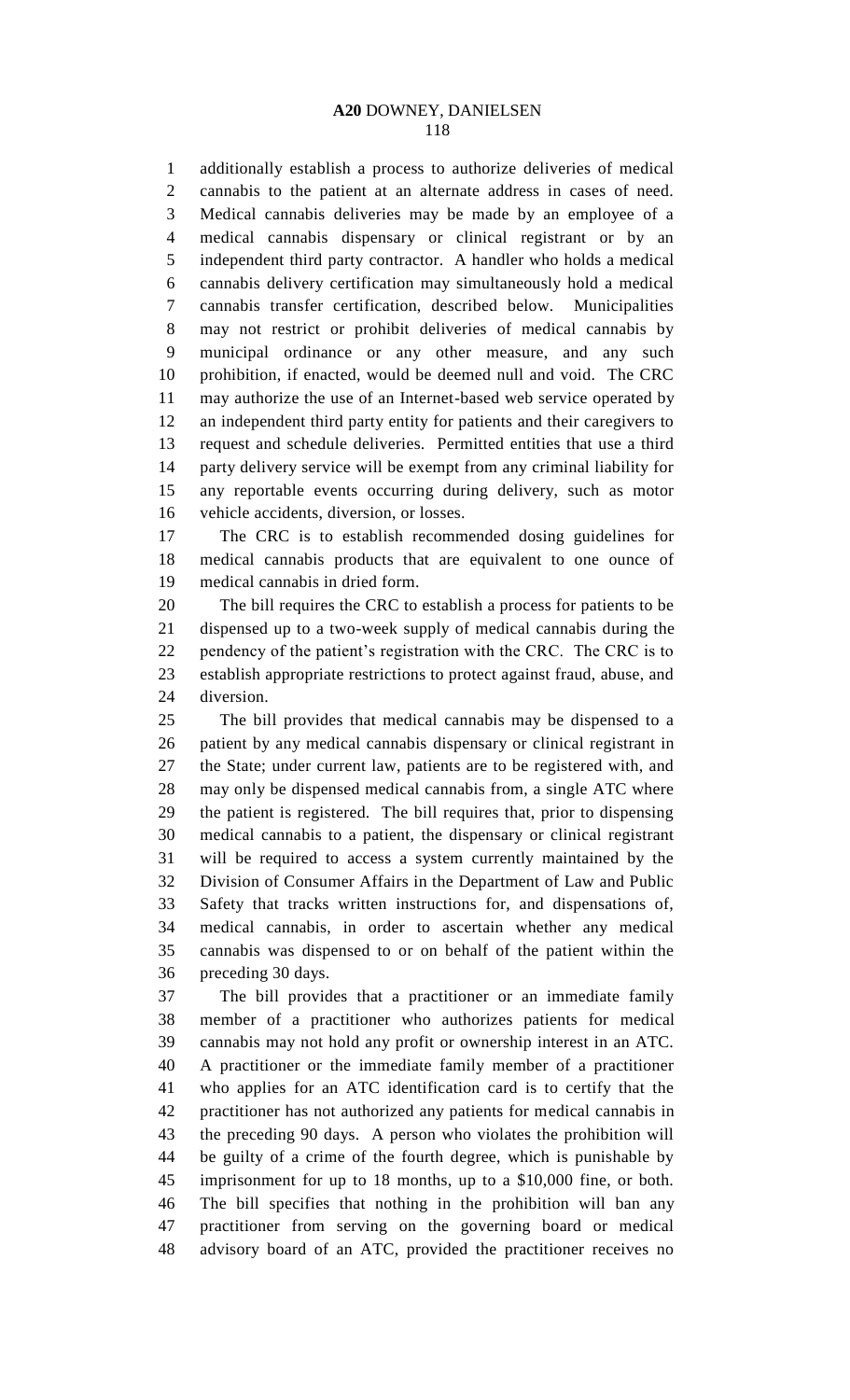special compensation or remuneration from the ATC, including payments based on patient volumes or the number of authorizations for medical cannabis the practitioner issues.

 The bill additionally prohibits practitioners from authorizing themselves or members of their immediate family for the medical use of cannabis.

 The bill requires the CRC to establish curricula for practitioners and employees of medical cannabis dispensaries and clinical registrants that are designed to assist with patient consultations regarding the form, strain, quantity, and dosing of medical cannabis appropriate to the patient's qualifying medical condition. Practitioners will be required to complete the health care practitioner curriculum as a condition of authorizing patients for the medical use of cannabis, and employees of medical cannabis dispensaries and clinical registrants will be required to complete the curriculum as a condition of registering with the CRC.

 Currently, medical cannabis is subject to the State sales tax. The bill will phase out the sales tax over three years, with the tax dropping to four percent on July 1, 2020, to two percent on July 1, 2021, and being completely exempt from all state sales tax as of July 1, 2022. Until then, any sales tax assessed on medical cannabis is to be exclusively appropriated to programs for the treatment of mental health and substance use disorders.

 The bill also authorizes municipalities in which a medical cannabis dispensary or clinical registrant is located to assess a transfer tax of up to two percent on the purchase price of all medical cannabis dispensed by the dispensary or clinical registrant.

- 
- 

# ATC Application and Permitting Requirements

 The bill establishes three distinct permit types in connection with the production and dispensing of medical cannabis: medical cannabis cultivators, medical cannabis manufacturers, and medical cannabis dispensaries. The bill identifies the specific activities and functions authorized for each permit type. The CRC will be required to issue a request for new permit applications within 90 days of the effective date of the bill, and to make a determination on any permit application within 90 days after the date of submission.

 For a period of 18 months after the effective date of the bill, an entity will be permitted to hold only one permit of any type. After 18 months, an entity will be authorized to concurrently hold medical cannabis cultivator, medical cannabis manufacturer, and medical cannabis dispensary permits.

 However, the bill provides that the CRC is to issue three new ATC permits that are not subject to these restrictions; these three ATCs will be deemed to concurrently hold medical cannabis cultivator, medical cannabis manufacturer, and medical cannabis dispensary permits immediately upon approval, regardless on the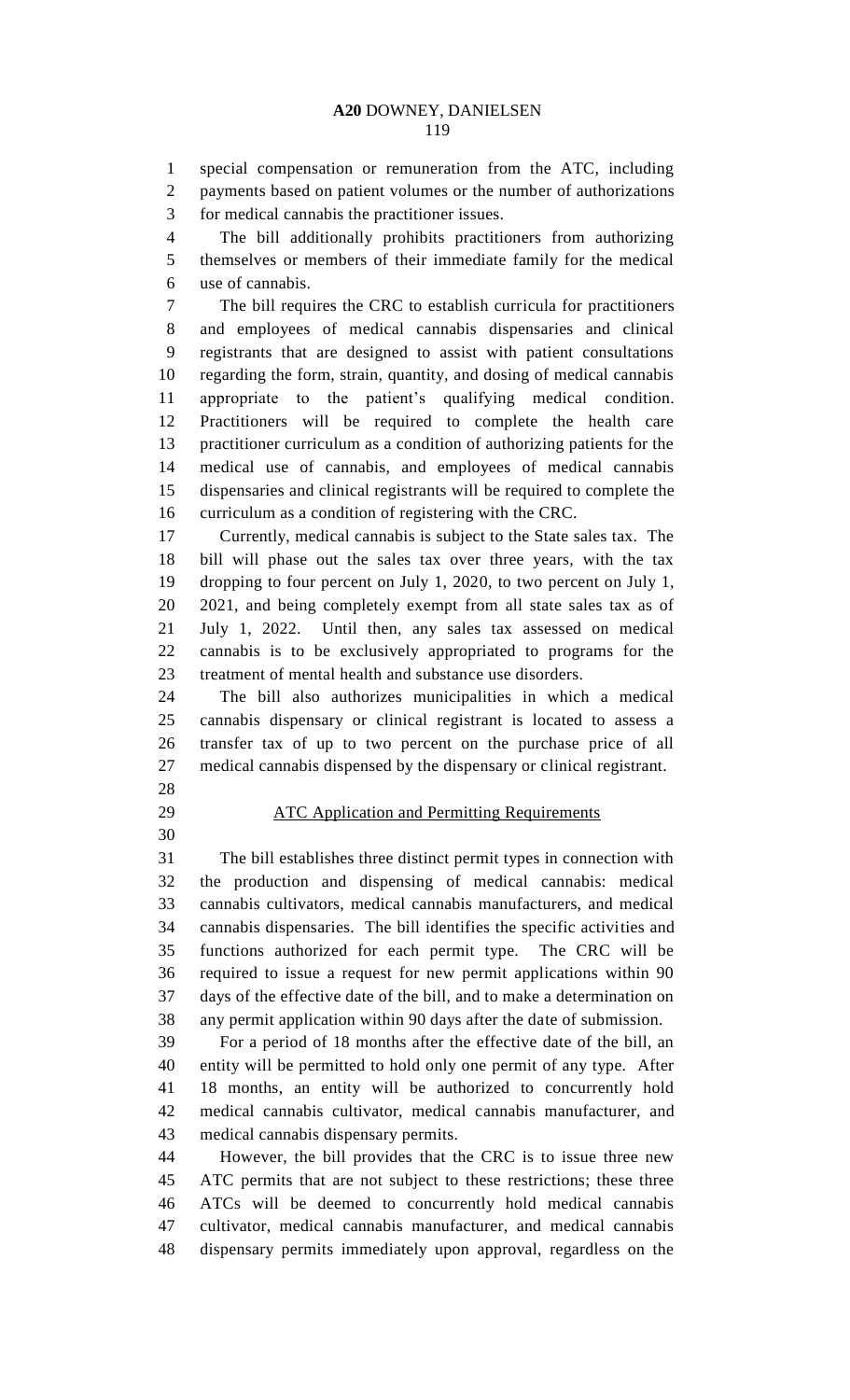general 18-month restriction on vertical integration. These three ATCs will also be authorized to establish one satellite dispensary location each, provided the entity applies for the satellite dispensary within 18 months after the effective date of the bill. The three ATC permits are to be distributed with one located in each of the northern, central, and southern regions of the State.

 The restriction on vertical integration will also not apply to ATCs that were issued a permit prior to the effective date of the bill or that were issued a permit after the effective date of the bill pursuant to an application submitted prior to the effective date of the bill, or to up to four ATCs issued permits after the effective date of the bill pursuant to a request for applications published in the New Jersey Register prior to the effective date of the bill, which will be deemed to hold medical cannabis cultivator, medical cannabis manufacturer, and medical cannabis dispensary permits. Any ATC issued a permit prior to the effective date of the bill and any ATCs issued a permit after the effective date of the bill pursuant to an application submitted prior to the effective date of the bill will be authorized to hold up to two satellite dispensary permits, including any satellite dispensary permit approved prior to the effective date of the bill or approved pursuant to an application submitted prior to the effective date of the bill, and any satellite dispensary approved pursuant to an application submitted within the first 18 months after the effective date of the bill. Aside from these grandfathered satellite dispensaries and the new satellite dispensaries expressly authorized under the bill, plus any satellite dispensary authorized for a clinical registrant, no new satellite dispensaries will be approved.

 The bill restricts the total number of entities authorized to cultivate medical cannabis to 28 for the first 18 months after the effective date of the bill, which will include any ATCs issued a permit prior to the effective date of the bill and the new permits required to be issued under the bill, but will not include microbusinesses issued a cultivator permit.

 The CRC will be required to specify by regulation the number of new permits of each type that it will authorize in the first year following the effective date of the bill, and thereafter periodically evaluate whether the current number of permits is sufficient to meet the needs of qualifying patients and issue requests for new applications as needed. The CRC may additionally convene a task force comprising individuals with expertise in the medical cannabis industry to make recommendations to the CRC concerning the content of rules and regulations governing the medical cannabis program.

 The bill sets forth the specific information to be considered when reviewing new permit applications, which includes specific information concerning the applicant's operational experience, workforce development plan, community impact analysis, security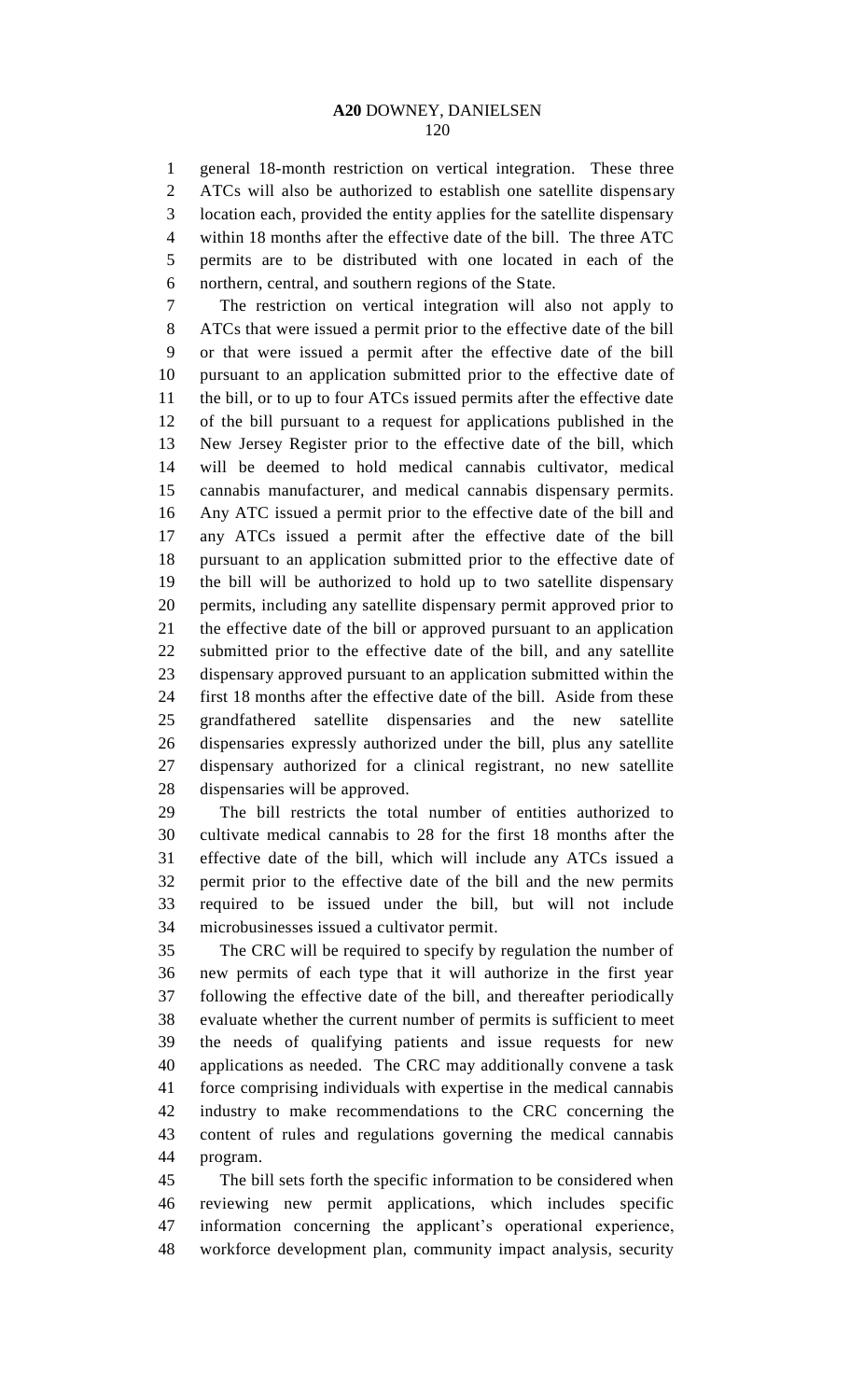capabilities, storage systems, emergency management plan, prisoner reentry program plan, and proposed location, along with any other criteria the CRC deems appropriate. The CRC will determine the weight to be afforded to each criterion.

 Additionally, each applicant will be required to submit an attestation by a bona fide labor organization stating that the applicant has entered into a labor peace agreement with the organization. Maintenance of a labor peace agreement will be an ongoing condition for maintaining a permit. In reviewing applications, the CRC is to additionally evaluate the applicant's history and relationships with labor organizations, as well as any current collective bargaining agreements the applicant is part of. Microbusinesses, described below, are exempt from these requirements.

 The bill requires that at least one-third of new permits of all types, other than clinical registrant permits, be issued as "conditional permits," which are permits issued pursuant to a less- restrictive application process for entities funded by smaller investors with an adjusted gross income of no more than \$200,000, or \$400,000 if filing jointly. The CRC is to provide the conditional permit holder with a list of requirements with which the permit holder will be required to comply within 120 days after issuance of the conditional permit. If the CRC determines that, during this 120- day period, the permit holder was in compliance with the CRC's requirements, the CRC may convert the conditional permit into a full permit, which will be renewable annually. If the permit holder is not in compliance with the requirements, the permit will expire at the end of the 120-day period, unless it is revoked by the CRC sooner. A converted conditional permit will continue to count towards the total percentage of conditional permits required for that permit type. The requirement that one third of all new permits be conditional permits will not apply to the first three ATC permits issued after the effective date of the bill.

 The bill additionally requires that at least 10 percent of the total permits issued for each permit type, other than clinical registrant permits, are to be issued to microbusinesses. The requirements for a microbusiness are: 100 percent of the ownership of a microbusiness is to be held by current New Jersey residents who have resided in the State for at least the past two years; at least 51 percent of the owners, directors, officers, and employees of the microbusiness are to be residents of the municipality where the microbusiness is located or a bordering municipality; the microbusiness may employ no more than 10 employees, inclusive of owners, officers, and directors; and the microbusiness facility may occupy an area of no more than 2,500 square feet. The bill sets forth certain restrictions for each type of microbusiness permit: microbusiness medical cannabis cultivators will be restricted to a grow canopy of no more than 2,500 square feet and a height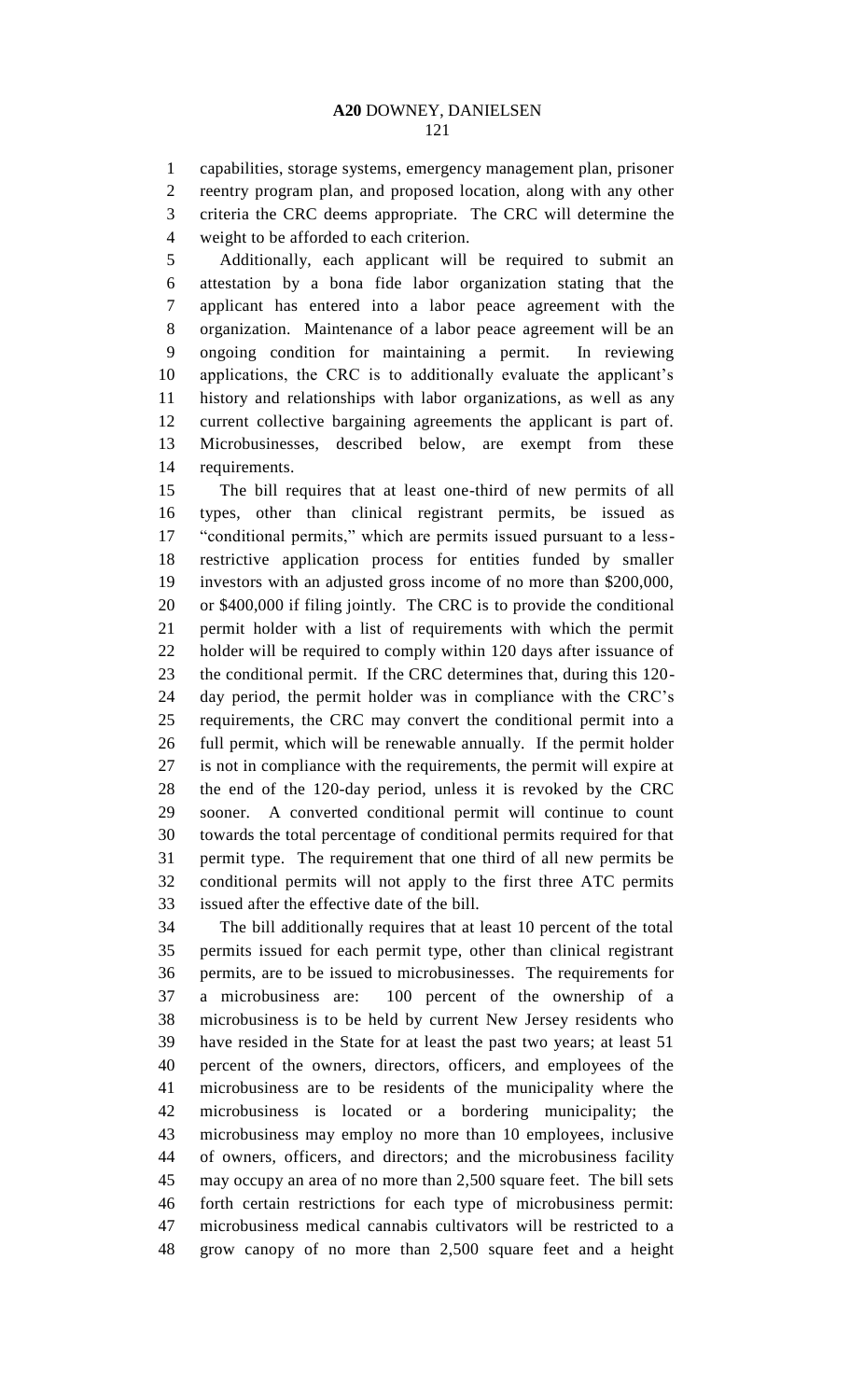restriction of 24 feet, and will be limited to possessing no more than 1,000 mature and immature plants at one time; microbusiness medical cannabis manufacturers will be restricted to acquiring and processing no more than 1,000 pounds of medical cannabis in dried form, or the equivalent amount in any other form, in a month; and a microbusiness medical cannabis dispensary will be permitted to acquire and dispense no more than 1,000 pounds of medical cannabis in dried form, or the equivalent in any other form, in a month. Permit fees for microbusinesses are half the regular permit fees. The application process for a microbusiness permit is the same as for any other permit, and a permit issued to a microbusiness, like any other permit, is renewable annually.

 Applicants may submit multiple permit applications, with a separate application for each proposed facility; the bill establishes procedures for determining which permit to award to an applicant who scores high enough to be awarded multiple permits of the same type.

 The CRC will be required to conduct a disparity study to evaluate the adverse effects of the State's drug laws on New Jersey communities to determine whether race-based measures should be considered when issuing new medical cannabis cultivator, manufacturer, and dispensary permits, and incorporate the policies, practices, protocols, standards, and criteria developed by the Office of Minority, Disabled Veterans, and Women Medical Cannabis Business Development to promote participation in the medical cannabis industry by persons from socially and economically disadvantaged communities. At least 15 percent of the total number of new permits are to be issued to minority-owned businesses, and an additional 15 percent of the total number of new permits are to be issued to women-owned or disabled veteran-owned businesses.

 The CRC is to grant special consideration to an applicant for an integrated curriculum permit or "IC permit," pursuant to which the applicant establishes an agreement with an institution of higher education to create an integrated curriculum involving the theoretical or practical application of medical cannabis cultivation, manufacturing, or dispensing to an area of academic study. Integrated curricula are subject to approval by the CRC and the Office of the Secretary of Higher Education. If an IC permit holder's agreement with an institution of higher education ends, the IC permit holder will have six months to establish a new integrated curriculum or the IC permit will be revoked, unless the CRC determines that the entity should be allowed to retain the permit. The CRC may establish incentives to encourage applicants to seek IC permits, such as revised permit fees.

 The bill additionally establishes requirements for issuance of a clinical registrant permit, which will authorize the permit holder to engage in all conduct related to the cultivation, manufacturing, and dispensing of medical cannabis and medical cannabis products as is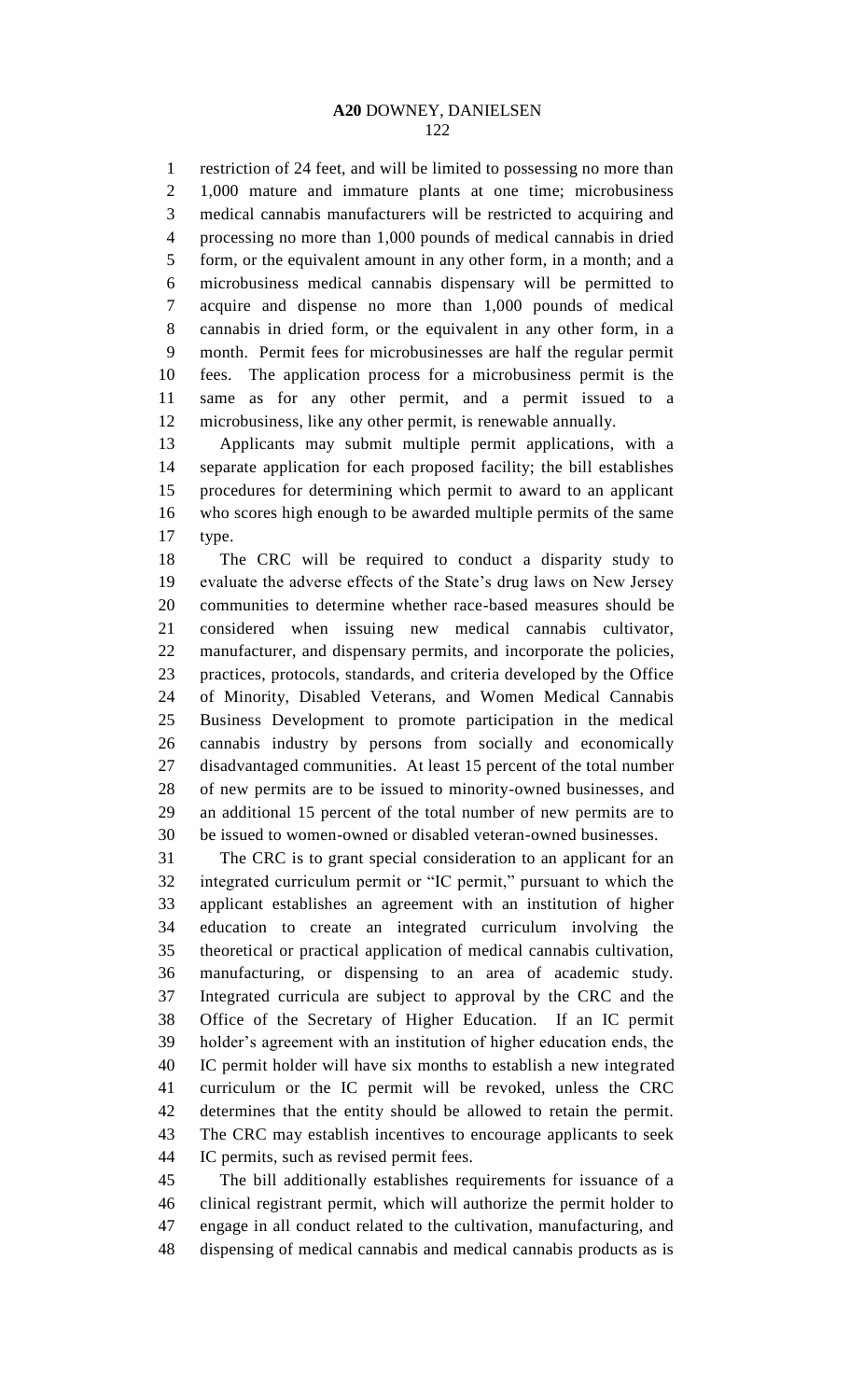authorized for other ATC permit holders. The clinical registrant will be required to enter into a contractual relationship with an academic medical center, which is a facility located in New Jersey that has a faculty practice in addiction medicine or is in the same health care system as another facility in the State that offers substance use disorder treatment services, has a faculty practice in pain management or a facility-based pain management practice, has a graduate medical training program that includes primary care and specialized medicine, is the principal teaching affiliate of a New Jersey medical school, and has the ability to conduct research related to cannabis. If the facility is part of a health care system, the health care system is required to be principally located in New Jersey in order for the facility to qualify as an academic medical center. The CRC will be required to request applications for at least four clinical registrant permits within 90 days after the effective date of the bill or upon the adoption of rules and regulations required under the bill, whichever occurs first.

 Academic medical centers will engage in clinical research related to medical cannabis in order to advise the affiliated clinical registrant concerning patient health and safety, medical applications, and the dispensing and management of controlled dangerous substances. Clinical registrant applicants will be required to demonstrate at least \$15 million in capital.

 A clinical registrant permit will be valid for the term of the contractual relationship, and may be renewed based upon the clinical registrant renewing its contractual relationship with the academic medical center. A clinical registrant permit may not be sold or transferred. Each clinical registrant may contract with no more than one academic medical center.

 Clinical registrants will be authorized to serve all qualifying patients, as well as qualifying patients who agree to participate in clinical research. Clinical registrants may operate from more than one location and may be approved for a satellite dispensing location, and may relocate to another location in the same region unless the CRC determines relocation would be contrary to the purposes of the medical cannabis laws. Clinical registrants are required to report the results of the clinical research to the CRC upon completion of the study or following publication of the study in a peer-reviewed medical journal.

 An entity issued a medical cannabis cultivator, manufacturer, or dispensary permit may not concurrently hold a clinical registrant permit, and an entity issued a clinical registrant permit may not concurrently hold any medical cannabis cultivator, manufacturer, or dispensary permit.

 The bill revises the criminal history record background check requirements for medical cannabis cultivator, manufacturer, dispensary, and clinical registrant applicants to provide that a conviction for a crime of the first, second, or third degree, as well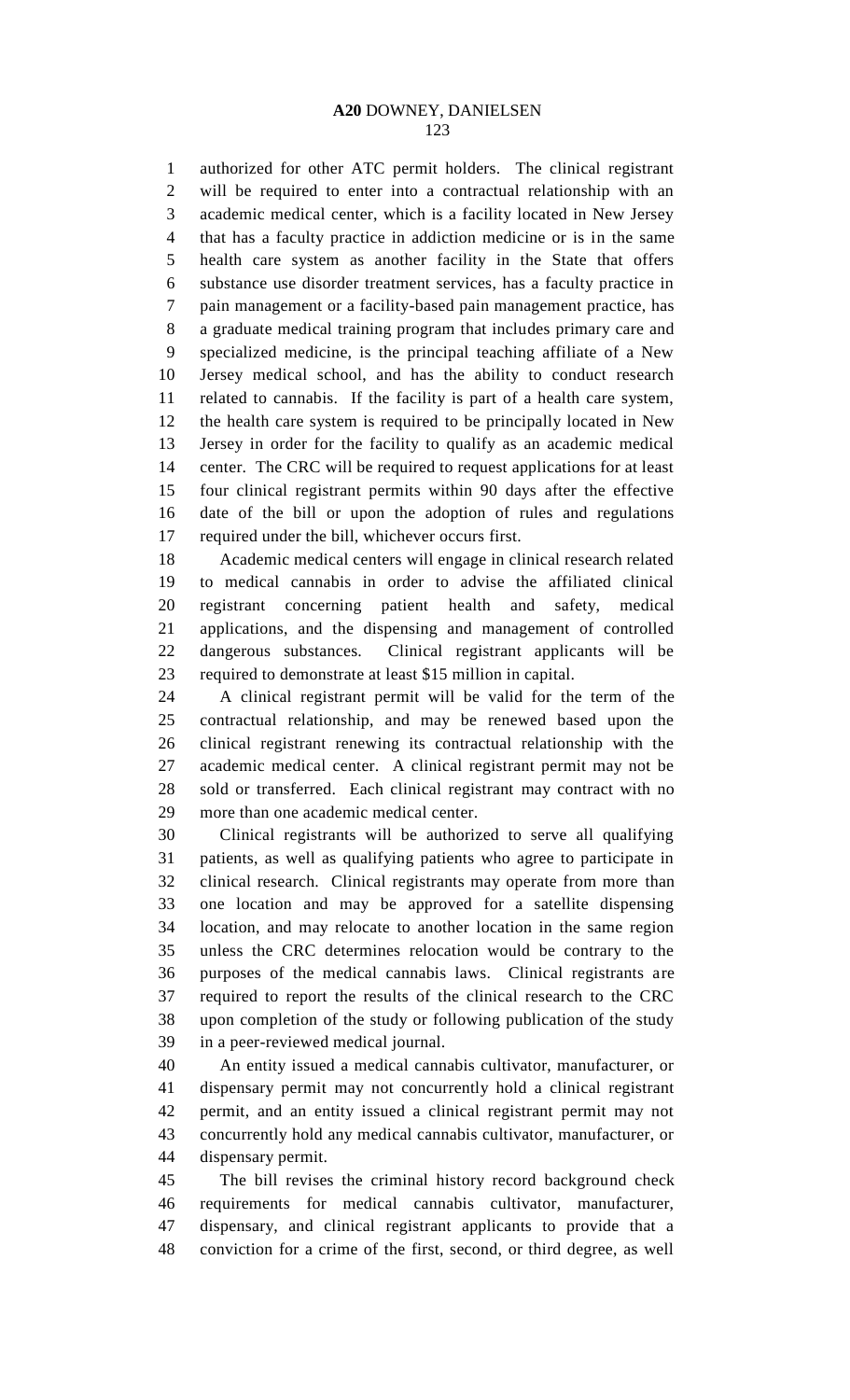as any drug offense other than marijuana possession convictions or convictions for dispensing less than five pounds of marijuana, constitutes a disqualifying conviction that may bar the applicant from holding an interest in or being employed by a medical cannabis cultivator, manufacturer, dispensary, or clinical registrant. Current law limits disqualifying convictions to drug offenses other than minor cannabis possession. The CRC will retain the discretion to issue a permit to an applicant if it finds evidence of rehabilitation.

 The bill further provides that no criminal history record background check will be required for an applicant who holds less than a five percent investment interest in the medical cannabis cultivator, manufacturer, dispensary, or clinical registrant, or who is a member of a group that holds less than a 20 percent investment interest where no member of the group holds more than a five percent interest in the total group investment, and the applicant does not have the authority to make operational decisions for the permitted entity. Individuals and groups that are exempt from the criminal history record background check requirement will not be required to complete any application information. If the applicant or group gains an investment interest above these thresholds or the applicant gains the authority to make operational decisions, the individual or group will be required to notify the CRC, provide all information as may be required by the CRC, and undergo a criminal history record background check within 30 days, or the permit will be revoked and the individual or group will be prohibited from holding any investment interest in a medical cannabis cultivator, manufacturer, dispensary, or clinical registrant for a period of at least two years, and for such additional period as the CRC deems appropriate in light of the duration of the nondisclosure, the size of the undisclosed interest, the profits realized from the entity during the period of nondisclosure, and whether the individual would have been otherwise ineligible to hold the investment interest or controlling authority based on a disqualifying conviction or other factor.

 The bill prohibits an employee of any department, division, agency, board, or other governmental entity involved in the process of reviewing, processing, or making determinations with regard to a medical cannabis permit from having any financial interest in medical cannabis or receiving anything of value from a permit applicant in exchange for reviewing, processing, or making recommendations with regard to a permit application.

 Applications for medical cannabis cultivator, manufacturer, and dispensary permits and for clinical registrant permits will be exempt from the "Open Public Records Act," P.L.1963, c.73 (C.47:1A-1 et seq.) and P.L.2001, c.404 (C.47:1A-5 et al.).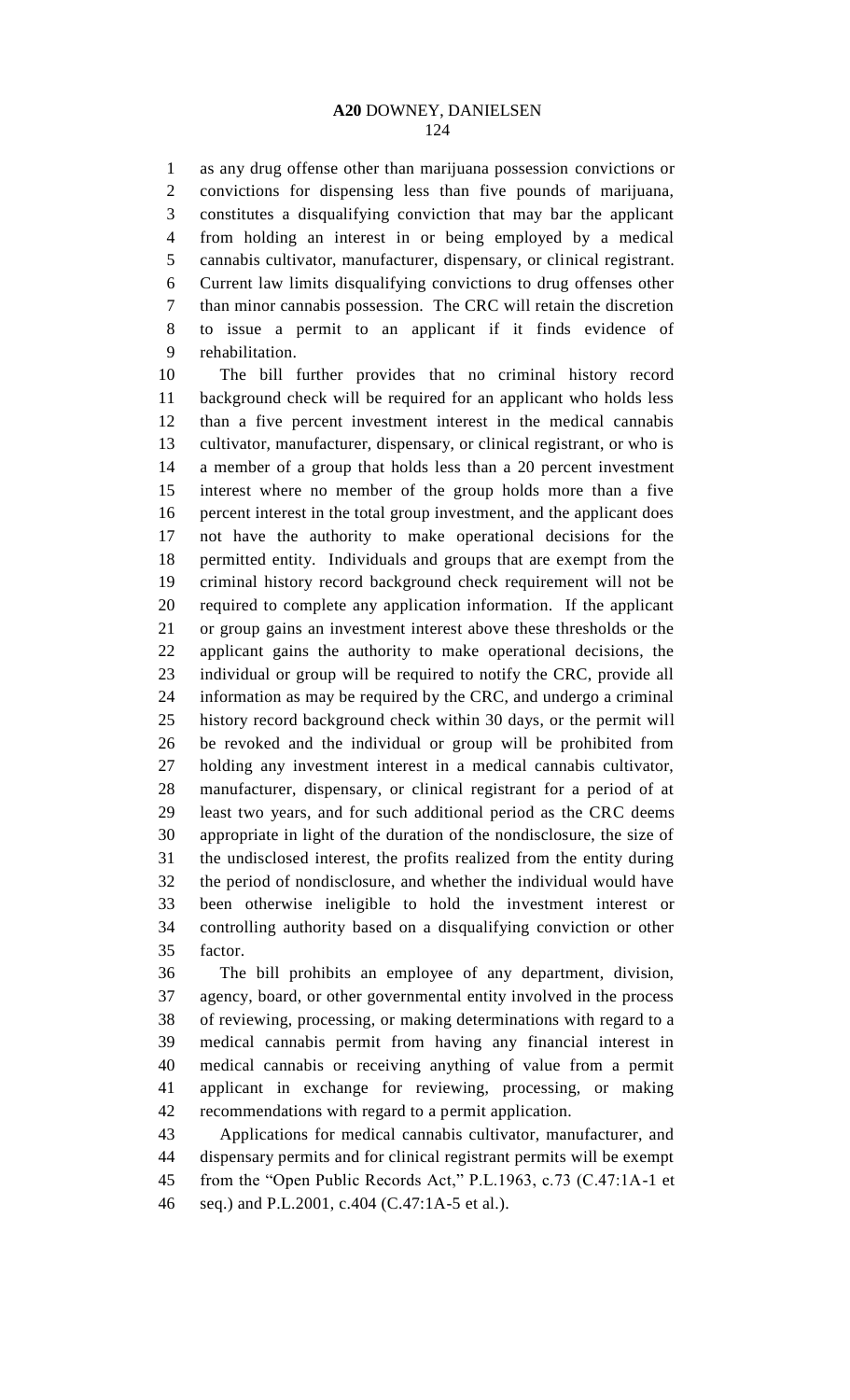## **ATC Operational Requirements**

 The bill requires medical cannabis dispensaries and clinical registrants to establish and maintain standardized price lists, which will reflect the price of all medical cannabis, medical cannabis products, and related supplies and paraphernalia dispensed or sold by the dispensary or clinical registrant to or on behalf of registered qualifying patients. Price lists are to be posted on the dispensary's or clinical registrant's Internet website, if any, maintained on file with the CRC, and may be updated once per month. A dispensary or clinical registrant that sells medical cannabis or medical cannabis products at a price that deviates from its price list will be liable to a civil penalty of \$1,000 per sale, and dispensary or clinical registrant that fails to maintain its current price list on file with the CRC will be liable to a civil penalty of \$10,000 for each week during which 16 the CRC does not have the current price list. The prices charged by a medical cannabis dispensary or clinical registrant are to be reasonable and consistent with the costs of acquiring and dispensing, selling, or transferring the medical cannabis or medical cannabis product.

 The bill provides that medical cannabis may be transferred between medical cannabis cultivators, manufacturers, dispensaries, clinical registrants, and testing laboratories by a medical cannabis handler certified as a medical cannabis transporter. Transfers may be effectuated using either medical cannabis handlers employed by a permitted entity or by an independent third-party entity. The bill sets forth certain operational protocols and recordkeeping requirements for the transfer of medical cannabis, which are generally comparable to the operational requirements and protocols for deliveries of medical cannabis. A medical cannabis handler may possess both delivery and transfer certifications. Municipalities may not restrict or prohibit transfers of medical cannabis by municipal ordinance or any other measure, and any such prohibition, if enacted, would be deemed null and void.

 The bill requires the CRC to develop and maintain a comprehensive tracking system for medical cannabis that covers cultivation through final dispensing. The tracking system is to be designed to prevent diversion and tampering while promoting accurate accounting and recording of all information relevant to the medical cannabis or medical cannabis product. The system is to utilize a stamp for tracking purposes, which is to be affixed to medical cannabis packages and containers by medical cannabis cultivators, medical cannabis manufacturers, and clinical registrants. The purchase price of the stamp is to be reasonable and commensurate with the cost of producing the stamp.

 The owners, directors, officers, and employees at each medical cannabis cultivator, manufacturer, dispensary, courier, and clinical registrant will be required to undergo eight hours of ongoing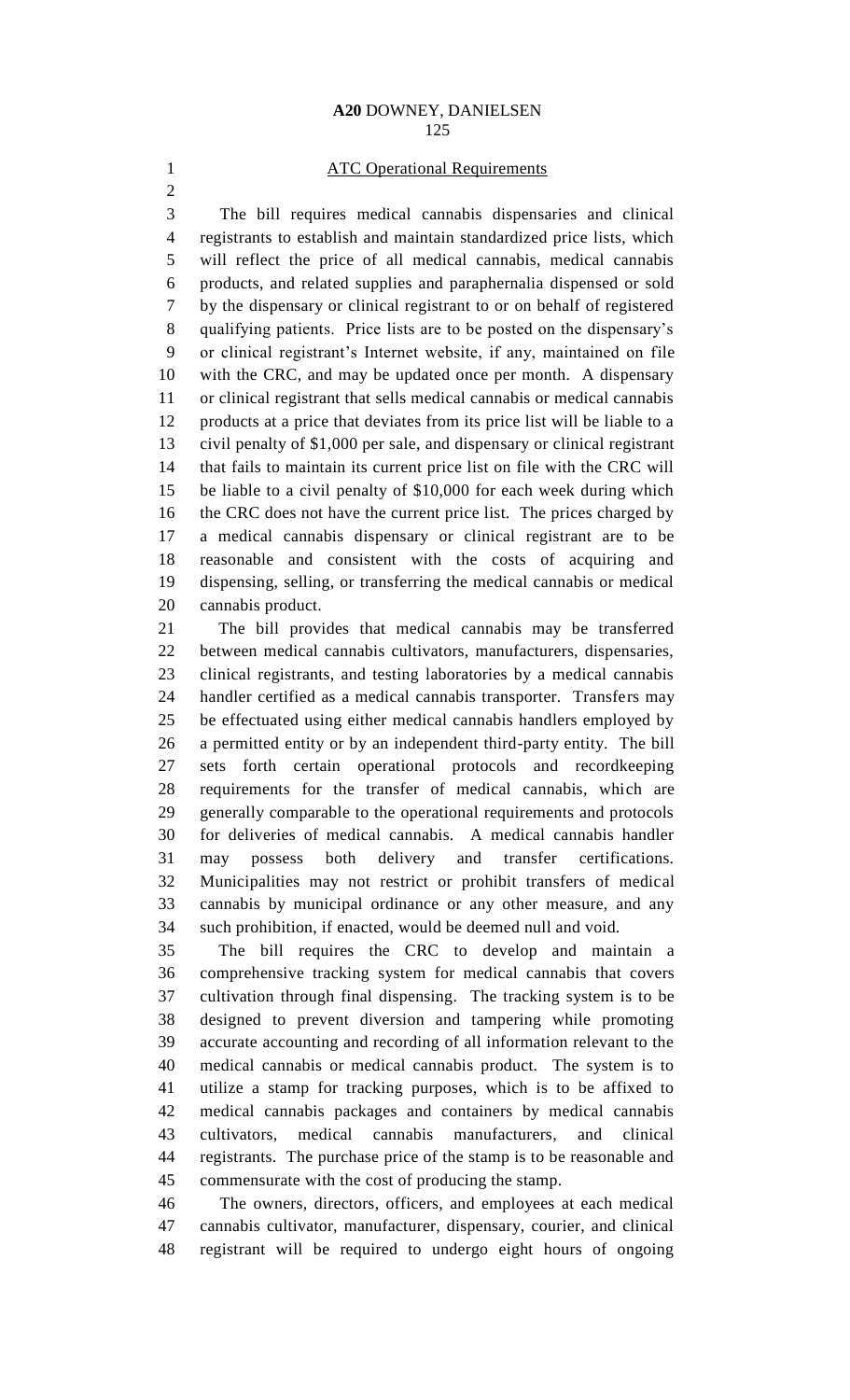training each calendar year. The training is to be tailored to the roles and responsibilities of the individual's job function and include training on confidentiality and any other topics required by the CRC. For medical cannabis dispensary and clinical registrant employees, the ongoing training may include completing the curriculum developed by the CRC concerning patient consultations. Additionally, all individuals who handle medical cannabis in any capacity are required to be certified by the CRC as medical cannabis handlers. The training required for handler certification will only be required once, and will count toward the required eight hours of annual training.

 The bill requires the CRC to establish, by regulation, thresholds for administrative action to be taken against permit holders, including specific penalties and disciplinary actions that may be imposed in a summary proceeding.

 The bill provides that the first six ATC permits issued after P.L.2009, c.307 (C.24:6I-1 et al.) took effect may sell or transfer that permit to a for profit entity, provided that: the owners, officers, directors, employees, and applicable investors complete a criminal history record background check; the CRC approves the sale or transfer; and the sale or transfer takes place within one year after the effective date of the bill. The sale or transfer will not be subject to the requirements of the "New Jersey Nonprofit Corporation Act," N.J.S.15A:1-1 et seq., provided that, prior to or at the time of the sale or transfer, all debts and obligations of the nonprofit entity are either paid in full or assumed by the for-profit entity purchasing or acquiring the permit, or a reserve fund is established for the purpose of paying in full the debts and obligations of the nonprofit entity, and the for-profit entity pays the full value of all assets held by the nonprofit entity, as reflected on the nonprofit entity's balance sheet, in addition to the agreed-upon price for the sale or transfer of the entity's alternative treatment center permit. Any other sale or transfer of an interest in a permitted entity of five percent or more will be subject to approval by the CRC and will be conditioned on the entity purchasing or receiving the transfer of the interest completing a criminal history record background check.

 The bill authorizes medical cannabis dispensaries and clinical registrants to establish medical cannabis consumption areas, subject to approval by the CRC and the municipality in which the dispensary or clinical registrant is located. A consumption area is required to be on the premises of the dispensary or clinical registrant, accessible only to patients and their designated caregivers, and screened by sufficient walls or other barriers to prevent any view of patients consuming medical cannabis. Consumption areas may be indoor or outdoor, provided that no consumption of medical cannabis by smoking occurs indoors and no medical cannabis smoke seeps into any indoor public area or workplace. The CRC may require any ventilation features for a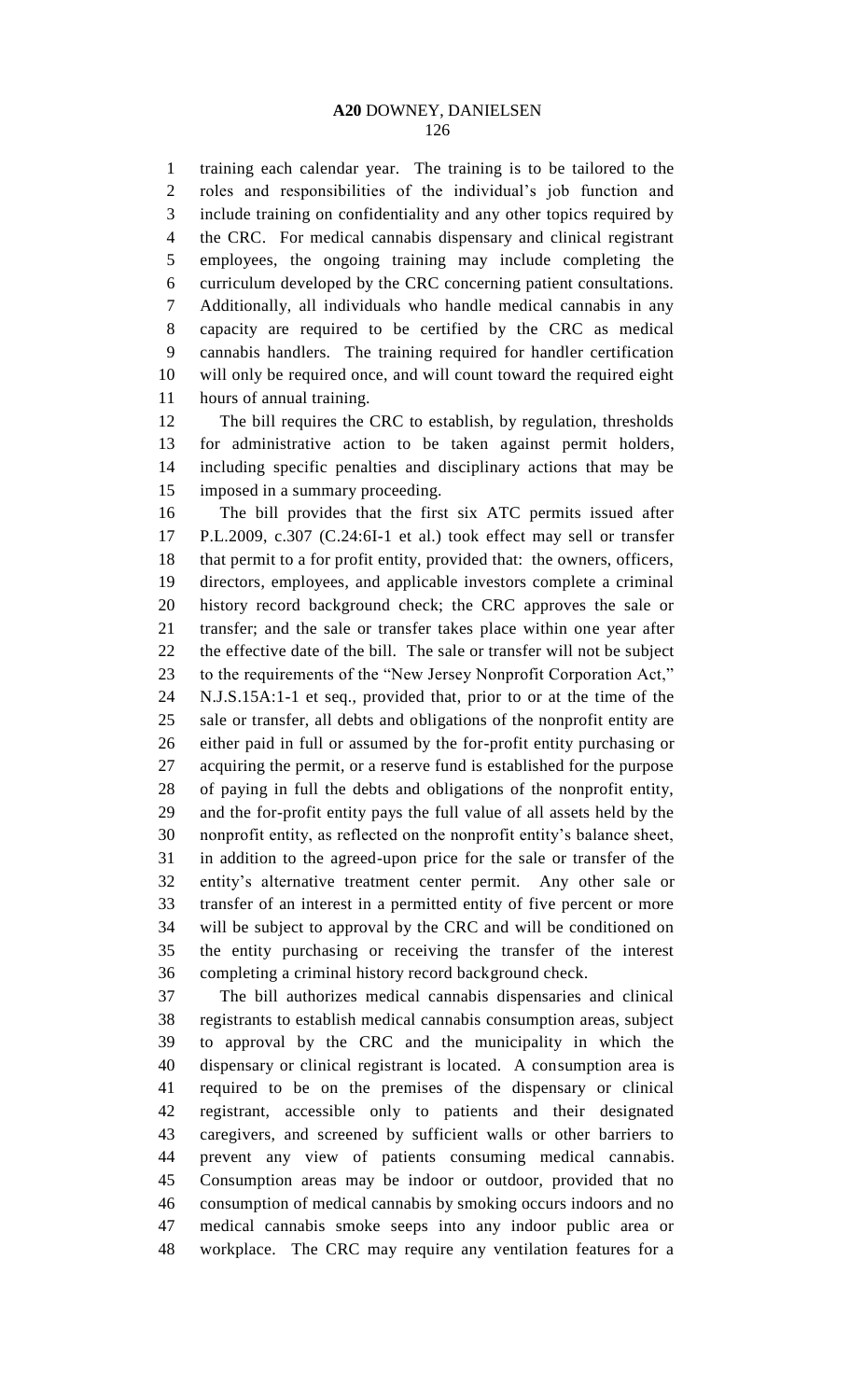consumption area as it deems necessary and appropriate, and smoke from the consumption of medical cannabis may not seep into any indoor public place or workplace.

 The bill provides that medical cannabis cultivators, manufacturers, dispensaries, and clinical registrants will be permitted to establish a medical advisory board to advise the permitted entity on all aspects of its business. A medical advisory board is to comprise five members: three healthcare practitioners; one qualifying patient who resides in the same area as the permitted entity; and one business owner from the same area as the permitted entity. No owner, director, officer, or employee of a permitted entity may serve on a medical advisory board. Medical advisory boards are to meet at least two times per year.

 Medical cannabis dispensaries and clinical registrants are to consider whether to make interpreter services available to the population served, including for individuals with a vision or hearing impairment. The CRC is to assist facilities in locating appropriate interpreter resources. Dispensaries and clinical registrants will be responsible for the cost of providing interpreter services.

 Medical cannabis cultivators, manufacturers, dispensaries, clinical registrants, and entities employing medical cannabis handlers to perform deliveries and transfers of medical cannabis operating on a for-profit basis may not operate at any premises that were the subject of a business development incentive. Medical cannabis cultivators and clinical registrants may not be located on land valued, assessed, or taxed as an agricultural or horticultural use pursuant to the "Farmland Assessment Act of 1964," P.L.1964, c.48 (C.54:4-23.1 et seq.).

## Other Cannabis-Related Licensure

 The bill requires each batch of medical cannabis and each batch of a medical cannabis product to be tested by a laboratory to determine its chemical composition and potency and to screen for contamination by microbial contaminants, foreign material, residual pesticides, other agricultural residue and residual solvents, and heavy metals. The laboratory is to produce a written report detailing the results of the testing, a summary of which is to be included in any packaging materials for the medical cannabis or cannabis product. Laboratories may charge a reasonable fee for performing the test. The testing requirement will take effect once the CRC certifies that there are a sufficient number of testing laboratories licensed to ensure that the testing and labeling requirements can be satisfied without disrupting timely patient access to medical cannabis.

 Laboratories providing testing services will be required to register with the CRC and will be subject to inspection to ensure that the equipment used is in good condition and properly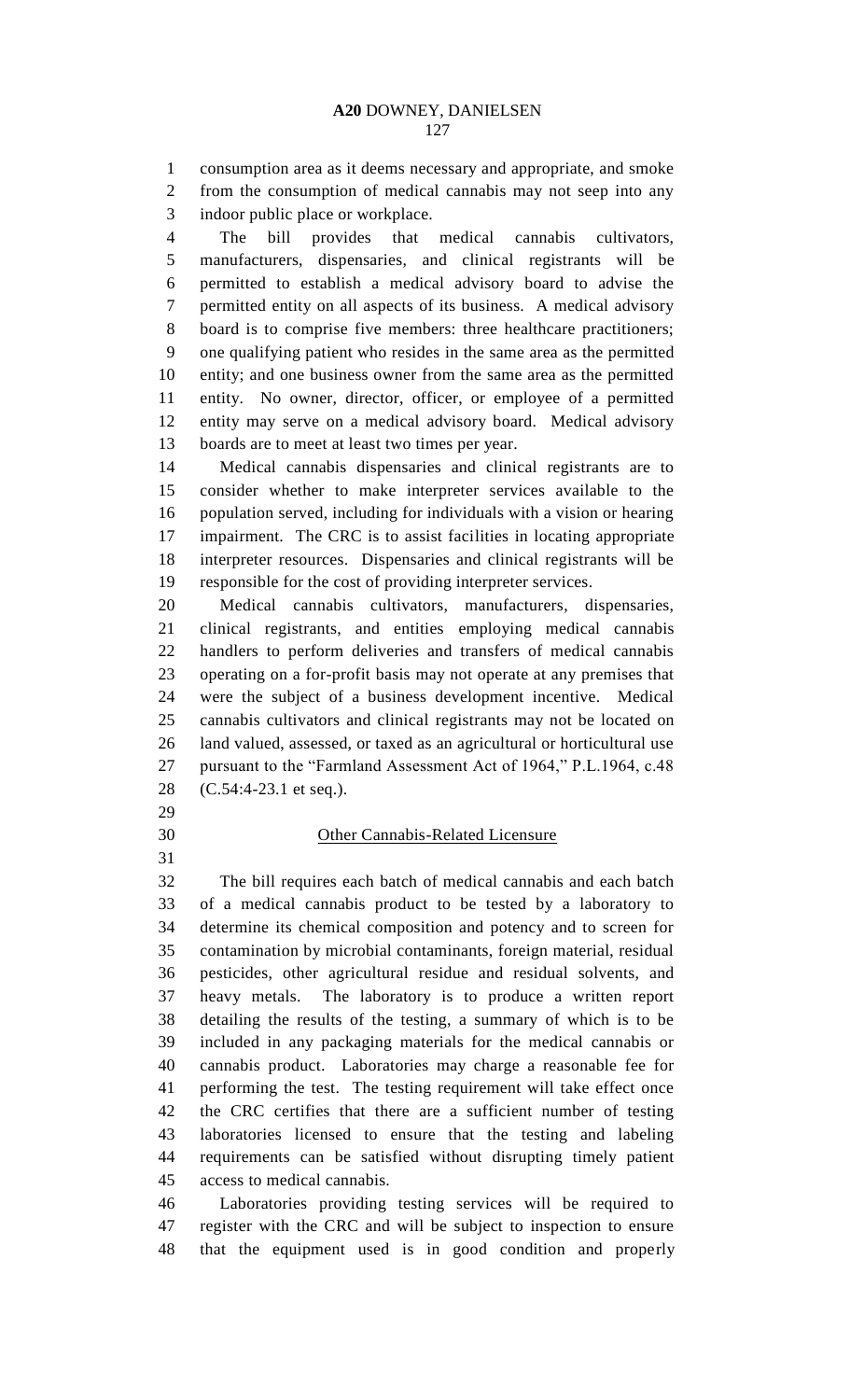calibrated. The owners, directors, officers, and employees of a testing laboratory will be required to undergo a criminal history record background check as a condition of licensure; no applicant with a disqualifying conviction will be authorized to own, operate, or be employed by a medical cannabis testing laboratory. "Disqualifying conviction" means any drug offense other than minor cannabis possession; applicants with a disqualifying conviction may still be approved if the applicant demonstrates clear and convincing evidence of rehabilitation. As a condition of licensure, each laboratory will be required to certify its intention to seek third party accreditation in accordance with ISO 17025 to ensure equipment is routinely inspected, calibrated, or maintained, until such time as the CRC issues its own standards or confirms the use of ISO 17025.

 The CRC will be required to establish testing standards; however, until such time as the standards are adopted, testing laboratories will be authorized to utilize testing standards from another state with a medical cannabis program, which state is to be designated by the CRC.

 The CRC is required to conduct a feasibility study concerning the establishment of a new research and development permit that would be dedicated to advancing the medical uses of cannabis. The study is to examine potential funding sources and include a public hearing, and the CRC is to conduct the study every three years until such time as a research and development permit is established in the State. The CRC will be authorized to establish additional permit types as may be appropriate, including permits authorizing pharmacies to be issued medical cannabis dispensary permits.

- 
- 

## Legal Protections for Patients and Caregivers

 The bill provides that qualifying patients and designated caregivers may not be discriminated against when enrolling in schools and institutions of higher education, when renting or leasing real property, or in the issuance of professional licensing, certifications, or permits issued by the State, solely on the basis of the individual's status as a registry cardholder or engaging in authorized conduct in relation to medical cannabis. However, schools, institutions of higher education, landlords, and licensing authorities will not be required to take any action that would jeopardize a monetary grant or privilege of licensure based on federal law. Schools, institutions, and landlords may not be penalized or denied benefits under State law solely on the basis of enrolling or renting or leasing real property to a registered patient. A person's status as a patient or caregiver, or as an owner, officer, director, or employee of a medical cannabis cultivator, manufacturer, dispensary, or clinical registrant will not constitute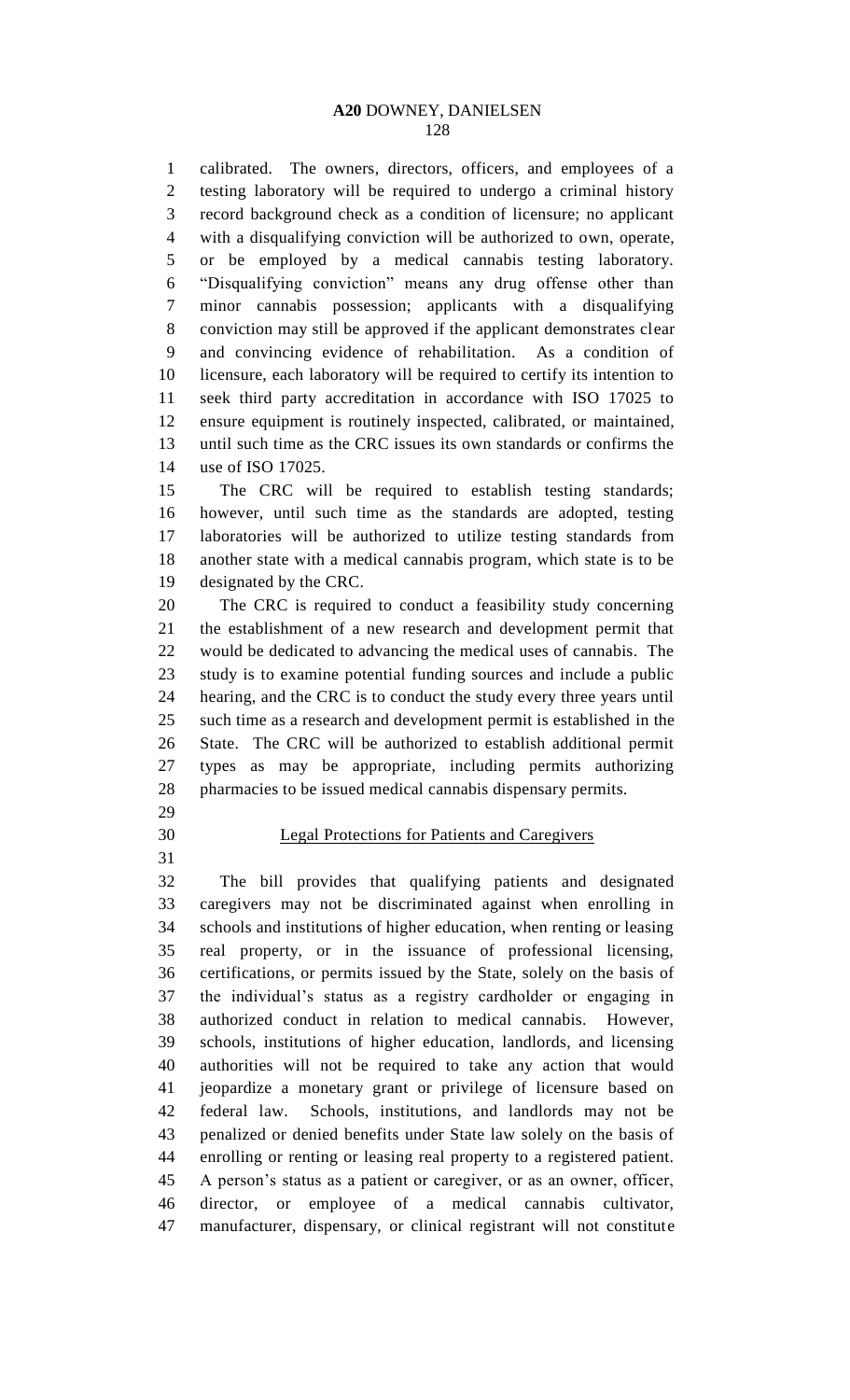the sole grounds for entering an order restricting or denying custody

of, or visitation with, a minor child of the person.

The bill provides that medical cannabis is to be treated the same

 as any other medication for the purposes of furnishing medical care, including determining the individual's eligibility for an organ transplant.

 The bill prohibits employers from taking any adverse employment action against an employee based on the employee's status as a registry identification cardholder. If an employer has a drug testing policy and an employee or job applicant tests positive for cannabis, the employee or job applicant is to be offered an opportunity to present a legitimate medical explanation for the positive test result or request a retest. Nothing in the bill will restrict an employer's ability to prohibit or take adverse employment action for the possession or use of intoxicating substances during work hours or on workplace premises outside of work hours, or require an employer to commit any act that would violate federal law or result in the loss of a federal contract or federal funding. Employers will not be penalized or denied any benefit under State law for employing a person who is a registry cardholder.

 The bill provides that health care facilities are prohibited from taking adverse employment action or ending a professional affiliation with a health care practitioner solely based on the practitioner authorizing patients for the medical use of medical cannabis or otherwise engaging in authorized conduct in relation to medical cannabis. Health care facilities may not be penalized or denied benefits under State law for employing or maintaining a professional affiliation with a practitioner who engages in authorized conduct in relation to medical cannabis.

 Health care facilities may not be penalized or denied any benefit under State law solely for permitting or prohibiting the handling, administration, usage, or storage of medical cannabis, provided that the facility's policies related to medical cannabis are consistent with all other facility policy on medication handling, administration, usage, or storage. Health care facilities will also not be penalized or denied any benefit under State law solely for prohibiting the smoking of medical cannabis on facility property in accordance with the facility's smoke free policy.

 Insurance carriers will be prohibited from denying health care practitioners medical malpractice coverage or charging increased premiums, deductibles, or other fees based on the practitioner engaging in authorized conduct in relation to medical cannabis.

 The bill prohibits any action or proceeding by the Division of Child Protection and Permanency in the Department of Children and Families be initiated against a pregnant woman or against the parent or guardian of a minor child on the sole grounds that the individual is a registered qualifying patient, a designated or